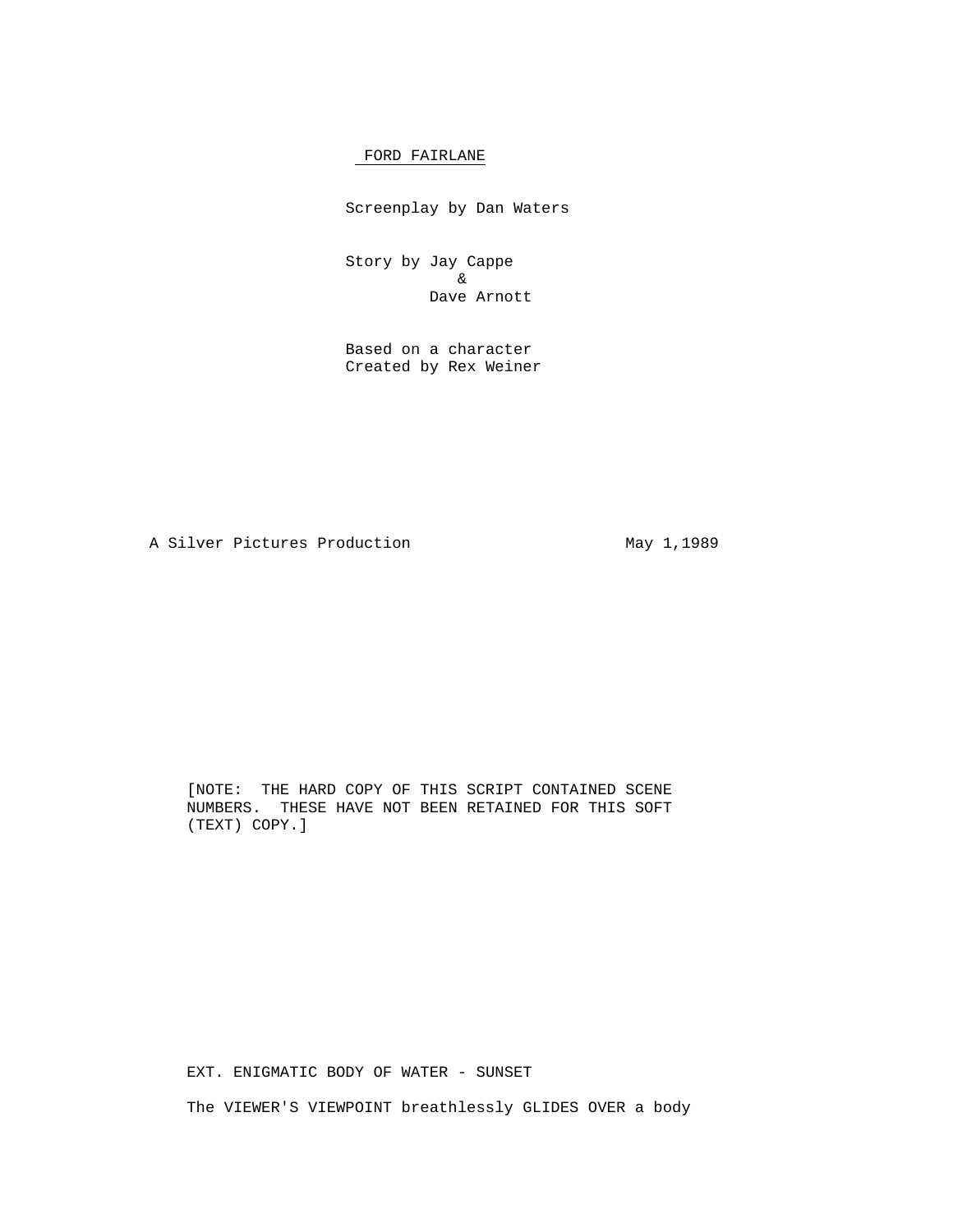of water.

INT. HELICOPTER DRESSING ROOM

 BOBBY VOMIT charges through what seems to be a typically deliciously-trashed dressing room, barking into a phone headgear apparatus. His wire rim glasses amusingly con trast with his traditional rock star look of shoulder length blond hair and red-tank-top-over-black-spandex. His pacing reveals a helicopter pilot in the b.g., flying the dressing room.

VOMIT

 Wha-at!... No, no, I can't do it tomorrow. I'm taping a Rock Against Drugs spot. It's important to me...

 Vomit savagely snorts into a vial of crystal methe. Behind him, a big blanket on a couch rises up, becoming a giggling lump.

> PILOT (O.S.) Five minutes, Mister Vomit.

 VOMIT Thanks, man... Don't worry, Johnny, I have it with me now. I'll just put it in a little protection program. He can't stop us, man, no way.

 Vomit rips off his headgear and looks to a purse on the couch just as the purse's owner, a cancer-curing beauty wearing nothing but an oversize I (picture of a heart) Black Vomit T-shirt, bursts out from under the blanket, sipping from a pink bottle of wine cooler. Her name is ZUZU PETALS.

zuzu za zamani za zamani za zamani za zamani za zamani za zamani za zamani za zamani za zamani za zamani za za

Peek-a-boo!

 VOMIT Now, Zuzu, didn't I tell you to lay off the coolers?

 Zuzu giggles away as Vomit slithers down to kiss her. While maneuvering his lips, he reaches out to Zuzu's purse.

EXT. WATER - SUNSET

 The VIEWER'S VIEWPOINT finally GLIDES PAST the water OUT OVER a dam, where, at the base, are thousands of screaming fans. A stage has been built atop the dam amid spooky industrial art design.

EXT. DAM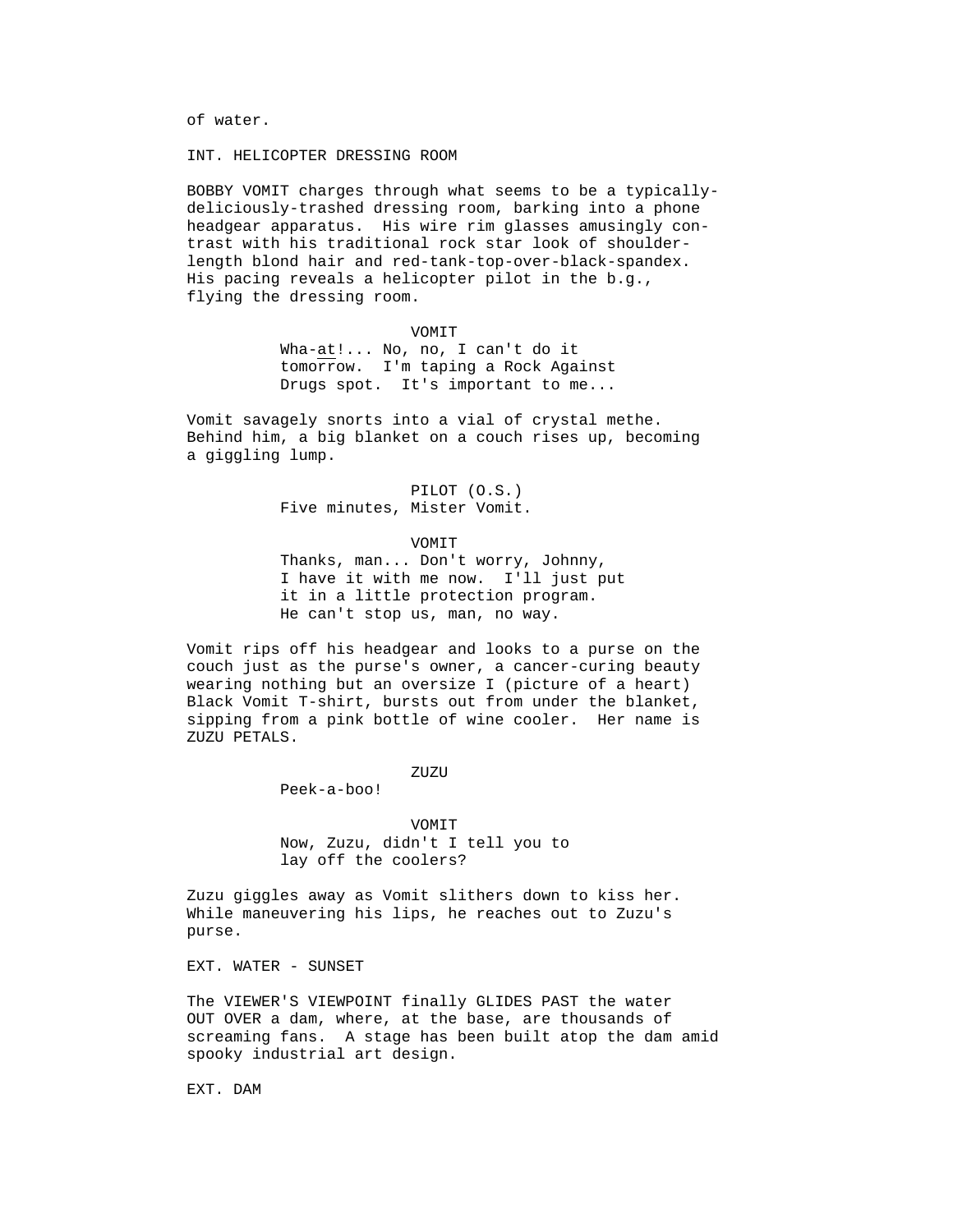The helicopter, equipped with a warped logo and the words BLACK VOMIT, swooshes to a halt above the stage where a band is rabidly pounding away. The chopper begins to descend upon a makeshift "backstage area" to the side of the stage.

#### CROWD OF THOUSANDS Vomit! Vomit! Vomit!

## INT. DRESSING ROOM

 Holding Zuzu's purse behind his back, Bobby Vomit bobs back up. Zuzu takes a dainty sip from her wine cooler, babbling softly in a losing battle with consciousness. Vomit opens the purse and pulls a compact disc from his Spandex. The cover reads Black Vomit's Greatest Hits and has a red number one on it.

## zuzu za zamani za zamani za zamani za zamani za zamani za zamani za zamani za zamani za zamani za zamani za za

 So I had this dream, right. You guys were doing that song, 'I Love You More Than My Own Death, ' right, when all of a sudden these penguins come on stage and tell the audience that I used to wet my bed. And that I enjoyed it. It was so real ... How 'bout a kiss, Bobby?

 VOMIT (closing Zuzu's purse) Sure. Babe.

 Zuzu drowsily raises her head, eyes closed, and adorably puckers up. Vomit tosses her purse smack dab into her face and lips with a bonk. Zuzu reacts with a dreamy smile and curls into a sleeping fetal position.

 Vomit turns to stare out at his screaming fans and then down to the "backstage area," zeroing in on an eccentrically, but stylishly, dressed man in sunglasses.

EXT. BACKSTAGE AREA - NIGHT (SUN HAS SET)

 The man is JULIAN GRENDEL. The SOUNDTRACK suddenly ig nores the band to go into Grendel's mind where elegant CLASSICAL MUSIC is PLAYING. He wryly murmurs to himself as the reflection on his sunglasses go from the screaming crowd to the landing chopper.

# GRENDEL Vomit. Vomit. Vomit.

 The inner CLASSICAL MUSIC CUTS OFF as Bobby Vomit bounds out from the 'copter, a skipping Zuzu in tow.

 Vomit and Grendel exchange cold smiles. Julian Grendel is deaf; the sound of his speech is perverse in an inter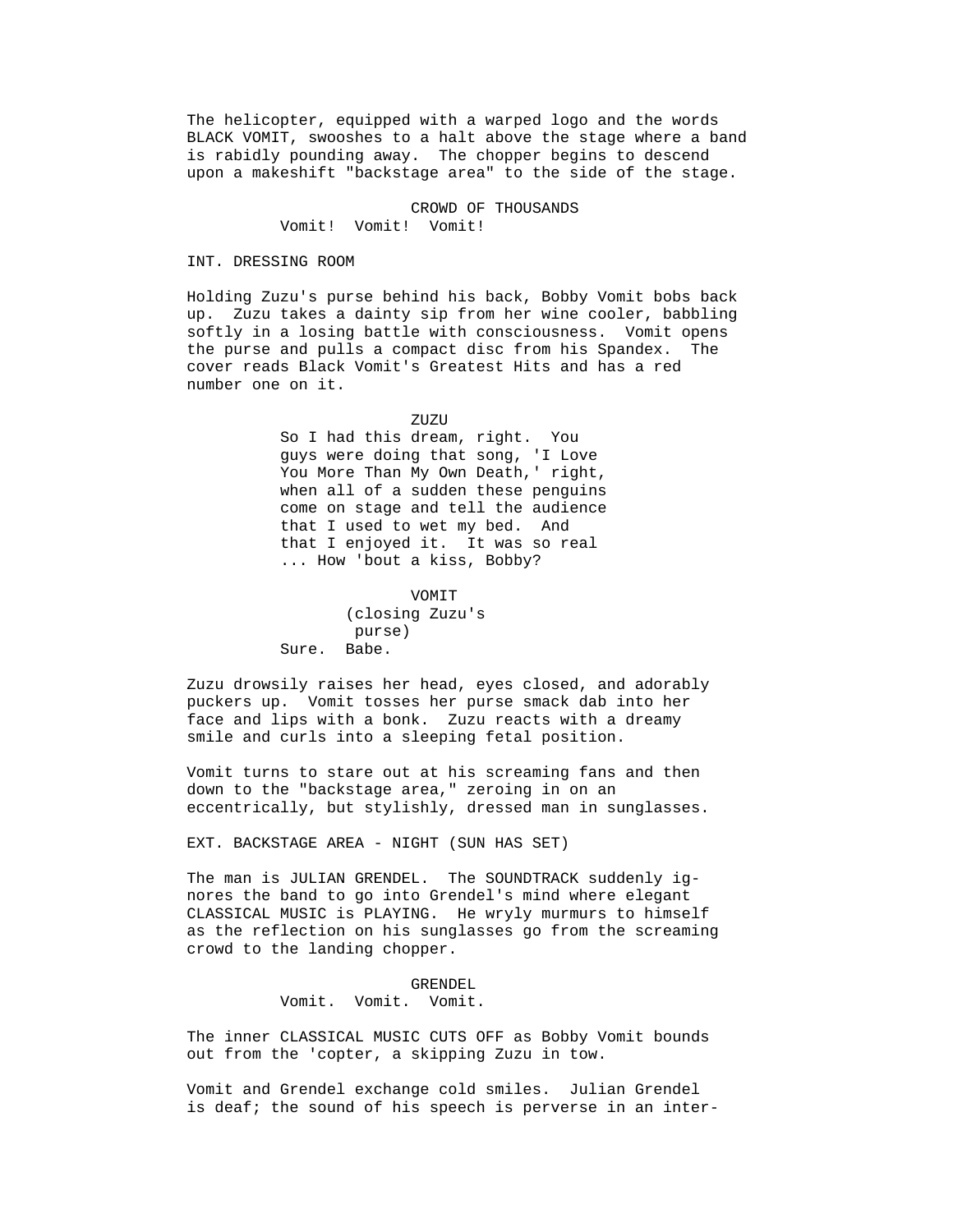esting way.

 GRENDEL Nice of you to drop by, Mister Vomit.

 VOMIT Please don't spank me, Mister Grendel.

 Vomit pleasantly walks behind Grendel and then wields around, screeching into the back of his boss's head.

> VOMIT Drown in hell, you deaf motherfucker!

Grendel turns around with a smile.

 GRENDEL Sticks and stones...

 VOMIT But I thought you couldn't hear?

 GRENDEL Oh Robert (Row-bare), you're so predictable, I don't have to.

 Vomit seethes off to a nearby roadie holding a big drum of goo, flinging off his wire rim glasses.

VOMIT

Let's do it, man.

The roadie begins pouring the goo over Bobby's head.

STAGE

The audience explodes in a flurry of cheers as...

 ANNOUNCER (V.O.) Welcome, sluts and perverts, I give you, Black Vomit!

 Bobby Vomit strolls onto the stage -- and he's on fire. Covered from head to toe by licking flames -- a heavy metal human torch.

 Two Roadies with fire extinguishers fo-o-osh out the inferno that is the rock star's body. Another roadie tosses him a mike. Vomit smolders a bit -- transparent goo oozing over his body.

> VOMIT (calmly) Hello, L.A.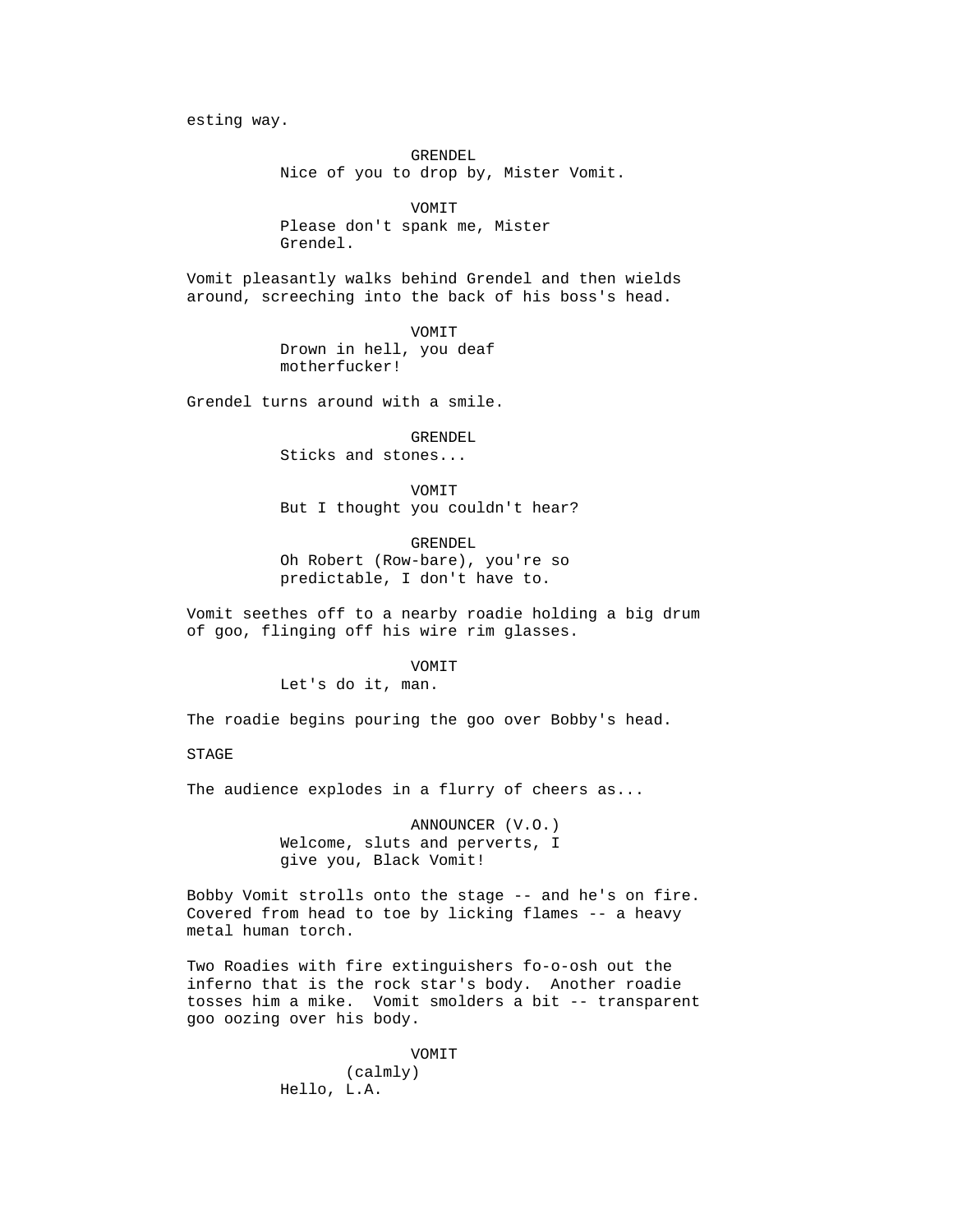The crowd riots as the band breaks in with their question able but aggressively stated definition of music. Bobby Vomit wails his way through a toxic first verse.

 He stops singing to spasm to his guitarist's solo. He relifts his microphone and uh, he chokes, making gurgl ing sounds as if something were trying to crawl out of his body.

 The crowd sounds like all ten thousand of them are in labor -- they love this.

 Julian Grendel takes off his sunglasses with a scared expression.

 Vomit's face turns red as he thrashes about the stage bashing down amps and barbed wire set design. Vomit! Vomit! Vomit!

 The band starts missing notes, looking around. This doesn't seem to be part of the act. Dribbling a crimson tide, Bobby Vomit falls to his knees with a final scream of earthly existence. A final stream of blood rolls from his mouth down the white dam to the crowd who has reached a new level of frenzy beyond the limits of human comprehension.

EXT. HOTTEST CLUB IN LOS ANGELES - LATER IN NIGHT

 The VIEWER'S VIEWPOINT TRACKS DOWN a line of men and women standing outside the Rolls-Royce of nightclubs. The desperate-to-get-in crowd are dressed-to-kill-be killed-and-kill again.

 At the front of the line, the overly rich and gorgeous thrust and screech over the velvet ropes as a stoic DOORMAN, standing before glass doors, uses all the zen he can to tune them out.

> DOORMAN You people are disgusting. Don't you remember the Roman empire?

POV - RUCKUS AT DOOR

 The Doorman and the frenzied would-be patrons turn TO the VIEWER and go silent and motionless.

INT. THE CLUB - AT BAR

 Precariously-situated atop barstools are two very short club owners, JAIME and LARRY, dressed almost identically, looking out into their club. A MAN IN A BLACK HAT, sitting between them, turns to sneer...

> MAN IN HAT So who the hell is this Ford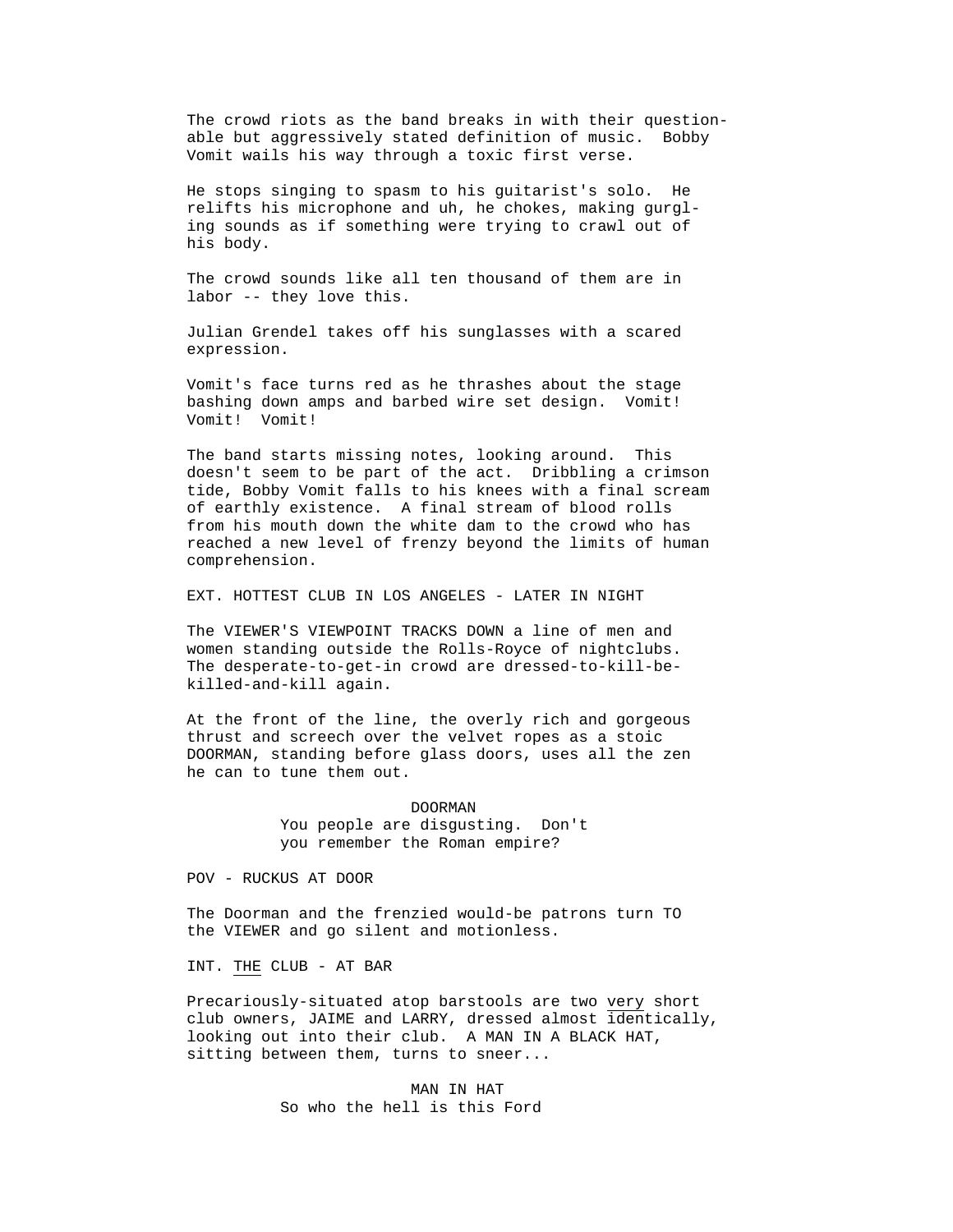Fairlane fuck?

 JAIME Guy's a rock star who don't play a note of music. Carries a gun instead of a guitar... Am I right, Larry?

 LARRY Wasn't always a detective though, Jaime. Started out doing every shit job in the biz; chauffeur, roadie, publicist, Phil Spector's bodyguard...

 MAN IN HAT If I wanted a biography, I'd eat a librarian. What does he look like?

JAIME AND LARRY

Like that...

GLASS ENTRANCE DOORS

 Handsome and intimidating, the VIEWER gets their first clear view of FORD FAIRLANE as the Doorman swings open the glass door allowing a classical head-turning entrance into the state-of-the-art club.

> FORD Hey, Spike, I was sorry to hear about your cat. Those U.P.S. trucks are pretty wicked.

> > DOORMAN

Thanks, man.

 FORD If you need somebody to talk to...

 Ford moves deeper into the club and lights up his seventieth cig of the day and takes in the la dolce vita ambience. A band rocks out with an attractive, bizarrely-dressed female lead singer. A mirthful CLUB GAL gets a look at Ford and stops laughing. She pulls away from her suitor to slap Ford with a growl.

> CLUB GAL You son-of-a-bitch!

 FORD Whoa. Another satisfied customer.

 The Club Gal storms back into the arms of her suitor while Ford wiggles life back into his head.

Ford scopes the tables around him. His viewpoint halts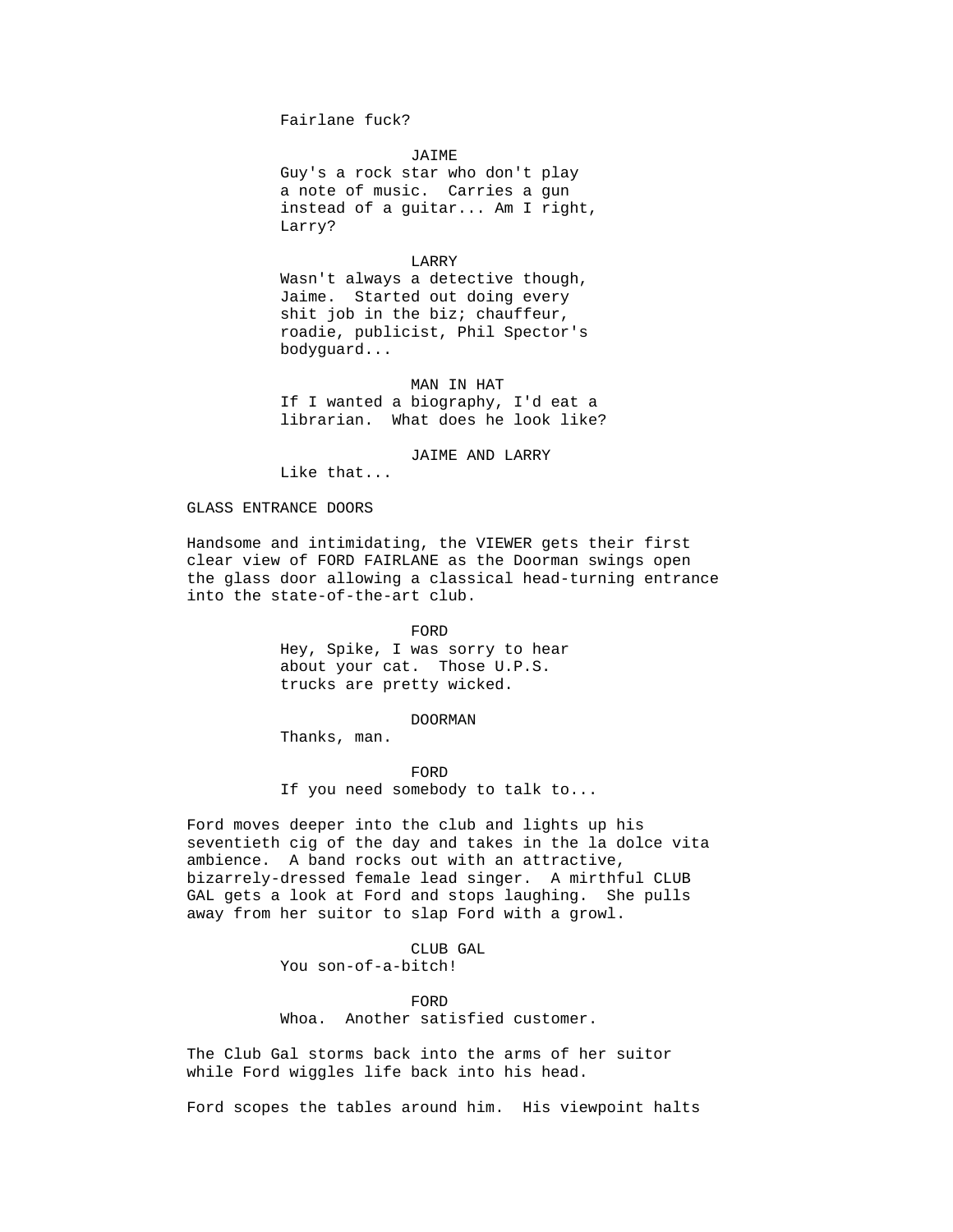at a man with red hair. A BOUNCER breaks his concentration.

BOUNCER

 Ford, I gotta ask you to put that out, dude. Nobody smokes anymore.

 Ford flings his hand down with a quick motion and rubs at the carpet with his foot. The Bouncer smiles and walks away. Ford lifts back up his hand, revealing that the cigarette never left it. He takes a drag with a grin until a hand slaps the cigarette into his face. It's the TWIN SISTER of the Club Gal who slapped him two minutes ago, in a different outfit.

> TWIN SISTER What goes for my sister, goes double for me. Don't you remember the Jacuzzi, Laurel Canyon, the Guns and Roses video wrap party.

 FORD (smiling, coming back to him) Yeah, yeah... but you weren't identical.

 TWIN SISTER You said you'd call us...

 FORD Let me give you my number, it's 555-6023.

> TWIN SISTER Thanks! Wait. 555's not a real number. They only use it in the movies...

 Ford slyly walks off, holding up his arms to the decadence around him.

 FORD What in the fuck do you think this is? Real life?

AT BAR

 Jaime, Larry and the angry, anxious Man in the Hat watch on.

> MAN IN HAT That's Fairlane! He doesn't look so tough.

 LARRY Yeah, well, just don't call him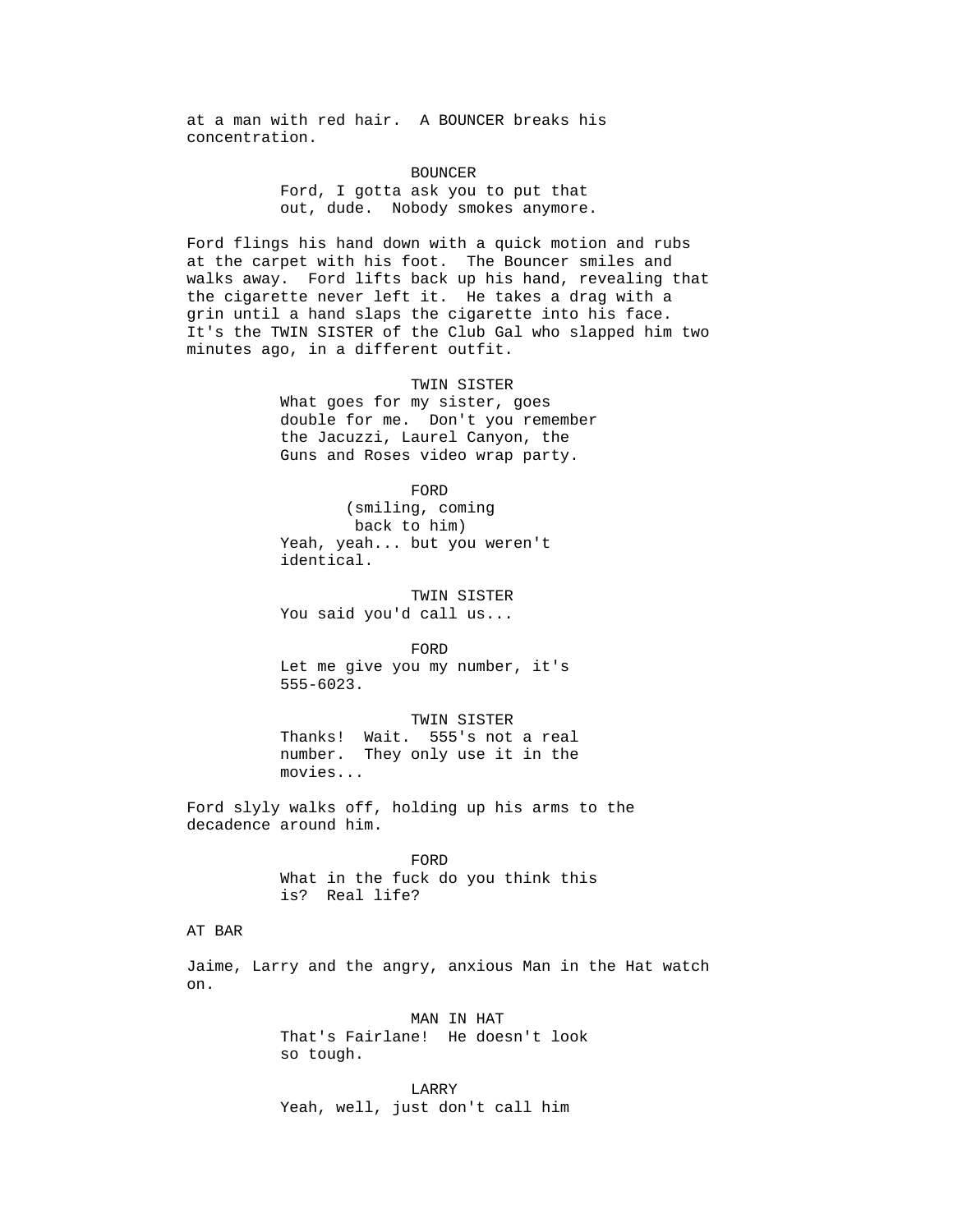Mr. Rock-N-Roll Detective...

FORD IN THOROUGHFARE

 TWO DRUNKEN COLLEGE BOYS thwap an unhappy Ford on the back.

> DRUNKEN BOY #1 Ford Fairlane, Mr. Rock-N-Roll Detective!

 DRUNKEN BOY #2 Let us buy you a drink, dudeski.

FORD

 (holding back a physical response) You two loony guys, what are your names? Neal and Bob? Or is that what you do? Tell me, are you driving home tonight?

DRUNKEN BOY #1

Uh, yeah.

 FORD Go-o-o-d... Don!

> Ford shifts away from the College Boys and into a seat at the table of DON CLEVELAND, a suave and amiable black record producer.

> > FORD So many assholes, so few bullets.

**DON**  Damn, Ford, you're the most cynical man in the industry and that's not easy.

#### FORD

 I'm not cynical. Can I help it that life is a disease and everyone's a victim. So you're producing exclusively for Grendel Records now. Hope you're taking Julian for a bundle.

DON

 Man, ever since old Jack Grendel died, Julian has got me into one yummy gig after the other. Not only am I producing, he's got me in some lovely-bullshit-money-money executive position. What are you looking at...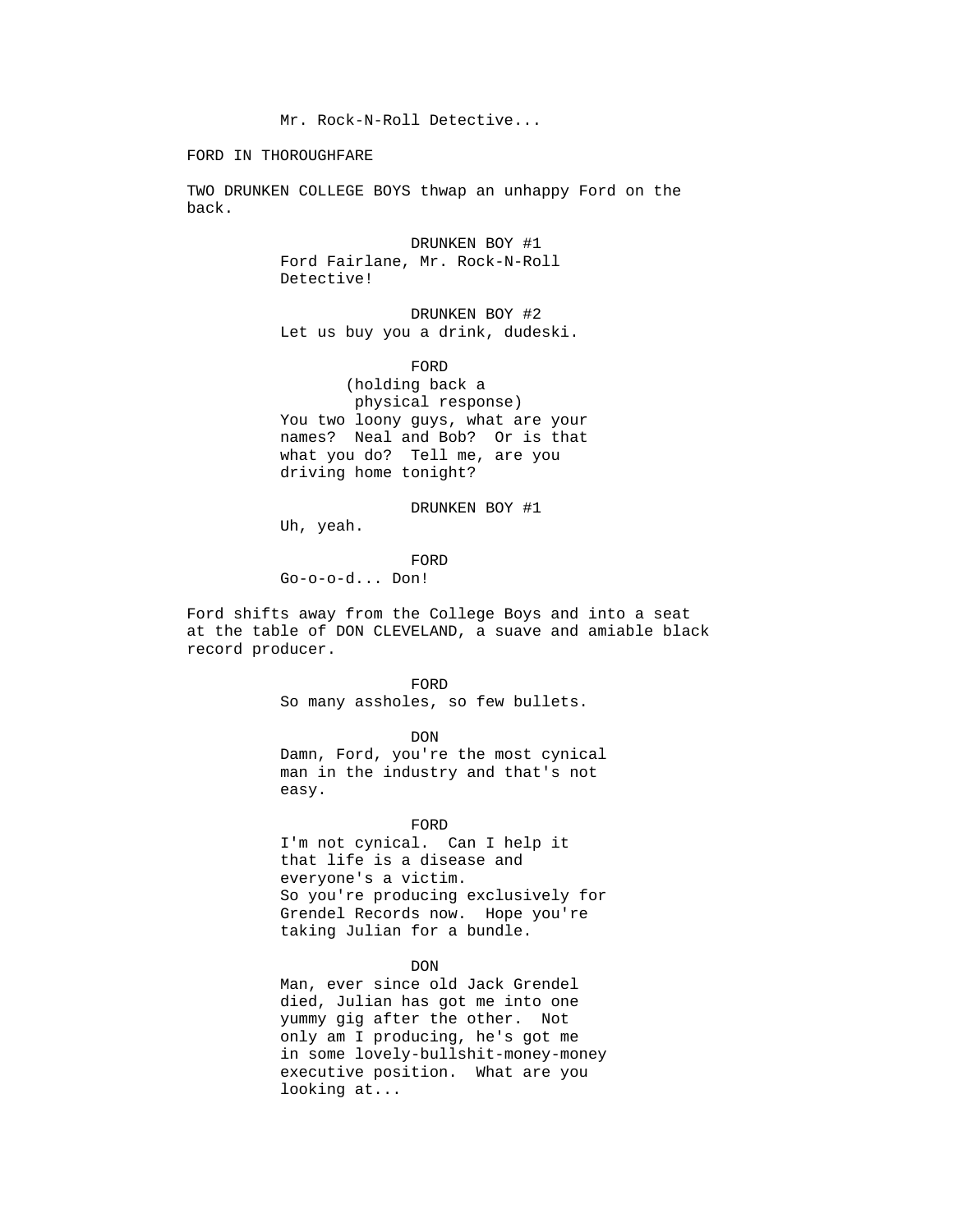Ford is looking off to another man with red hair.

**FORD**  Some redhead's been harassing that all-girl group, the Ovaries. Hanging out at their concerts saying he wants to rape and kill them and not in that order. Cops won't do anything until he actually does something.

> A killer-cute nymph, MELODI, in a tight-tight dress bubbles up.

> > MELODI You're that guy, the private eye.

**FORD** You're a poet and didn't know it.

> MELODI Do you really know everybody in the industry?

 FORD Only on a first name basis.

> MELODI That's cute. You're funny.

 FORD That's funny, you're cute.

> MELODI You heard that Bobby Vomit O.D.'d, right? Do you suspect foul play and stuff?

 FORD I'll tell you when somebody pays me to give a shit and stuff.

> Melodi sweetly hands Ford a napkin with her phone number on it.

> > MELODI My name's Melodi, as in 'a pretty girl is like a.' Whatever you're doing tomorrow... cancel.

 Melodi winks and walks off. Don stares in awe. Ford blows his nose in the napkin.

 DON You gotta shave before you leave the house in a dress like that and I don't mean your legs. Why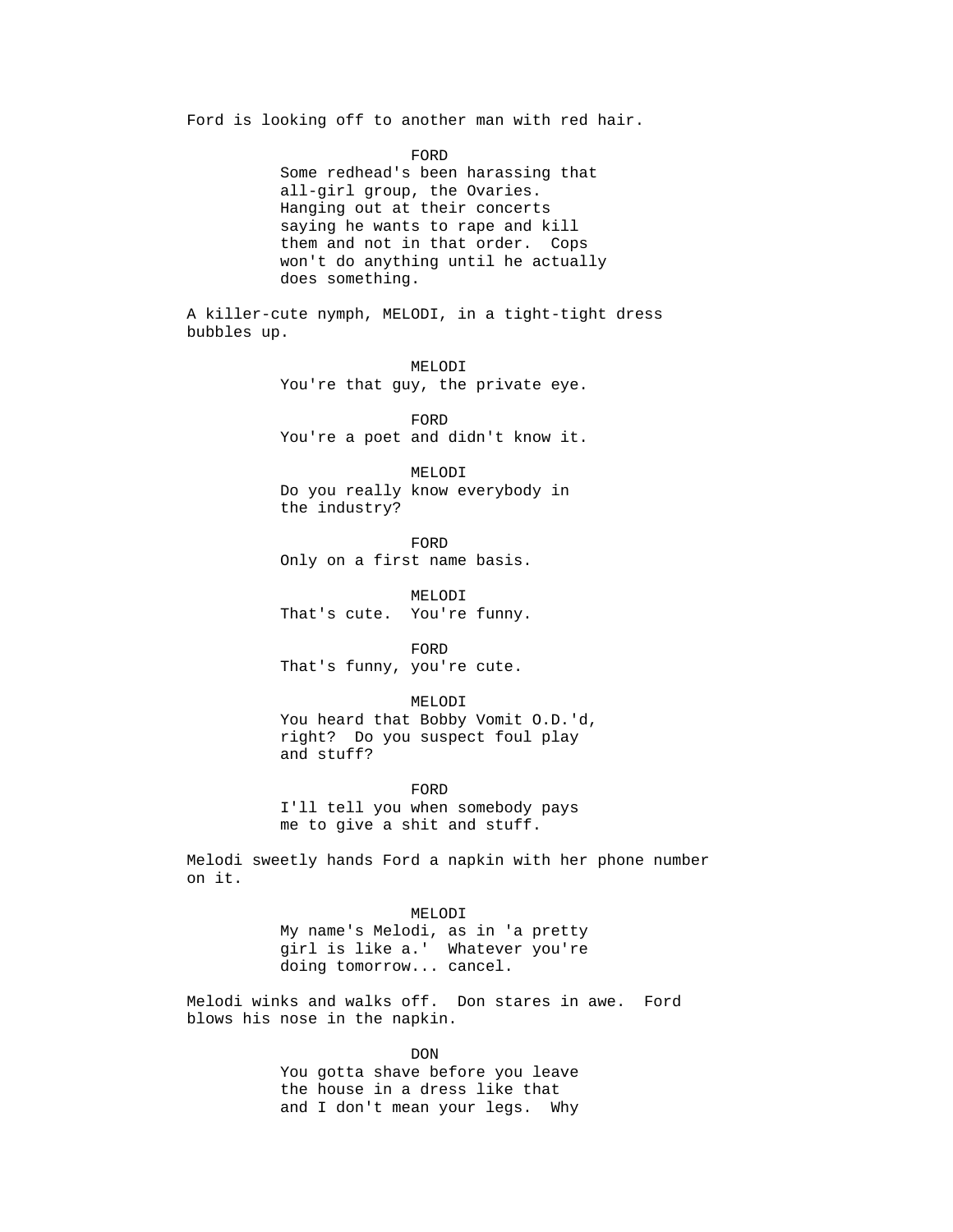didn't you jump on her? What's happening to you?

**FORD**  I guess I'm not interested in any club who'll have my member as a member. Later, Don...

> Ford scans to Jaime, Larry and the Man in the Hat at the bar.

 Ford stands and begins weaving between tables. He looks to the attractive singer onstage. Seeing Ford, she loses her place in the song. She gives off a scowl to Ford and then continues singing.

BAR

 Jaime and Larry see Ford approach. Larry turns to the bartender.

> LARRY You better have that vodka milkshake done. Here comes Mr. Rock-N-Roll Detec -- Hi, Ford.

 The Bartender nervously pours a blenderful of vanilla milkshake into an ornate fountain glass and then adds a huge dose of Absolut, along with a maraschino. He then lights the vodka shake afire as Ford reaches the bar, blows it out, and slurps.

FORD

 Not thick enough, but better. You're definitely getting better, Harry. (turning to Jaime and Larry) Hey, if it isn't Mutt... and Mutt. Who's your friend?

 JAIME Just some guy named Sam...

 MAN WITH HAT Yeah, I'm just some guy named Sam, asswipe.

FORD

 Reminds me of that song by the allgirl group, the Ovaries, 'Some Guys Eat Reindeer.' What. A. Tune! But what's that lead singer's name. I'm drawing a fucking blank here...

> MAN WITH HAT (suddenly very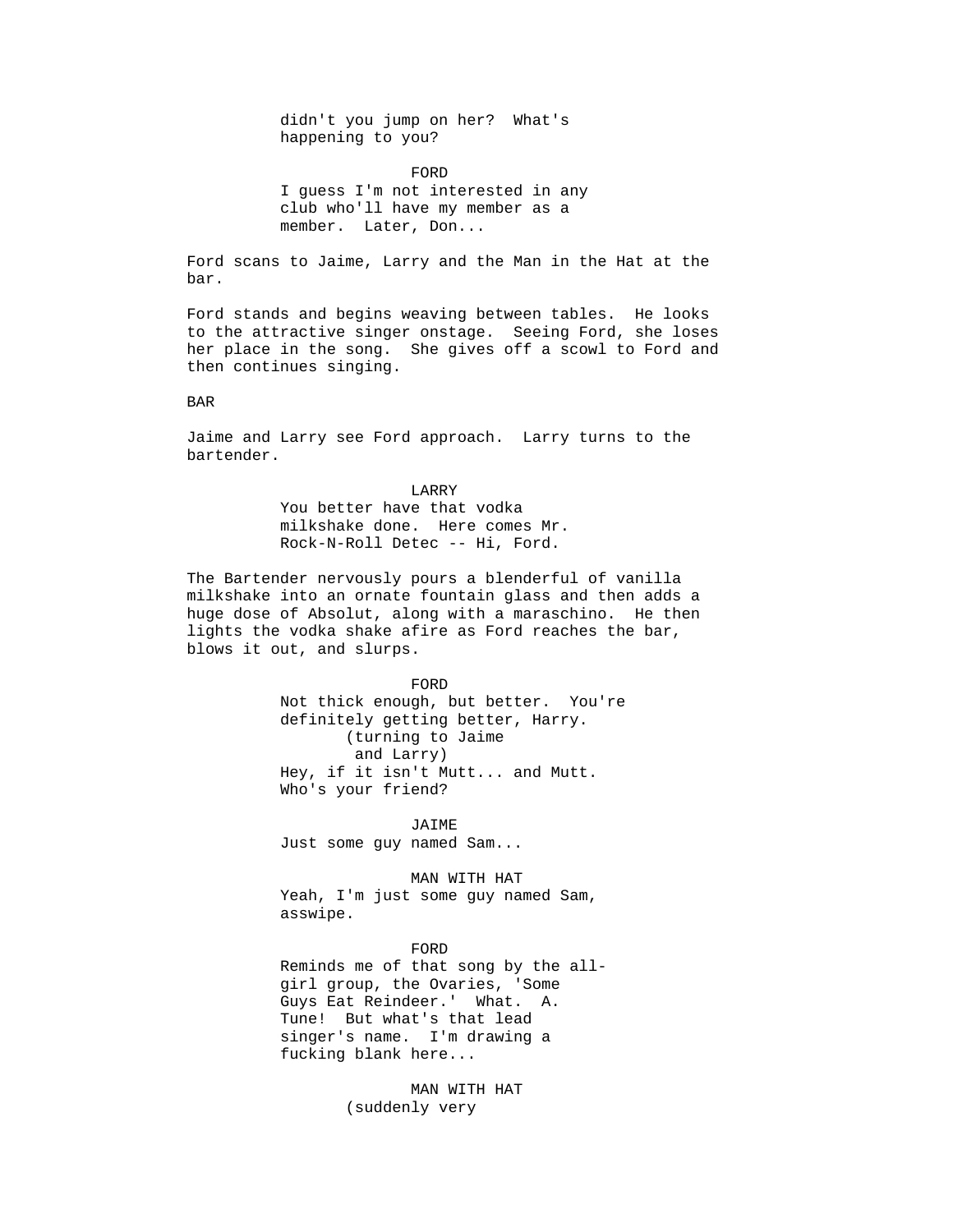frenetic) It's Stuh -- Sta -- Sta -- Stac --

 As the Man with Hat stutters like the fanatic he is, Ford casually knocks off his hat revealing weird streaks of red hair. Ford smiles, turns to the bar, and takes a last sip from his shake before smashing the fountain glass into the face of the stuttering Sam, sending him off his barstool.

 The sleazebag leaps up like a wild animal and swings his fist at Ford. Ford grabs onto the flying fist, stopping it dead. Sam sharply swings his other fist around, but Ford grabs this one, too, locking them into an Arthur Murray lesson position.

## FORD

## Shall we da-ance?

 Ford heaves the fanatic into a nearby table. The fanatic drops on all fours and crawls under the table. A chuckling Ford strolls between the tables.

 Sam crawls out from under one table and makes under the long tablecloth of another. The crowd has taken an active interest, but the band continues to play.

**FORD**  So finally got a tip that paid off. Why can't you sleazebags who harass women take 'no' for an answer? I mean, hey, it's never happened to me personally...

> Ford lifts up the tablecloth. The sleazebag fanatic is not there. Ford bobs back up with a puzzled expression and puts a cigarette in his mouth.

 Ford brings out a lighter as the fanatic suddenly materializes behind him. Sam grabs a huge glass candle holder from one of the tables and smashes off the end of it, causing a jagged edge. The band stops playing as the CANDLE SIZZLES in Sam's hand.

> SAM THE SLEAZEBAG (MAN WITH HAT) Last... Dance... Mr. Rock-N-Roll Detective.

 FORD (cigarette falling from mouth) Great.

> Sam the Sleazebag flails the jagged candleholder at Ford, who swerves away and connects with a savage kick to the groin, which Sam enjoys.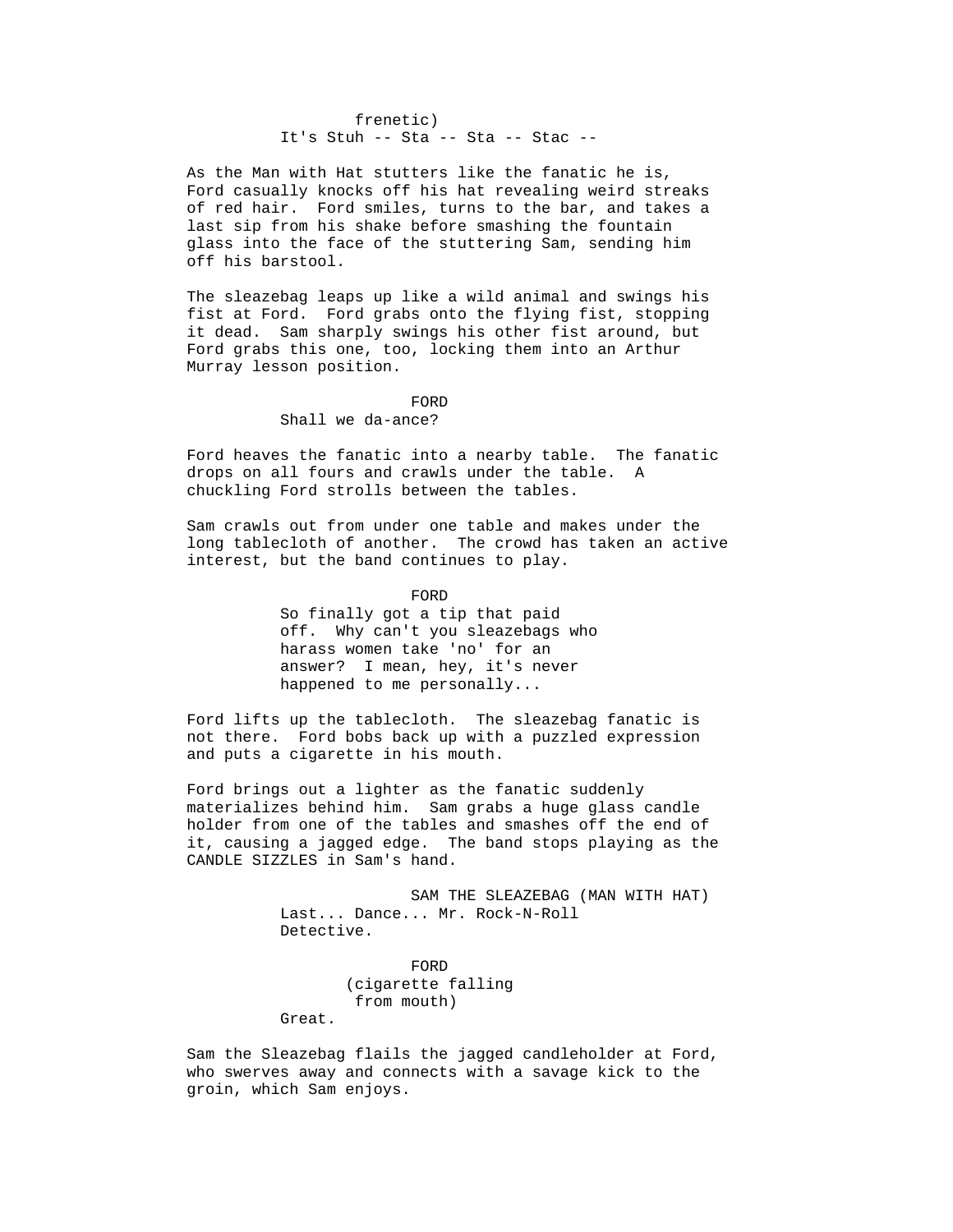## SAM THE SLEAZEBAG

Thank you.

 Sam swings out again, but this time connects with a slash to Ford's chin. Ford is more annoyed than hurt. His solemn anger stops Sam the Sleazebag in his tracks.

## **FORD**

 You're ten seconds away from the most embarrassing moment in your life.

 Ford launches a powerful uppercut that knocks the fanatic's candleholder-holding hand up into the psycho's own arm. Screaming in pain, the fanatic flees toward the dance floor trying to pull out the shards. Don pipes up from a nearby table.

**DON** Come on Ford, this shit's getting old.

> Ford smiles, super-swiftly raising his arm. A gun slides out of his sleeve through a sliding Taxi-Driver-style apparatus, into his hand.

 Ford FIRES up at a discotheque ball rotating above the dance floor. The gunshot breaks the ball out of its ceiling home and sends it swooshing down right upon the Sleazebag fanatic's head, knocking him out cold.

Ford turns to the approaching, awed twin sisters.

## **FORD**

Clint Eastwood... I fucked him.

The band cranks back up, echoing into...

INT. FORD'S LIVING ROOM - DAY

 The swank nightclub a memory, the VIEWER is now given a jarring tour of Ford's lovable ratty beach house.

 The VIEWER'S VIEWPOINT MOVES UP TO a wall where a set of curtains mysteriously cover a compartment. ACROSS the wall, the VIEWER sees hundreds of autographed photos of various rock stars pinned to the wall in a surrealistically haphazard fashion.

 PULLING OUT A BIT, it can be seen that the hellhole is packed solid with unwrapped VCRs, discarded gold records, answering machines, remote controls, Walkmans, Watchmans, cellular phones, and all sorts of other basically useless goodies. Each one has a smarmy "Thanks Ford"-type note tagged to it.

 A tremendous music system adorns another wall with a pair of five-foot tall speakers standing like silent sentinels. Embedded in one of the amplifiers is a wall socket timer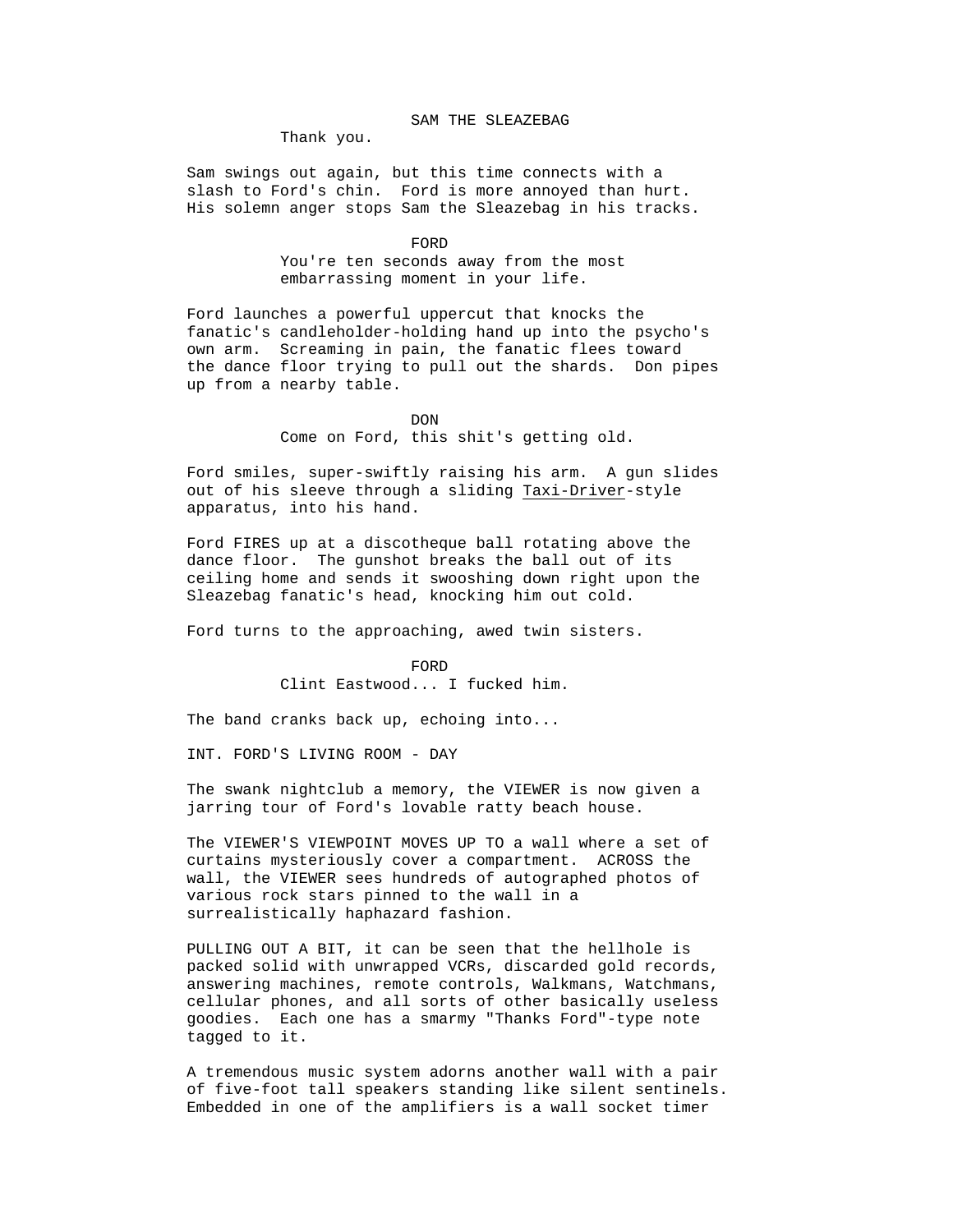clock -- two needles about to touch. The TIMER, reading 3:59 p.m., WHIRS a bit and then there is a CLICK.

### WIDE ON MUSIC SYSTEM

 The LOUDEST MUSIC in the history of Dolby stereo BALSTS out of the speakers. Dust is literally kicked up as a rollicking ROCK SONG careens through the room.

## FORD'S BEDROOM

 The twin sisters pop up in the bed in various states of undress, their squeals of pain inaudible in the face of the music. The lump in the bed between the twins jerks spasmodically for a second, then calmly rises, revealing itself to be Ford Fairlane, still wearing the sliding gun system on his arm.

## LIVING ROOM

 A ruffled Ford plods in and grabs a pack of cigarettes off a vibrating speaker. He ritualistically lights up and inhales.

 Ford pulls back the curtains on the wall revealing a carved-out compartment in the wall. Inside the space is an obviously old, but still in mint condition electric guitar with a picture of Jimi Hendrix propped next to it. Ford closes his eyes and touches the guitar with a religious solemnity.

 Ford pulls the curtains and then bends down to a red "Hotline"-looking phone with a quizzical expression on his face. Ford picks up a remote control and zaps OFF the STEREO, revealing that the PHONE is RINGING. Ford picks up.

> FORD Jesus, Jazz, I'm coming. So I'm late. I go to work when you go to bed.

 Ford hangs up and wearily rises. A man who hates his life.

EXT. FORD'S VENICE HOME

 Decked out wrinkled-hip, Ford closes the front door of his charmingly dilapidated home.

 THE KID, a spiky-haired surf punk ragamuffin in a multi colored shirt over a Corona T, swerves up to Ford on a skateboard.

> THE KID Fairlane, you gonna find out who killed the lead singer of Black Vomit?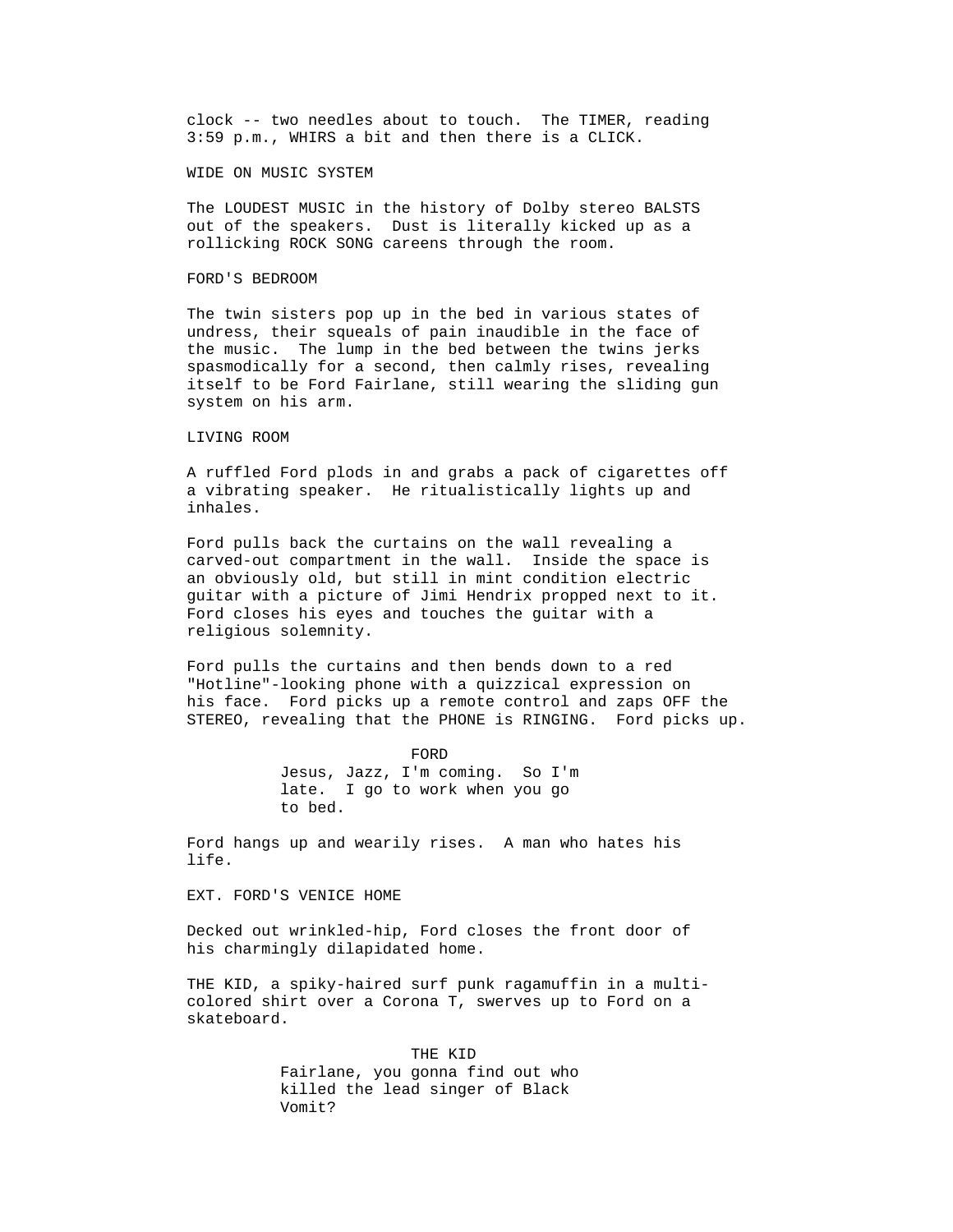FORD Tell me, Dr. Watson, what makes you think he's not just another piece of shit overdose.

> Ford and The Kid, in an obliviously synchronized moment, flick out a pair of sunglasses from their breast pockets and put them on. They then each pull out a cigarette and with a similar twist of the wrist, light it up.

## THE KID

Gut feeling.

FORD

 I'll give you a gut feeling, you little... Hey... hey! Get that stick out of your mouth. These things are killers, man. Don't you go to school, listen to Smokey the Bear and all that...

 Ford tears the cigarette from the Kid's mother and starts to throw it away, but instead pockets it. They approach Ford's dazzling blue namesake.

 Ford SQUEAKS off the CAR ALARM with a beeper and then opens up his unusually modulated trunk. Sam the Sleazebag is seen huddled in a heap within. Ford tosses a smashed-up Twinkie to him and recloses the trunk to frenzied screams.

> SAM THE SLEAZEBAG You sick fuck!

> > FORD

Bone appetit.

 THE KID When you going to let me work with you? Why you always fucking with me?

 FORD Why am I what? Excuse me? (thwacking The Kid) I catch you saying the F-word again. I'll kill you. That's a fucking promise. Now get the fuck out of here.

Ford gets in his car. The Kid boards around to the window.

 THE KID I got something serious to dis-cuss.

**FORD** Well what is it? I'm not Kreskin.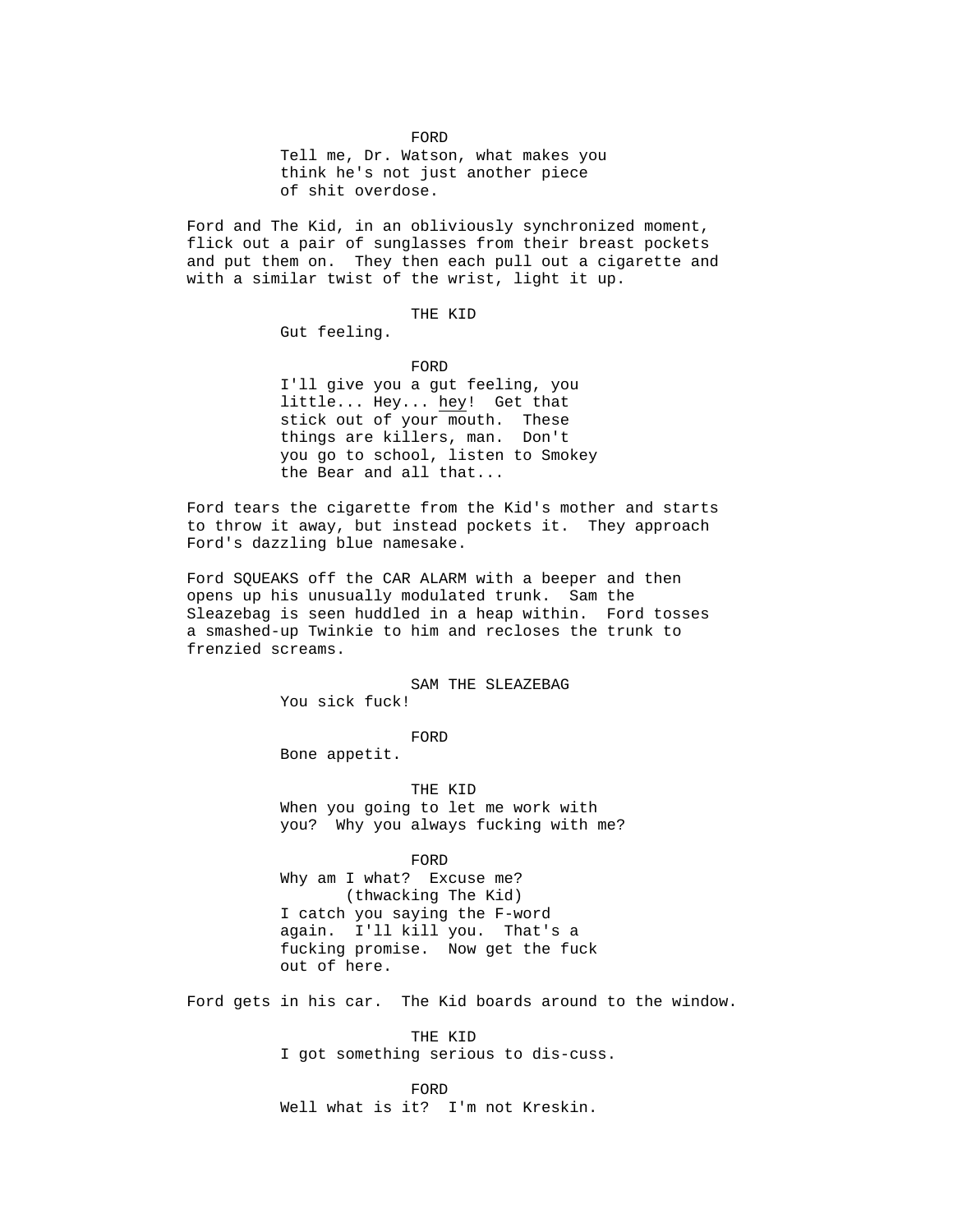### THE KID

Forget it.

 The Kid rockets off. Ford watches with slight concern then tears off, MUSIC BLARING.

EXT. MINI-MALL DAY

 A two-tiered mini-mall nightmare looms ahead. The exquisite eateries of SUZIE'S SUSHI DONUTS and MUY BURRITO are sandwiched in on the first level with a tanning salon and an adult book store.

 The top tier is not as popular. Empty For-Rent spaces surround a place that has a big plate glass window that reads FORD FAIRLANE PRIVATE INVESTIGATOR.

INT. FORD'S OUTER OFFICE - DAY

 Ford pushes sleazo through a door into his office. JAZZ, Ford's secre-uh-assistant, sits sharp and stern in a masculine business outfit and glasses behind a desk. Upon the desks rests a very respectable computer.

> SAM THE SLEAZEBAG You can't prove shit...

> > JAZZ

 Good morning she said as the clock struck five. I sent the Ovaries down for food. They've been waiting for hours...

 FORD Your tip paid off. Jazz, this is Sam the Sleazebag. Sam the Sleazebag, this is Jazz, my secretary.

> JAZZ Assistant. And don't call me Jazz.

 FORD All your friends call you Jazz.

JAZZ

Exactly.

 Ford chuckles and a romantic whether-they-like-it-or-not moment passes between them. Jazz breaks it to look under her desk.

> JZAA Hey, IN X S paid today. Their 'payment' is around here somewhere.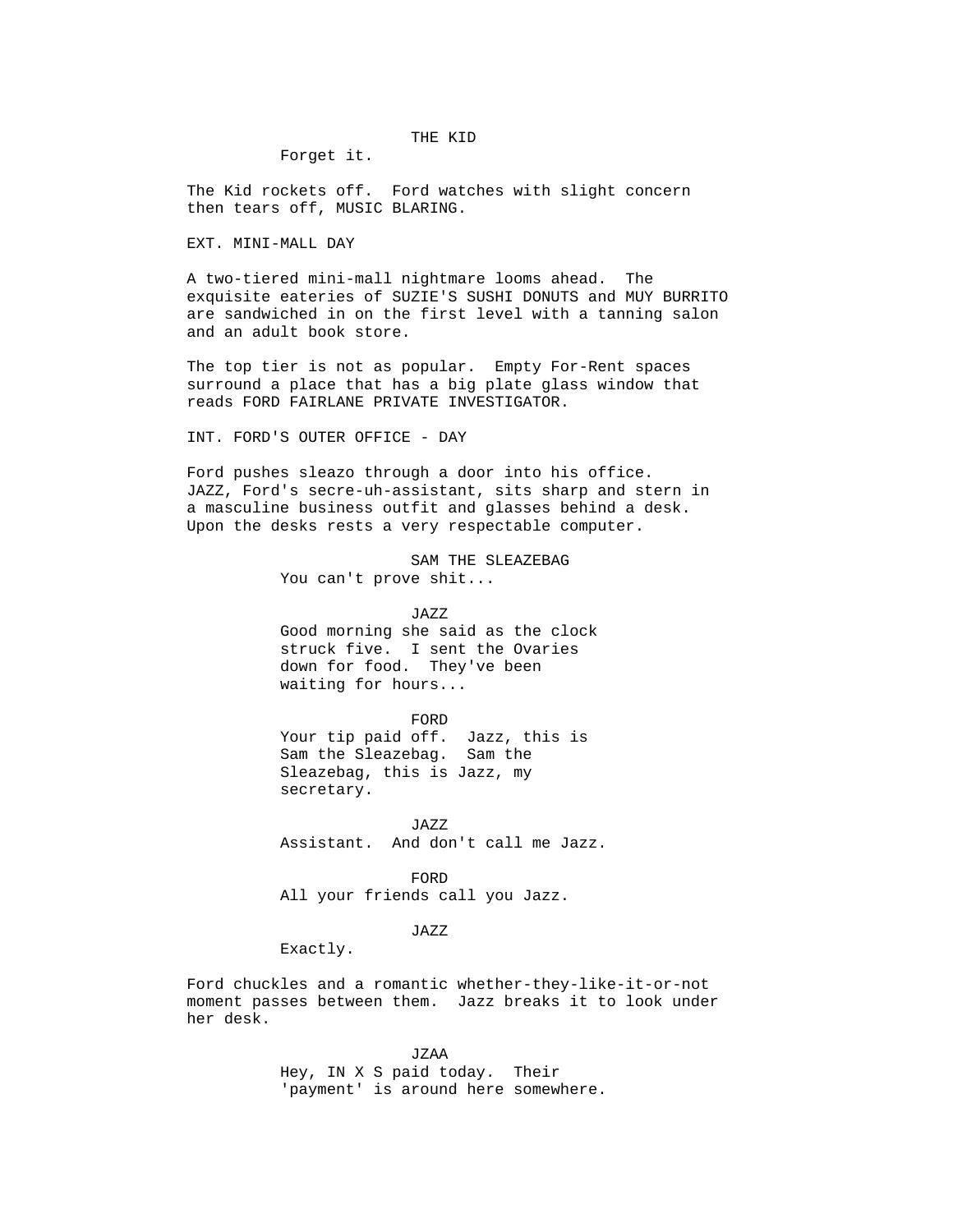FORD They paid? I love Australia! What a band! Let's throw a Foster's on the barbie and call up me mates... Cash or check?

 JAZZ (laughing)

You wish.

 FORD Cash or check, Jazz? Don't do this to me.

> The OVARIES, four young women dressed in stylishly shredded pink leather jackets, enter the office holding burritos.

> > OVARY ONE Hey, Ford, little late.

 OVARY TWO That's him! That's the bastard. He flashed us at the Ampitheatre.

 SAM THE SLEAZEBAG I love you. (as Mr. Hyde) You sluts have no proof!

 OVARY THREE I think I could identify it. It looked like a dick. Only smaller.

 With an authoritative, silencing cough, Ford pulls a huge pair of hedge clippers from a drawer.

> FORD We could gab about evidence and restraining orders all day, but I think castration is really the way to go. May get a wee messy...

> > OVARIES & SAM THE SLEAZEBAG

What? (!)

 Ford snaps his shears together with a giddy smile as the Ovaries move toward Sam, fiercely clutching their burritos.

> FORD It's a new by-law for pathetic jerks who harass women.

 OVARY FOUR Do we get to keep it?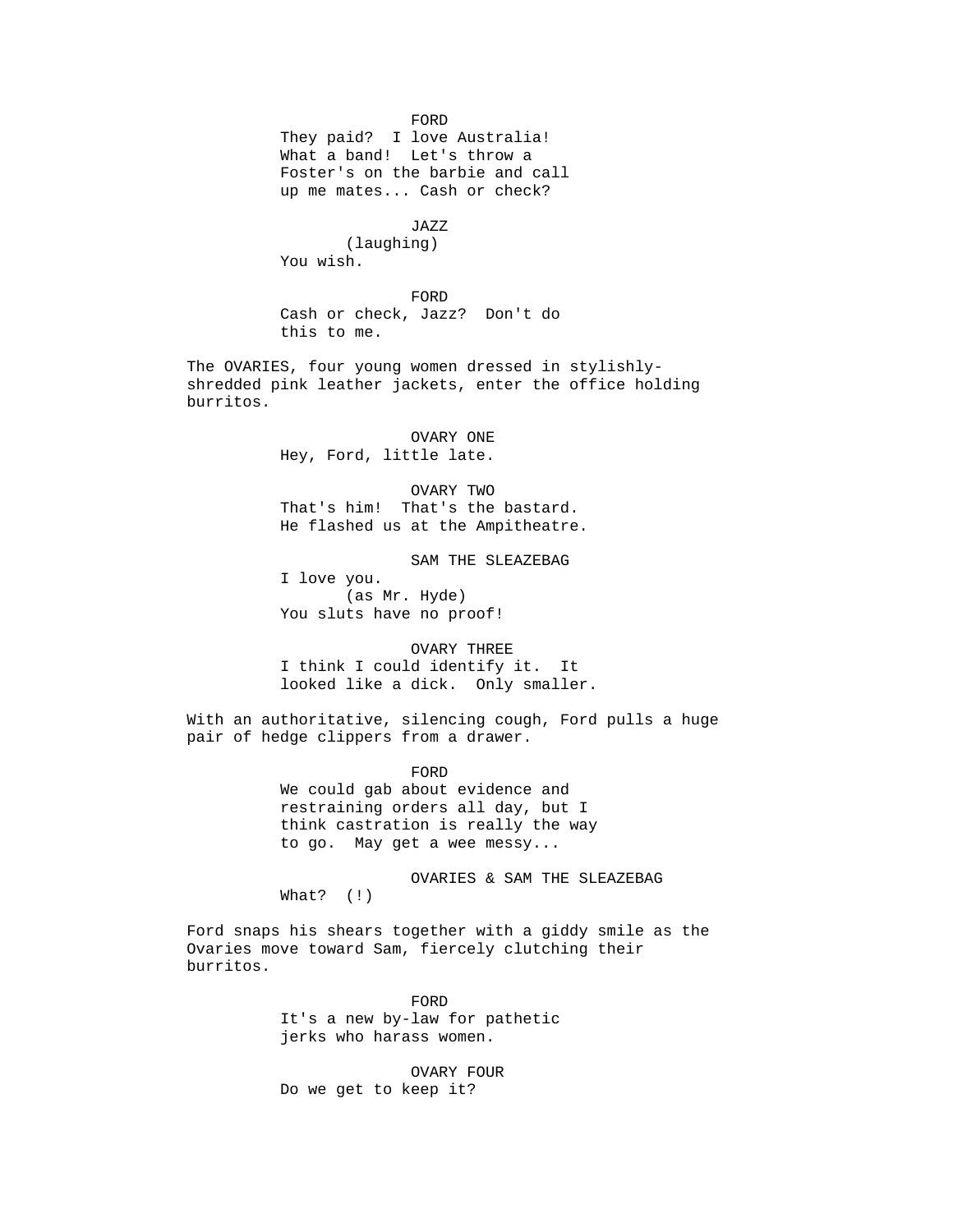FORD Of course. Every girl should have one.

> Ovary One reaches down O.S. and pulls down Sam's zipper. Ford whooshes down with the clippers and slices. Ovary One pulls up a half of a burrito.

> > FORD Next time, it'll be your burrito.

 A pure white Sam turns and runs into a wall, knocking himself out.

> FORD I doubt he'll be hassling you anymore, but hey, I'll save the hedgeclippers anyway.

Ovary One takes a Rolex off her hand and gives it to Ford.

 OVARY ONE Great job, Ford. Take this. As payment. It's solid gold and it'll make sure you're not late for your other clients.

**FORD** No really. Money is fine.

> OVARY TWO Great gift idea, Stace.

> > FORD

But...

OVARIES

'Bye, Ford...

 The Ovaries exit, stepping over Sam. Ford holds the Rolex like it were a cancerous worm. Jazz laughs.

FORD

I do it for love.

 JAZZ 'Bye Ford...' Hey, let me cheer you up. I found the IN X S payment.

Jazz pulls a live koala bear out from under her desk.

 JAZZ G'day, they say it's worth three grand...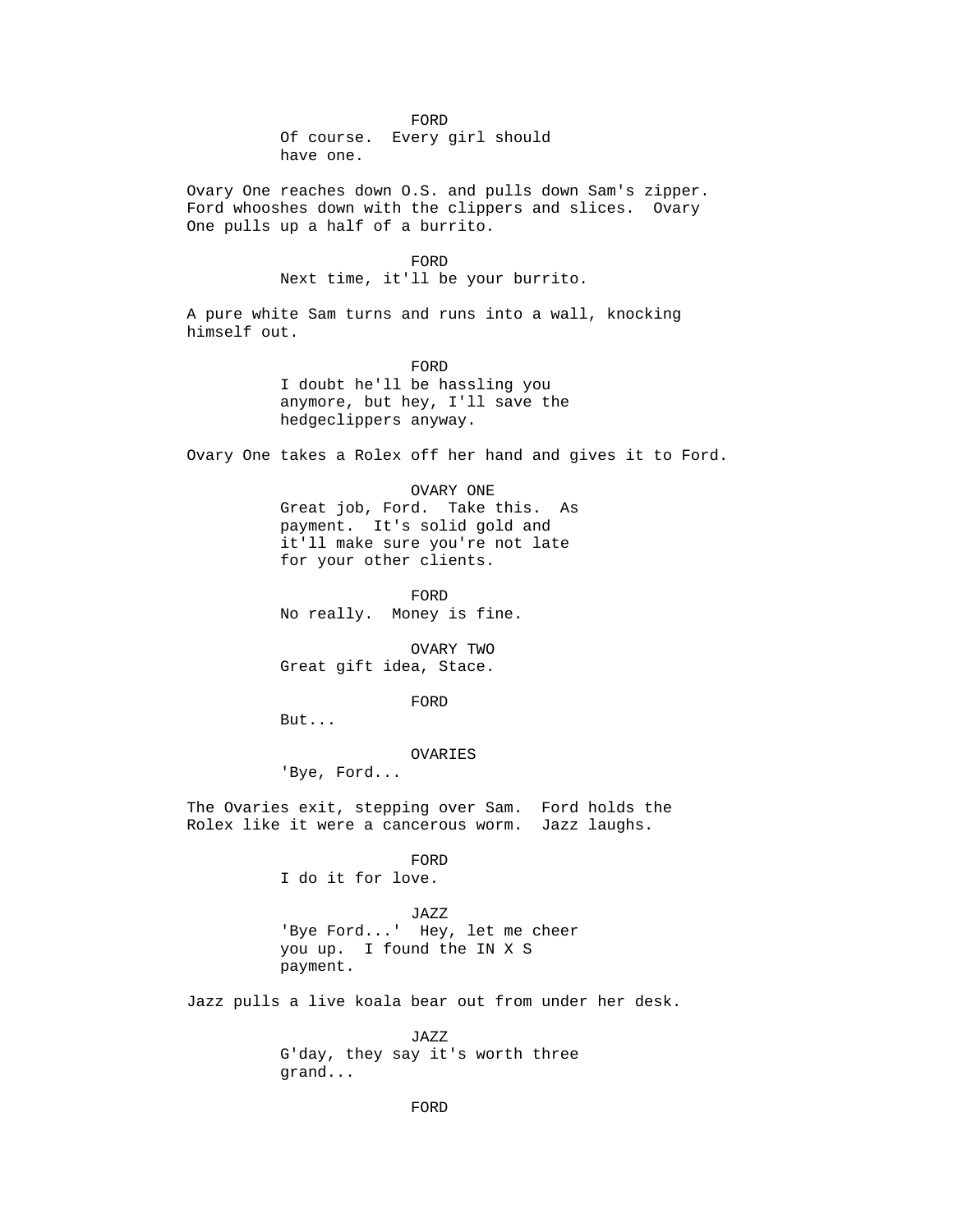Fucking Australians! I hate that country, continent, what is it? Don't we do nuclear testing there?

 JAZZ Let's just declare war on the hellhole. Before they make Crocodile Dundee three.

FORD

 Rock stars! I'm going out of my mind. All I get are perks. I don't make money, I make gifts. How am I supposed to pay taxes with bathtub compact disc players and autographed drumsticks. I want cash. Moulah. Wampum. Dead Presidents. Andrew Jackson. Gerald Ford.

JAZZ

You're saying you need money.

FORD

 Car insurance costs money. Cavities cost money. Doritos cost money. I'm gonna eat that damn bear... come here!

### JAZZ

 Quit crying. I think we've got a case if we can make it through the cavalcade of bimbos, here...

 Jazz, using a remote, operates an answering machine on her desk.

> SQUEAKY BIMBO (V.O.) (machine) Hi, this is Vikki, you know, Vikki. I figured you probably washed off my phone number before you had a...

> > JAZZ

 (sneezing) Bim-bo.

 FORD Cut the play by play.

> OBNOXIOUS D.J. (V.O.) This Chevy Nova? Chevy Nova, there? Huh? Huh? Johnny Crunch, K.O.D.S. (K-odious), you schmuck? You know the guy who had sex with your prom date before the prom and needless to say before he became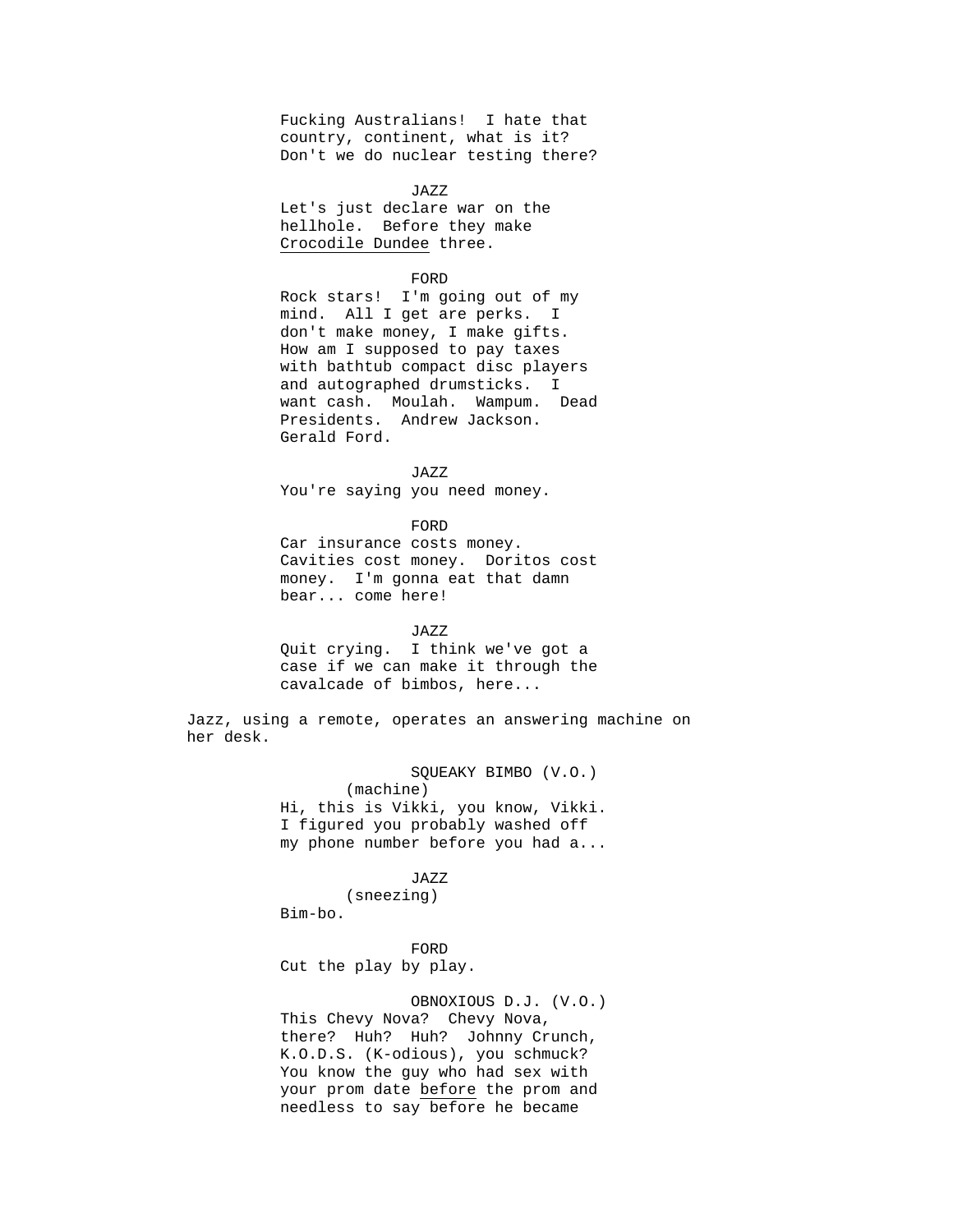the hottest D.J. in the West. I gotta case for you, man. Come down to the station about six.

FORD

 Johnny Pinzolo calling himself Johnny Crunch. Knock me out. We grew up together in Brooklyn. Came out here to be rock stars... Of course, he's lying about the prom date thing, at least I hope he is, I took his sister.

JAZZ

 (typically deadpan) You're friends with the most obnoxious asshole on the airwaves. The King of the Shock Jocks. I'm, I'm shocked.

 FORD I love you, too, baby. He wants to meet at six. What time is it now?

Jazz dangles the Rolex.

 JAZZ Six. Take it, you need it.

A PHONE on Jazz's desk RINGS and Ford instantly picks it up.

**FORD** K-O-D-S is going to make me rich!

> He suddenly pulls the receiver away from his ear as PAINFUL NOISES blurt out of it: SCRE-E-E-E! BUZZ! SHSHSHSHSH!

> > JAZZ That's for me... Radio contests, really Ford, how tacky...

**FORD**  (brain-fried, holding ear) Ah -- ha... You know, you should think about dating Earthmen again.

> Jazz takes the phone and puts it in a modem cradle - two cups that fit over each end of the phone, all hooked up to her computer. The horrible COMPUTER NOISES become nicely inaudible.

> > JAZZ So what about this watch?

**FORD** Keep it. It's your paycheck this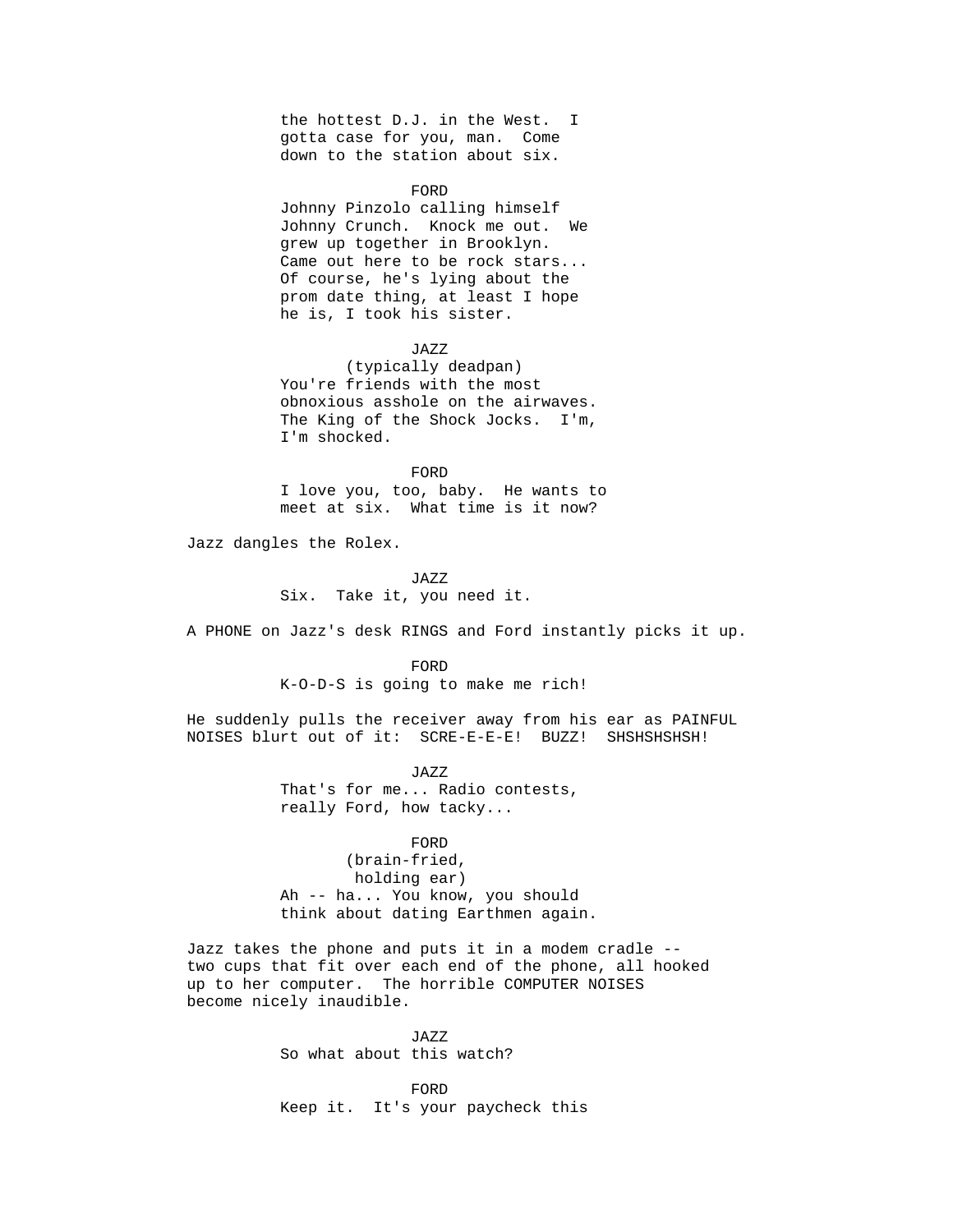month.

EXT. KODS RADIO STATION - NIGHT

 Ford's Fairlane SCREECHES up outside a sleek building to the TUNE of a nasty teenybopper ballad a la Tiffany/Debbie Gibson.

Ford bounds out of his car.

INT. RADIO BOOTH - NIGHT

 A needle is SCREECHED painfully across the tracks, giving the teenybopper ballad a painful death...

> JOHNY (O.S.) Ye-e-e-a-a-ah!

INT. RADIO STATION LOBBY

 A RECEPTIONIST and a guard hold their hands over their ears until the sadistic SCREECHING ENDS. Ford approaches as Johnny's anything-but-dulcet TONES croak out form a SPEAKER.

> JOHNNY (V.O.) Nothing like a tender ballad sung by a girl pretending to be a virgin. I'm sorry, young girls should not be out making records; they should be in, setting records making out. Naked. On my coffee table. Are you offended? Well, slurp this...

A ROCK SONG spews from the SPEAKER...

FORD

I'm here to see Johnny.

 RECEPTIONIST Lucky you. Arnie... Mr. Crunch has a lot of fans who hate his guts.

 Arnie, the guard, slams Ford to the desk and begins frisking.

**FORD** Oh, Arnie, sometimes when we

touch, the honesty's too much.

INT. RADIO BOOTH

 Ford moves into the station booth and takes a seated position behind his ranting friend, JOHNNY CRUNCH, re vealed to be a sweating, scraggly monster.

JOHNNY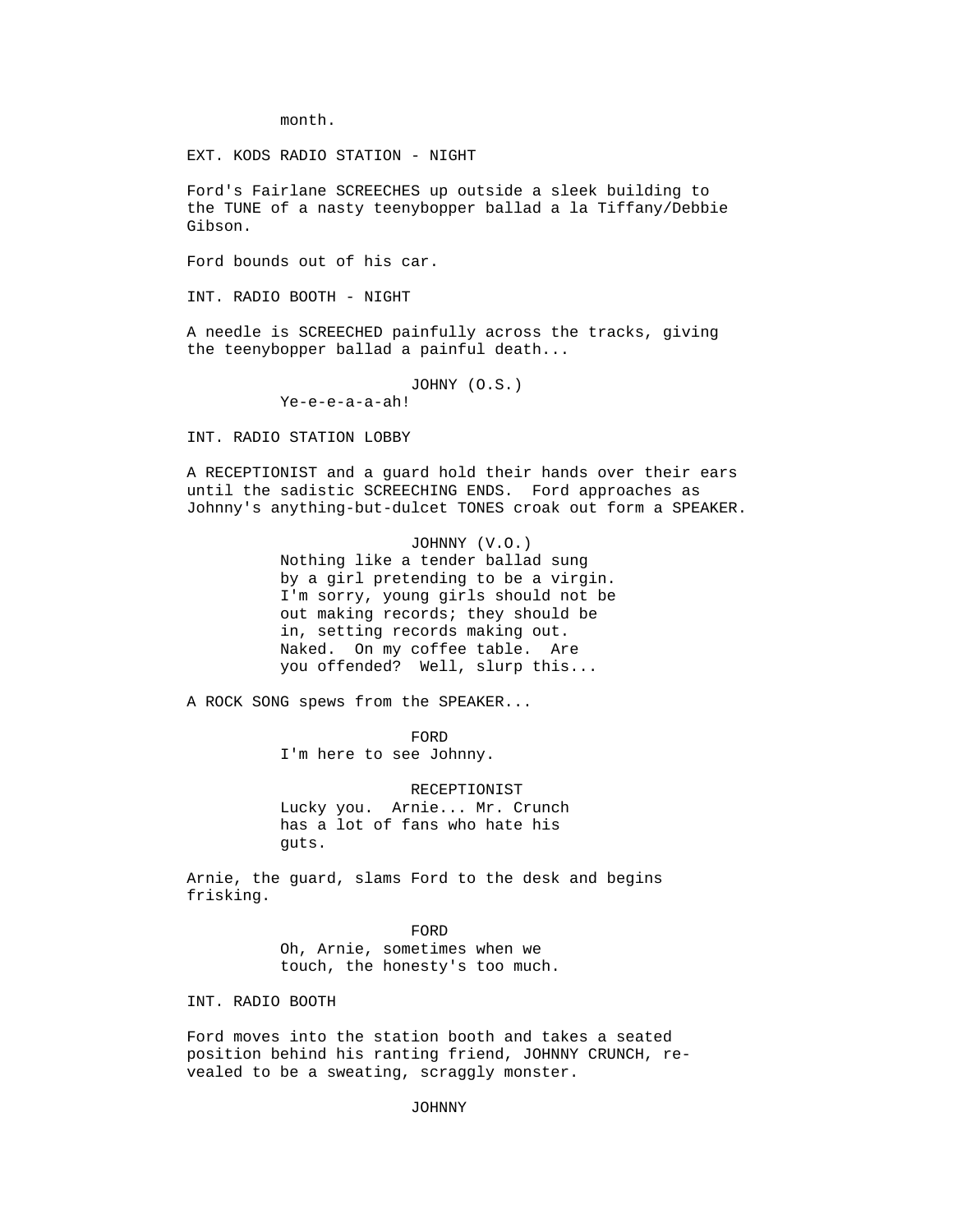And don't forget, if we call and you answer the phone 'K-O-D-S is going to make me rich,' you could win a cool million. Sexually transmittable disease jokes are coming up next hour so go get your mom. Better yet, I'll get her...

 Johnny punches some buttons and wields around to Ford, TURNING DOWN his MONITORS.

FORD

 I don't believe it. Getting paid to be the asshole you always were.

JOHNNY

 Fucking amazing, huh? Chevy Nova, you Bensonhurst shit! Still in La-la land. Look at us, two rock 'n' roll dicks. Unfortunately, only one of us is a detective.

**FORD** 

 Nice getting all those phone calls from you after you hit it big, you Redhook bastard.

 JOHNNY I don't remember any Arbor Day cards from Mr. Rock 'n' Roll Detective.

 FORD Friendship's a lot different out here. A wrong number is a relationship. But then this isn't a social call.

 Johnny pulls out a snapshot and gives it to Ford. It's a picture of Zuzu from the opening scene, blowing Ford and the viewer a kiss. Ford fondles it as Johnny gets up to pour two cups of Styrofoam.

FORD

How nice.

### JOHNNY

 It's my daughter, man. I know I never told you about her, but God, I love that girl. She calls herself Zuzu Petals and she's been swallowed up by the gorgeous hell that is L.A. A fucking groupie partying with the pros. You have to get my baby back, she's my pride and --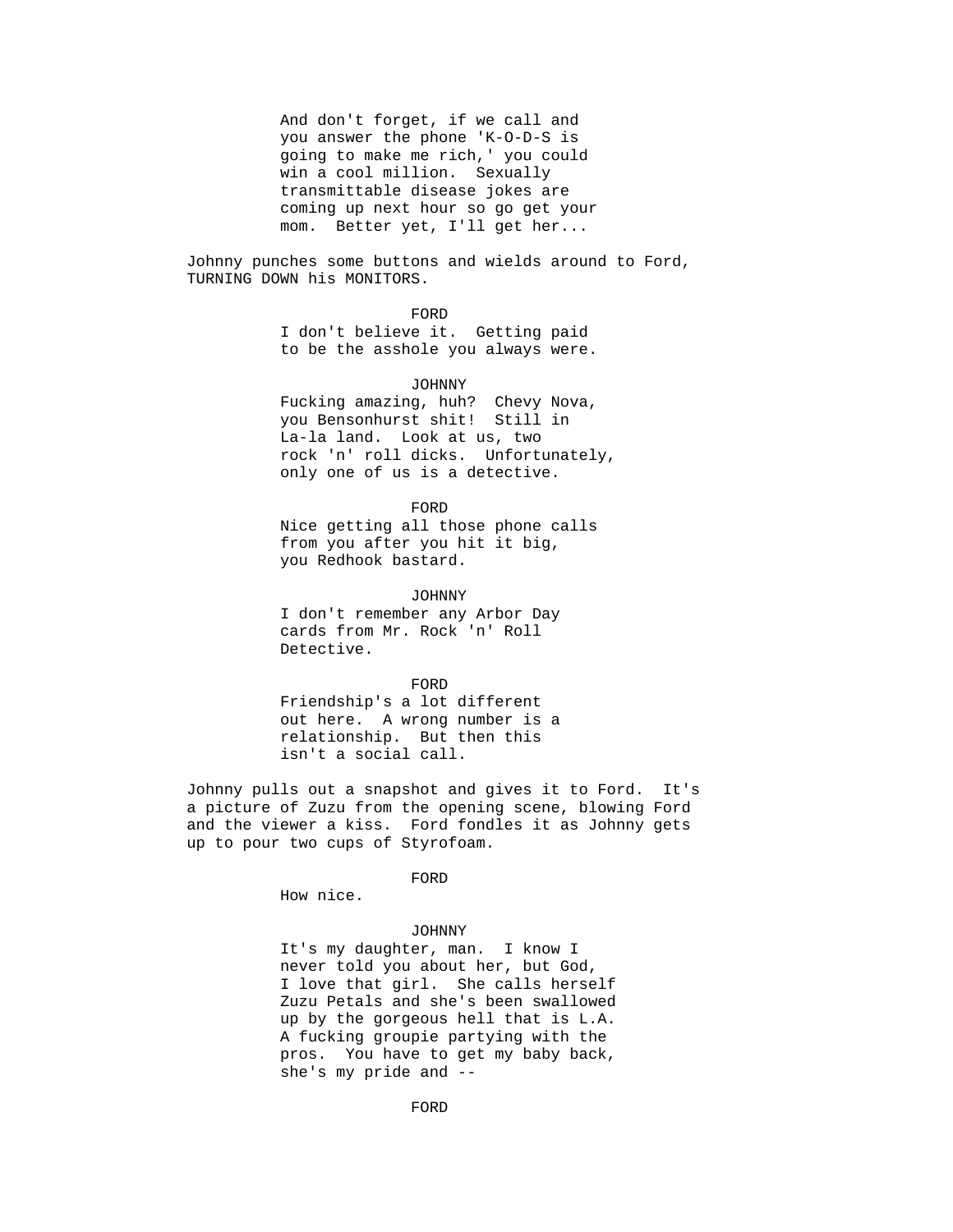'Bye, Johnny...

JOHNNY

What?

## ENGINEER (V.O.) Dead air, Johnny...

Johnny grabs the microphone and squeals into it...

#### JOHNNY

 Will you people leave me alone! I'm contemplating my life and you just won't stop listening! Here's five in a row played at the wrong speed.

Johnny punches some buttons and spins angrily to Ford.

#### JOHNNY

 $So...$ 

 FORD I don't take cases with foundations in bullshit. They are very hard to walk around in.

JOHNNY

 Just find her, man. She's my daughter, she's my sister, she's my mother, she's some little brat I stood in line with at Taco Bell last week. Do whatever you want with my words. And my money.

 Johnny pulls out an envelope and opens it up to the soft sound of a CHOIR OF ANGELS.

JOHNNY

 I am told it is difficult to pay the phone bill with gold chains and V.C.R.s. There's four thousand here.

**FORD**  Zuzu Petals. Sounds like a drug. A lethal one.

> JOHNNY I hope you solve the case and I know you will, because you're the best. Ford, guys like you don't grow on trees.

 Johnny and Ford raise their Styrofoam cups. This is an old joke between them.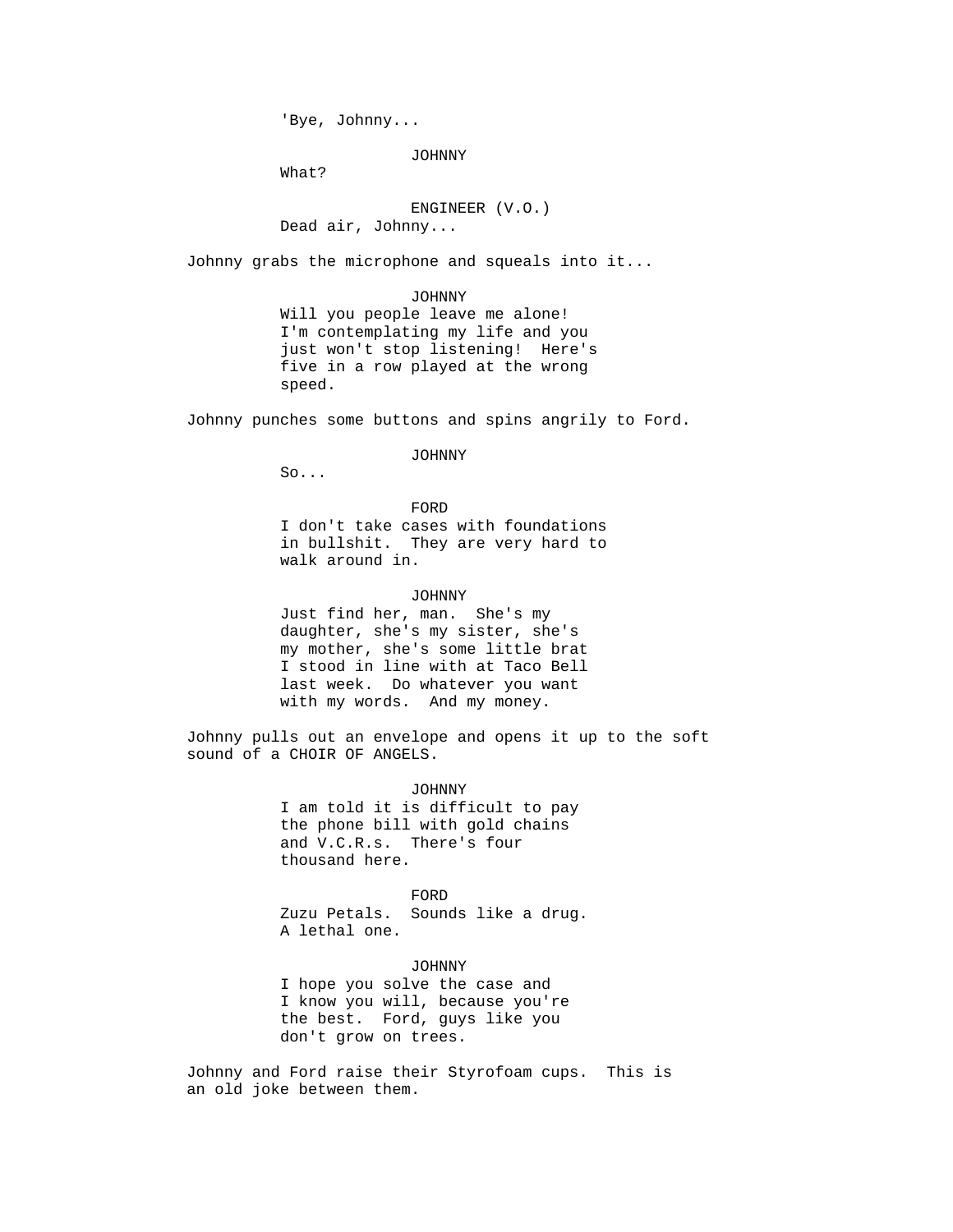JOHNNY

Here's to you...

 FORD AND JOHNNY ... sucking my dick.

 Laughing away, Ford reaches for the envelope. An unsmil ing Johnny pulls it back and takes out a couple of bills.

> JOHNNY No dessert until you've finished dinner.

INT. FORD'S FAIRLANE - NIGHT

 Packed with all the perks of his job, such as a car phone and a compact disc player, the interior of Ford's Fairlane is pretty jawdropping. A FEEBLE WOMAN'S VOICE comes through the RADIO.

> FEEBLE WOMAN (V.O.) Johnny, why can't you play different kinds of music?

 JOHNNY (V.O.) I think the real question here, ma'am, is 'Are you wearing panties?' A-a-a-h!

 The grisly SOUND EFFECT of a woman being sawed in half by a CHAINSAW comes over the RADIO. An exasperated Ford turns it OFF with a remote control. He grumbles, toward the passenger seat.

 FORD Why did I take it? Because he's my friend. But I never liked the bastard. Why did I say yes? Four thousand reasons. Right, buddy?

> The koala bear is revealed to be in the passenger seat, snugly behind a seat belt, patiently taking in Ford's complaints.

EXT. VARIOUS SIZZLING L.A. SIGHTS

 To the chords of a corrosive ROCK-RAP TUNE, the VIEWER and Ford's Fairlane GLIDES BY various hot spots such as the Frolic Room, City Restaurant, and the Hard Rock Cafe with its embedded Cadillac.

EXT. CROWD OUTSIDE ROXY

 Ford weaves through the high-hair-headed crowd in front of the Roxy. He shows Zuzu's picture to various shaking heads.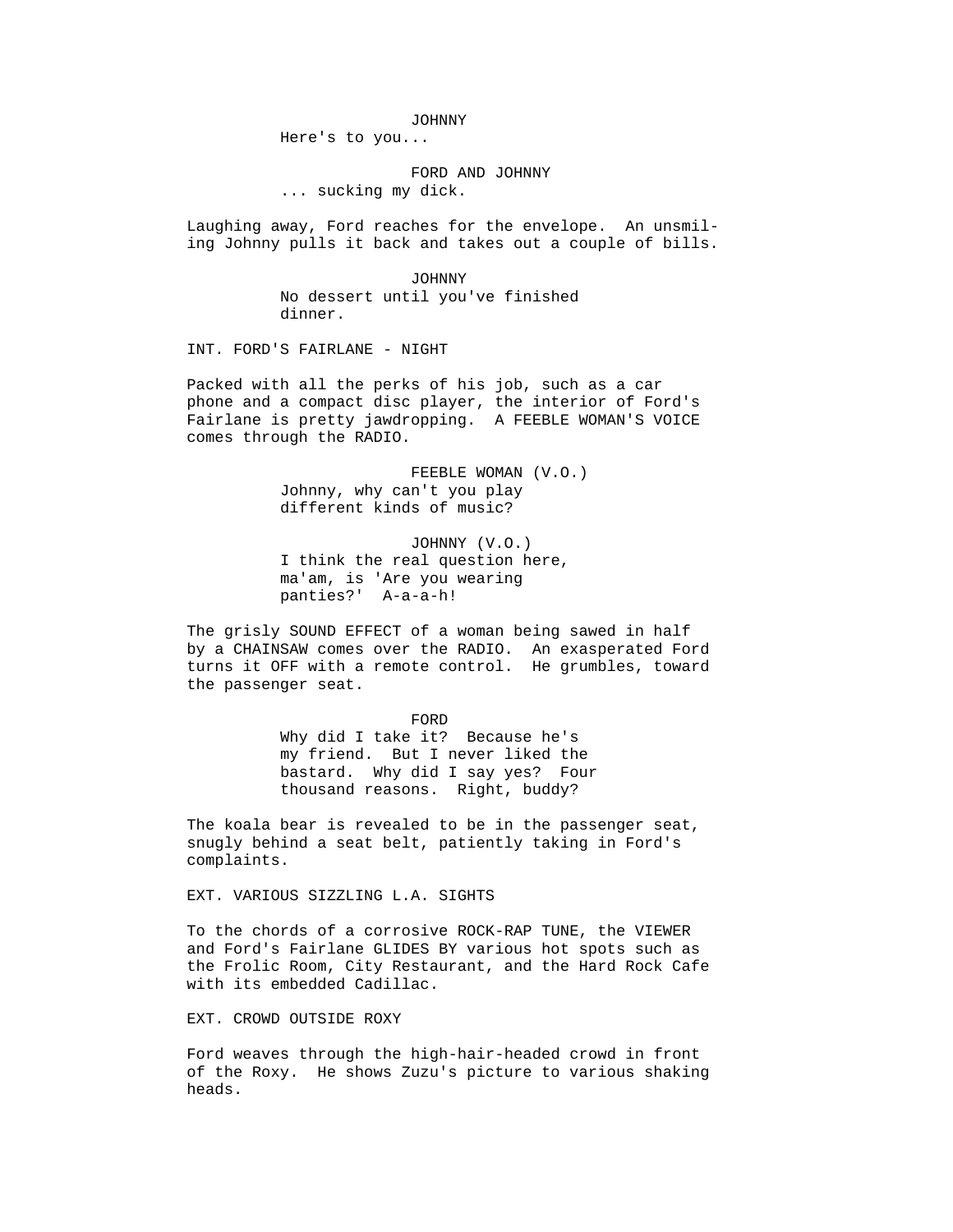## INT. CONCERT STAGE

 The corrosive song is now seen being belted out live by an all-black hard rock-rap outfit. Ford can be seen offstage showing a roadie Zuzu's picture.

INT. BACKSTAGE AREA - NIGHT

 Ford breaks up a game of Lacrosse between some debauched British rockers and some nubile girls. All are wearing Lacrosse helmets and holding Lacrosse equipment.

 The nubile girls take off their helmets. The girls all seem to resemble Zuzu, but the real thing is not to be found.

INT. FORD'S FAIRLANE

 Ford crosses a name from a list of bars, clubs, and concert halls rubber-banded to his visor, mumbling to his koala bear.

**FORD** 

 There are 5,000 private investigators in L.A. It made sense to specialize. Why did I pick the music industry? Why not fishermen? Fishermen get up, fish, sell the fish, then go to bed so they can get up and fish. How hard can the cases be: 'Ford, somebody switched the lures in my fucking tackle box.' 'Ford, my bait's been sabotaged.'

Ford turns back ON his RADIO in disgruntlement.

JOHNNY (V.O.)

 (on radio) Well, it's time to sign off. I know I get on the radio and say a lot of harsh things but I want you to know, deep down, I hate you, each and every one of you, so until tomorrow, burn in...

A GUNSHOT is heard.

JOHNNY (V.O.)

 Oh, my god, somebody just shot my engineer! Oh, hey, they're doing something with my mike! Hey, I'm being electrocuted! And it hurts!

 Ford pulls up to the radio station, chuckling at Johnny's histrionics. He turns OFF the RADIO and gets out of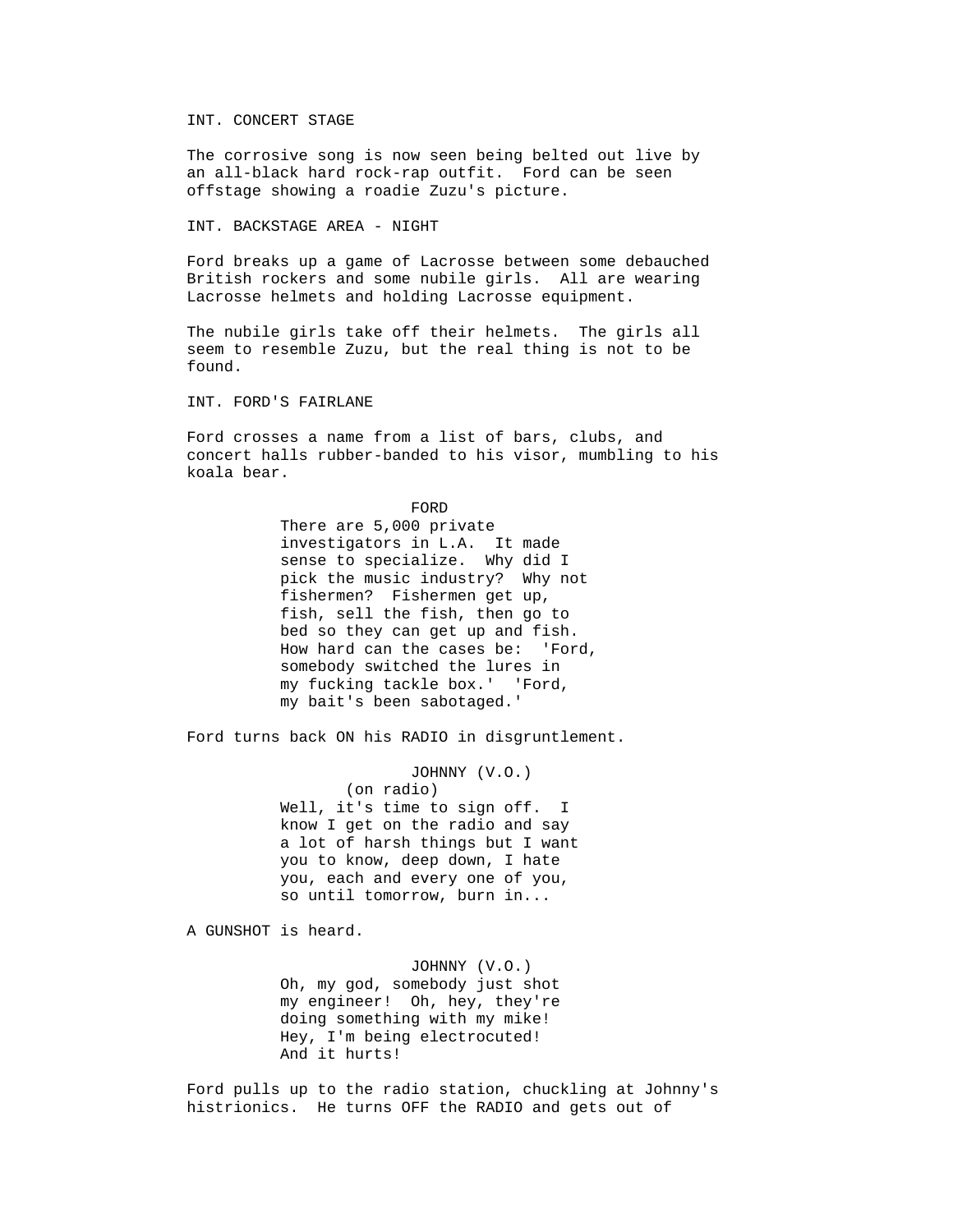the car.

INT. RADIO STATION LOBBY

 Ford walks into the radio station still smiling at Johnny's screaming. The lights in the radio station lobby are frantically blinking on and off. Putting two and two together, Ford stops smiling. He rushes to the reception desk.

 FORD Call the police! Johnny's being electrocuted!

> RECEPTIONIST Oh, please. He's just doing one of his little jokes...

**FORD** Look at the lights...

> JOHNNY (V.O.) (on speaker) Oh-fucking-shit-my-Christ-I'm dying!

> RECEPTIONIST Hey, he can't say 'oh-fucking shit-my-Christ-I'm-dying' over the air!

Ford pushes past the guard.

INT. RADIO BOOTH

 Ford bursts into the radio booth. On the ground, with a bullet in his head, is the Engineer. Ford crashes through another set of doors and there, SPARKS EXPLODING out of his face and arms, is a sizzling, screaming Johnny Crunch.

INT. RADIO BOOTH - LATER

 Cops, DETECTIVES and coroner flunkies zip back and forth with a dazed Ford acting as the eye of the hurricane, gravely contemplating the charred statue that was once his Brooklyn buddy.

## DETECTIVE

 Well, I hope this guy signed your yearbook because it looks like your friendship, and your case, is closed.

 An assistant pulls a burnt envelope from Johnny's body, filled with charred cash. Ford watches in pain.

**FORD** I think I'm going to cry.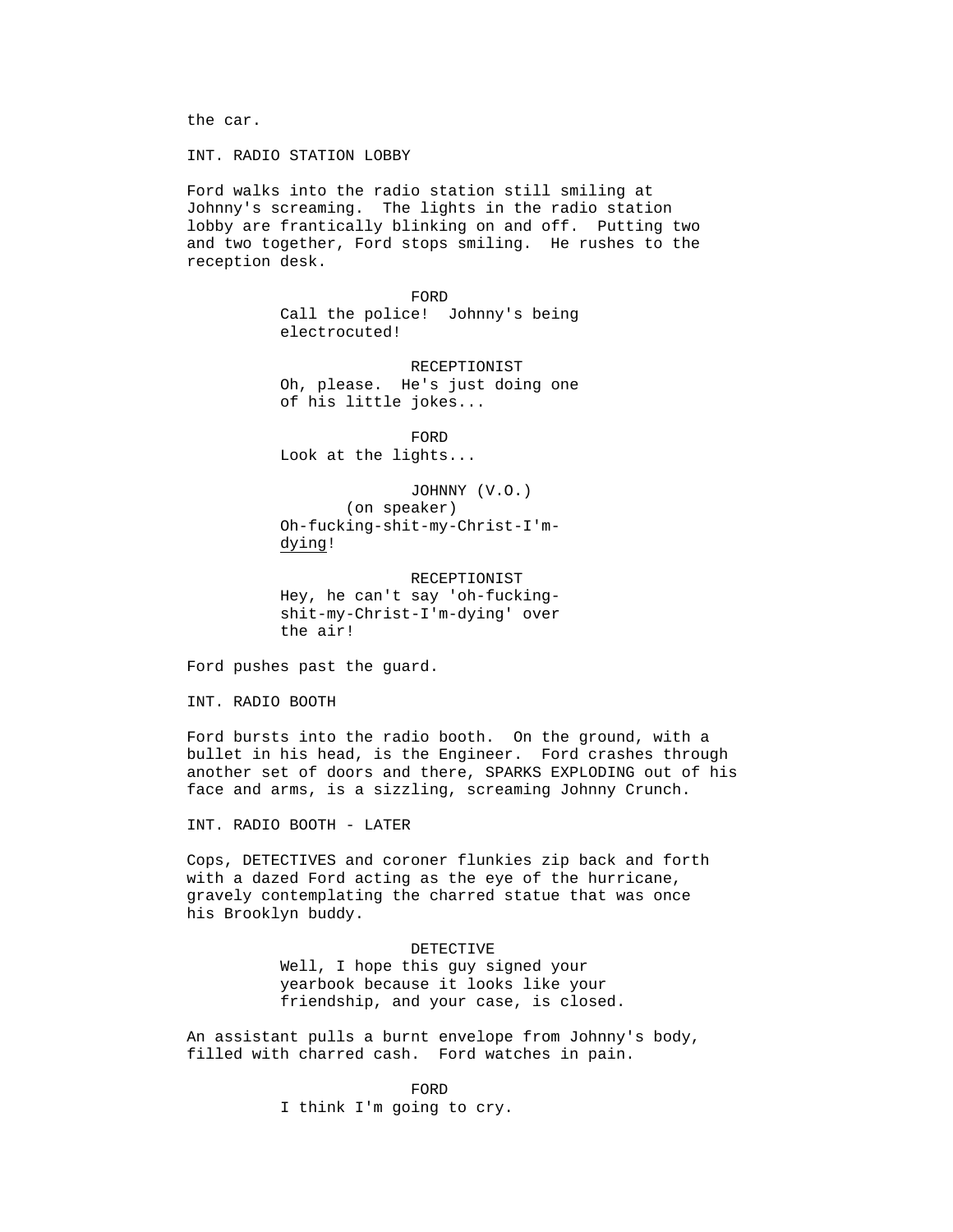# DETECTIVE (patting Ford) Crying's good, Ford. Crying's good.

 Commotion outside the booth becomes audible as the flashy, obnoxious LT. AMOS makes an entrance. He has made a horrible attempt at dressing stylish. His tie is notably nasty.

### DETECTIVE AND FORD

Hoh shit.

 Ford looks away to the side of a console. He sees a 45 rpm sleeve. It is blank except for some handwriting; the name ART MOONEY, followed by a drawn star. Ford quickly nabs it...

> LT. AMOS How'd Mr. Rock 'n' Roll Detective boogie his way in here? Anybody...

 DETECTIVE He discovered the body, Lt. Amos, sir.

**FORD** Nice tie, Lt. Anus, sir.

### LT. AMOS

 You think you're so hot just because you can get into any club. You think you're so hot, just because you have sex with greatlooking women. You think you're so hot just because you broke the Ensenada tape piracy ring...

FORD

 You gotta admit those are all pretty great reasons...

LT. AMOS

 Get the fuck out of here, honey... What do we got?

### DETECTIVE

 This guy was hated by everyone. He offended every race, religion, and sexual preference imaginable. He even said the Lakers suck. So basically we're looking at everyone from the Glendale Skinheads to Magic Johnson.

Ford tries to ease out of the booth.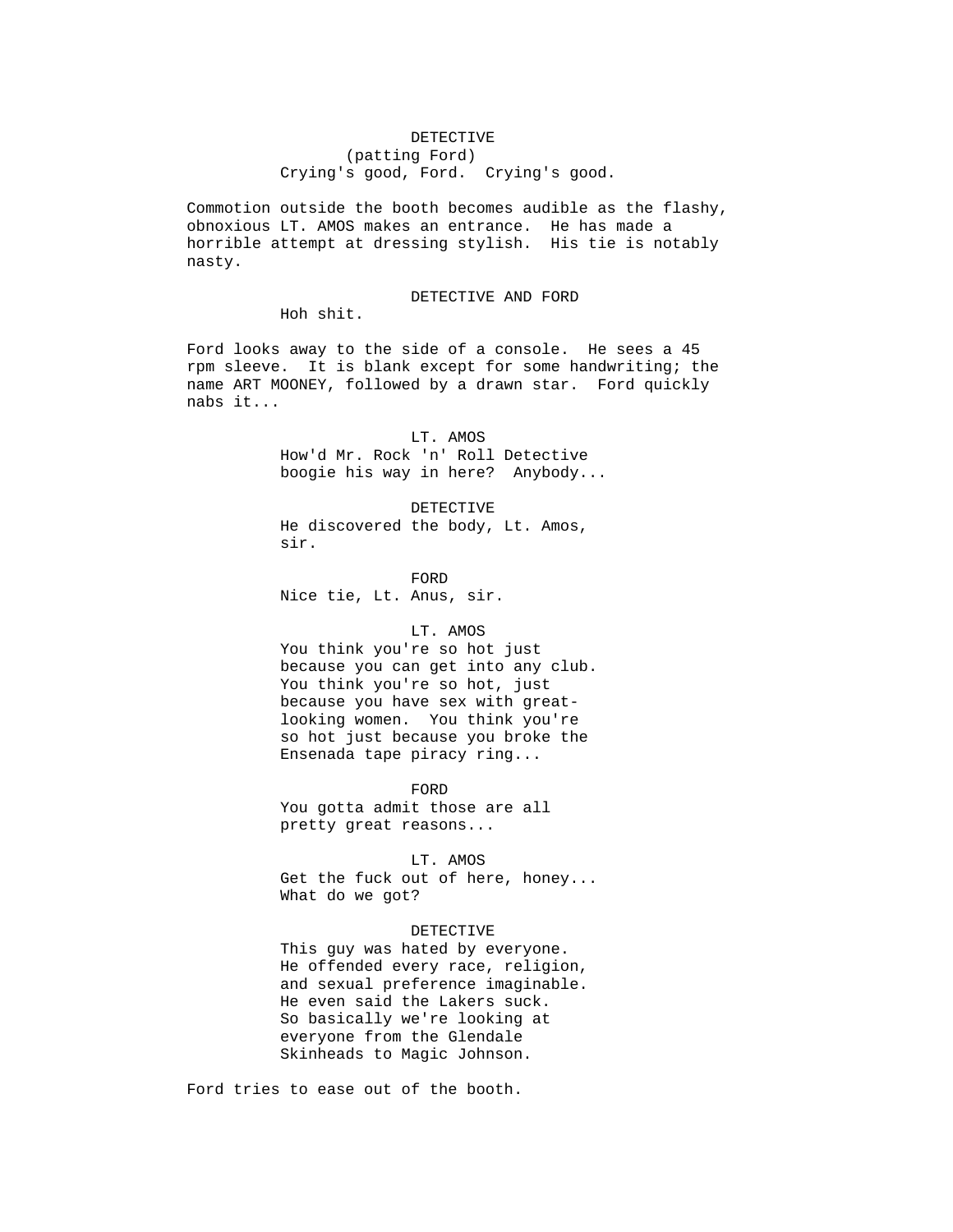LT. AMOS What are you running from?

FORD

 Why shucks, Lt. Anus, you told me to get the fuck out of here...

LT. AMOS

 If you're hiding something... oh, oh, I'll have so much fun.

FORD

 Why do you hate me? It's gotta be more than Me Private You, You Cop.

 LT. AMOS (a beat) Two words. Disco Express.

FORD

 Disco Ex -- man, that group sucked like a squid, they had some shitty single they wanted me to plug, back in my publicist days...

LT. AMOS

'Booty Time.'

 FORD Yeah, and that lead singer, Jesus, that white Van McCoy wanna-be with the six-inch platform shoes. He looked...

LT. AMOS

Like me.

 FORD I was about to say he looked like shit, but hey, sure, he looked like you.

 LT. AMOS 'It's booty time, it's booty time, across the U.S.A. It's booty time...'

FORD

 You were the lead sing -- Lieutenant, I didn't think anyone could cheer me up tonight... Thanks. Really.

 A laughing Ford squeezes Lt. Amos's shoulder and walks away...

EXT. BEACH BEHIND FORD'S HOUSE - NIGHT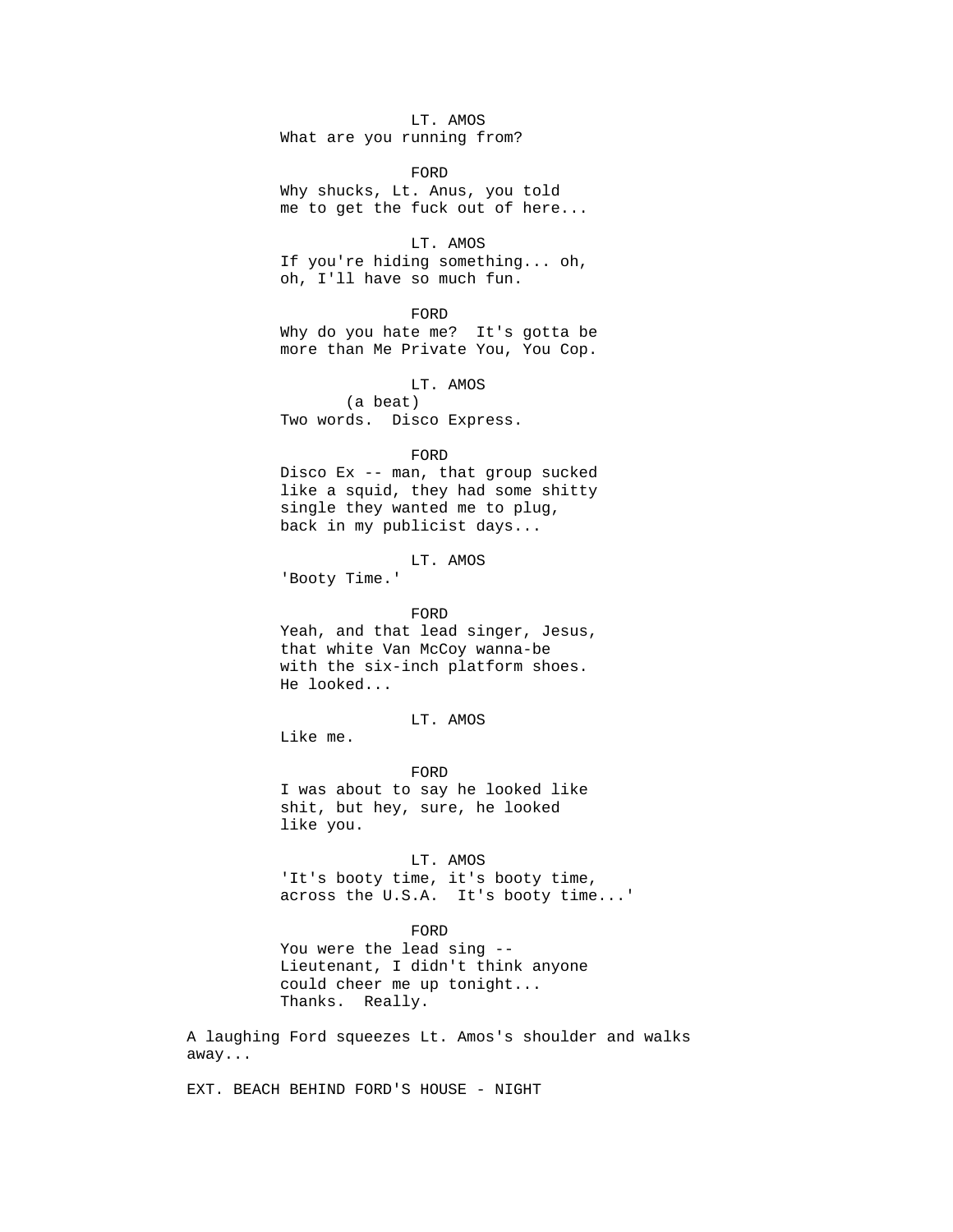A smoking Ford stands starkly, wailing with his guitar in cathartic quasi-Hendrixian blasts, ruining a perfectly nice MUSICAL SEGUE ON the SOUNDTRACK.

 He looks down to picture, nailed to the fence before him, of a young Ford and Johnny doing silly rock star poses. Young Ford holds a cheap guitar while Johnny clutches a pair of drumsticks.

 Ford presses the cigarette against the photo, setting it a fire and then resumes his "playing." The Kid rolls up on his skateboard, holding his ears, breaking into Ford's solo.

THE KID

Ouch.

 FORD Hey, you, get off my cloud. I'm talking to my friend. 1962 Fender Stratocaster with original humbucking pick-ups, maple neck, strung upside down for a lefthanded motherfucking genius... Jimi Hendrix.

 THE KID Who cares? I got a case.

FORD

Twelve pack?

The Kid holds up a bunch of wadded-up money.

 THE KID This ain't no social call. One hundred bucks. To find my father.

**FORD** 

 (looking up to God) Did he just say what I think he said?

 THE KID I've got a clue. Look at my ring. Before my old lady ran off to Baja, she told me my dad had this same ring.

 The Kid holds out his hand. A ring of Snoopy in his fighter pilot outfit is attached to his hand. A couple of notes of "Snoopy and the Red Baron" play on the soundtrack.

FORD

 Holy Colonel Mustard. Gosh, you didn't mention the big clue... Kid, I can't take your money.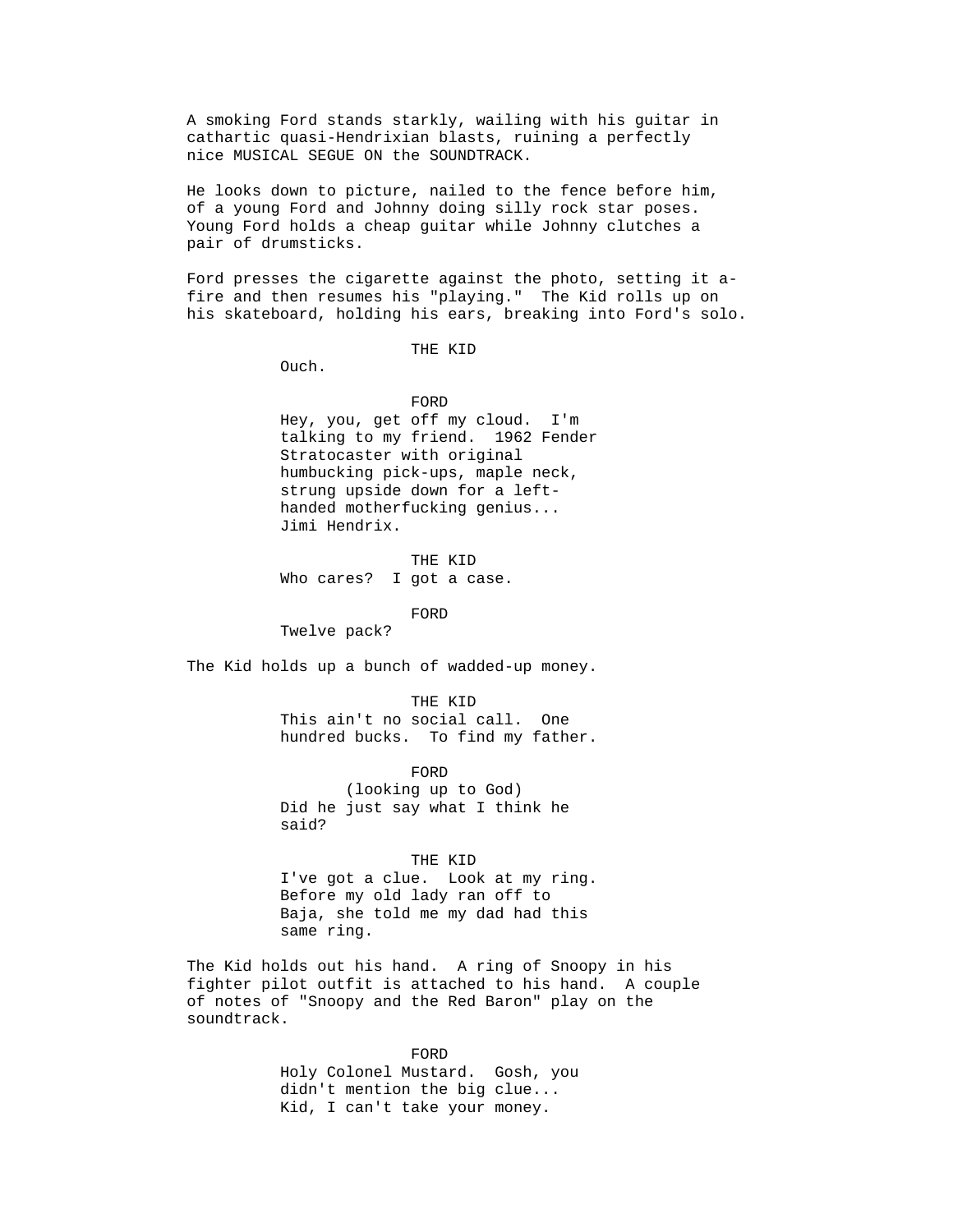THE KID

You need it.

 FORD I don't need it that bad.

INT. FORD'S PLACE - NEXT DAY

 Ford snores away on his couch, holding his guitar. The koala bear sleeps beside him. The DOORBELL RINGS. And AGAIN. Ford's eyes pop open to a pile of wadded up money on his coffee table.

> FORD I don't believe it. I took the money.

 He meanders to the door like a Cocoon II cast member and opens the door. COLLEEN SUTTON stands in a striking pose at the door. Behind her in the street is a blue limousine and a driver.

 The very attractive Colleen belongs to the genre of rich people that has seen it all, every piece of decadence perpetuated. Nothing fazes her, even the chilling sight of a just-woke-up Ford.

> COLLEEN Ford Fairlane, I'm Colleen Sutton and I need your help. I have a problem and it pertains to the music industry. What is it they call you? Mr. Rock and...

> > FORD

Don't say it. Orange juice?

COLLEEN

Please.

 Ford takes a carton of orange juice from the coffee table. He shakes it and then pours into a pretty used-looking glass also from the coffee table. He hands it to the deadpan Colleen.

**FORD**  Sorry about the glass. And the house. And the breath.

> COLLEEN Mr. Fairlane, I'm very rich. The kind of rich that warps minds. Nothing offends me. When I was eleven, I walked in on my father and the Shetland pony he had given me for my tenth birthday.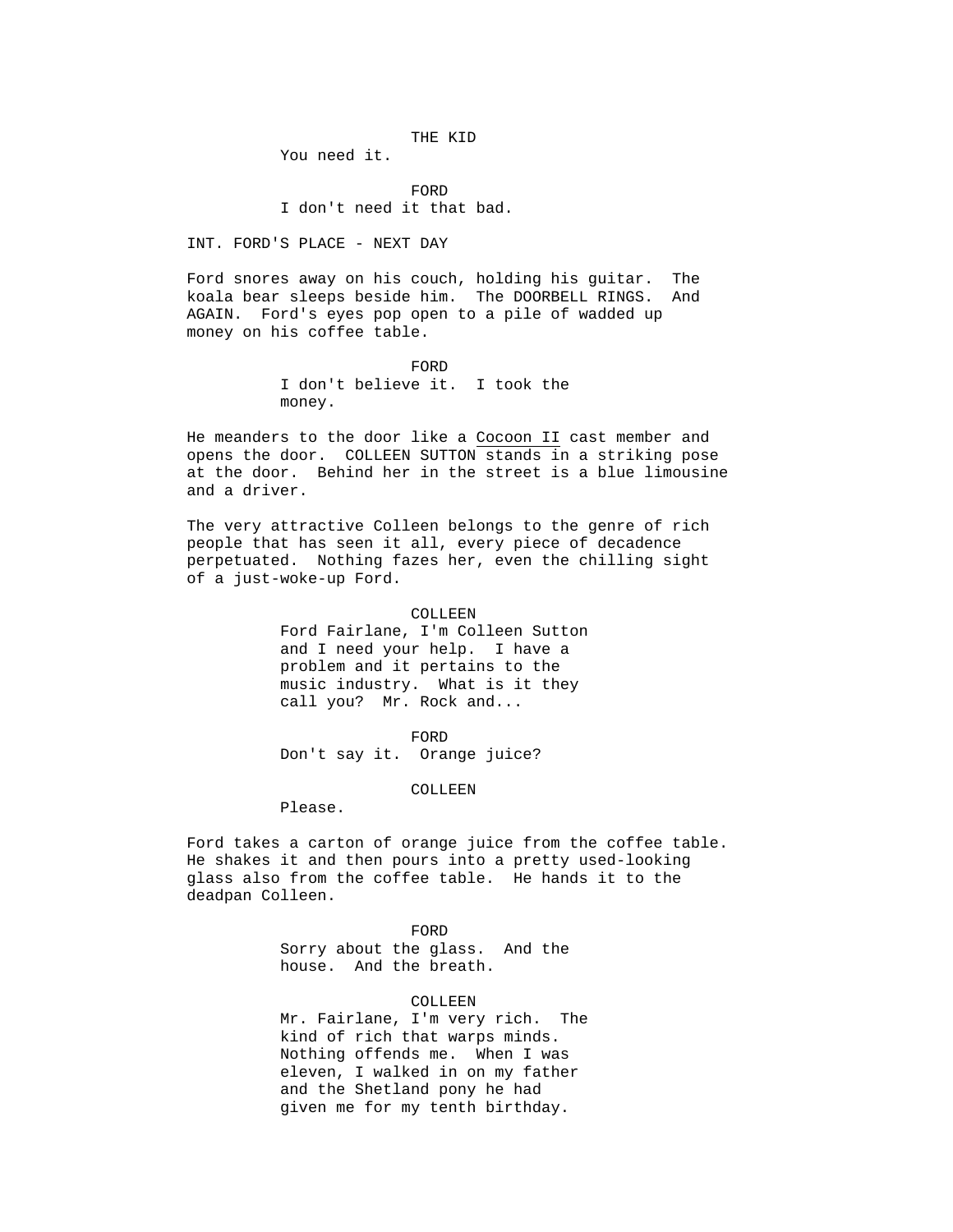Does that excite you?

 FORD I don't know, I never met your father.

 Colleen looks down to Ford's crotch. Ford does the same and then raises his head with a laugh.

FORD

 Oh, that! Don't take it personally. He always wakes up before I do. Down boy! Roseanne Barr naked!

COLLEEN

Who's your decorator?

FORD

Some fag. Charged me up the ass.

COLLEEN

 Fag? Ass? I'm sorry, is that a joke?

 FORD Poor taste. I know. Listen, I respect homosexuals. When I was young, my maid was a homosexual. (after the silence) My maid was a homosexual.

 COLLEEN I don't have a sense of humor, either. Sorry.

 Incredibly LOUD MUSIC BLASTS through the room. Colleen splashes orange juice all over herself, undulating in a wacky, Martin Shortesque double take. Ford remotes off his alarm. Colleen regains her composure with a big orange juice stain.

They sit upon the couch, the dozing koala between them.

 FORD Now that we've broken the ice...

> COLLEEN I need you to find my little sister. She goes by the name Zuzu...

 FORD Zuzu Petals. You want me to rescue her from the gorgeous hell that is L.A.

 COLLEEN But how did you know? Here,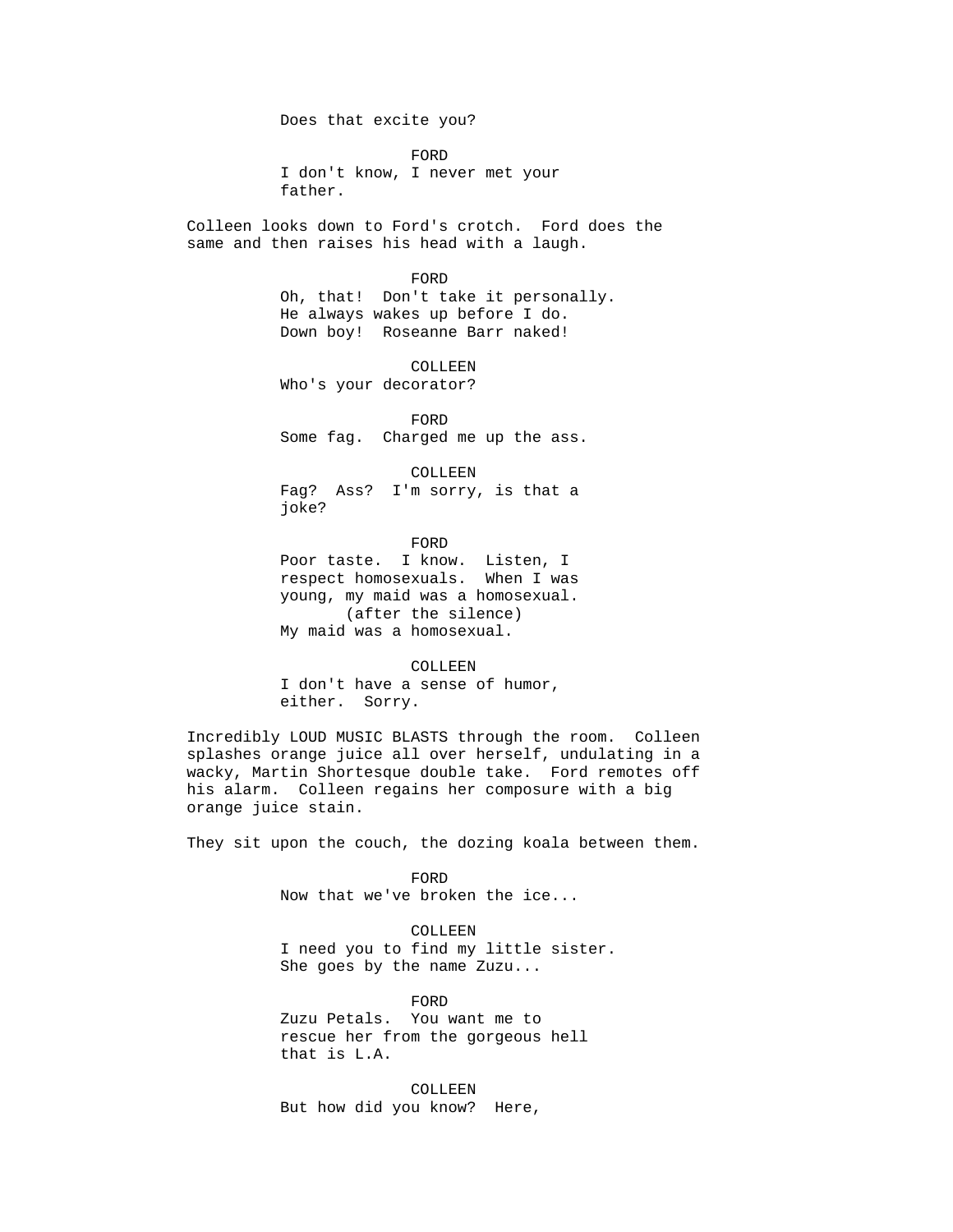take this picture...

Colleen holds out the picture of Zuzu blowing a kiss.

 FORD No thanks. I carry my own.

COLLEEN

Excuse me?

FORD

 Let's see, you're her worried sister. Yesterday I met her worried father who incidentally was about five years younger than you. In fact, I capped off the evening by watching him get electrocuted. They talk about cases like this in the private eye handbook... something about a ten-foot pole.

Speechless, Colleen pulls out a thick envelope.

 COLLEEN Five thousand should be enough to assuage any qualms you have about my family tree.

**FORD**  Yeah, but of course for now, I only get a twenty.

> COLLEEN Actually, you may take it all now.

> > FORD

Oh... I have some questions.

#### COLLEEN

 I have no answers. Thanks for the stain. Find the girl. In the envelope are tickets to the Dorothy Chandler. We'll chat again, then.

 Ford gives a glance to the table and the 45 sleeve with Art Mooney's name and the star on it.

FORD

 Ah, the Dorothy Chandler. I was just there with my good friend Art Mooney the other night...

COLLEEN

Who?

**FORD** 

Nuthin'.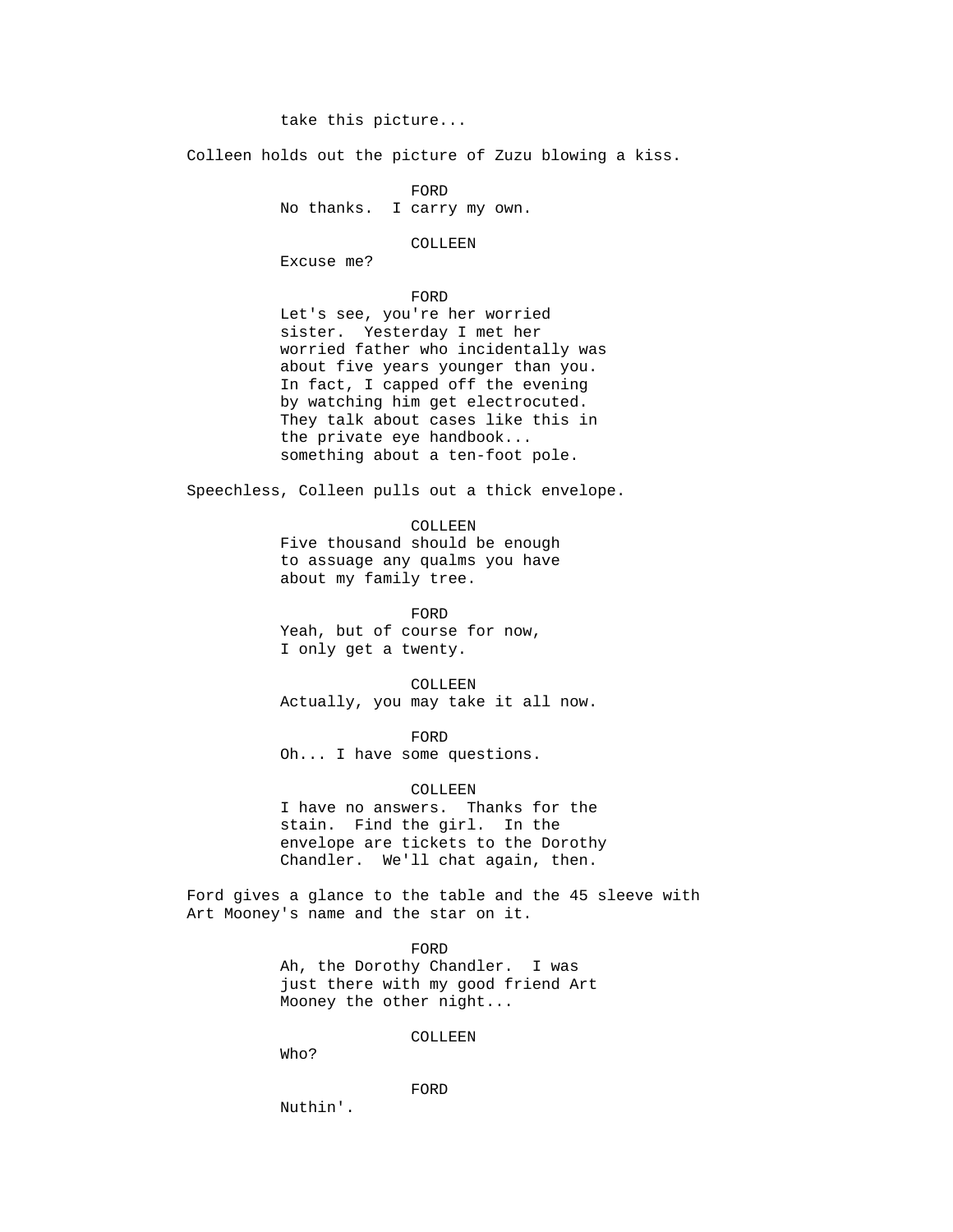Colleen makes a graceful exit. Ford pauses to get his bearings then picks up his red hotline phone.

INT. FORD'S OFFICE

 Again decked out in an aggressively conservative business outfit, Jazz picks up the phone and breaks character.

## JAZZ

 K-O-D-S is going to make me rich... Uh, Ford, aren't we frisky this morning. It's only four o'clock. I guess the early bird gets wormed...

INT. FORD'S HOUSE

Ford cuts her off.

FORD

 Quiet. Tell me you tapped in the police computer and found out lots of good stuff about Art Mooney...

INT. FORD'S OFFICE

## JAZZ

 I found a lot of Art Mooneys. None with a police record, though. Not even Synchronicity. Have you checked out Johnny Pinzolo/Crunch's houseboat yet?

INT. FORD'S HOUSE

 Ford pours milk on a bowl of Fruit Loops for the now awake koala bear, who fumbles a spoon.

FORD

 Tonight after I see Don. Some Beverly Hillbilly just hired me to find you-know-fucking-who. Name's Colleen Sutton.

 JAZZ (V.O.) Spooky. I'll process her.

## FORD

 (pulling tickets from envelope) Cool. Jazz, meet me at the Dorothy Chandler Pavilion tonight. I'll have a ticket for you at the door. Some concert. Could be interesting. Dress nice.

INT. MIXING BOOTH - LATE AFTERNOON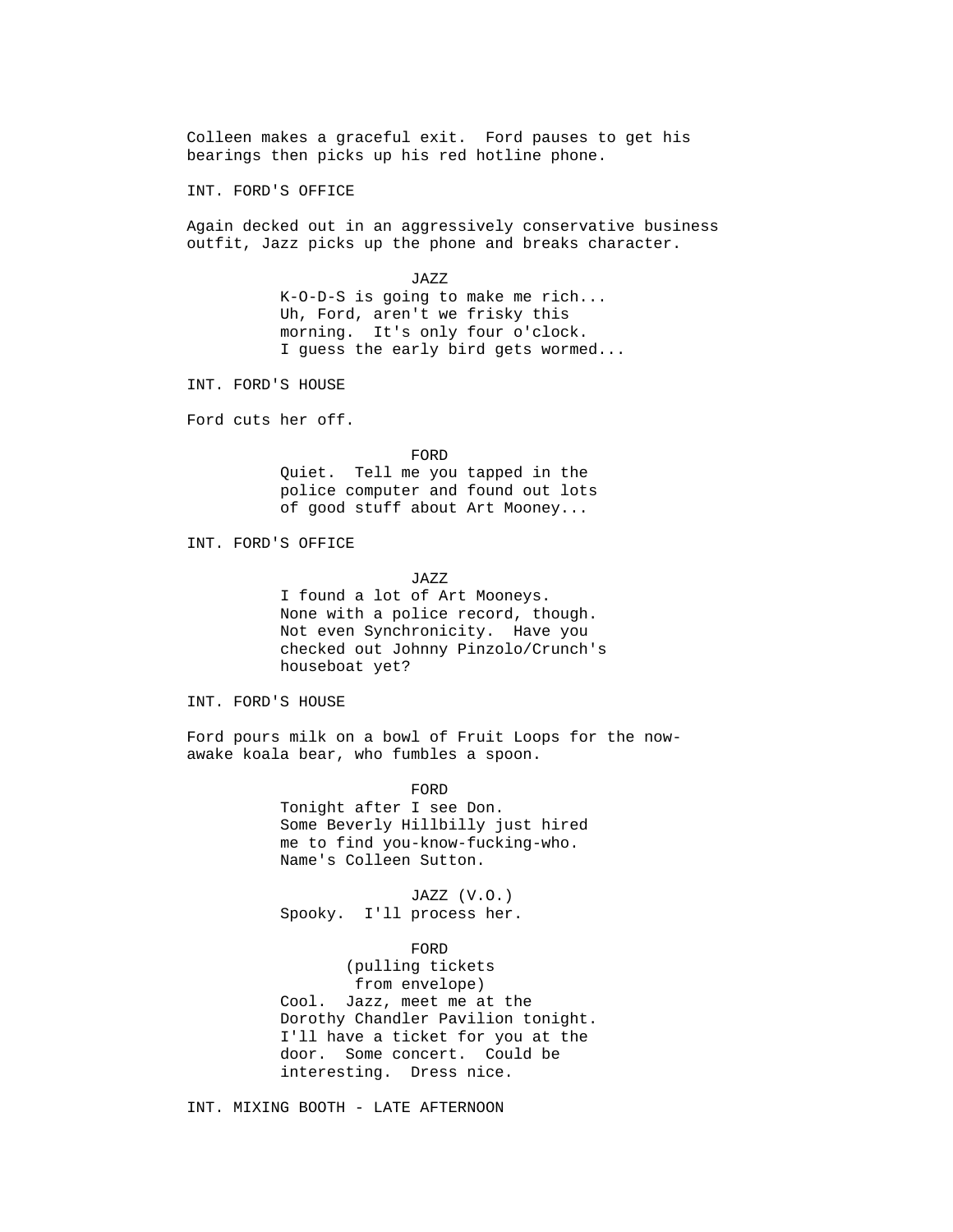Don Cleveland, the suave black producer from the club, sits behind a large mixing board along with engineers and mixers. A passable tune with ghoulish VOCALS is FILTERED into the booth. As Don speaks, Ford stands behind him, staring through the glass at the source of the wretched music.

**DON** 

 I haven't seen her around, and as for who would want to kill Johnny Crunch, line forms to the left. You'd find less people on our planet who wanted him alive.

FORD

 (in a trance; to the glass) Great pipes.

## INT. RECORDING STUDIO

 Don laughs as the viewer gets a look at KYLE TROY, a very young pretty-boy whose non-singing is matched by his non-guitar-playing ability.

 A number of studio musicians valiantly try to make some thing out of the song they're playing.

INT. MIXING BOOTH

 FORD I've heard cars fuck with more harmony.

# DON

 Tell me about it. Name's Kyle Troy. Can't we bring up the bass.

 MIXER It's up as far as it can go. Any

 more tricks and we're not going to be able to hear his voice at all.

**DON** 

Don't tempt me.

## FORD

 How could Grendel Records sign such a wick-prick? I guess Julian Grendel really is deaf as a fucking doorknob. I hear Ray Charles is going to head up the video division.

 GRENDEL Actually that's rather an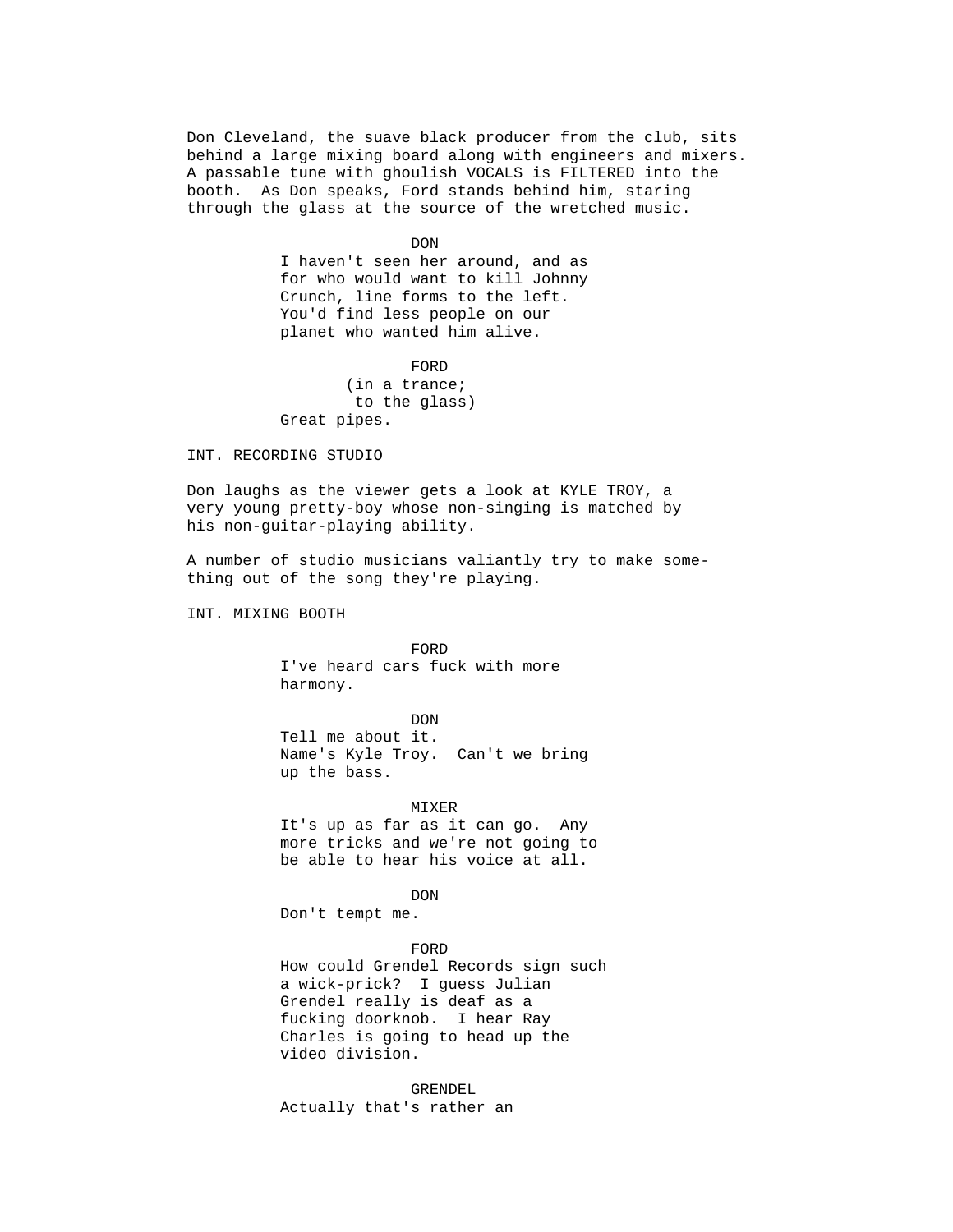## intriguing idea...

 Everyone' face drops. Behind Ford stands the charis matic JULIAN GRENDEL. Julian laughs, allowing the others to do so. He shakes Ford's hand, motioning to the mixing booth window.

## GRENDEL

 Good to meet you, Mr. Fairlane. Your mouth makes quite a reflection. I'm Julian Grendel.

 FORD Boing. You're one hell of a lip reader.

 GRENDEL (comically motioning down to his tie) Why thank you. It's a Christmas present. (a beat) That was my sense of humor, everyone. I wish you would fake a laugh. It's easy with a deaf person.

 Grendel mimics a vivid but silent belly-laugh. Ford chuckles.

> FORD I knew your father. He was quite...

 GRENDEL An asshole? A swine? A ballistic turd? Pick one. (with a laugh)

 I never knew what a blessing my accident was until he died and I had to take over the company. You see the music is irrelevant in this industry. I'm going to have to ship this 'wick-prick' platinum just so teenage girls can have a compact disc cover to get wet with.

**DON**  Julian's happy as long as he doesn't see glass shatter.

> FORD (motioning to the yelping Kyle) I never thought I'd be jealous of your handicap... Sorry to hear about Bobby Vomit.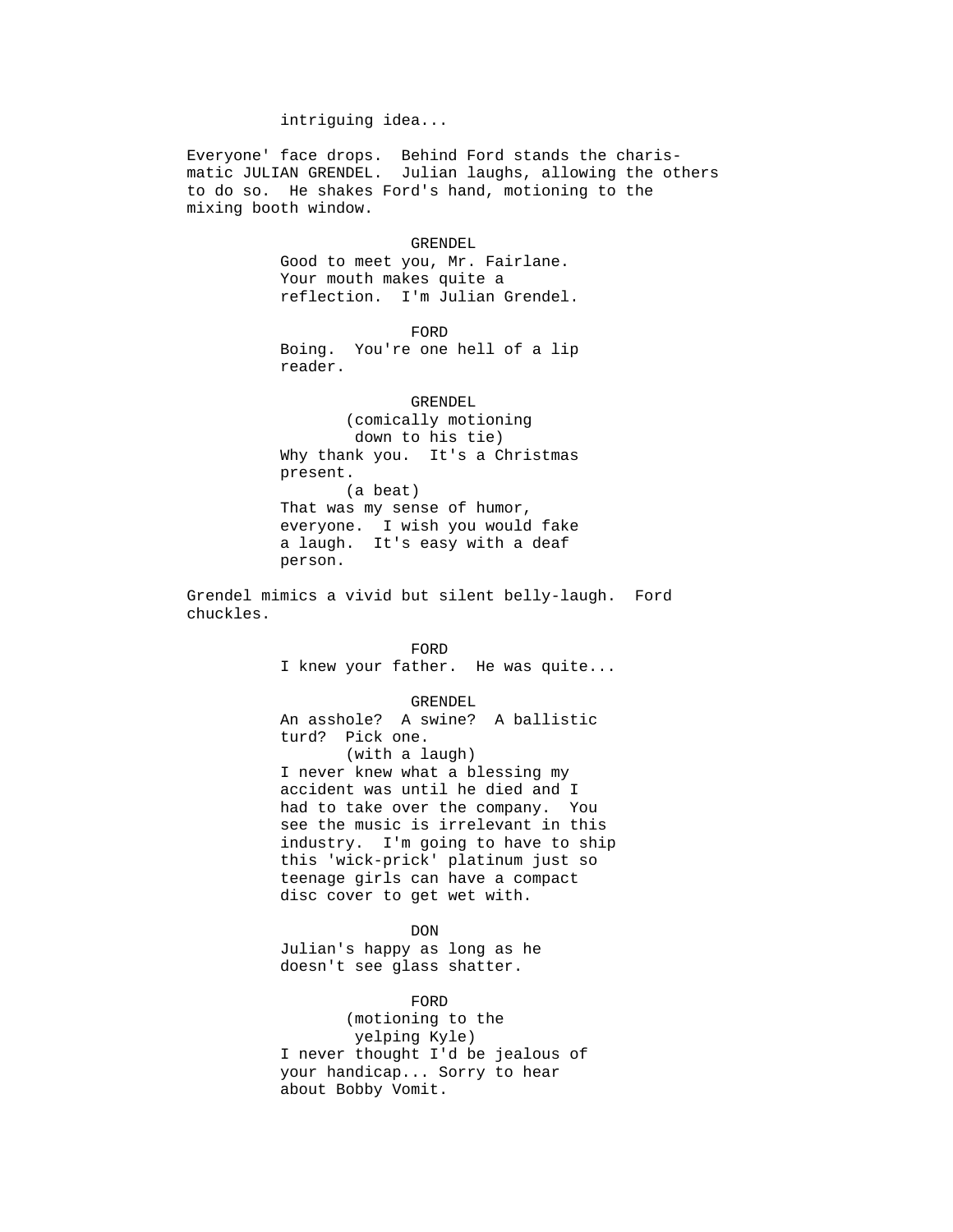### GRENDEL

 Terrible thing, but good career move. His record sales have gone way up. I'll just have to create a new Black Vomit.

 FORD I was just discussing this whole Vomit thing with my friend Art Mooney. Do you know him?

### EVERYONE

Nope.

 Kyle finally finishes off his classic tune and gives the booth a thumbs-up sign and a smile.

**DON**  What's that asshole smiling about? (into a microphone) That was fantastic, man. Let's just try it one more time. (clicking off microphone) Well, sorry, Ford, I couldn't help you. Uh, Ford.

INT. RECORDING STUDIO

Ford bursts through the door. Everybody stops playing.

**FORD** Guys, guys, please.

> KYLE Yo, what's the hassle?

> > FORD

 You're killing rock and raping roll. Keith Richard's rolling in his grave and the poor bastard ain't even dead yet. You're tearing me apart! Rock 'n' roll is, is...

 Ford starts snapping his fingers -- looking around - snap snap -- Kyle Troy frowns -- snap snap -- a couple of the band members nod.

**FORD**  I got a '65 Cadillac. (snap, snap) Spare time on the back...

The bass player jumps in -- BUM BUM.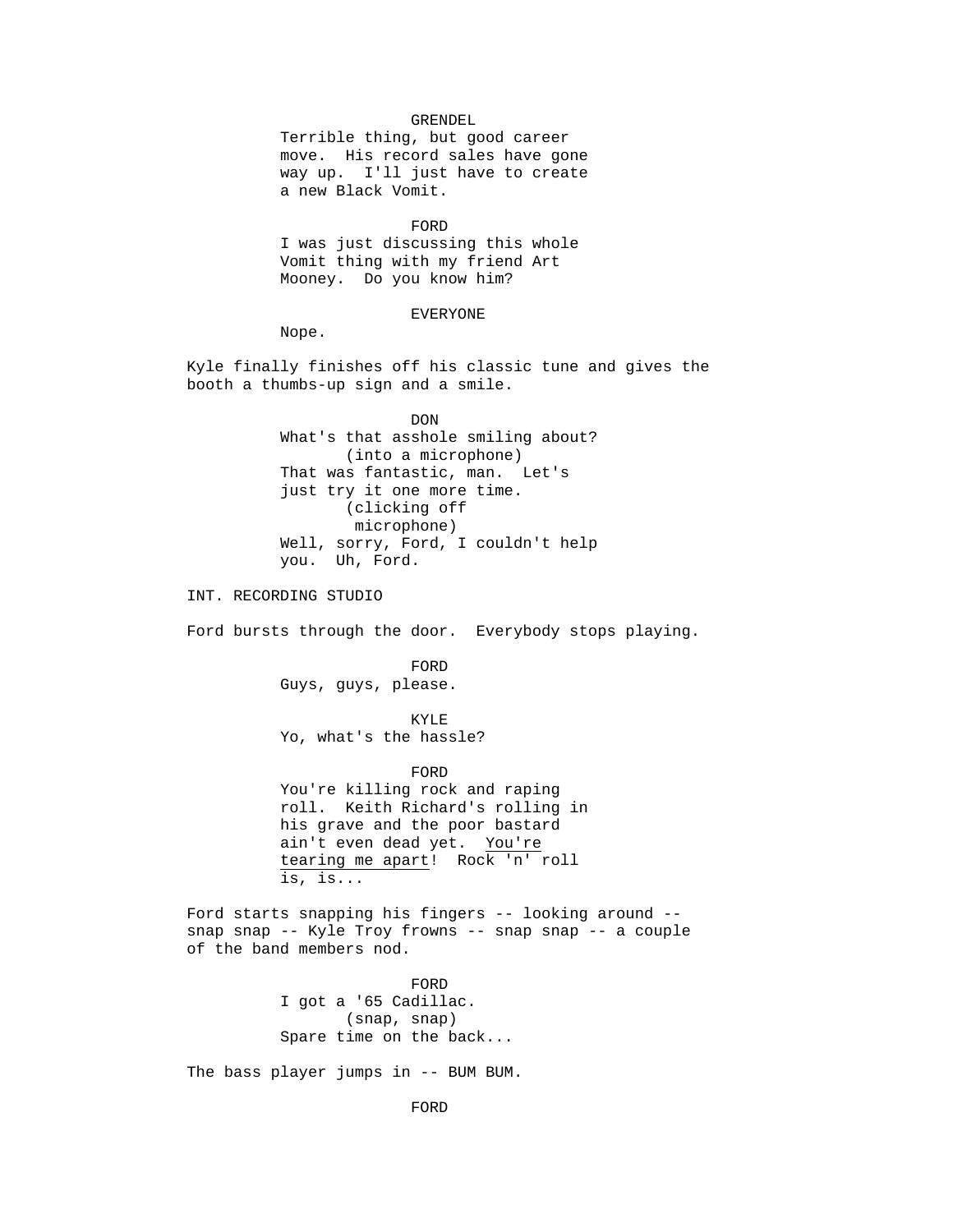Charge cord to Goldblatts. (snap, snap) But I ain't got you.

Kyle pouts -- the drummer kicks in.

 FORD I got women to the right of me... I got women to the left of me... I got chicks all around me... But I ain't got you.

 The rhythm guitarist and keyboardist join the jam. The band is heating up -- playing louder -- Don and the boys in the booth are bopping their heads to the beat.

> FORD I gotta a pocket full of crumpled bills, I gotta stomach full of different pills, I got Fanny Fox and Wilba Mills, But I ain't got you.

 The band suddenly kicks into a rousing instrumental break of Calvin Carter's "I Ain't Got You." Ford gets wicked with the mike stand.

**FORD**  But I ain't got you... BAND But I ain't got you... FORD

No, I ain't got you...

 BAND No, I ain't got you...

 FORD I said, I ain't got you...

**BAND** I said, I ain't got you...

> FORD I ain't -- got -- you.

 -- And with a quick wave, everyone cuts off. Ford turns to a very put-off Kyle Troy and grins.

> FORD Now, that's entertainment.

INT. MIXING BOOTH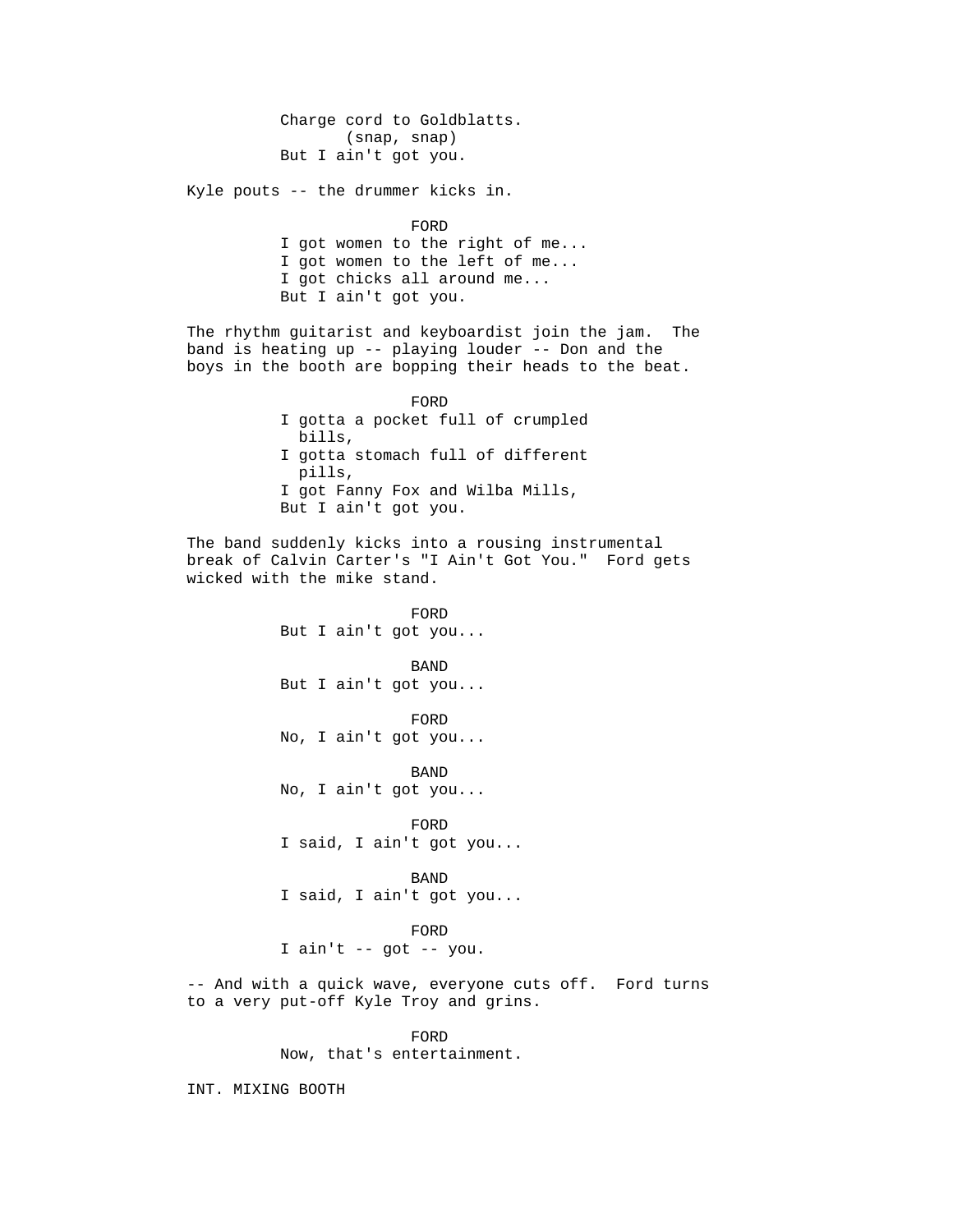Ford whisks through -- nods to Don:

**FORD**  Have a copy of that sent to me, will ya?

DON

Right away!

Don cracks up as Ford makes his exit.

INT. HALLWAYS OUTSIDE STUDIO

 A pleased-with-himself Ford bounds from his studio. He comes across an eerie sight in the hallway -- Two men in GUNSLINGER coats over Armani suits. One is a black mohawked PUNK and the other is a highhairheaded HEAVY METALER.

**FORD** You guys part of a band?

> PUNK GUNSLINGER (contemptuously amused) ... Sure. Our name is Pain.

 Ford fakes a smile. The duo snort and sneer as he walks off.

EXT. GLOOMY MARINA - NIGHT

 Ford's Fairlane pulls up before a pretty ominous marina. Boars are eerily moored with no sign of human beings.

EXT. PIER - NIGHT

 Ford creeps across the pier. He puts the finishing touches on his arm-to-hand sliding gun apparatus before looking to a nice-sized but inherently tacky boat from which an eerie ROCK SONG spookily emits. The bow reads: THE MIGHTY PENIS.

**FORD** I wonder which boat's Johnny's?

EXT. DECK OF MIGHTY PENIS - NIGHT

 Ford comes onto the deck of Mighty Penis. He glances around before descending below to follow the siren call of the eerie MUSIC.

INT. CABIN

 Ford comes down and turns on some bizarrely hued lights revealing a literally rocking bachelor pad from hell com plete with a scary rack of dildos and an inflatable doll that floats above a neon ME sign. Ford goes past a wall that has cut out quasi-nude shots of breasts and buttocks.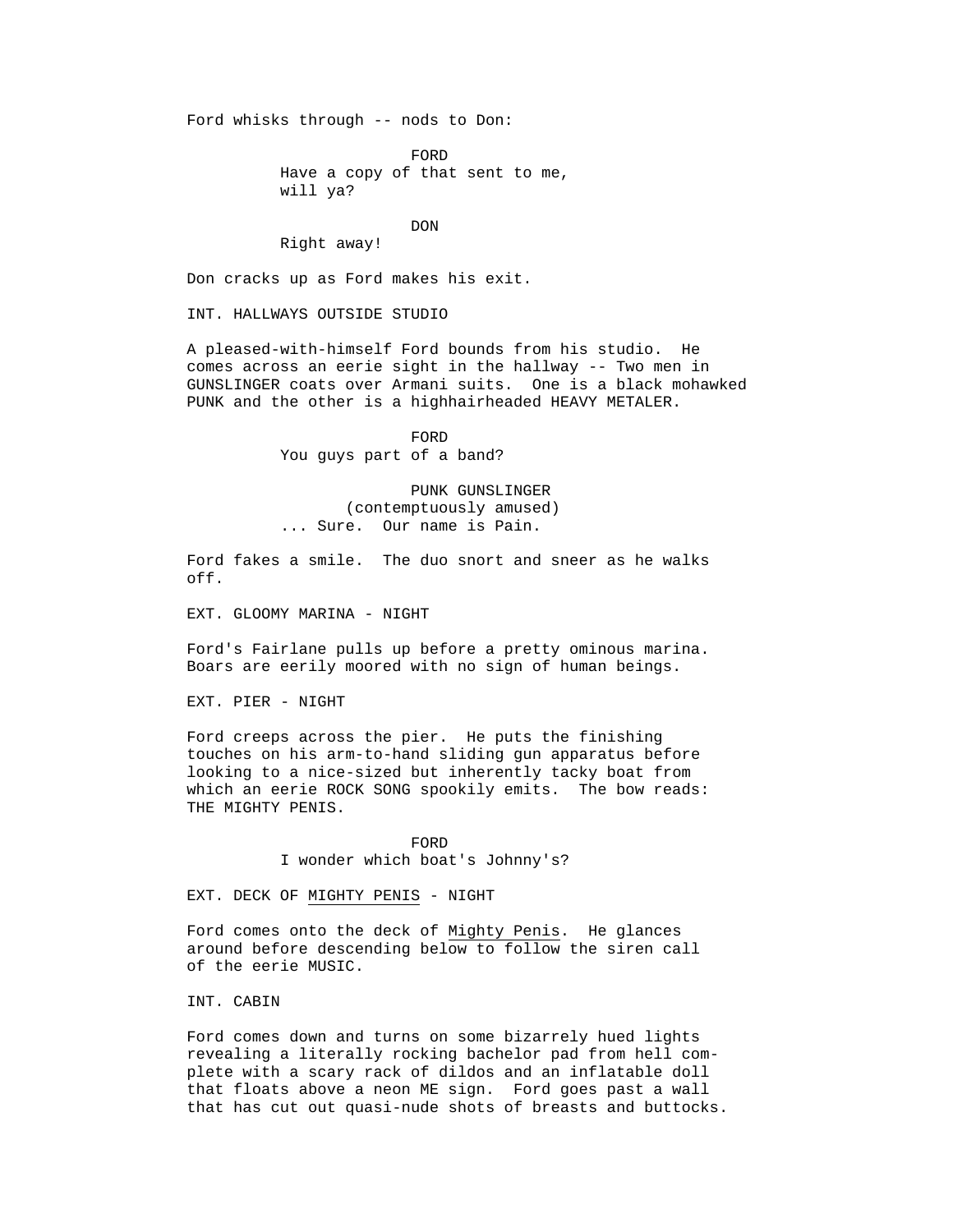FORD The love boat is making another run...

> He then makes a glance to another picture on the wall. It is the same young-and-wanna-be-rock-stars picture of Johnny and Ford that Ford viewed earlier.

 Ford sadly blinks before looking to a gun rack on the wall that holds three shotguns. Ford wobbles over to an entertainment system set up next to the rack. He turns OFF the eerie rocker on the STEREO. A video cassette marked "Collie and Me" lies on an adjoining VCR. Ford puts the tape in.

## TAPE

 The TAPE WHIRS on to show Johnny kneeling on his heart shaped bed in a comical schoolboy outfit and a dunce cap.

> JOHNNY (V.O.) (on video) Where's my Queen Collie? I need some order!

 Colleen Sutton comes on the screen in killer black lin gerie and wearing a paper Burger King crown. She steps threateningly toward the bed, carrying a scepter.

> COLLEEN (V.O.) (on video) Queen Collie is here.

INT. CABIN

Ford snaps OFF the TV.

 FORD This is why I have cable.

> Ford steps over to a closet and opens the door. And there's a smiling guy in a psychedelic tie-dye shirt standing inside. Ford quickly closes the door -- and BAM -- a hand crashes through the door and latches on to Ford's neck. Ford beats off the arm.

 Ka-blam! The smiling guy kicks the door off its hinges. Meet SMILEY: He's muscular, and seems mean, despite the fact he has a ponytail, wears sandals, nice black gloves, and has a damn smile that never ever leaves his face.

#### SMTLEY

How's it going?

 Smiley's fist swooshes at Ford's head. Ford's hand whips out of nowhere and grabs the fist in midair.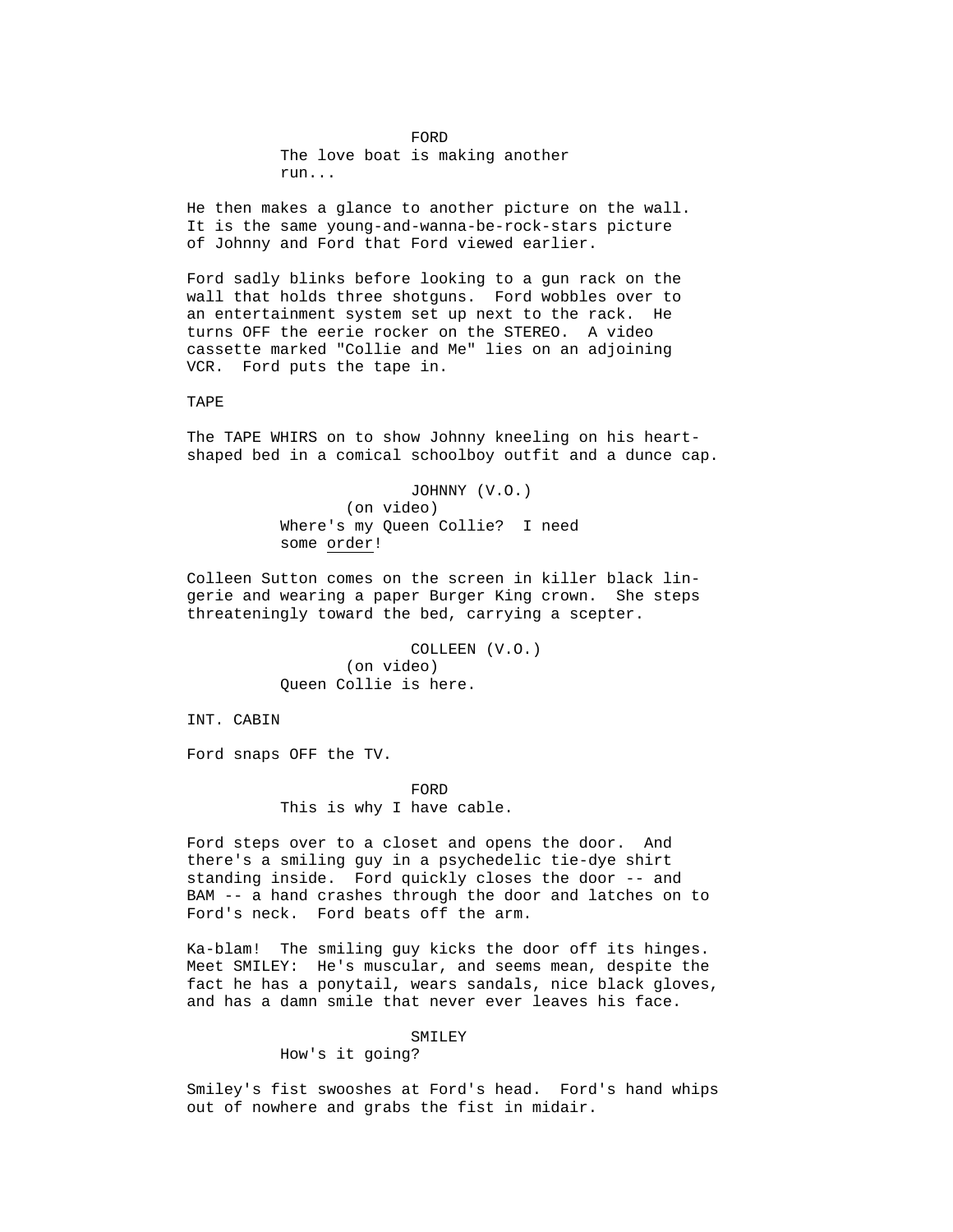FORD You're ten seconds away from the most embarrass --

Crunch! Smiley punches Ford across the jaw with his left jaw!

 Ford's body careens into a dresser. He bolts up and as he did so wow-ly in his opening scene, super-swiftly raises his arm. Only this time the gun doesn't slide out.

 Ford feebly tries to reach in his sleeve to retrieve the gun but crack! Smiley strikes again. Ford runs to the gun rack and tries to pull out a shotgun, but it is locked. Panicked, Ford yanks the entire gun rack off the wall as Smiley latches on with a nasty bear hug. Ford FIRES off a wild BLAST from one of the still-in-the-rack GUNS.

 The shotgun blast demolishes a Playboy centerfold and causes a BLAST of WATER to whoosh out from her remains.

 Smiley moves into a strangling mode while Ford's hands move down to the next gun on the rack. Another BLAST BURSTS a hole in the other WALL.

 Ford FIRES OFF yet another one into the floor below him causing a devastating geyser that allows him to break away from Smiley.

 Water is amusingly blasting out from every angle. Ford and Smiley battle semi-obliviously to this new added element of nature. The water rises above their knees.

 Ford spins around and grabs the TV off the still-standing home entertainment center. He SMASHES it upon Smiley's head, submerging him into the water which is now at Ford's waist. Ford frantically scans the water like a shark attack victim, but Smiley does not emerge.

**FORD** 

Marco...

Ford quickly wades to the stairs...

EXT. MIGHTY PENIS

is sinking pretty fast.

EXT. DECK

 Ford collapses onto the damp deck with a gasp. The entire lower level of the boat is underwater. Ford works himself into a standing position as Smiley ferociously resurrects from out of decktop windowcase.

SMILEY

Polo.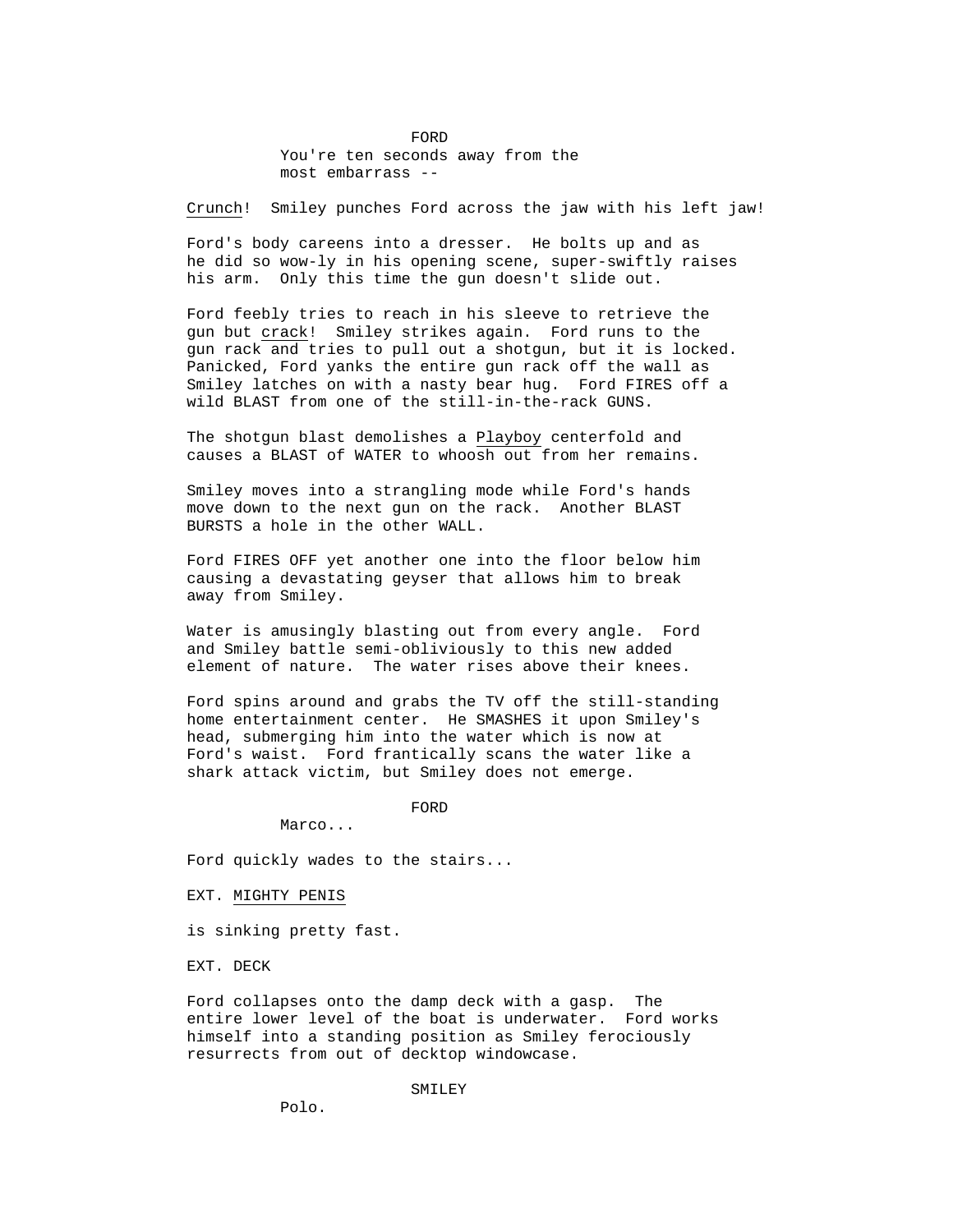FORD Whatever you're getting paid, I can give you twenty, maybe thirty bucks more.

> Smiley does a savage medley of punches across Ford's gut before slapping him into the deck rail. WATER SPLASHES onto the deck as the boat goes into death throes. Ford ungracefully makes a clinging jump onto...

### FLY BRIDGE

 Ford beaches himself on the tippy top of the boat. Smiley effortlessly pops up and moves around behind Ford's head.

### FORD

Had enough?

 Smiley laughs as he places his thumb behind Ford's earlobe at Ford's jawline. This hurts... The fly bridge is the only part of the boat above water.

> SMILEY Feel my thumb? I keep it there forty seconds more and a welt develops cutting off the oxygen to your brain. I leave. Twentyone minutes later, you're dead. The slowest, most painful minutes a person can experience.

 FORD I guess you never saw 'A Very Brady Christmas.'

 SMILEY (squeezing tighter) Case closed, okay? Thirty seconds.

**FORD** 

Fine!

# SMILEY

What's fine?

FORD

I'm off it!

 SMILEY Off what? Twenty seconds...

FORD

The case!

SMILEY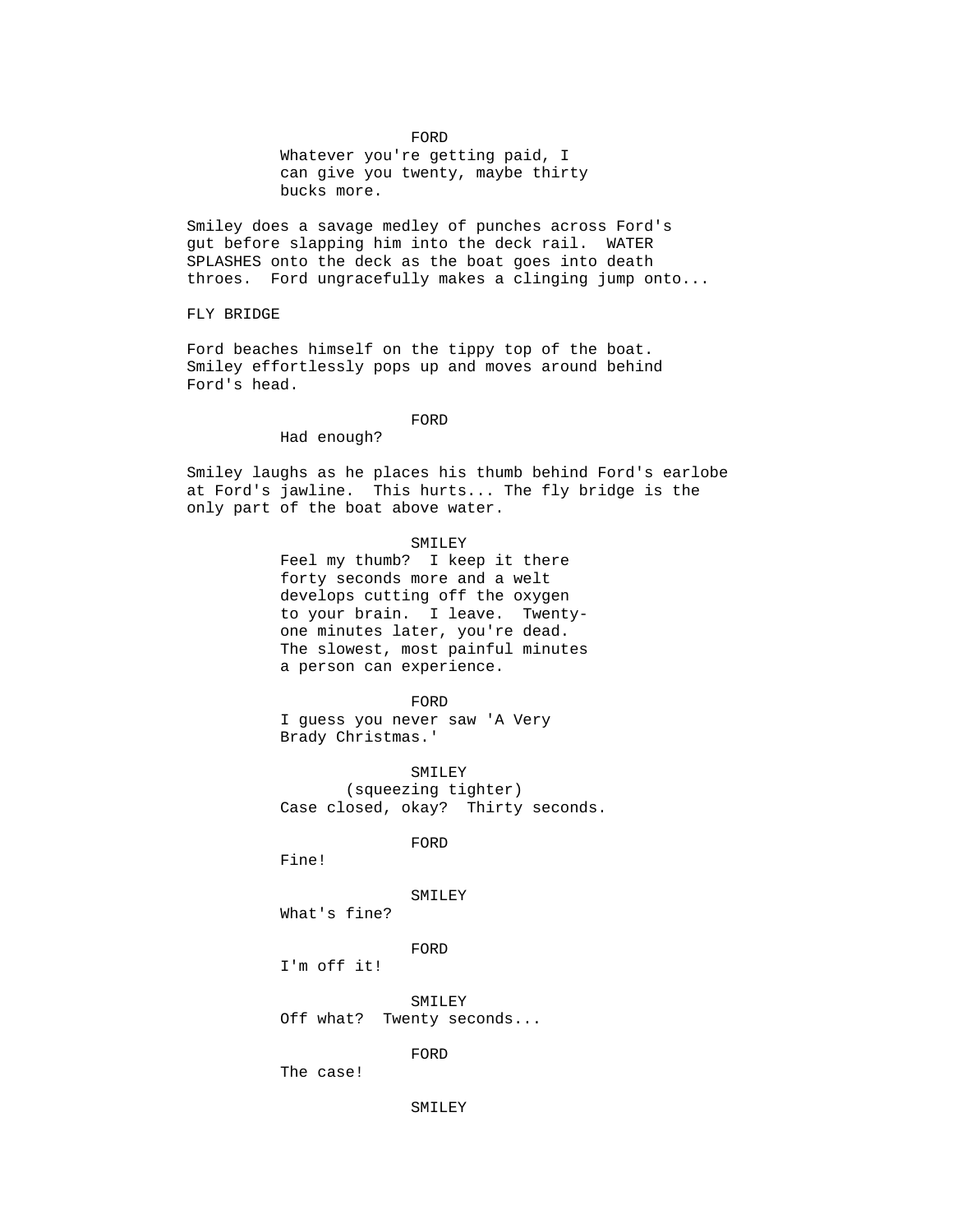Oh. One more thing. This is personal. I want you to tell me you're a big sissy.

 FORD I. Am. The. Biggest. Sissy. In. The. Whole. Fucking. World.

> Smiley removes his thumb, pats Ford on the head, and then proceeds to exuberantly backstroke away. A job well done.

 Ford's torso is the only thing above water. His sliding gun apparatus pings to life. The gun finally slides into his hand. Ford snorts and shakes his head as he dis appears below the water.

INT. DOROTHY CHANDLER PAVILION LOBBY - NIGHT

 The elite of Los Angeles, with impeccable tuxedoes and gowns to prove it, grandly stream into a large auditorium.

 Ford, holding a plastic bag of party ice over his face, stumbles through the pavilion doors in a wrinkled tuxedo. The ice bag breaks, sending ice and water down Ford's shirt. Various snooty patrons turn to harrumph, includ ing Colleen, who does a double take when she realizes who she is harrumphing at.

> COLLEEN My God, Mr. Fairlane, you look like the Fall of Saigon.

 FORD Colleen and Johnny, sitting in a tree, k-i-s-s-i-n-g...

> COLLEEN Uh, let's go sit down.

 A couple of gasps rise up out of the patrons around them. Ford and Colleen feel the breeze of heads turning all around them. They turn to see what everybody is looking at.

 What they are looking at is Jazz! Gone are her glasses and businesslike dress. She stands at the inside entrance of the pavilion in a tight, low-at-the-top high-at-the-bottom black leather mini-dress.

> FORD (catching his breath) Excuse me...

 Jazz squints at the crowd trying to find Ford, who is quickly coming right towards her.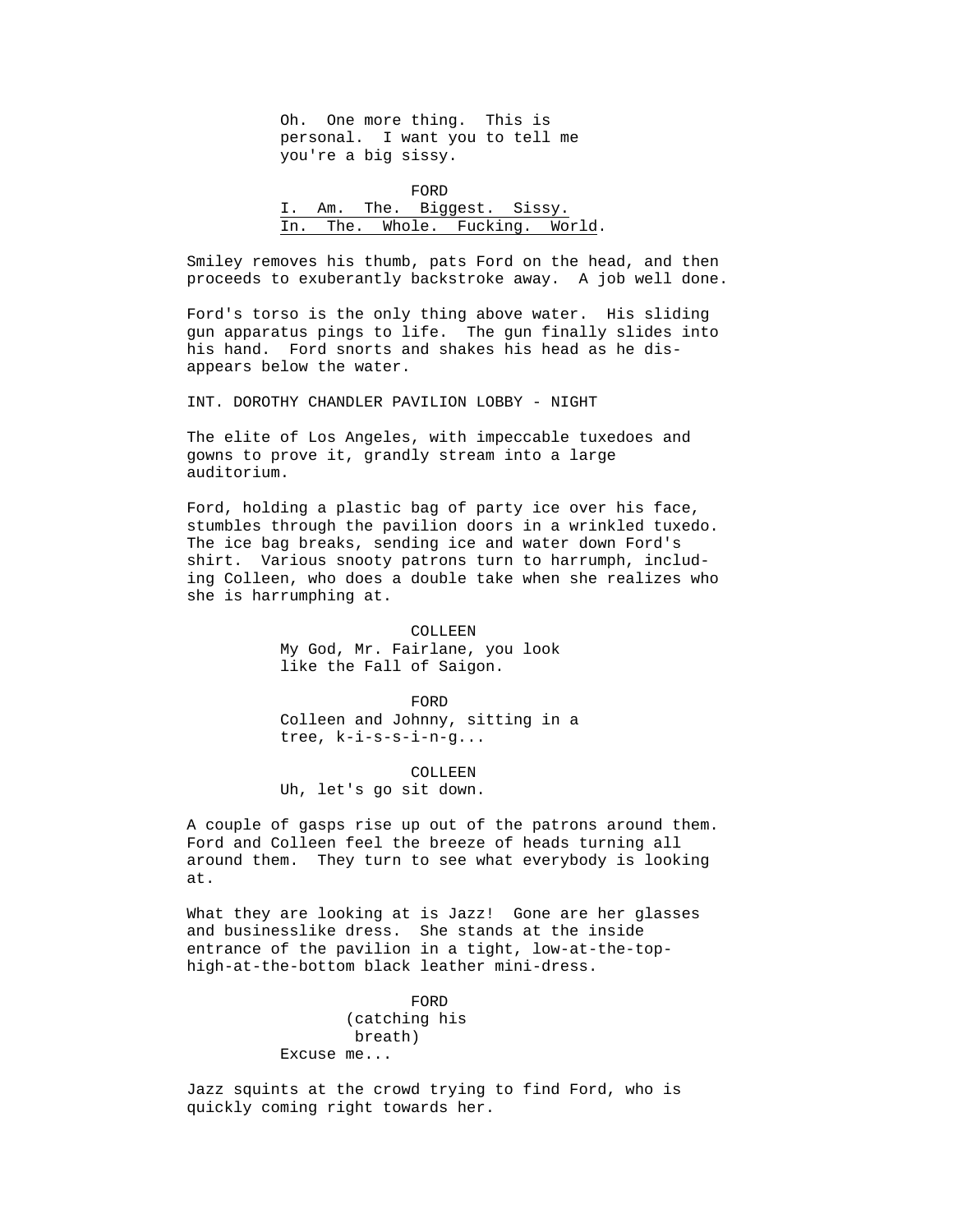FORD

 Hey, Jazz, I told you to dress 'nice' not nice. What, did you think this was a date?

 Ford looks to Jazz's grim face. Yes, that's what she thought.

FORD

 Sorry, Jazz. After this, I'll throw a burger down your throat, okay?

JAZZ

 You're a fucking gentleman. What do you want from me?

**FORD** 

 This Colleen Sutton woman I'm with. If she flees me to go powder her whatever, I need you to keep tabs...

COLLEEN

Ford, they're starting.

 Colleen strolls back from where she came. Ford back pedals to catch up with her.

**FORD** You going to be okay?

> JAZZ Go on, 'they're stahting.'

INT. BALLET AUDITORIUM

Shh.

 Male dancers wearing incredibly tight outfits that leave nothing to the imagination prance and move across the stage.

 Ford and Colleen take in the spectacle before them. They speak in whispers.

> COLLEEN So you know about Johnny Crunch and myself.

 FORD (looking to the dancers) I'm sorry, that's gotta be a pair of tube socks he has down there.

> BALLET PATRON (in back)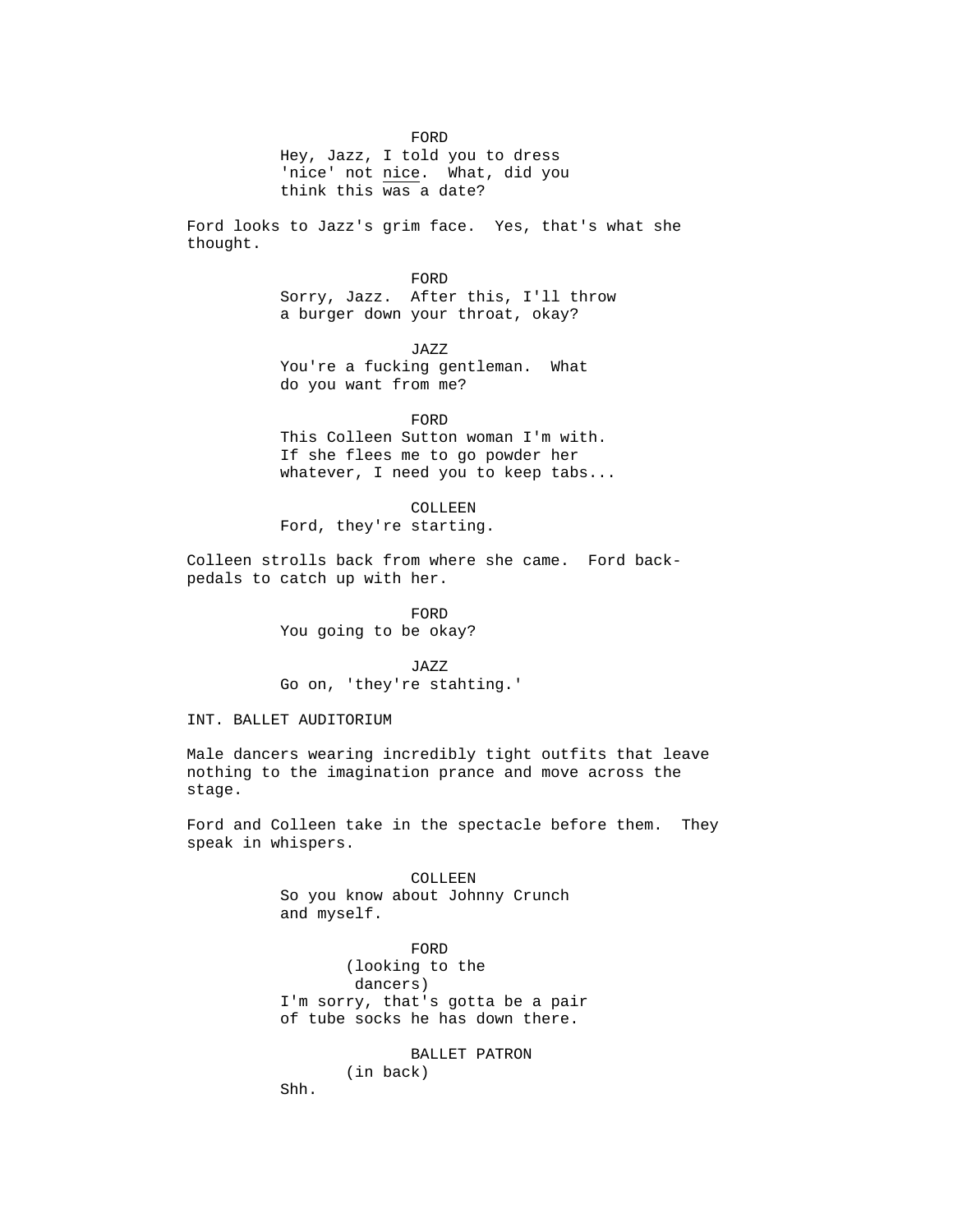You want off the case, don't you?

## BALLERINA

with absurdly graphic nipples pirouettes.

Ford mimes his eye being poked out.

### FORD

 Ouch... Of course I want off the case. Some monster from Woodstock tried and succeeded in killing me tonight. The fact I'm alive's a technicality.

#### COLLEEN

So you...

#### FORD

 Listen, Queen Collie, I have a code. I never, ever, drop a case. Besides, I, uh, used all your money to pay my bills, so I kinda owe you.

 COLLEEN Nonsense. After what you've been through, it sounds like I owe you.

FORD

 (to stage) They did one of these about my exwife. It's called 'The Nutcracker.' (after the silence; enunciating) 'The Nut-crack-er'... I don't need money. I need some questions answered.

#### COLLEEN

I'll do my best.

#### FORD

 Question one: Can I have some money? Kidding. Why didn't you tell me about you and Johnny? You two were into something even more dangerous than sex, weren't you? Who? What? Where? How? Now.

 Colleen looks out to the two Armani Gunslingers, Punk and Metal, looming by the exit.

#### COLLEEN

 Jonathan was such a beautiful man. No one knew him like I did... Excuse me. I can't do this now.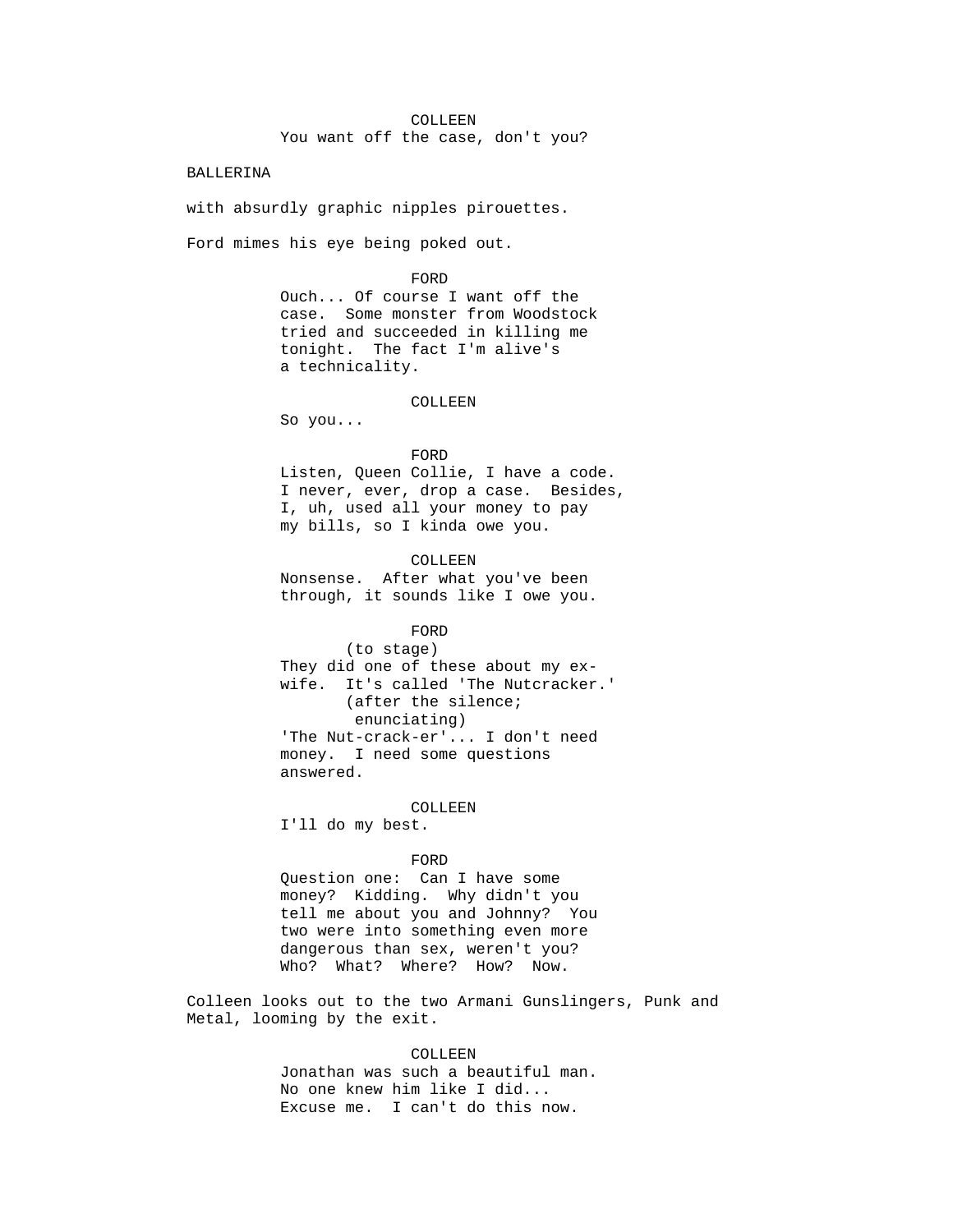I'll call you tomorrow.

**FORD**  Thanks for the information. Appreciate it.

> Colleen mock-whimpers into the aisle. Ford turns to a dig nified woman seated next to him and motions to the stage.

FORD

 That guy gets an erection, he gives himself a black eye. I mean, you can see him coming around a corner and still have time to comb your hair.

 BALLET PATRON Will you please be quiet.

 FORD He'll be telling that joke tomorrow.

The dignified woman laughs and Ford smiles at her laugh.

INT. FOYER

 Colleen strides out of the auditorium and purposefully veers down the hall, into the ladies' room.

 From a seated position at the other end of the hall, Jazz frenetically pops up and pushes on her glasses. She clacks after Colleen, into the ladies' room as well.

INT. DOROTHY CHANDLER PAVILION LOBBY

 Balletgoers stream into the lobby for the post-ballet re ception. Ford meanders out with the buzzing crowd, a couple patrons taking notice of his wrinkled attire. Ford blazes a Marlboro Gold as a SNOOTY NON-SMOKER who got a snide closeup earlier in the segment, points to a "Yes, I mind if you smoke" button on his lapel.

> SNOOTY NON-SMOKER Can you read... 'smoker'?

**FORD**  Can you whistle 'Man in the Mirror' out your ass... 'snapperhead'?

> SNOOTY NON-SMOKER Hey, don't be a pottymouth. I just don't want cancer.

 As Ford speaks, he takes a rubberband and attaches it to a lighter in a way that keeps the flame lit. He then places it in the Non-Smoker's tuxedo pocket.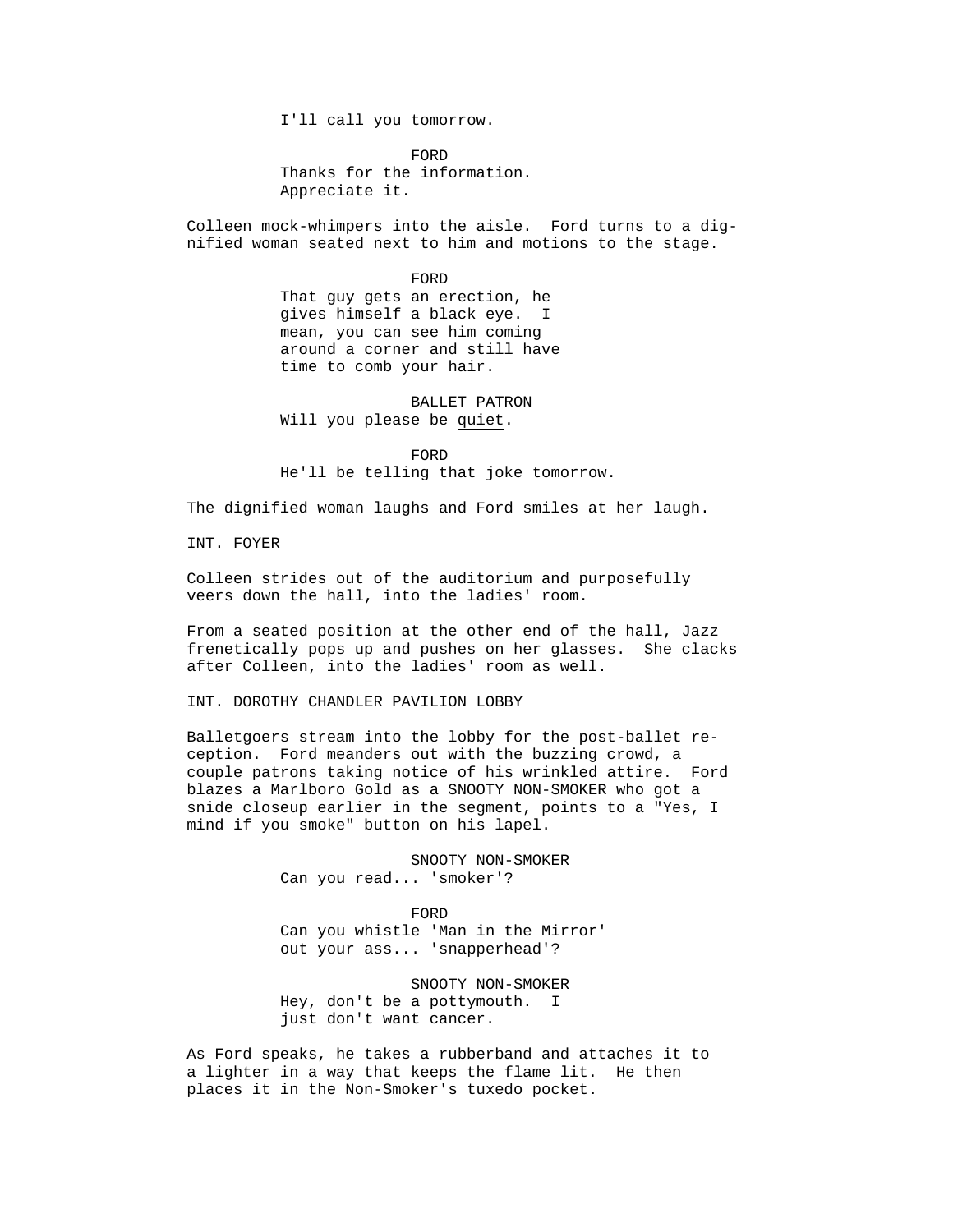**FORD** 

 You know, you're right, sir, and I'm sorry. I thought I lived in a country where you were free to do any stupid thing you wanted; drive to work naked, make love to a V.C.R., but hey, you reminded me I live in a hell where any sperm like you can stab me in the heart with these things called opinions, just because you have them.

The Non-Smoker weakly smiles, his jacket starting to smoke.

 SNOOTY NON-SMOKER It's okay. It's okay, guy. Smoke all you want. Here, have one of mine...

 The Non-Smoker fumbles out a pack of cigarettes from his literally smoking jacket and then bolts away.

 An hors d'oeuvres tray cruises by. Ford grabs something on a toothpick and casually shoves possibly the worst thing he's ever tasted in his life into his mouth. Ford doesn't chew -- he just looks around for someplace to spit it out just as Julian Grendel approaches.

> GRENDEL Well, hello, Ford.

 FORD Mmmmmmmm. Mmmm, mmm.

> GRENDEL I must say you're an island of reality in an ocean of diarrhea.

 Jazz excitedly approaches Ford and Grendel. Ford grabs her and deeply kisses her. Ford pulls back and addresses Jack in his normal voice. Meanwhile, Jazz's face turns color, her mouth trying to deal with the most disgusting transferal of an hors d'oeuvre in film history.

 FORD And it's good to see you, Julian. This is my assistant, Jazz.

JAZZ

Mmmmmmmm. Mmmm, mmm.

 GRENDEL So what did you think of the ballet? Was it like a warm Ice Capades?

**FORD** 

 (laughing) Yeah, I did, you condescending fuck,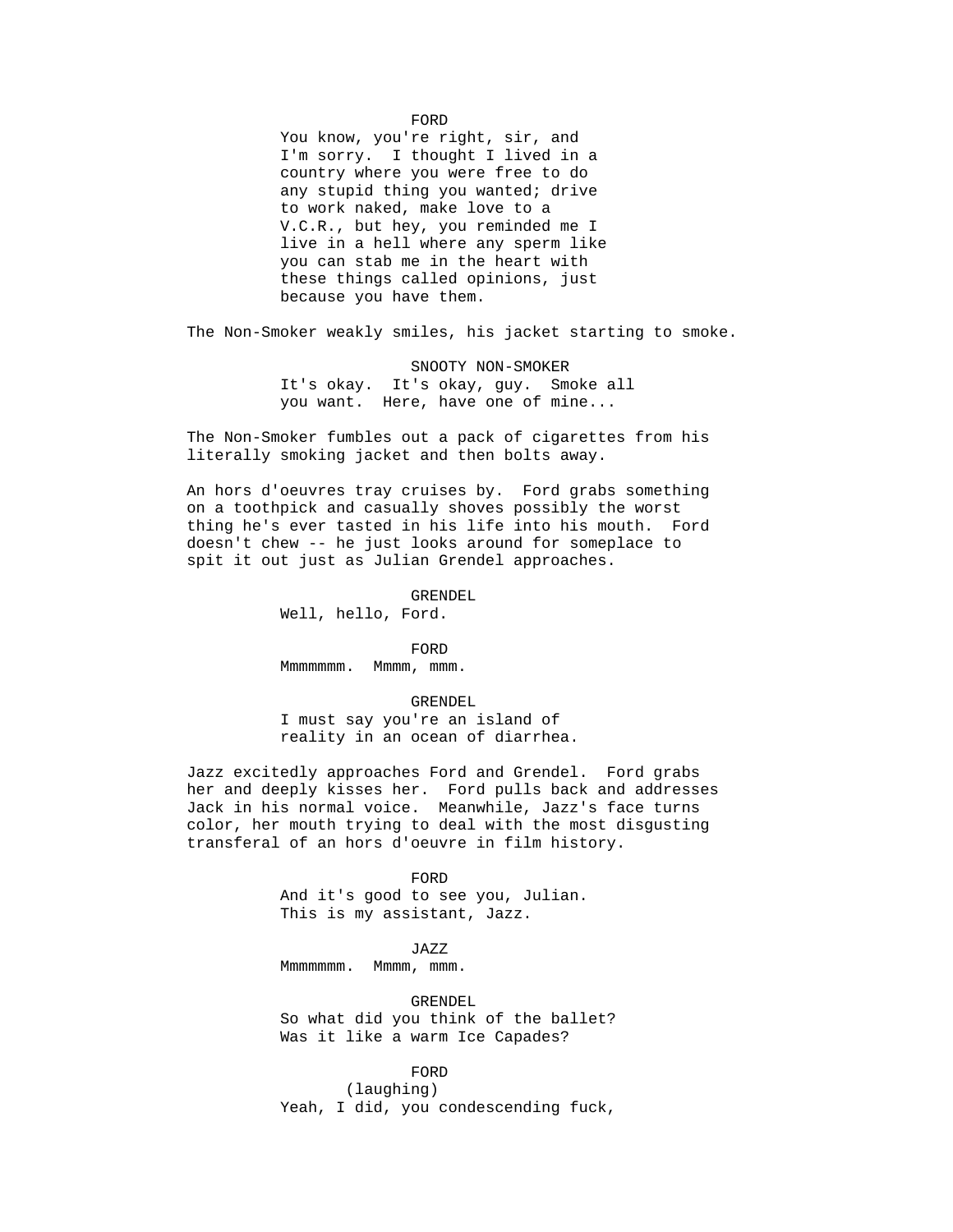but I miss Snoopy coming out at the end. Isn't your enjoyment impaired?

 GRENDEL Don't worry I can run every ballet note for note in my brain...

Jazz swallows, her eyes bulging with delicate agony.

FORD

 What, were you one of those brilliant child prahdigies who was writing baroque operas while the other kids were fingerpainting Mr. Greenjeans...

Julian winces in pain, and then smiles...

GRENDEL

 Something like that... Let's talk business. I think someone is trying to rip my company off. I've tried the Yellow Pages, now I think it's your turn...

 JAZZ (with Linda Blair's Exorcist voice) If you'll excuse us.

 FORD Jazz, we're talking here.

GRENDEL

Go on, another time, another place.

 Grendel watches the couple walk off and the viewer hears the CLASSICAL MUSIC in his head.

EXT. OUTSIDE DOROTHY CHANDLER - NIGHT

Jazz pulls Ford into the cool of the night.

 FORD Why did you interrupt? Maxwell seemed like he wanted to hire me.

 JAZZ Shut up, goodies from the ice queen.

> Jazz pulls from her pockets a small toy duck, a Baby Ruth bar, and a compact disc reading "Black Vomit's Greatest Spits." It has a red number two on the cover. Ford takes the stuff from her.

> > FORD How'd you get this from her?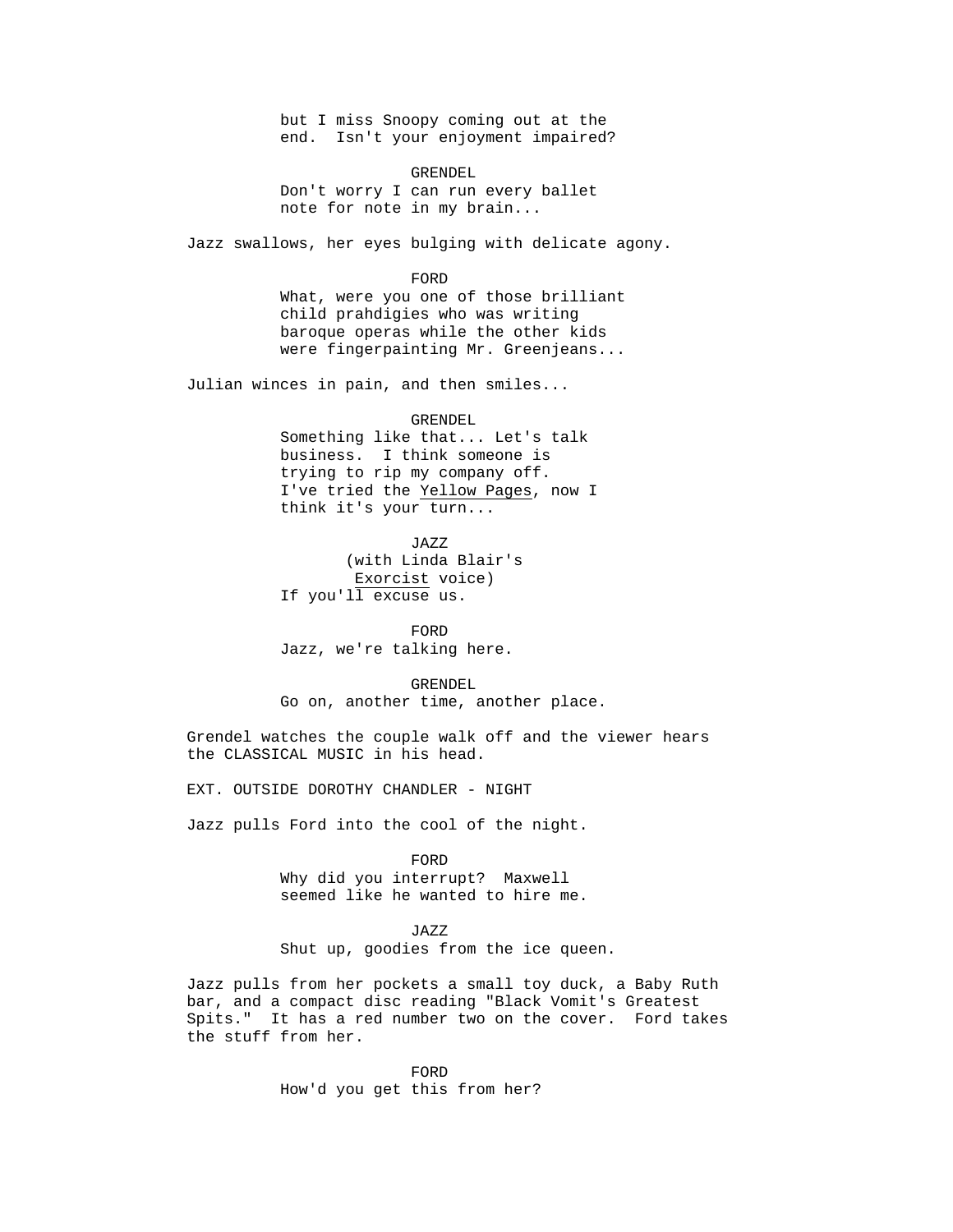JAZZ You don't want to know, believe me. But don't worry, I washed my hands...

 FORD A fucking C.D. Wow, this case is closed. So, she's got bad taste in music and in men... Did I tell you she and Johnny were lovers and that they were into something and he got killed for it?

### JAZZ

 (laughing at his bald exposition) No, as a matter of fact you didn't. What about the girl, Zuzu Petals, how does she fit in? I mean, she is what this case is about.

 FORD I wish I knew. You did good work...

 JAZZ Make eye contact when you say that.

**FORD**  I'm sorry, that dress. What do you say we...

JAZZ

 Celebrate? Like we celebrated after solving the White Bluesman murders? Forget it, man.

 Ford and Jazz stroll to their respective cars parked side-by-side. Jazz drives a black Volkswagen bug.

 FORD Oh... Hey, how about that hors d'oeuvre, tonight?

Jazz cackles and gets in her car. Ford watches her go...

INT. FORD'S HOUSE - LATE THAT NIGHT

 In his underwear, Ford vegges on his couch with a koala bear at his feet and with a BLENDER WHIRRING beside.

### **FORD**

Why didn't I pick fishermen?

 Ford STOPS the BLENDER, flips off the lid, and begins drinking his homemade vodka milkshake straight out of the blender, but only after setting it on fire and blowing it out.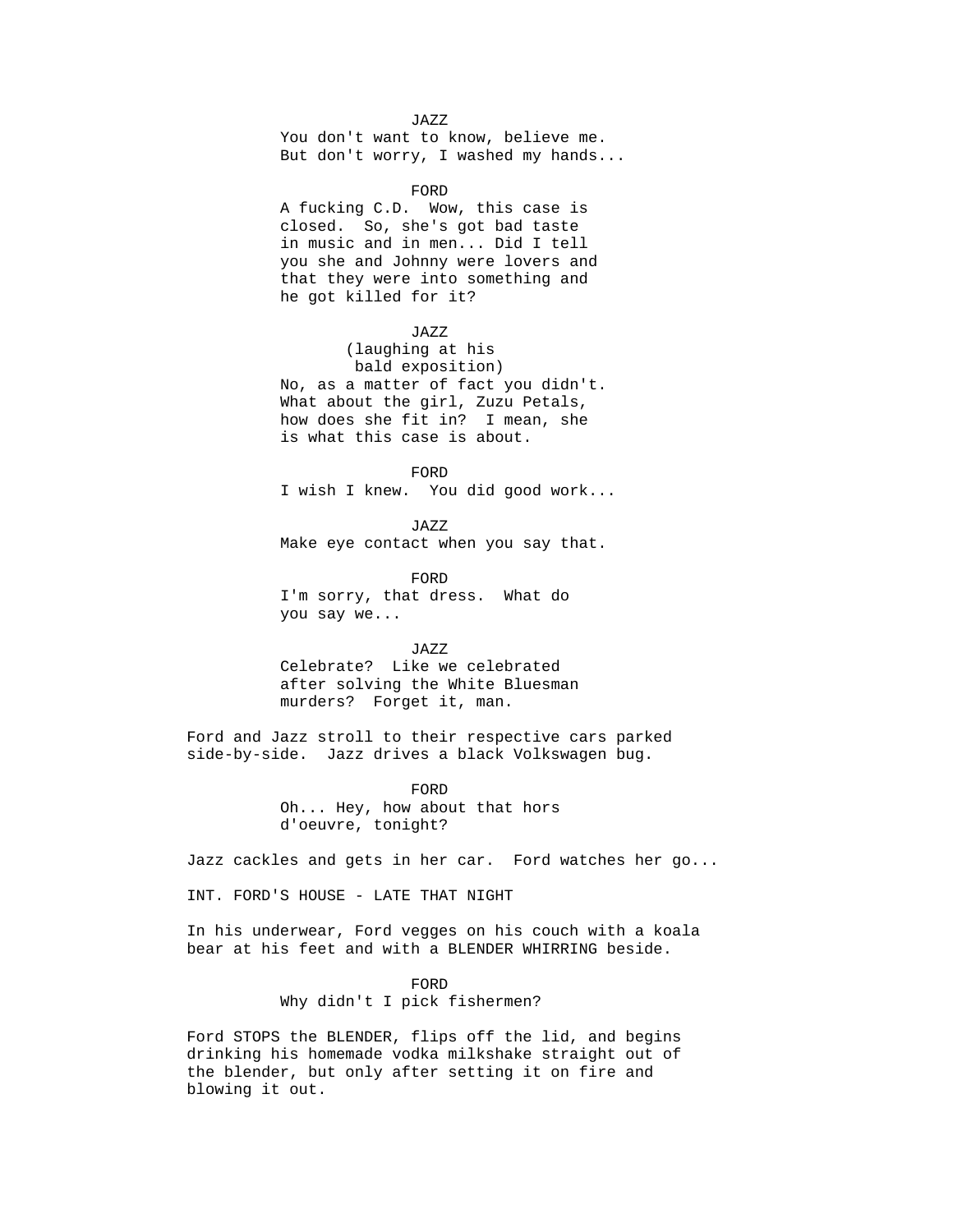Ford then lazily remotes ON the TELEVISION. "MTV News" with KURT LODER finishes up. Ford unslumps up with Kurt's revelations.

KURT LODER (V.O.)

(on TV)

 Police are now saying Bobby Vomit was not the victim of an overdose as first suspected, but was actually poisoned. Police have no suspects yet and have asked all Black Vomit fans not to show up at the funeral which, by the way, will be held at the Hollywood Cemetery at midnight. In homage, here's the last video of Bobby Vomit.

Ford mouths "wow" to himself as the rock video begins.

VIDEO

 A lacerating TUNE BLASTS forth with Bobby Vomit writhing around a cage. Inside the cafe is a beautifully modulated babe with monster makeup all over her face. The rest of Black Vomit dutifully play their instruments at the back of the set, all wearing doctor uniforms.

 Vomit pulls the babe's monster-faced head out from between the bars of the cage. He savagely kisses her and then runs to the door of the cage. He flings it open. The babe no longer has the face of a monster. She has the face of Zuzu Petals for that is who the babe is.

INT. FORD'S ROOM

Ford does a vodka milkshake spit-take.

VIDEO

In closeup, Zuzu blows the VIEWER a kiss.

EXT. HOLLYWOOD CEMETERY GATE - NIGHT

 WITH Spotlights, with T-shirt hawkers and with a couple hundred mournful rock and roll fans pushing and shoving at the gate, the viewer believes they are at a concert not a funeral.

 A hurriedly dressed Ford, tucking his shirt in, approaches the gate. He focuses upon a SLEAZY GUY doing something with two girls.

> SLEAZY GUY That's one hundred. Each.

The two girls nod -- Sleazy Guy hands them something -the girls leave.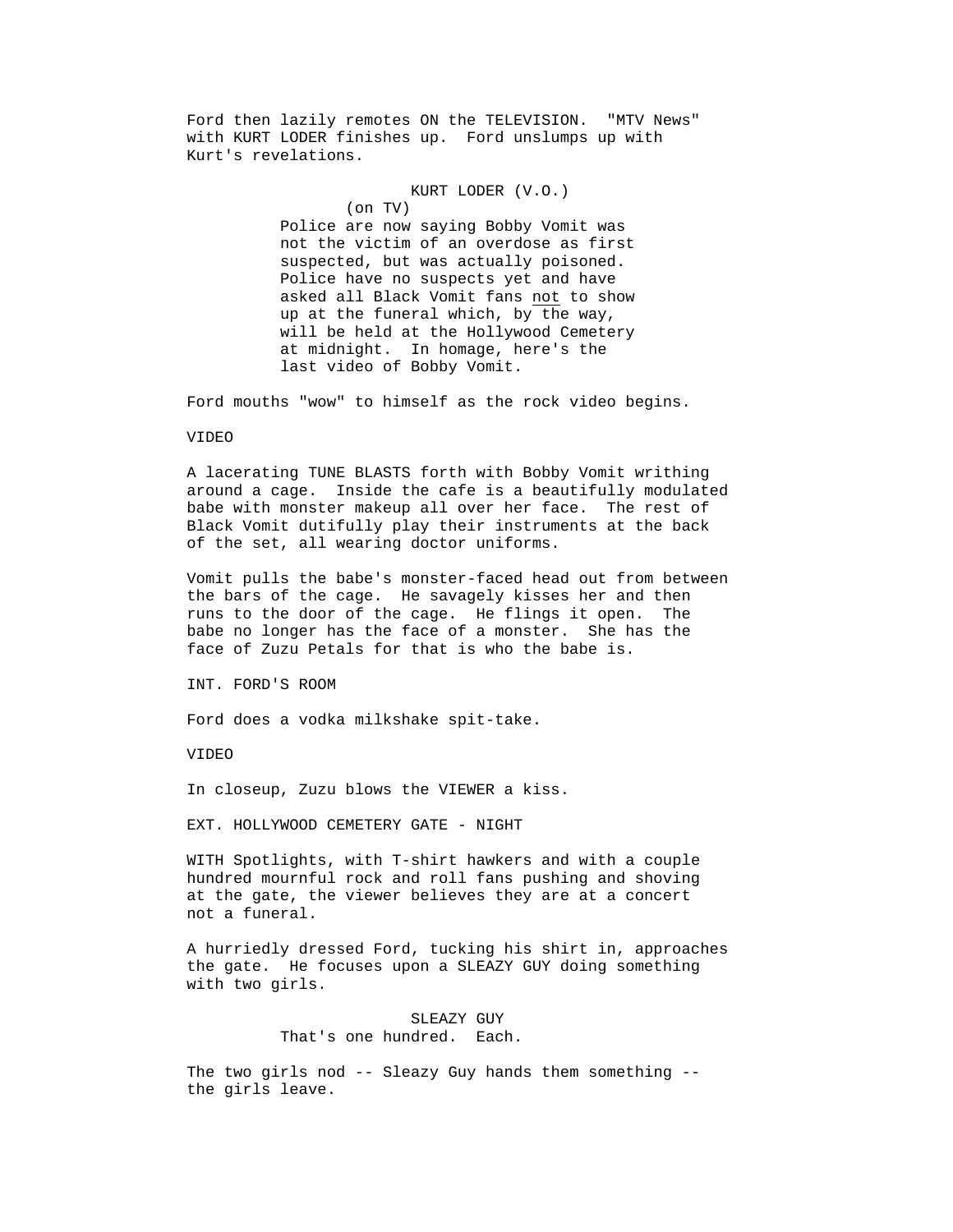Ford approaches as the Sleazy Guy carefully calls out.

 SLEAZY GUY Got those Vomit invites here...

 FORD Scalping to a funeral, you're a pretty sleazy guy.

> SLEAZY GUY Thanks. You interested. It's festival seating, so...

**FORD** 

How much?

SLEAZY GUY

Three hundred.

 FORD You gave it to the girls for one.

SLEAZY GUY

Hey, they blew me.

 FORD Oh. Three hundred coming right up.

Ford very quickly hands over three hundred dollars.

EXT. FUNERAL GROUNDS

 Ford mounts a small hill to blend into the already-in progress funeral. Many people stand in various not necessarily tasteful black clothes. A row of nubile mournettes kneel praying, the lipstick on their face is noticeably and obscenely askew.

 FORD Geez, am I the only one who paid full price here?

> A priest stands next to a big empty hole. The band members of Black Vomit are situated behind it, with their instruments. They begin a mournful metal jam.

 The sound of a HELICOPTER is heard. Everyone seems to be ignoring this fact but Ford. A chopper is cruising toward the funeral.

 The CHOPPER sounds get LOUDER as the helicopter positions itself over the open grave. The band increases its intensify as the crowd chants "Vomit! Vomit! Vomit!" A large transparent tube is pushed out of the helicopter with an attached black parachute. The tube is lit up by round dressing room-style bulbs.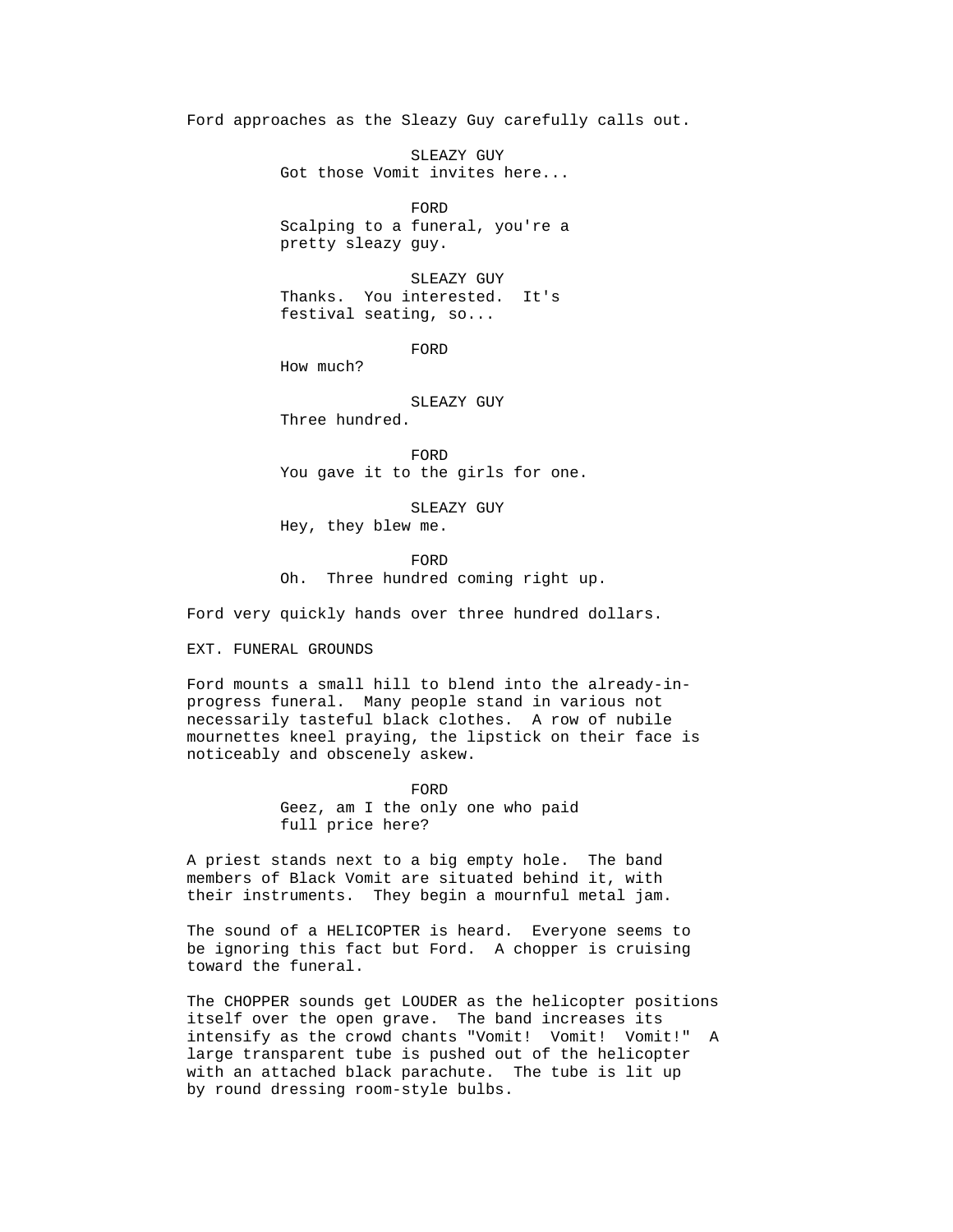The tube floats down toward the grave. Ford and the VIEWER get to see that in the lit tube is Bobby Vomit. It swooshes perfectly into the grave.

 Ford shakes his head in amazement. Getting serious, he pulls the picture of Zuzu Petals from his pocket and scans the crowd. More young, pretty girls in sexy black pass before the grave, but no Zuzu.

 A GIRL IN A BLACK VEIL (three guesses who) quietly sobs beside Ford, holding the black purse from the opening scene (okay, one guess who). With a whimper, she puts her head against Ford's stomach. By reflex, Ford puts his arm around to comfort, but his eyes never leave the crowd.

GIRL IN VEIL

He was so good...

 FORD Yeah, he was one of the greats. (holding out the photo) Hey, you haven't seen this girl, have you?

 GIRL IN VEIL Is this a trick question?

 The Girl In her Veil lifts her veil. It is Zuzu Petals. Ford goes insane with victory.

> FORD Zuzu Petals! Zuzu Petals! Yes! Who killed Bobby Vomit? Who killed Johnny Crunch? Why do people want you so goddamn bad?

**ZUZU**  I don't know. I'm so scared. Help me.

Zuzu drops to her knees before Ford.

**FORD** A simple 'please' would suffice...

ZUZU

Fluck you!

 Zuzu fiercely balls her fist and punches Ford in the groin. She then bolts up and starts sprinting away. Ford gasps after her.

FORD

Fluck me?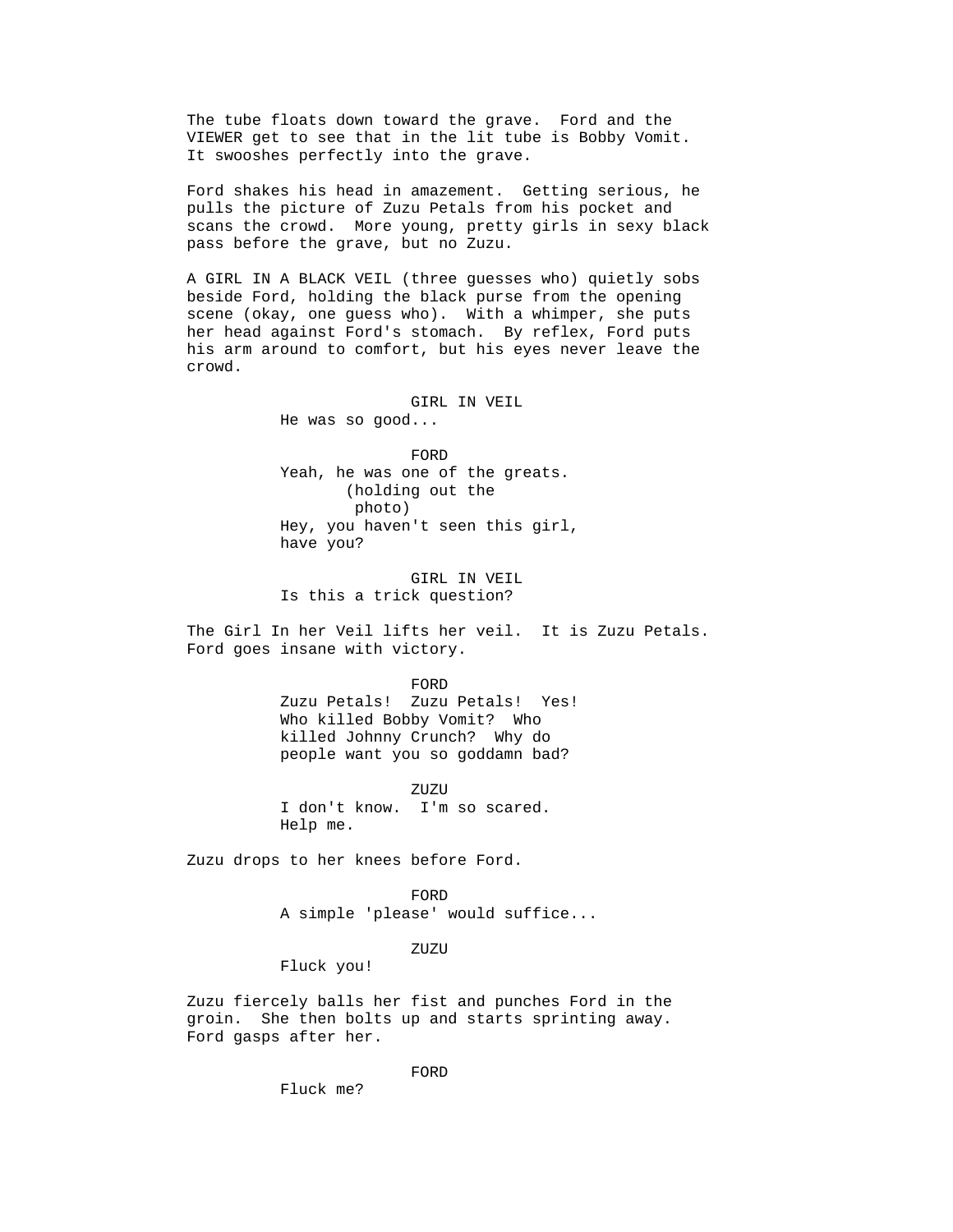Zuzu keeps running. She gives a glance back toward Ford as a black gloved hand thrusts out and grabs her by the neck. The arm leads to the maliciously chipper face of Smiley.

 Smiley lifts Zuzu up and heaves her into a sidecar connected to a state of the art motorcycle. With a painful crash, Zuzu lands upside-down in the sidecar. Smiley straddles the BIKE and ROCKETS off, recklessly weaving through tombstones.

 Panting, Ford stops running toward the motorcycle. He changes direction and begins running...

 until he reaches his Fairlane. Ford wails in anger for his tires have been punctured. The PHONE in his car suddenly RINGS. Ford reaches in and pulls out the portable phone.

FORD

K-O-D-S is going to make me rich!

#### MOTORCYCLE

 Smiley is revealed to be barking on a cellular phone, attached to his motorcycle while burrowing through the tombstones. Zuzu's legs flail from out of the sidecar.

SMTLEY

 How's it going? Radio station contest. Ford, I mean really...

 The super-bike sends frightened mourners into empty burial holes.

ANOTHER PART OF CEMETERY GROUNDS

 Portable phone pushed up under his armpit, receiver be tween his head and his shoulder, Ford barrels up a hill...

**FORD**  If you hurt her, I'll kill you! Maybe not personally, but I'll think of something...

At the top of the hill is a parked hearse.

### HEARSE

 Two slimy MORTICIANS come out from the back of the hearse. They are each smoking a cigarette and zipping up their pants.

> MORTICIAN ONE Some days it's great to be alive.

Ford charges into the front seat of the hearse. He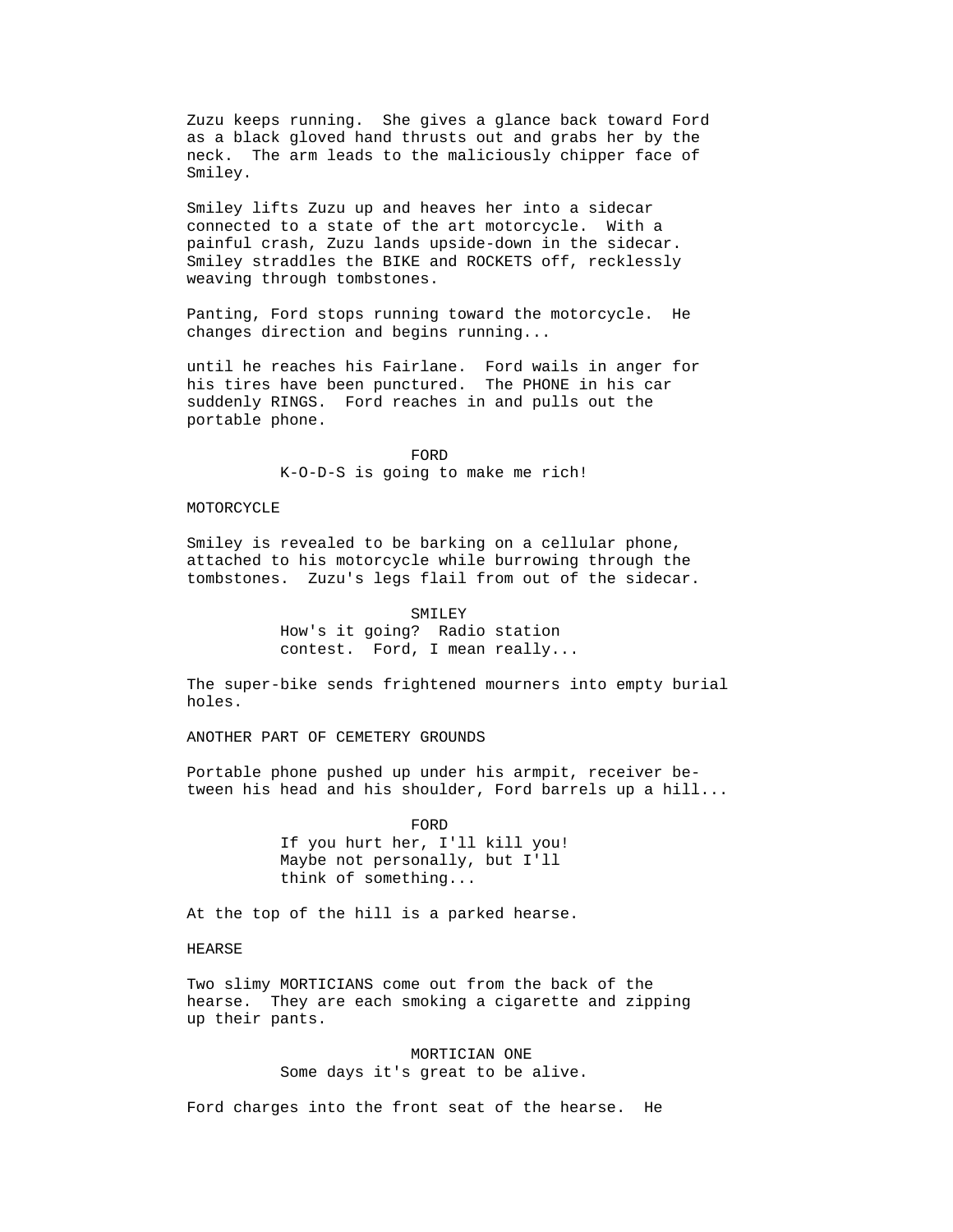turns the ignition key and tears off.

 MORTICIAN TWO Hey, he took Lydia!

 MORTICIAN ONE (giving his zipper a final yank) So what, we've had our fun.

INT. HEARSE

 The body of a VOLUPTUOUS WOMAN rests naked on a gurney in the back of the hearse. The gurney wobbles back and forth toward Ford in the driver's seat. A tag on her hand reads LYDIA.

**FORD**  Now it's getting interesting, Smileyhead.

#### MOTORCYCLE

 Smiley blazes across the gravesite green towards the entrance. A discombobulated Zuzu twists into a sitting position.

> SMILEY Normally, I'd be up for a bullshit car chase, but I got to get up early tomorrow.

 Smiley looks down to his phone with a quizzical ex pression. In the b.g. the hearse can be seen barrelling over a hill.

> SMILEY Ford, where did you go? Don't be such a baby...

## HEARSE

 Ford intensely weaves through burial paths. His point of view has the motorcycle getting closer.

MOTORCYCLE AT CEMETERY ENTRANCE

 Smiley hangs up the phone, and ROARS into the street out side the cemetery. Zuzu scowls, until Ford pulls up beside them, shouting out his window.

**FORD**  You were saying, snapperhead? I'll bet you're not smiling now!

> SMILEY Oh, but I am. Dianetics, Ford. You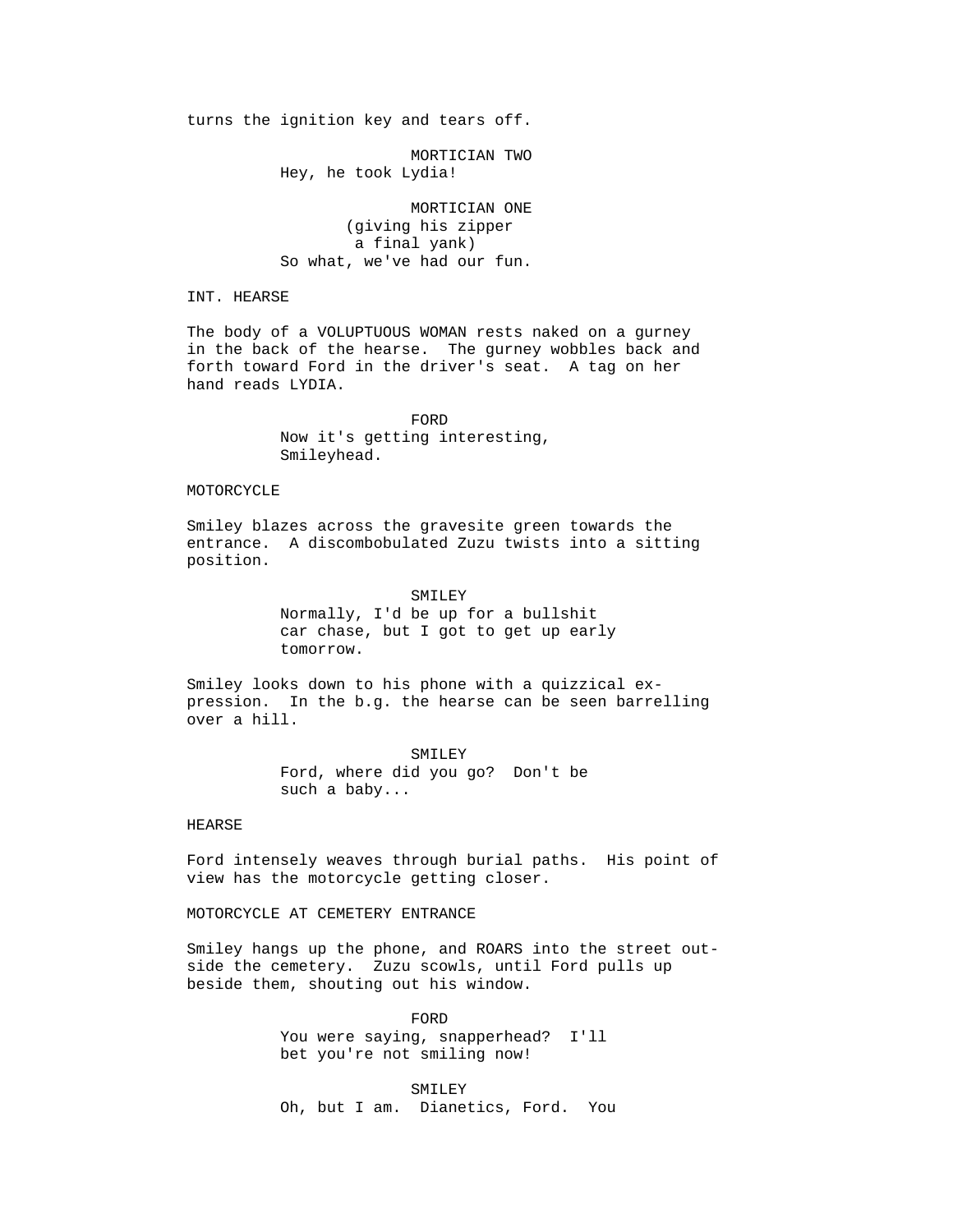should try it.

# FORD

Say cheese...

 Ford super-swiftly raises his arm activating the sliding gun apparatus. The gun sails out of his sleeve, past his hand, out of his car, and over Smiley who rightfully laughs.

> SMILEY Thanks, but I have my own.

 Smiley pulls a serious GUN from his coat and BLASTS away. Ford steers off as the BULLETS shower into his hood.

**ZUZU**  (regarding Ford, amused) My hero...

> The HEARSE convulses in a mind-roasting SKID causing the other poor cars in the vicinity to insanely slam into lampposts, mini-malls, and themselves.

## HEARSE

 All this motion commotion causes the body of the Vol uptuous Woman to burst out from the back and to crash into the front seat. Ford shrieks at the inert, well endowed flesh. Suddenly, the PHONE RINGS. Ford fren etically picks up...

**FORD** 

Fuck you, man! I can't talk... Mom! What are you calling for? No, no, I don't always answer the phone like that. It's business!

 The naked body bounces and bashes against Ford as he speaks. The voluptuous head slams down onto Ford's lap.

> FORD Have I met any nice girls? Ma, Ma, get some sleep. I gotta another call... (pressing call waiting) Sorry, it was my mom...

MOTORCYCLE GOING UP INCREDIBLY INCLINED STREET

Riding up a steep hill, Smiley deliriously chats...

 SMILEY Your mom is special. I look forward to raping her at your funeral.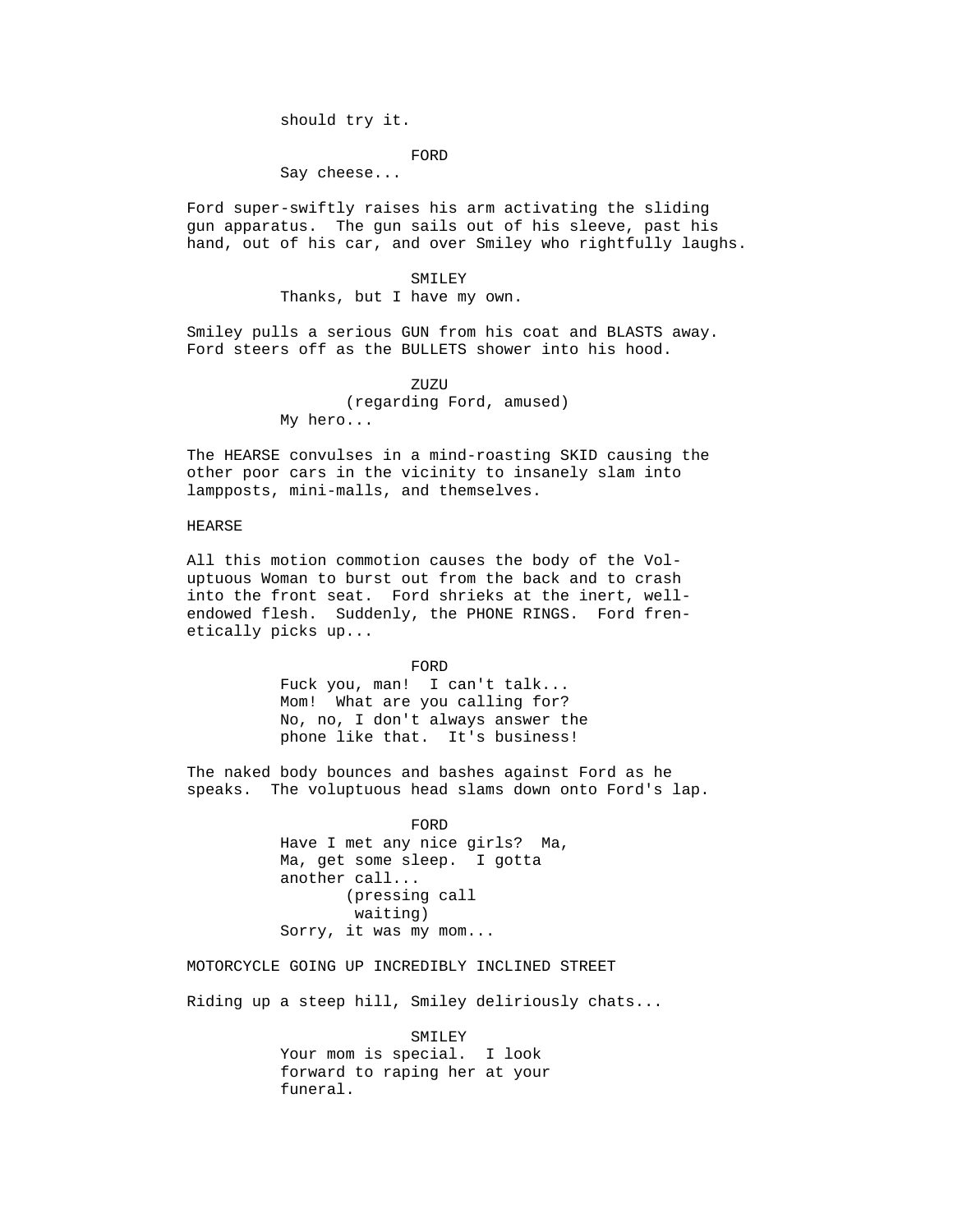### HEARSE

 Ford is comically maneuvering the body into a sitting position and pulling over a seat belt... He shouts in the phone.

## FORD

You are one sick...

 Ford hangs up, letting go of the seat belt. Ford watches the body's ludicrously bouncing breasts.

**FORD**  Damn baby, I hope you filled out some organ donor cards...

Ford looks out the windshield and howls.

INCREDIBLY INCLINED STREET

The hearse slams into the base of the very steep hill, it rockets upward.

The dead body flips and flops over into the back seat.

 The hearse flies over the hill and whizzes forward, approaching Smiley's motorcycle. Ford pulls up beside Zuzu in the sidecar.

### FORD

 Zuzu Petals, I'm Ford Fairlane! I'm the good guy, he's the bad guy!

 Entertained, Smiley FIRES his GUN at the hearse. Ford swerves around behind the motorcycle to Smiley's side.

 Zuzu loops her purse around her neck and then, with a devilish grin, she stands up in the sidecar. Smiley watches incredulously as Zuzu jumps from the sidecar onto the motorcycle between his legs and then, after blowing a kiss, into the open passenger window of the hearse.

 A disoriented Smiley swerves off onto a sidewalk, zipping past freaked out pedestrians.

HEARSE

Zuzu lands onto the passenger seat with a giggle.

zuzu za zamanje za zameni za zameni za zameni za zameni za zameni za zameni za zameni za zameni za zameni za z This is so amazing! A car chase! Let's get on some car chase music! Ra-a-w-wk!

> Zuzu turns ON the RADIO and turns it UP LOUD. Ford can only stare at this perverse girl in amazement. Zuzu looks over to him, popping a bubblegum bubble.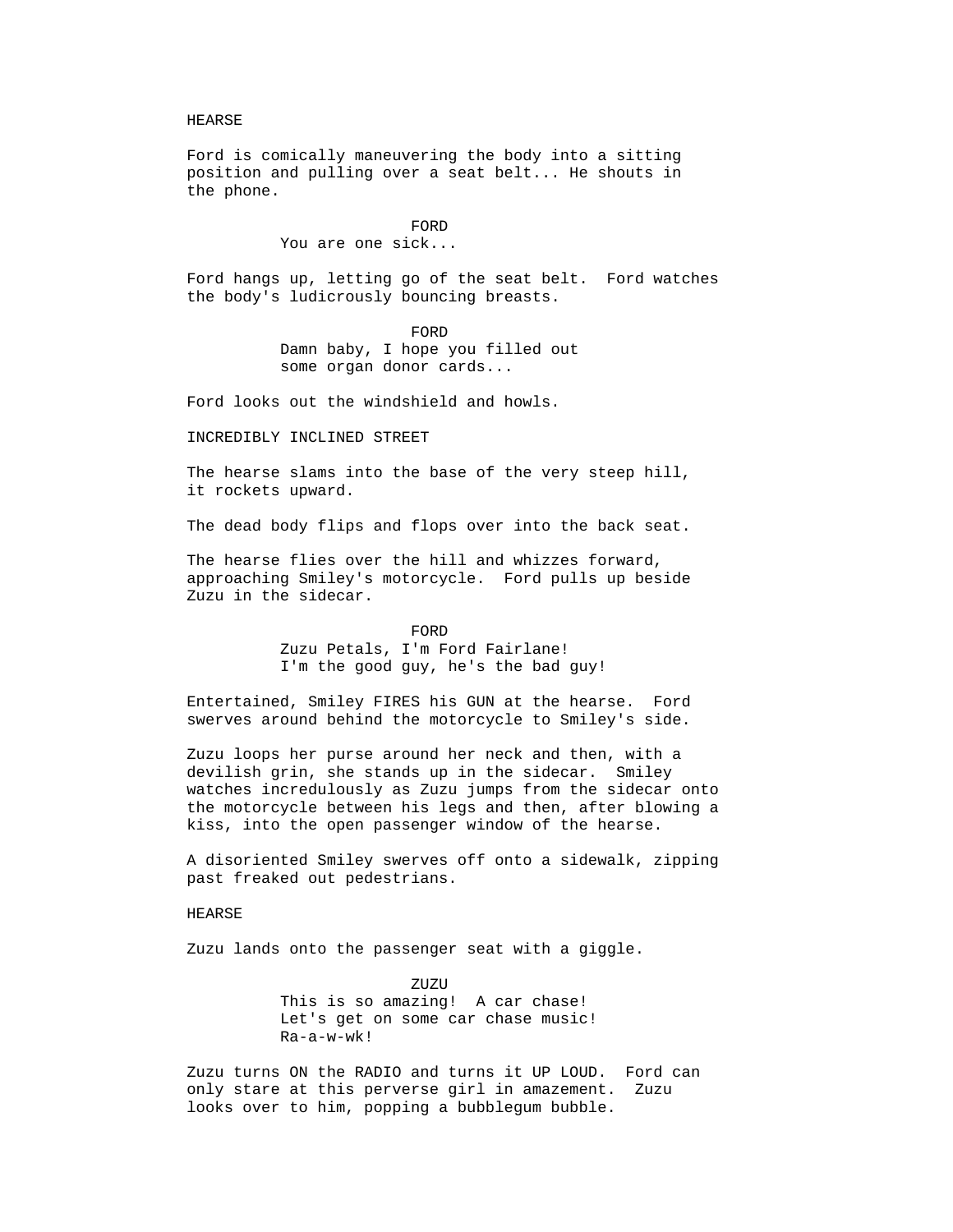**ZUZU** 

It's red, Ford.

FORD

What?

# STREET

 The hearse charges through a red light causing another collision.

#### HEARSE

 Ford looks into the rearview mirror. Smiley is back on the street and gaining... Ford reaches into a confused Zuzu's mouth.

zuzu za zamani za zamani za zamani za zamani za zamani za zamani za zamani za zamani za zamani za zamani za za

Hello?

 FORD Give me your gum and grab the wheel.

#### STREET

 The MOTORCYCLE WAILS up the back of the hearse. Smiley reaches out to the door and flings it open. He leaps...

#### INTO HEARSE

 A BATTERED but still giddy Smiley crawls and crashes into the front seat, pulling a gun on the driver: The voluptu ous body!

 Smiley looks to the floor pedal. Pink gum holds it to the floor.

STREET BEHIND HEARSE

 Crunched in a heap on the street, Ford and Zuzu move into painful standing positions.

FORD

You okay?

 ZUZU (are you kidding?) Peachy.

#### INT. HEARSE

 A weirded-out Smiley turns from his bizarre driver to look before him. His smile turns into a grimace.

STREET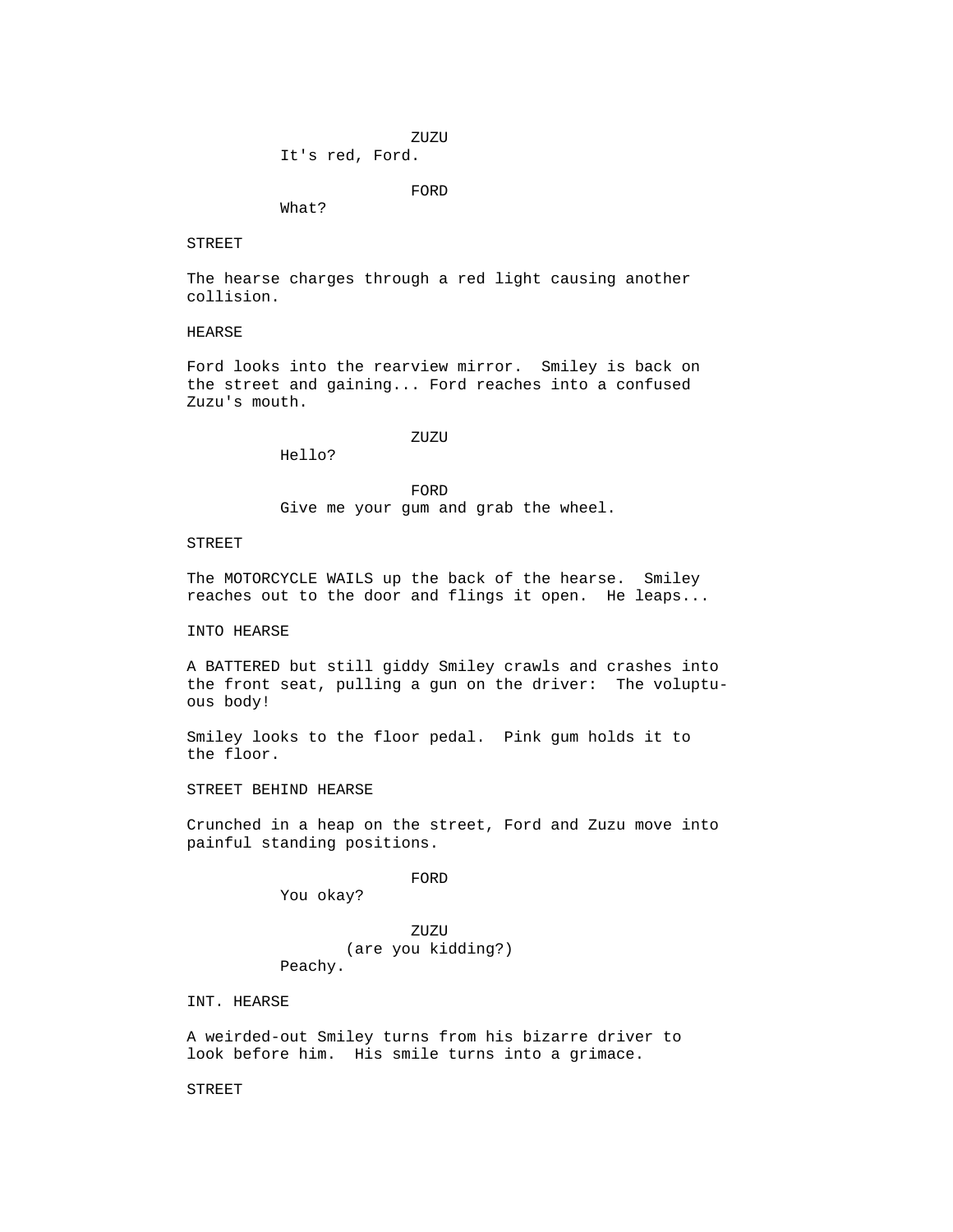A multi-transport truck is parked at the curb and its ramp is down. The hearse hits the ramp -- flies in the air towards --

EXT. HARD ROCK CAFE

 With its famous Cadillac embedded halfway into the roof. CRASH! -- it now has two cars embedded halfway into the roof.

INT. HARD ROCK CAFE

 The bodies of Smiley and the Voluptuous Woman fly through the WINDSHIELD and sail into the GLASS roof of the Cafe.

 Smiley smashes into the floor while the voluptuous woman crashes down onto a birthday cake atop a table surrounded by aghast yuppies.

The Voluptuous Woman awakens with a purr...

 VOLUPTUOUS WOMAN Boy, you morticians really know how to party...

 Ford's portable PHONE rests peacefully next to Smiley's crumpled body. It RINGS. Smiley achingly picks up.

> ZUZU (V.O.) Nyah, nyah, nyah-nyah, nyah.

EXT. NEARBY PAY PHONE

 Zuzu finishes her squealing as a coolly smiling Ford takes the phone from her and hangs up.

INT. RTD BUS - NIGHT

 Tired and bruised, Ford and Zuzu sit side by side in a sparsely populated bus. Zuzu is bobbing to a palm-size radio.

**ZUZU**  That was one of the ten most provocative experiences of my life!

A disgruntled Ford takes the RADIO from her and turns it OFF.

 FORD Let's get serious...

zuzu za zamanje za zameni za zameni za zameni za zameni za zameni za zameni za zameni za zameni za zameni za z Why are all these people after me?

> FORD Uh... wha? You're supposed to answer those questions, not ask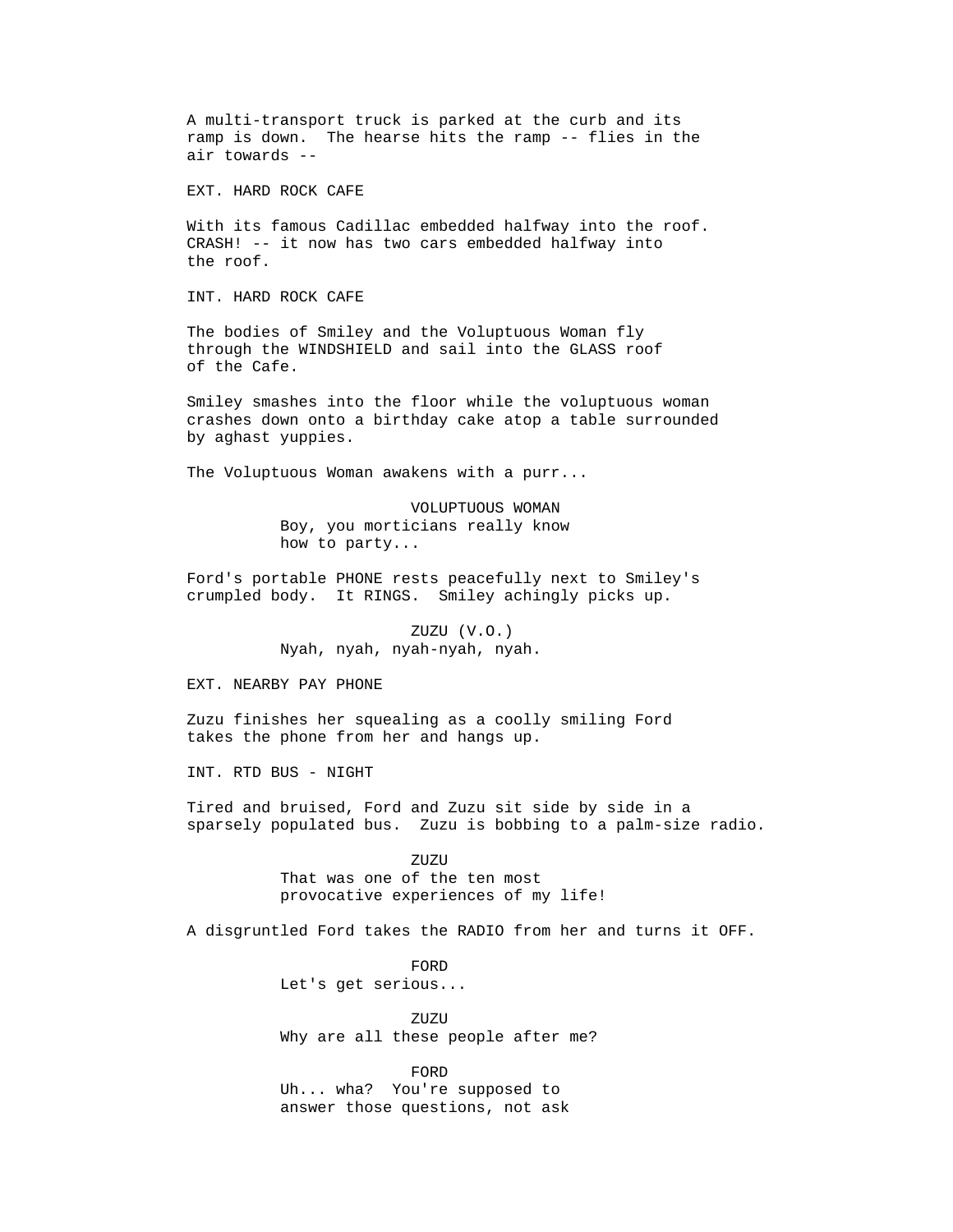'em. I take it a woman named Colleen Sutton is not your big sister and that the late D.J. Johnny Crunch ain't your daddy?

**ZUZU** 

 I'm so sure! I'm an only child and my parents are Bill and Shirley Petals of South Bend, Indiana. They run a hardware store and...

 Ford reaches out and muzzles the sputtering girl with his hand.

> FORD You hung out with Bobby Vomit. Who would want him dead?

> > ZUZU

 (sadly) I dunno. He was to sound what Cezanne was to image or at least I thought so. Ever since he died, I've been chased... Omigod!

 FORD What? Jesus, tell me!

zuzu za zamani za zamani za zamani za zamani za zamani za zamani za zamani za zamani za zamani za zamani za za

 It's Spunk Lewis, the lead singer for Dead Ribbit! Mr. Bus Driver, stop!

POV ON ALLEY

 Spunk Lewis, generic rock star, emerges from a backstage door to sign autographs for a cluster of generic fans.

BUS

 Ford shakes his head. Zuzu's head is twisted around, trying to catch another glimpse of Spunk.

**ZUZU** Spunk, come back...

> FORD How is it you can look at that HairHead and see God, when all I see is a lucky asshole from Reseda.

zuzu za zamanje za zameni za zameni za zameni za zameni za zameni za zameni za zameni za zameni za zameni za z Because I know rock-n-roll.

**FORD** 

You know rock-n-roll? Darlin', I've been in the music industry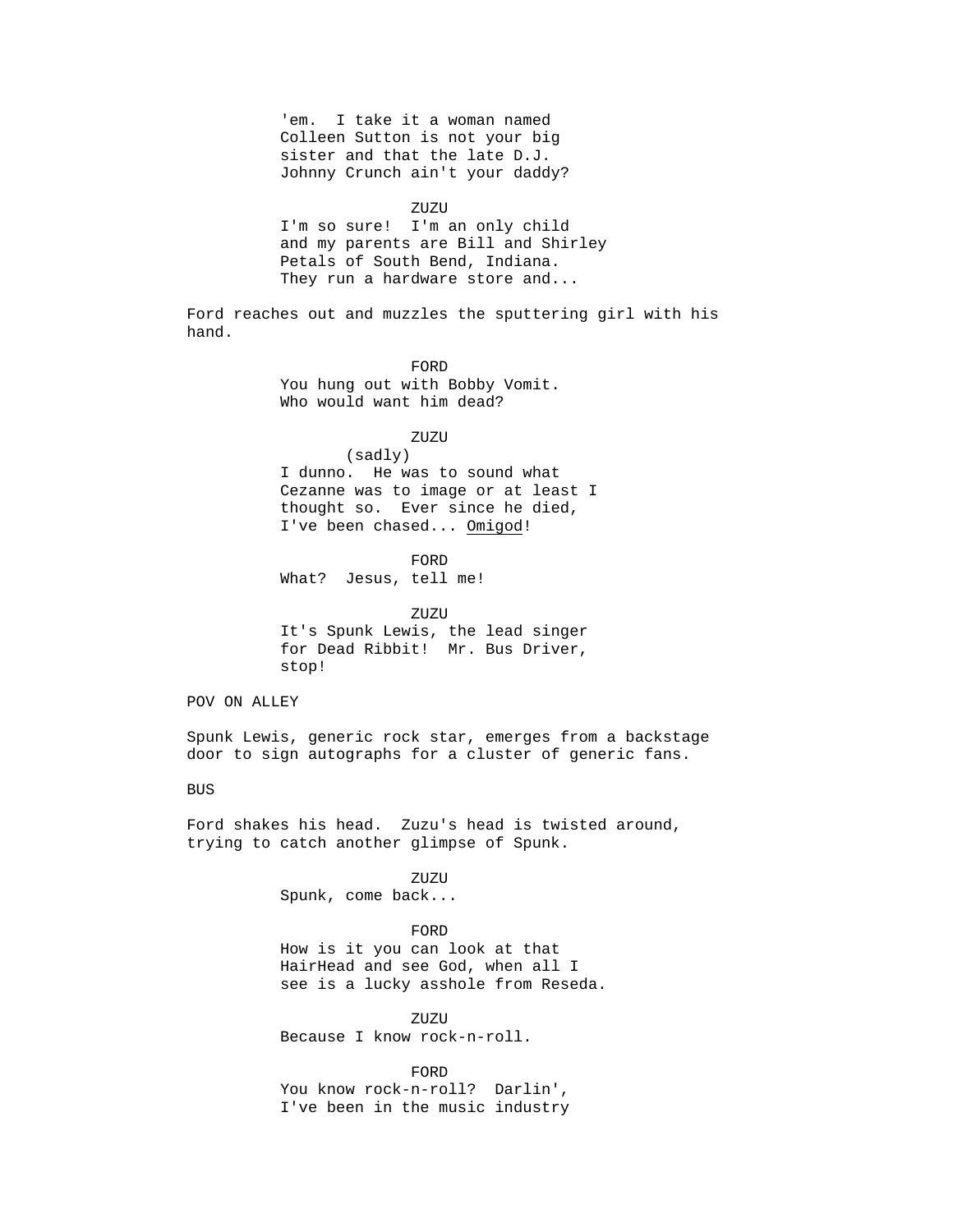for as long as you've lived. I've seen things you can't even have nightmares about... but then I guess I'm just not equipped to know the industry the way you do...

**ZUZU** 

 Come again? B.FL.D., I have sex with rock stars; it's not like I'm doing something that I don't enjoy with them, like shuffleboard. Don't worry about me, I practice safe sex and next summer, I'm going to U.C.L.A.

 Ford flicks back ON the RADIO with a deprecating smile and flips it to Zuzu.

> FORD Zuzu Petals, you're not bad. In fact, I was discussing this whole rock-n-roll thing with my pal Art Mooney the other day. You know him?

**ZUZU** No. Who's Art Mooney?

**FORD**  He's the lamest clue I've ever had in my life. Here's our stop...

Ford reaches up and pulls the cord.

INT. FORD'S OFFICE - NEXT MORNING

 Not wearing glasses, Jazz makes her morning entrance into the office with an attack of melancholy. She sees Zuzu sleeping at her desk behind a melting cup of yogurt. Ford is amusingly curled up on the floor. Jazz smiles.

 JAZZ Why don't I despise you?

Ford rumbles into a semi-conscious position.

**FORD** 

What did you... Hey, where's your spex?

JAZZ

Contacts.

FORD

I like.

Zuzu pops to life and resumes eating her yogurt.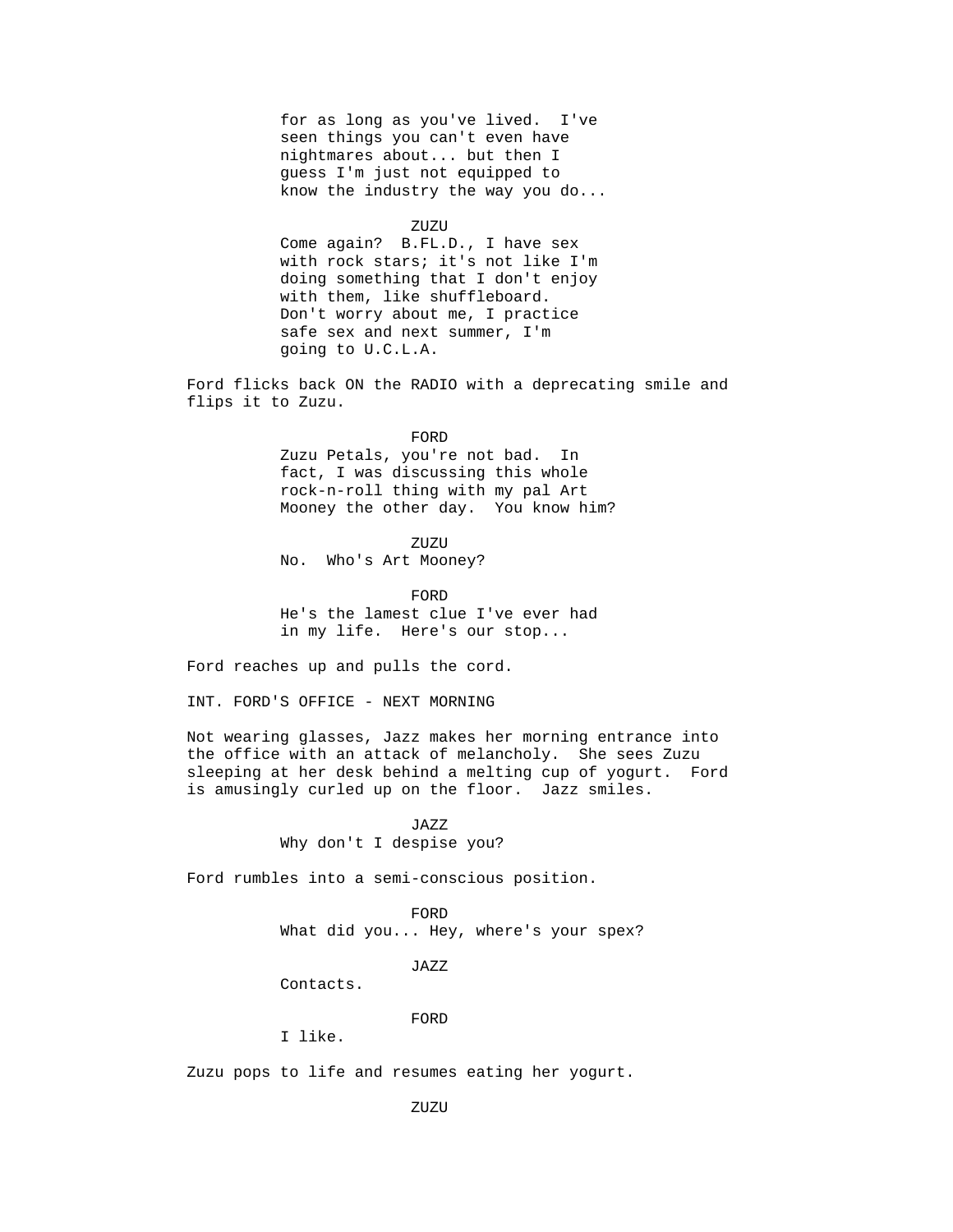He saved my life! Isn't he the coolest man in the world?

 JAZZ Says a lot about the world... Zuzu Petals... Case closed?

**FORD** I don't know, what was the case?

JAZZ

 Ms. Sutton hired you to find the girl. Period.

 FORD Then I guess her case is closed. Mine isn't. I want to know why everybody wants Zuzu. Why people are killing and dying for her.

**ZUZU**  Yeah, it's weird. Bobby and Johnny were such good friends...

 FORD Friends? You didn't tell me that.

zuzu za zamani za zamani za zamani za zamani za zamani za zamani za zamani za zamani za zamani za zamani za za You didn't ask. Have you ever thought about mousse?

The PHONE RINGS. Zuzu fiercely picks up.

**ZUZU** K-O-D-S is going to make me rich... Uh...

Jazz sweetly tears the phone away from her.

 JAZZ She's just a bundle of energy, a real treasure...

 FORD Yeah, let's bury her.

JAZZ

 Hello... (hanging up) It's Colleen. With answers. She wants to meet. Down. Way down-town. Late.

INT. VERY GRUNGY, DISGUSTINGLY HIP DOWNTOWN CLUB - NIGHT

 Too ultra-cool to be alive zombies, a mixture of play tough trendoids and actual psychopaths, dressed in very black black, are packed together like burnt, sweating sardines. A post-punk ACID CHILLER is throbbing from the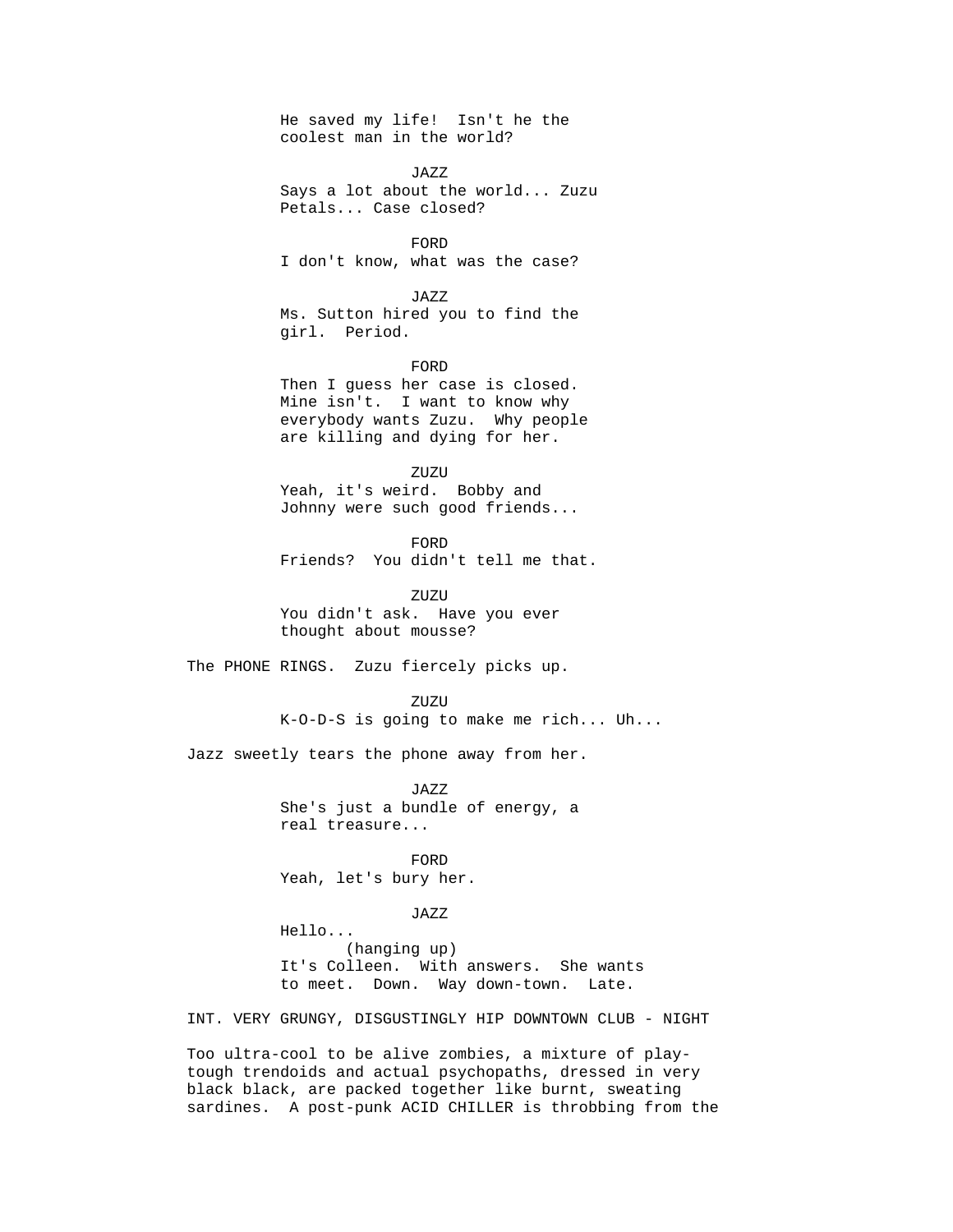SPEAKERS.

 An unamused Ford treads through the unsavory pack. The crowd almost mystically parts to reveal Colleen, at a table by a window, in a violent leather ensemble, her hair slicked back.

Ford sits himself down and a waiter pours him a Cappucino.

 COLLEEN I ask you to find a girl and instead you steal a C.D. from me. Ford. You suck.

 FORD I'll buy you a new one. I found her.

 COLLEEN Zuzu Petals! Did she have it?

FORD

Have what?

 COLLEEN Did she tell you anything?

**FORD**  Lots of things. Her favorite yogurt. The ten drummers she would take to a desert island...

> COLLEEN Drink your cappucino, you're giving me a headache...

THROUGH RIFLE'S TELESCOPIC LENS (THROUGH WINDOW)

Targeted for destruction, Colleen rubs her temples.

 COLLEEN (V.O.) If feels like it's going to explode.

## CAFE

 A hole pops in the window and a VASE with a black rose in it EXPLODES on the table.

 Ford and Colleen are oblivious to the flying petals and the spurting water.

> COLLEEN Damnit... you were right last night. Jonathan and I were into more than sex. Along with Bobby Vomit, right after old Jack Grendel died, we took part in a scheme to rip off Grendel records... I didn't want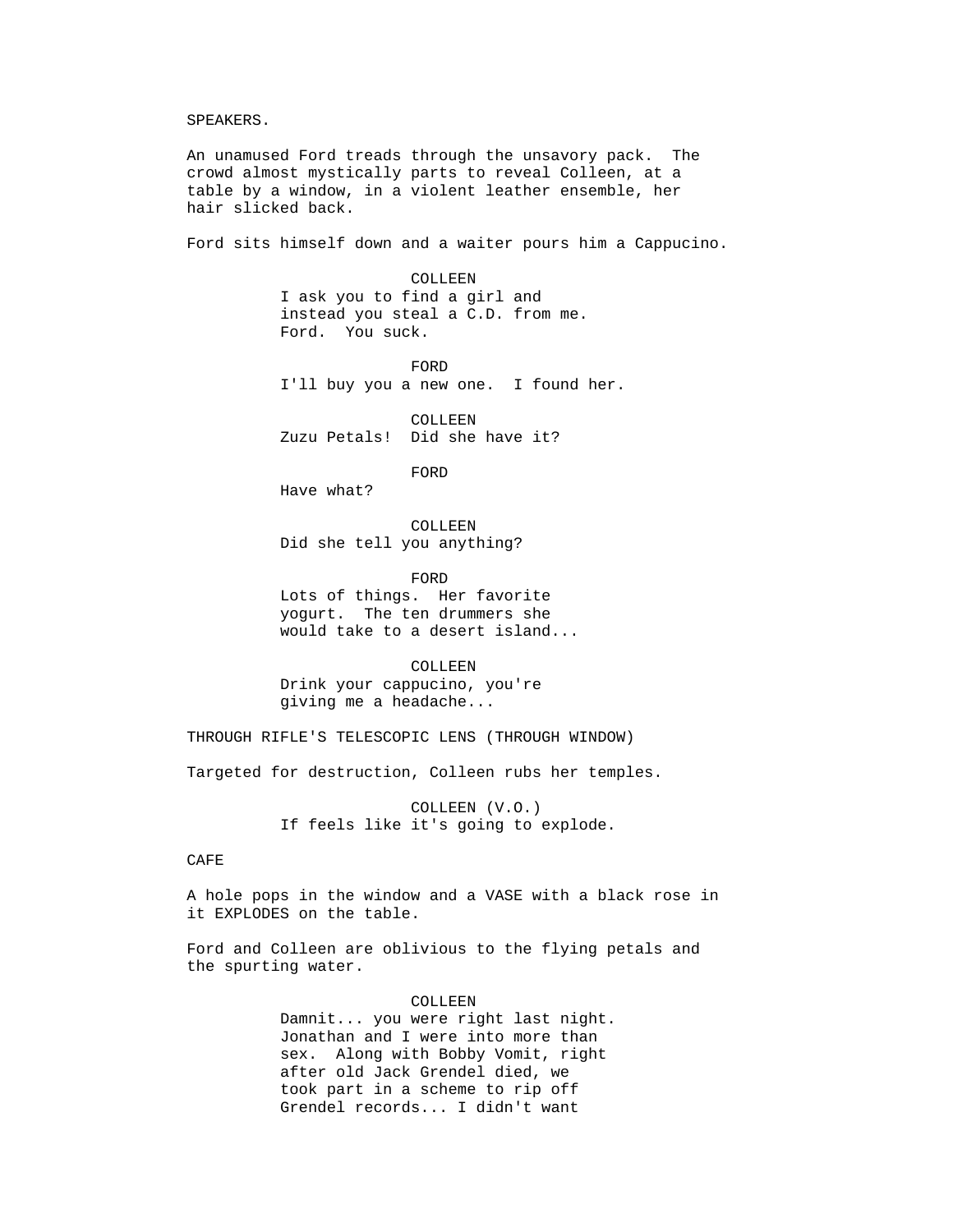you involved...

FORD

But I am...

Ford brings a coffee cup toward its lip. The CUP EXPLODES.

**FORD** What cheap shit... hey, waiter!

> COLLEEN We invested in these factories. In Vancouver.

 FORD Hold that thought. Are we being shot at?

Ford laughs. Colleen laughs. They laugh louder.

 FORD I finally got you to laugh.

 Suddenly serious, Ford and Colleen bound away from the table into the seething masses.

EXT. NEARBY ROOFTOP - NIGHT

 The Punk Gunslinger and the Heavy Metal Gunslinger throw down their rifles (connected to huge silencers) in self disgust.

EXT. GRUNGY DOWNTOWN CLUB - NIGHT

Ford and Colleen exhale happily, moving through the crowd.

 COLLEEN That was close...

**FORD**  What did these Vancouver factories do?

> The clubhounds swell between them, separating them. Colleen shouts above the zombies' heads...

> > COLLEEN I haven't told you the important part!

 Smiley suddenly abracadabras behind Colleen. Her face contorts in agony and she falls. Smiley bashes his way outward as a futile Ford twists and pushes to Colleen. A knife has been farmed in her spleen. She croaks up her last words...

## COLLEEN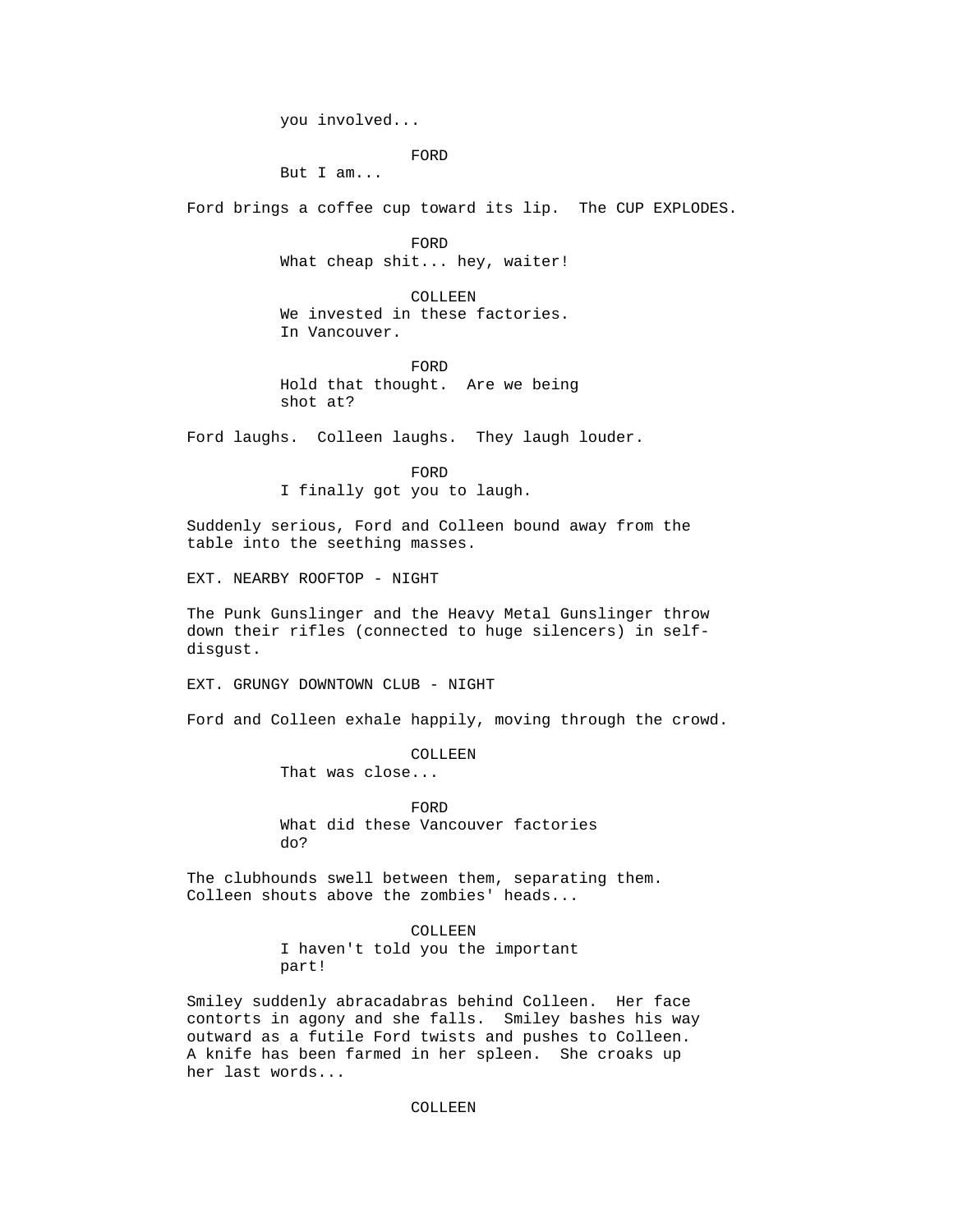Art Mo-o-o-ney!

**FORD** Thanks, I needed that.

EXT. DOWNTOWN CLUB - NIGHT

 Smiley emerges out of the club, grinning into a walkie talkie.

> SMILEY You assholes owe me a Big Gulp.

The sound of THUNDER is heard...

INT. DOWNTOWN CLUB - DAWN

 A dark daylight beats against the club along with falling RAIN. The music has stopped and the place has been emptied of its ultra-cool swarm, replaced by the familiar cacophony of policemen and coroner officers. A black bodybag is carried through the tables past a melancholy Ford, who sits, contemplating shot black rose petals until...

> LT. AMOS Have a problem, call Ford Fairlane. He won't solve your case, but who cares, you'll be dead in a couple days anyway. Let's face it. After today, the California Raisins aren't gonna hire you.

> > FORD

 That's okay. I'm quitting the music detective business to become a cop killer. Pay's the same, but it'll be much more fun.

LT. AMOS

 God, I wish I could prove you killed everybody. Unfortunately, I know who the real killer is.

**FORD** 

Really?

Lt. Amos holds up a picture of Zuzu Petals blowing a kiss.

LT. AMOS

 It's some psycho killer groupie. I got an anonymous letter that says she killed Bobby Vomit, Johnny Crunch, and now, this society dame.

**FORD**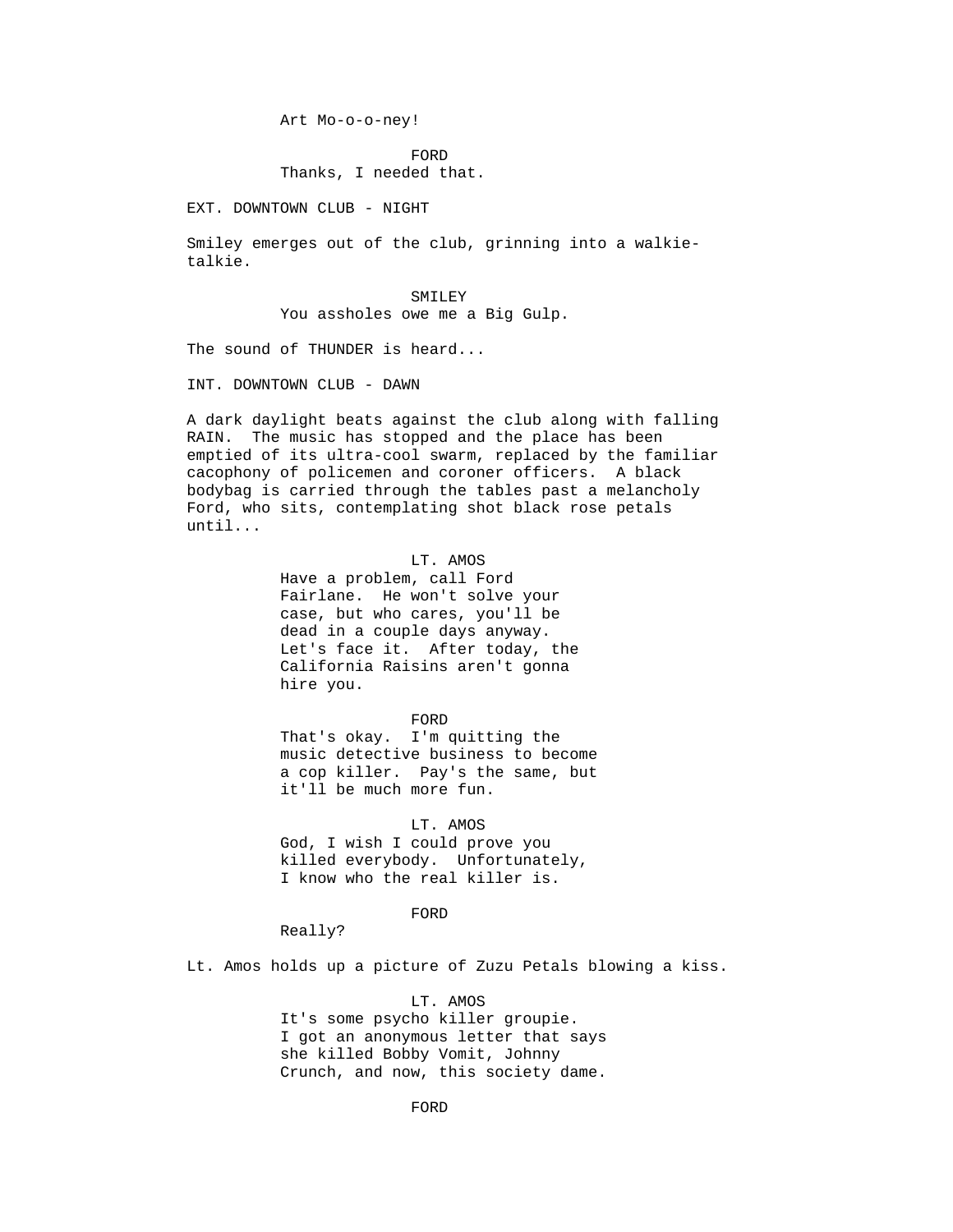Once I got an anonymous letter saying that the world would be destroyed by a giant purple raindrop. I didn't even buy a fucking umbrella... You were in too many discos during the seventies. The Village People rotted your brain.

LT. AMOS

 That's the difference between a great investigator like me and a piece of Spam like you. You look at this picture and all you see is beauty. I see the beast.

EXT. OUTSIDE CLUB/JAZZ'S VOLKSWAGEN - DAWN

 In counterpoint to Lt. Amos, Zuzu is seen babbling into a car phone in Jazz's Volkswagen, parked outside the club.

**ZUZU**  Yeah, on a car phone! No, he's not a guitarist... he's better... He's a rock-n-roll detec --

EXT. CAR

 Oblivious to the rain, Jazz leans against her Bug with her arms folded meaningfully, watching Ford head toward her.

JAZZ

You okay?

 FORD Lieutenant Anus has discovered the cold-blooded killer behind everything.

JAZZ

Who?

 Ford motions to inside the car. Zuzu chatters away. When she sees she's being watched, she goofily waves...

JAZZ

Ah, an obvious choice.

 FORD Let's get her out of here, before she starts a shoot-out. Drop us at my place.

> Jazz opens the passenger door for Ford. As he gets in, compassionate looks are exchanged. Jazz closes the door.

INT. FORD'S HOUSE - NIGHT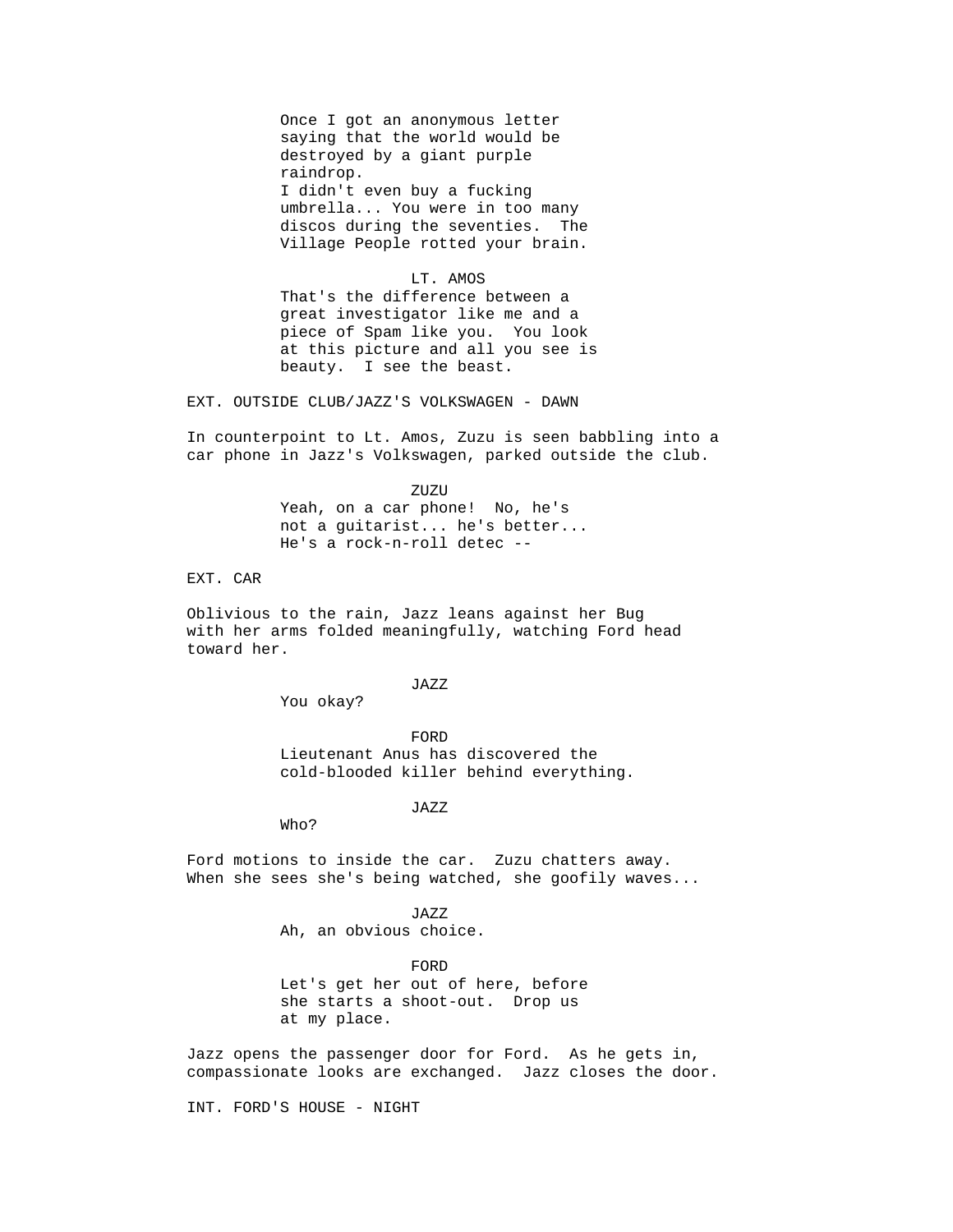A pretty tired Ford and a never tired Zuzu enter Chez Fairlane, the latter swinging her purse.

**ZUZU**  Why are you depressed? You get in all the clubs, you never pay cover...

**FORD** 

 Stop. We still got serious detective stuff to do, but we've been up all night so we should hit the sack for...

#### ZUZU

 (teasing) What a perv...

 Ford shakes his head and fumbles with the bedroom door as Zuzu somersaults onto the couch and retrieves a remote control.

zuzu za zamanje za zameni za zameni za zameni za zameni za zameni za zameni za zameni za zameni za zameni za z Let's watch some 'M.T.V.'

 FORD People still watch that?

zuzu za zamani za zamani za zamani za zamani za zamani za zamani za zamani za zamani za zamani za zamani za za Who cares about people?

> Zuzu slides up into a sitting position on the back of the couch and raises the remote control...

FORD'S BEDROOM

 Ford snaps on the light. His koala bear is hanging from a noose!

**FORD** 

Zuzu!

LIVING ROOM

 Zuzu presses the remote control. Bah--oom! The TELEVI- SION EXPLODES, blowing Zuzu off the couch against the back wall.

 Ford rushes into the smoky, raped, and abused living room and bolts down to the dazed and blackened Zuzu. Ford shakes her into some sort of consciousness.

 FORD Zuzu, wake up...

zuzu za zamanje za zameni za zameni za zameni za zameni za zameni za zameni za zameni za zameni za zameni za z Hah fluck, great video, huh?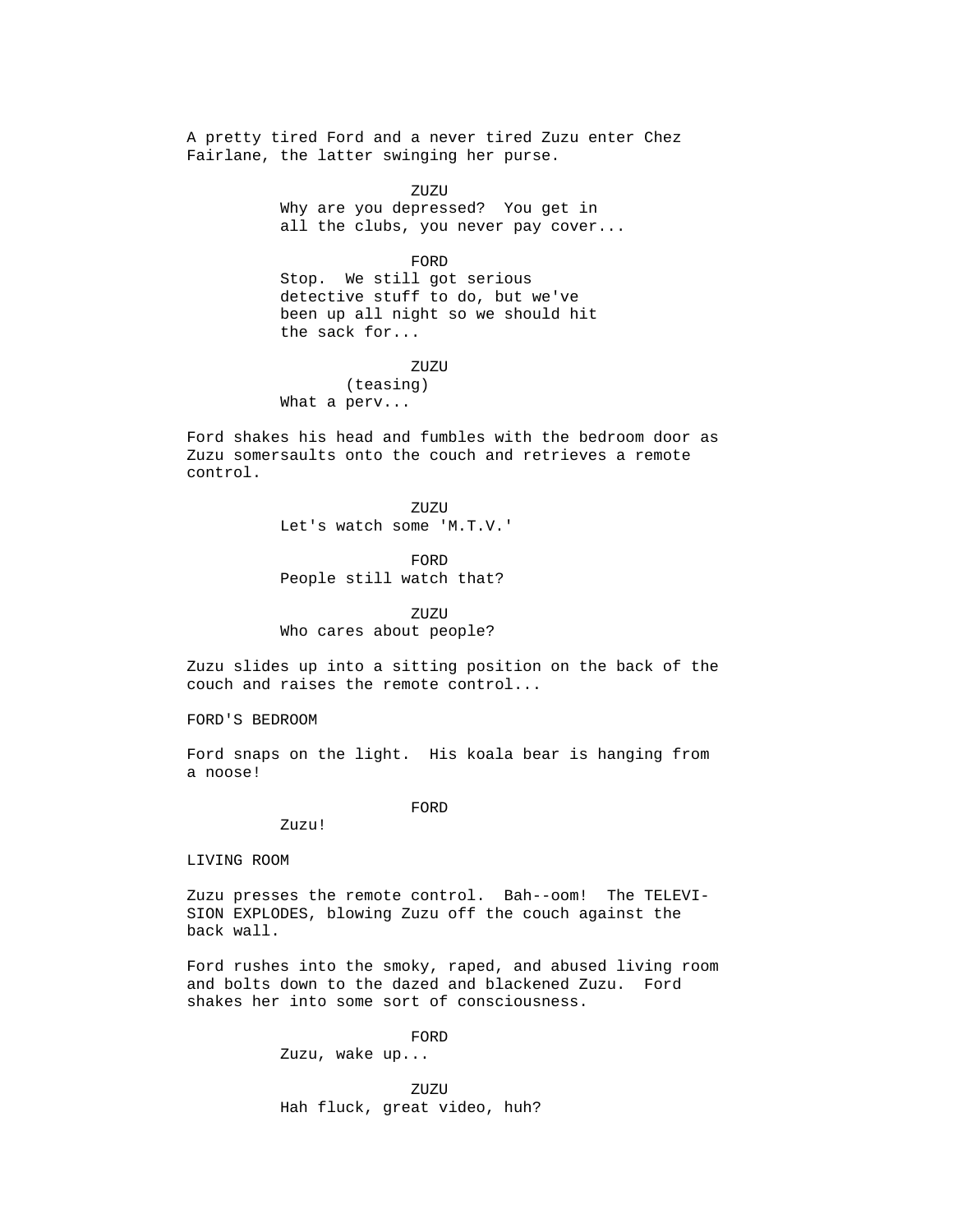FORD

Are you okay?

 ZUZU Okay? I just blew up. I feel orgasmic.

 Ford glances up to see flames flickering at the curtains of his Jimi Hendrix guitar shrine. With a mute howl of pain, he lets go of his grip on Zuzu, letting her head clunk to the floor.

## **FORD**

Puh-leeze...

 He speeds to the curtain and pulls. The guitar is gone. Ford gasps for breath while Zuzu moves into a wobbly standing position behind him. She walks OUT OF VIEW as Ford's anger finds sound.

FORD

My axe!

 ZUZU (O.S.) Ford, do you got something cooking in the microwave?

Ford stops gasping. He races into his...

## KITCHENETTE

 Where Zuzu stands before a microwave oven, calmly combing ash out of her hair. The timer reads 00:09... 00:08...

**FORD** 

Out!

Ford grabs Zuzu by the hand and yanks her toward the door.

zuzu za zamanje za zameni za zameni za zameni za zameni za zameni za zameni za zameni za zameni za zameni za z

#### Wait, my purse!

 Zuzu breaks off from Ford to retrieve her purse on the ground.

### FORD

Wait, my purse?

 Zuzu zooms back and grabs Ford's hand, pulling him out the door.

EXT. OUTSIDE FORD'S HOUSE - NIGHT

 Ford and Zuzu burst from the house and dive onto the grass, heads down. A pause then a familiar BEEPING sound sig nalling the end of a MICROWAVE cycle. Zuzu lifts her head.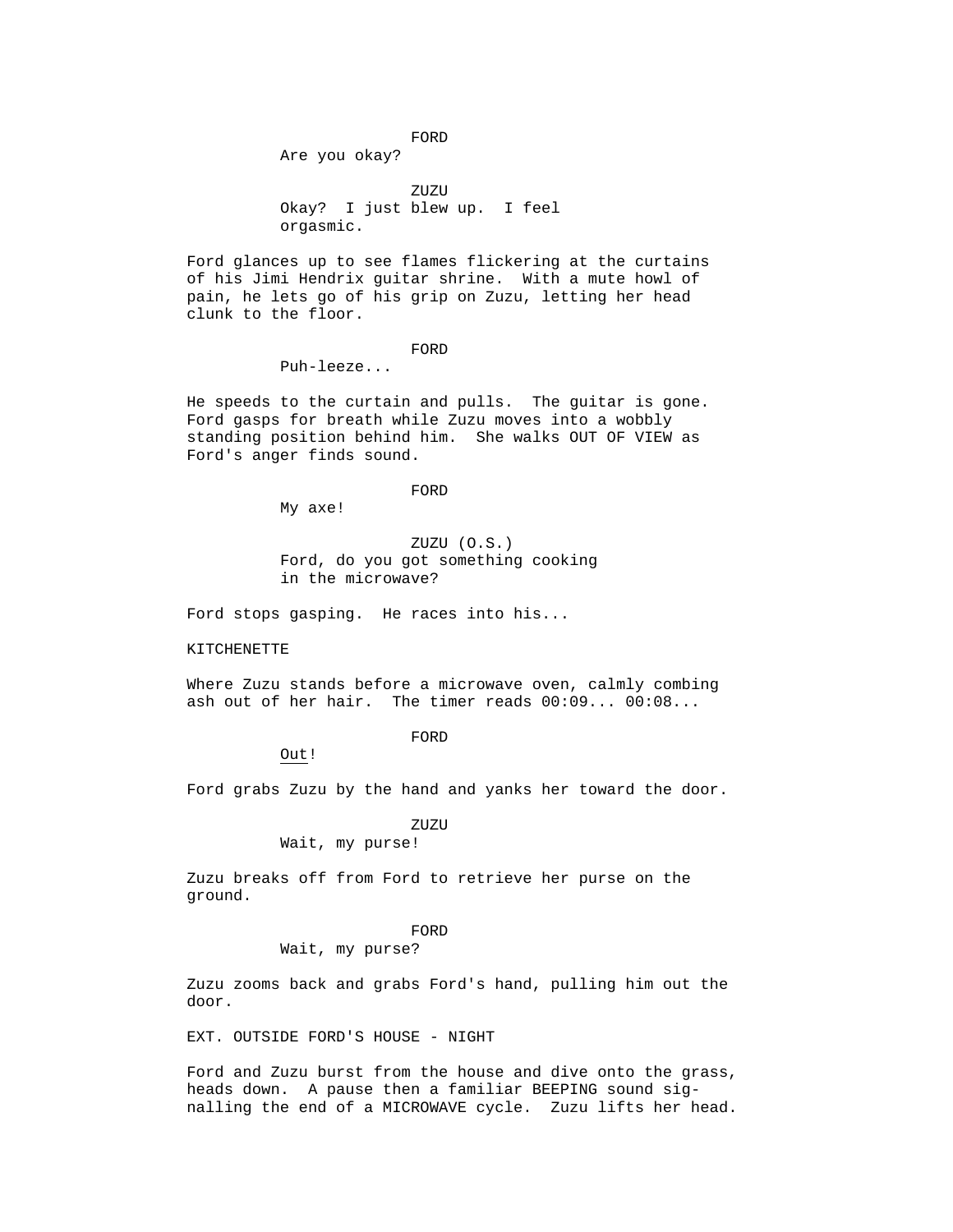### **ZUZU**

## Maybe it was just a pot pie.

BAH-OOM! A corner of the HOUSE neatly EXPLODES.

 Ford, lighting up a cigarette, and Zuzu achingly move into standing positions to watch the gently BELLOWING RUBBLE. Neighbors come out of their places to take part in the fun.

 The Kid slowly approaches from behind the transfixed Ford and Zuzu. His eye is black, his lip bleeding, and his shirt is torn.

> THE KID I tried to stop them, man.

Ford spins around and The Kid collapses in his hands.

THE KID

I'm sorry...

FORD

 Shut up, you dummy. Who did this to you?

 THE KID These two guys in long cowboy coats and real nice suits. I think Armani. They were going through your stuff with screwdrivers and shit... I did what you would have done.

FORD

 Run to the nearest phone and call the police.

 THE KID Fuck that, I mean, the heck with that. I kicked their ass! (coughing) Well, I tried. There were two of them you know...

 FORD Jesus, how could you be so stupid? Come on, we're going to a hospital.

 The Kid stands up and wiggles away from Ford. He starts marching away toward the beach. Ford follows...

> THE KID I tried to help you...!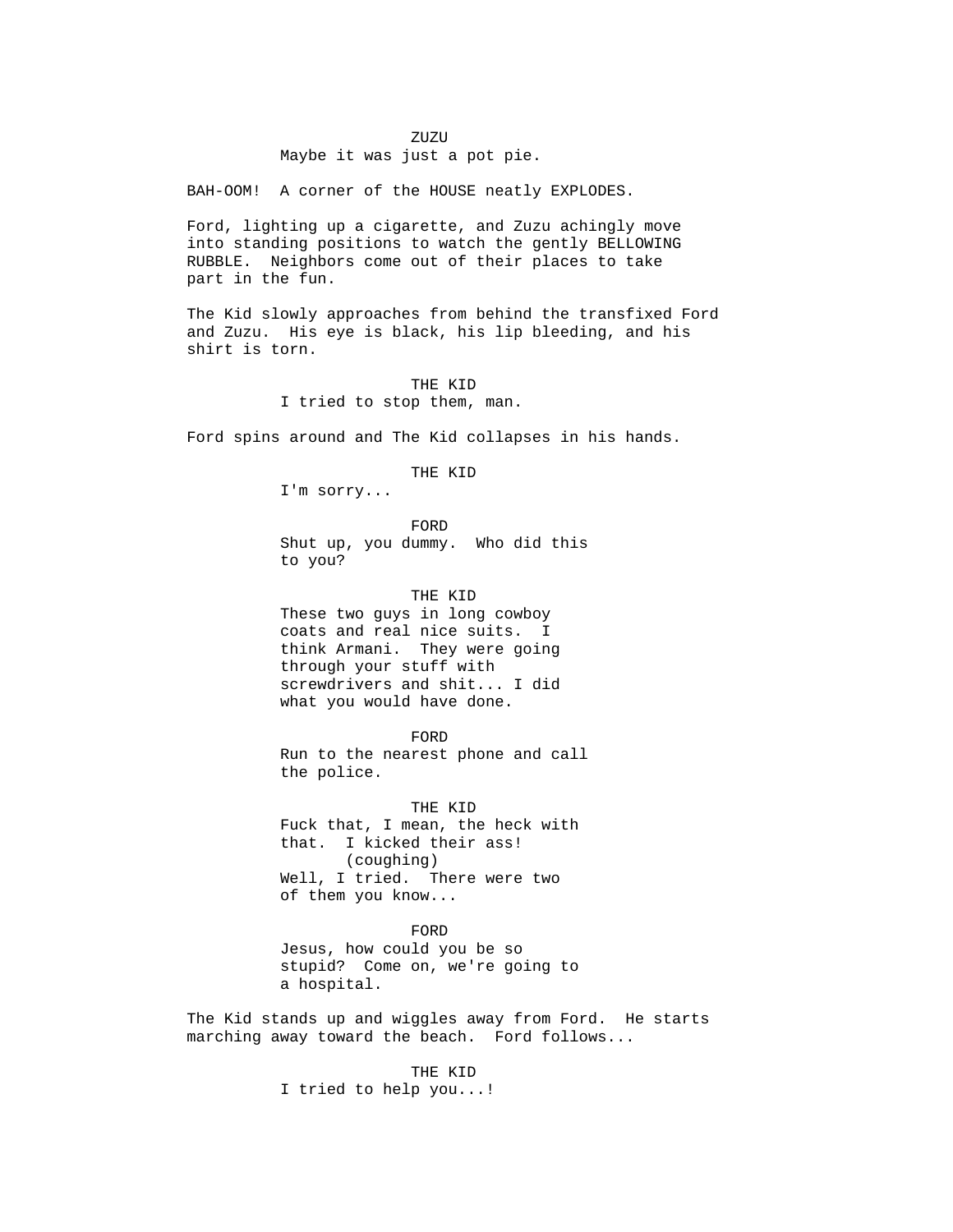FORD And hey, I appreciate it...

> THE KID (turning back) Where's my father? Have you even looked?

**FORD**  Yeah, uh, I got some pretty good leads...

> THE KID Liar! You don't care! About anything.

 The Kid runs off. Ford gruffly exhales and turns to an arms-crossed Zuzu, who is not pleased about what she has seen.

 Ford and Zuzu straggle over to Ford's Fairlane with nice, new tires. Ford pulls out his alarm beeper and raises it.

> FORD Well, at least the guys at the garage brought my baby back.

Ford presses the ALARM beeper button... BAH-OOM!

EXT. OPEN ROAD - LATE AFTERNOON

 Battered and burned like Road Warrior extras, Ford and Zuzu drift down the side of the road. They wearily extend their thumbs at a passing car.

> FORD Why the music industry? Ford Fairlane, detective of the fishermen.

 A weensy sports car containing two rich FRAT BOYS swerves to the side of the road. As Ford and Zuzu rush to the car, the Frat Boys laugh and ride off.

The license plate reads UNPOOR.

**FORD** Ah! Mo-ther-fu --

> Ford is about to lose it when suddenly Melodi, the killer cute nymph from the club daintily pulls up in a Cabriolet.

> > MELODI Hi, private eye guy!

**FORD** Hey, the poet...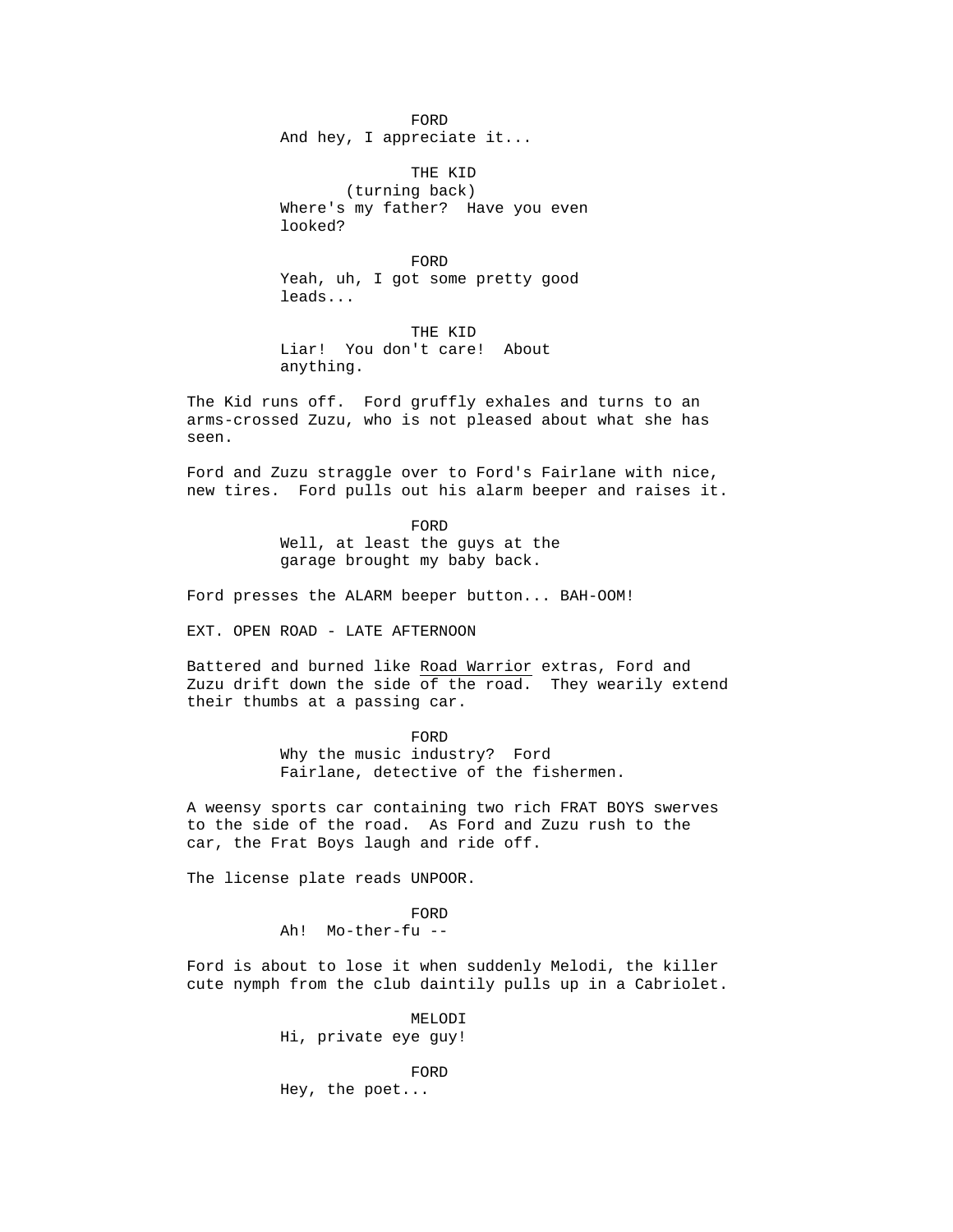EXT. OUTSIDE SORORITY HOUSE - NIGHT

 Melodi buoyantly grabs a doorknob beneath some incom prehensible Greek letters. Ford and Zuzu try to brush themselves off.

> MELODI Oh wow, hiding out from cold blooded killers. The sisters are going to die...

Melodi swings open the door leading the VIEWER INTO:

SORORITY HOUSE

With a burst of LOUD MUSIC, the most ludicrous manifes tation of the classic college-girls-behind-closed-doors fantasy unfolds in eye-popping fashion. Girls in short shorts are aerobicizing to the music, girls in Calvin Klein underwear with shredded tank tops are engaged in an intense game of Twister.

 A gorgeous girl precariously holds a towel against her body as she tries to iron her Garfield panties, two girls in negligees bite into their corn dogs. A girl wearing only a strategic length T-shirt is tipping her bare toes, trying to change a bulb.

> MELODI Hey, troops, here's that rock 'n' roll detective I told you about.

> > FORD

 (in a trance) Hebedeebuh. Hebedeebuh. Maybe I did die in the explosion.

zuzu za zamani za zamani za zamani za zamani za zamani za zamani za zamani za zamani za zamani za zamani za za

 I know the feeling. This must be hell. Can you believe, a flucking sorority... I'm gonna vomit Day-Glo.

FORD

Ye-ah. Sure.

 Zuzu turns to the stunned Ford and laughingly spanks him as the sorority sisters scamper over.

**ZUZU** 

Don't forget, Jazz, bonewad.

INT. FORD'S OFFICE - NIGHT

 Jazz sits at her desk in the dimly, eerily lit office. The PHONE RINGS. Jazz hits the speaker button, speaking somberly.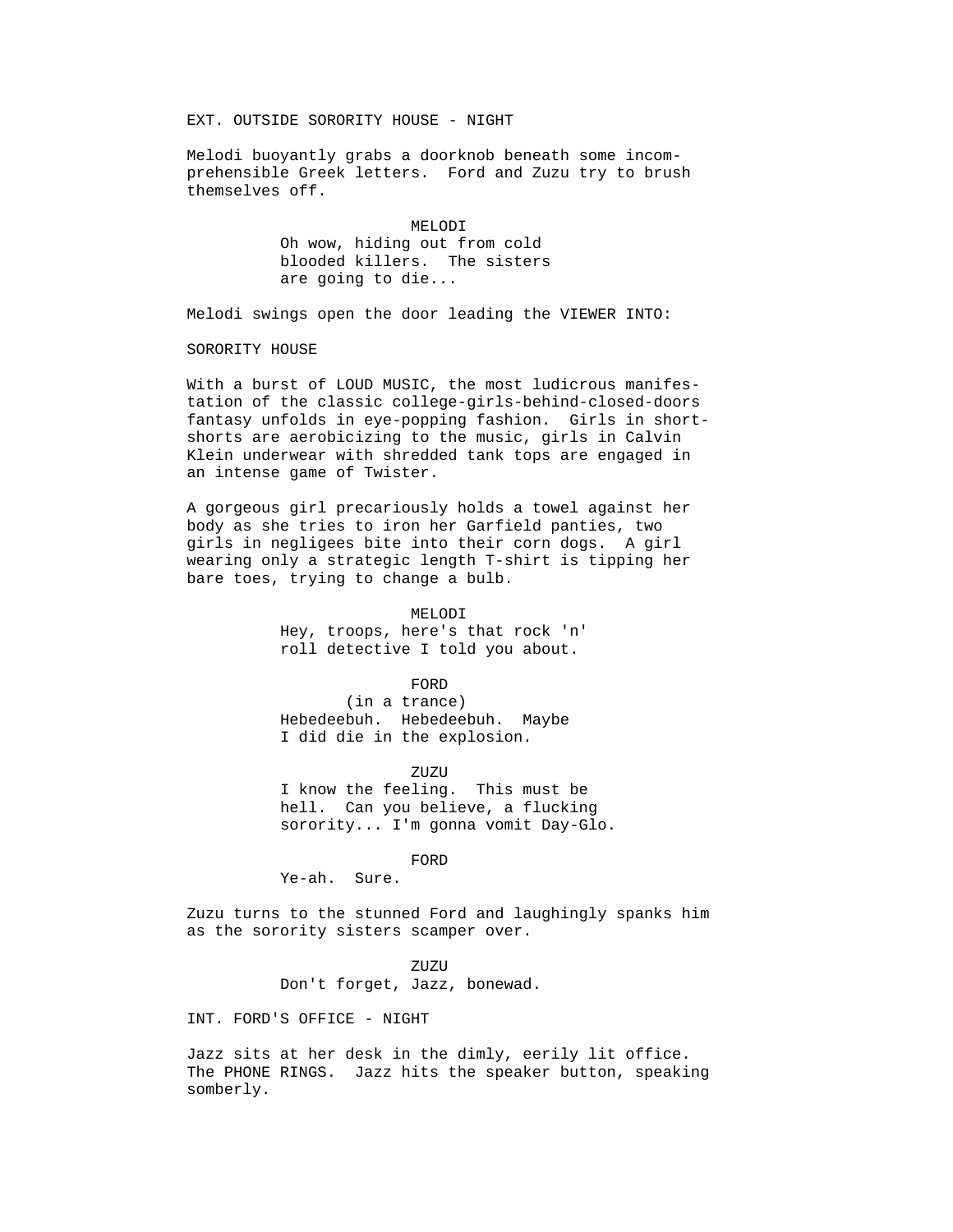JAZZ Hello, Ford...

> FORD (V.O.) What are you doing at the office? You wouldn't believe what I've gone through tonight... I'm calling from the Mega Beta Pogo Sorority.

INT. SORORITY KITCHENETTE

 Ford speaks on a wall phone while achingly watching a girl in a teddy slowly fill up a balloon in a faucet.

 FORD Mmmh! My house was blown up, my car was blown up, and my koala bear isn't in too great a shape, either. (pausing) 'That's too bad.' All you can say is 'That's too bad.'

INT. OFFICE

 The VIEWER'S VIEWPOINT PULLS OUT ON Jazz in the eerily lit office. The Punk Gunslinger stands behind her, pointing a gun. The HEAVY METAL GUNSLINGER sits across from her, doing the same.

 JAZZ Yes, Ford, that's all I can say.

INT. SORORITY HOUSE

 The GIRLS have formed a giggling circle around Ford. Each sip a silly-colored wine cooler. Zuzu is grudgingly having fun, too.

 FORD So, then Springsteen says to Madonna, 'Hey, I only eat lime Jell-O...'

Ford gloats as the Girls laugh and applaud.

 SORORITY SISTER ONE Does Van Halen sleep in the nude?

 SORORITY SISTER TWO Does Debbie Gibson sleep with Van Halen?

 SORORITY SISTER THREE Is Sting really an asshole?

 WEIRD SORORITY SISTER If Axl Rose was reincarnated as a black woman would he be Jodie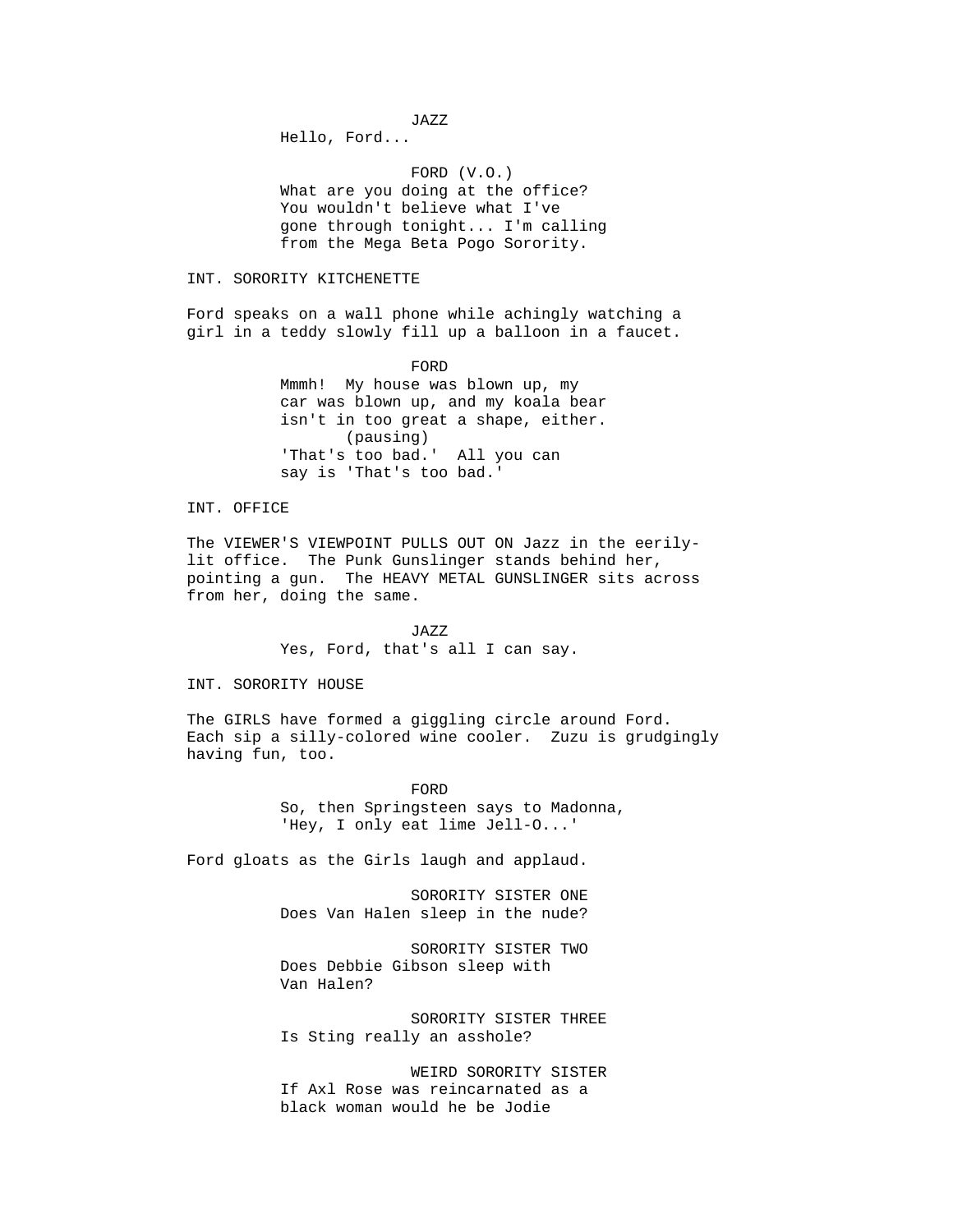Whatley or Aretha...

 MELODI Sisters, sisters, give Ford a break. What do you say we induct him as an honorary member...

SISTERS

Yeah!

Ford wolfishly grins. Zuzu rolls her eyes.

INT. FORD'S OFFICE - NIGHT

The Heavy Metal Gunslinger bobs up from a phone book.

 HEAVY METAL GUNSLINGER I got an address for the sorority.

 PUNK GUNSLINGER (turning to Jazz) It's a tough business...

 HEAVY METAL GUNSLINGER If you ever have a son, I hope his dog dies...

 The Punk Gunslinger pushes Jazz back against the Heavy Metal Gunslinger. The Metal Gunslinger grabs her arms while the Punk grabs her legs. They swing Jazz back and forth three times before heaving her SMASH! through the plate GLASS WINDOW of the office.

INT. SORORITY HOUSE - NIGHT

 The Sisters stand in semi-darkness around Ford, each holding a lit candle, and each wearing only a special robe. Ford is also wearing a robe over boxer shorts.

> SISTERS Quantas -- Jujubees -- Salcido -- Ford Fairlane -- Quantas -- Jujubees...

 Ford looks over to Zuzu who stands by the window doing a "jerking off" motion. Ford smiles, until he looks...

POV - THROUGH WINDOW

 The Two Gunslingers ride up in a Jeep without their lights on.

SORORITY HOUSE

Ford spins to the Sisters.

**FORD** Everybody, blow!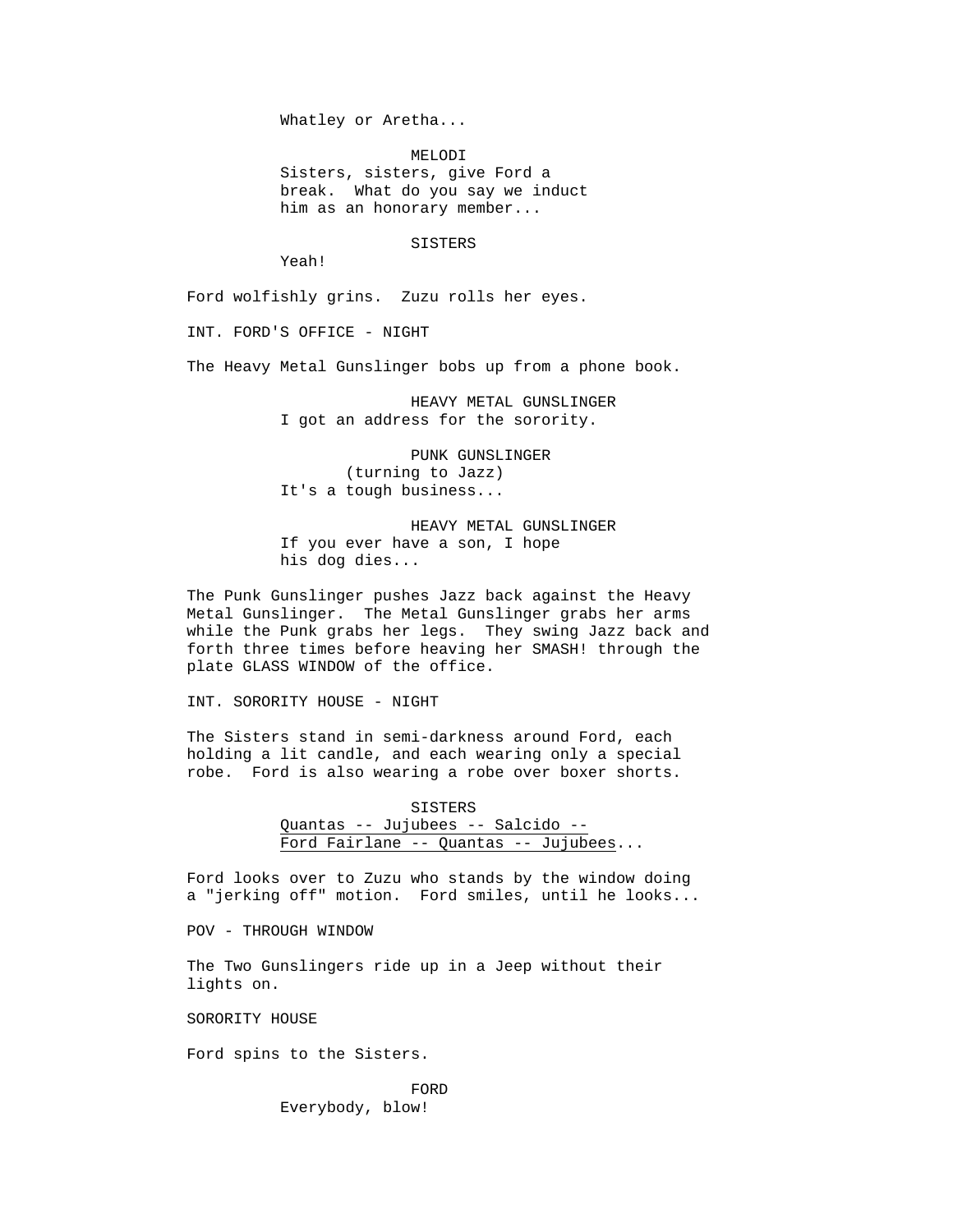The Sisters blow out their candles.

EXT. SORORITY LAWNS

 Still in his robe, Ford bounds across the lawns of various sorority lawns until he is far from the malevolent Jeep.

 Ford stands at the top of an inclined street. He looks to the Jeep at the foot of the hill before turning next to him. Next to him is the sports car with the UNPOOR license plate.

Ford reaches down to the emergency brake.

INT. JEEP

 The two Gunslingers intensely load their guns. The Punk Gunslinger looks up, then back down, and suddenly back up again with a squeal. The sports car is coming right at them.

 Too late to run. The sports car sails right into the JEEP, wounding it with a loud CRUNCH.

 FRAT BOYS pile out of the across-the-street-parties with howls.

> UNPOOR FRAT BOY DRIVER Du-udes, they executed my Midget!

 The Frat Boys thunder towards the Jeep. The Punk Gunslinger exhales a "This ain't my night" breath before pulling out an UZI. He SPRAYS a line of cars parked before the fraternity, SHATTERING WINDOWS, setting off CAR ALARMS, and sending scared Frat Boys running away squealing.

POLICE SIRENS can be heard in the distance.

 PUNK GUNSLINGER It's cut-our-losses time, dude.

 The JEEP starts to SCREECH off, but then stops and backs up so the Heavy Metal Gunslinger can lob a GRENADE into the sports car.

 The Unpoor Frat Boy Driver watches in agony as his CAR EXPLODES. Ford comes up from behind him, takes the Boy's hand and extends the thumb. Ford grins.

#### SORORITY

 A victorious Ford struts into the sorority to much applause. Ford looks down to a box of water balloons and pulls out one with each hand. High-energy MUSIC is playing on the STEREO.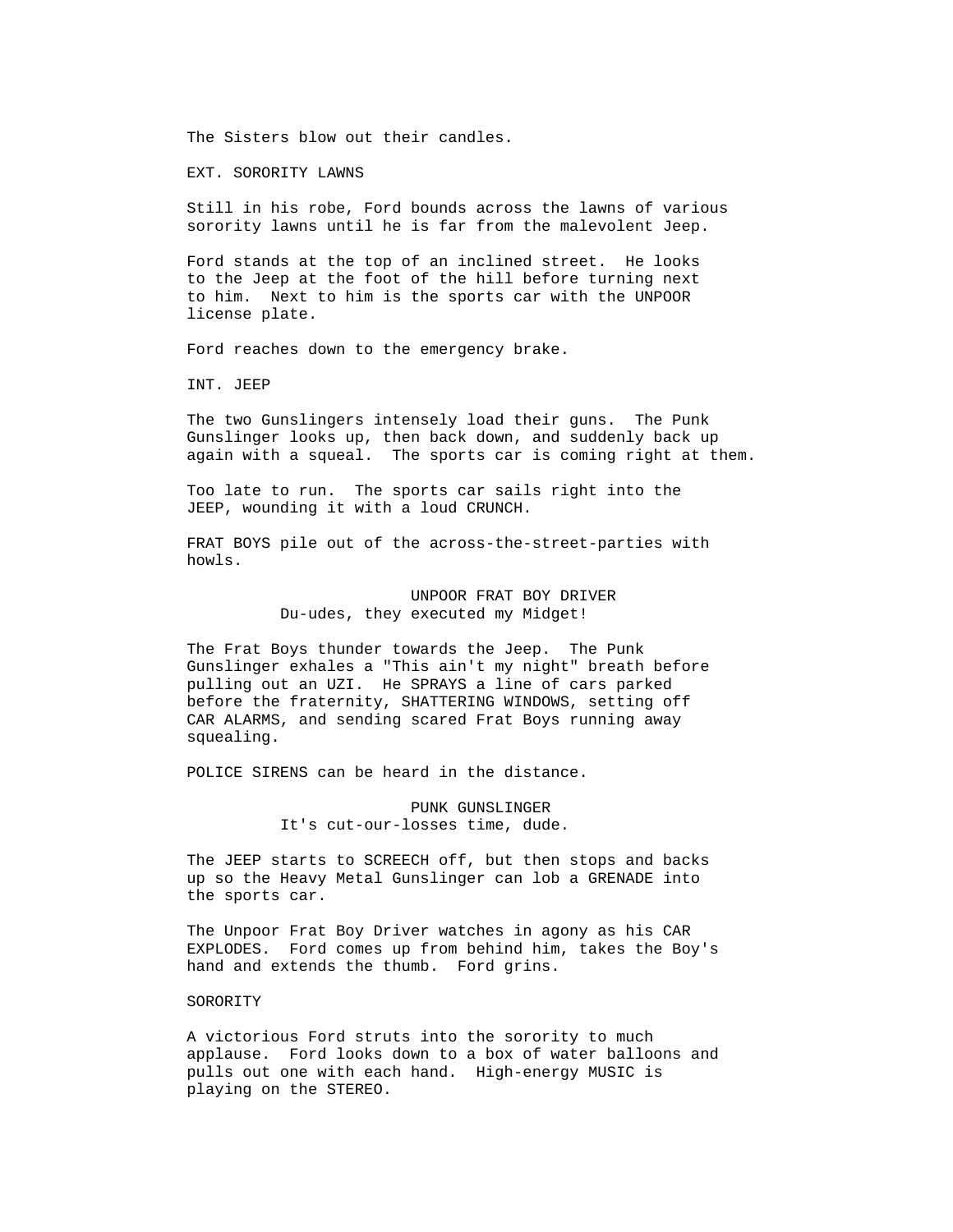FORD All work and no play makes Ford a dull boy.

> SORORITY SISTER ONE Water balloon fight!

 MELODI Sisters, don't get your robes wet.

 The Sorority Sisters all start to yank off their robes when suddenly a crumpled and bloodied Jazz enters the house.

> JAZZ Why do we have to have an office on the second floor?

 Jazz begins to collapse. Ford drops his water balloons and catches her.

 JAZZ I came to warn you...

FORD

 Oh, Jazz, those bastards... call an ambulance! Get that music off!

zuzu za zamani za zamani za zamani za zamani za zamani za zamani za zamani za zamani za zamani za zamani za za Sure, I have a much more appropriate C.D. Bobby sneaked it into my purse the day he died. It was so romantic...

> Zuzu pulls out the red number one Black Vomit C.D. from her purse. She goes to the compact disc player and slides it in.

The painful COMPUTER SCREECHES: SCRE-E-E-E! BUZZ! SHSHSHSHSHSH! come croaking out the SPEAKERS. The Sorority Sisters hold their ears, whimpering in pain, while Zuzu obliviously tries to dance to it. Ford and Jazz smile at each other.

> MELODI This isn't music!

**FORD** It is to us! It's computerised.

> Jazz takes the Black Vomit compact disc case (with a red number on it) from Jazz and holds it up.

> > JAZZ I believe the last time we came across one of these, was at the ballet. What were your words... (in Ford's gruff, facetious tone)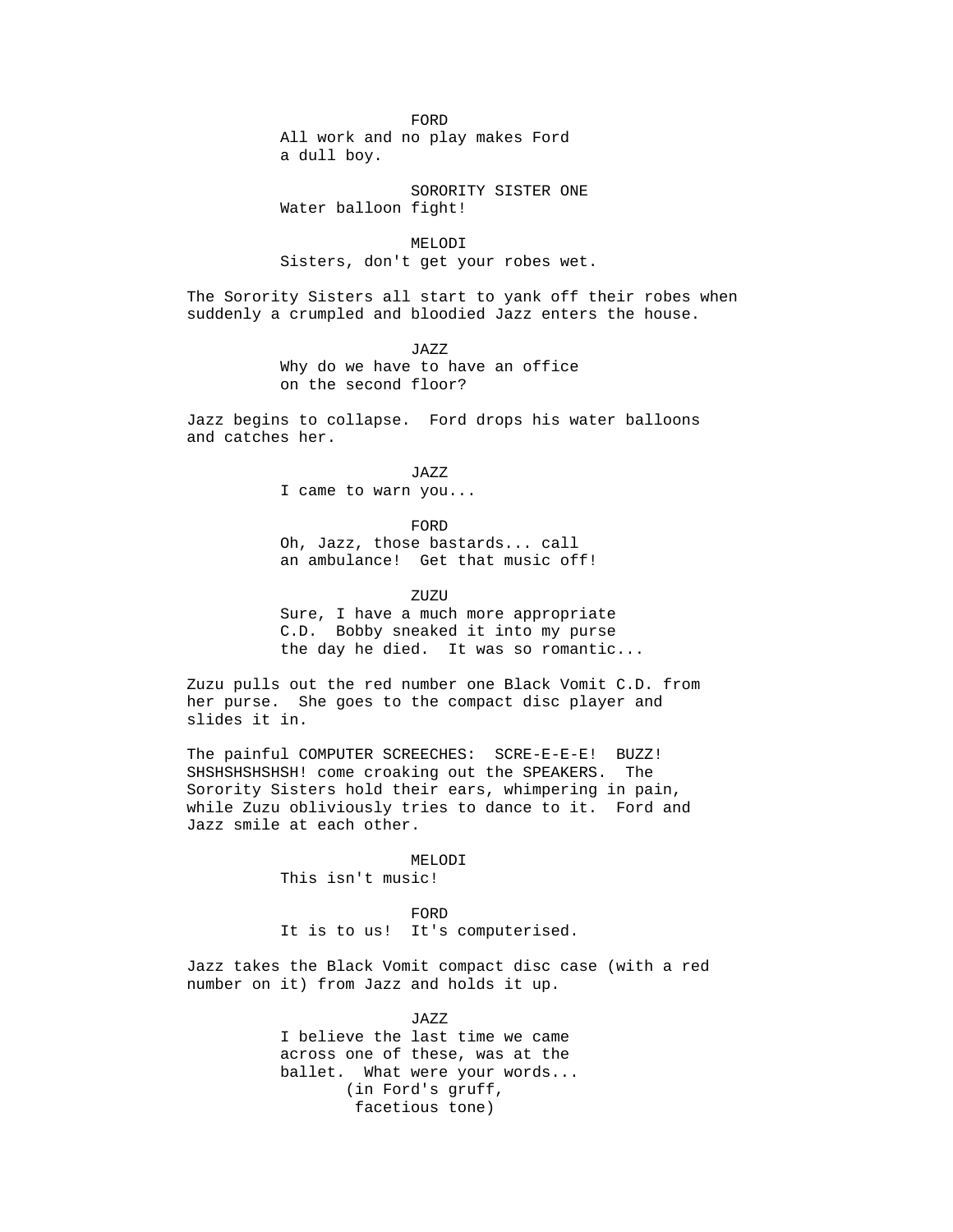'A fucking C.D. This case is closed.'

**FORD**  (smiling) I've always said the one reason I'm the best detective in the industry is that I'm the only one... but hey, I never throw away a clue...

> Ford triumphantly pulls the small toy duck from his pocket. He frowns and throws it away, then pulls out Colleen's C.D.

> > FORD Sisters, the sorority computer...

ANOTHER CORNER OF SORORITY HOUSE - LATER

 The entire sorority and Zuzu are huddled around a seated Ford and slightly-cleaned-up Jazz, who is banging away at a computer.

 FORD Aha, just what I suspected!

 JAZZ You're not funny.

> The computer screen is filled with incomprehensible, scrambled nonsense.

**ZUZU** This is boring, guys.

> FORD Zuzu, be quiet. Put in Colleen's disc. Number two.

 Jazz slides Colleen's disc in the C.D. modem. More scrambled nonsense of a different kind appears on the screen.

ALL GIRLS

Bor-ring.

FORD

Hey!

JAZZ

 Hmmm, the first disc was putting out an incomprehensible stream of high bits. This one is putting out low bits. The data is in some fucked binary system. The two discs need to interface simultaneously with a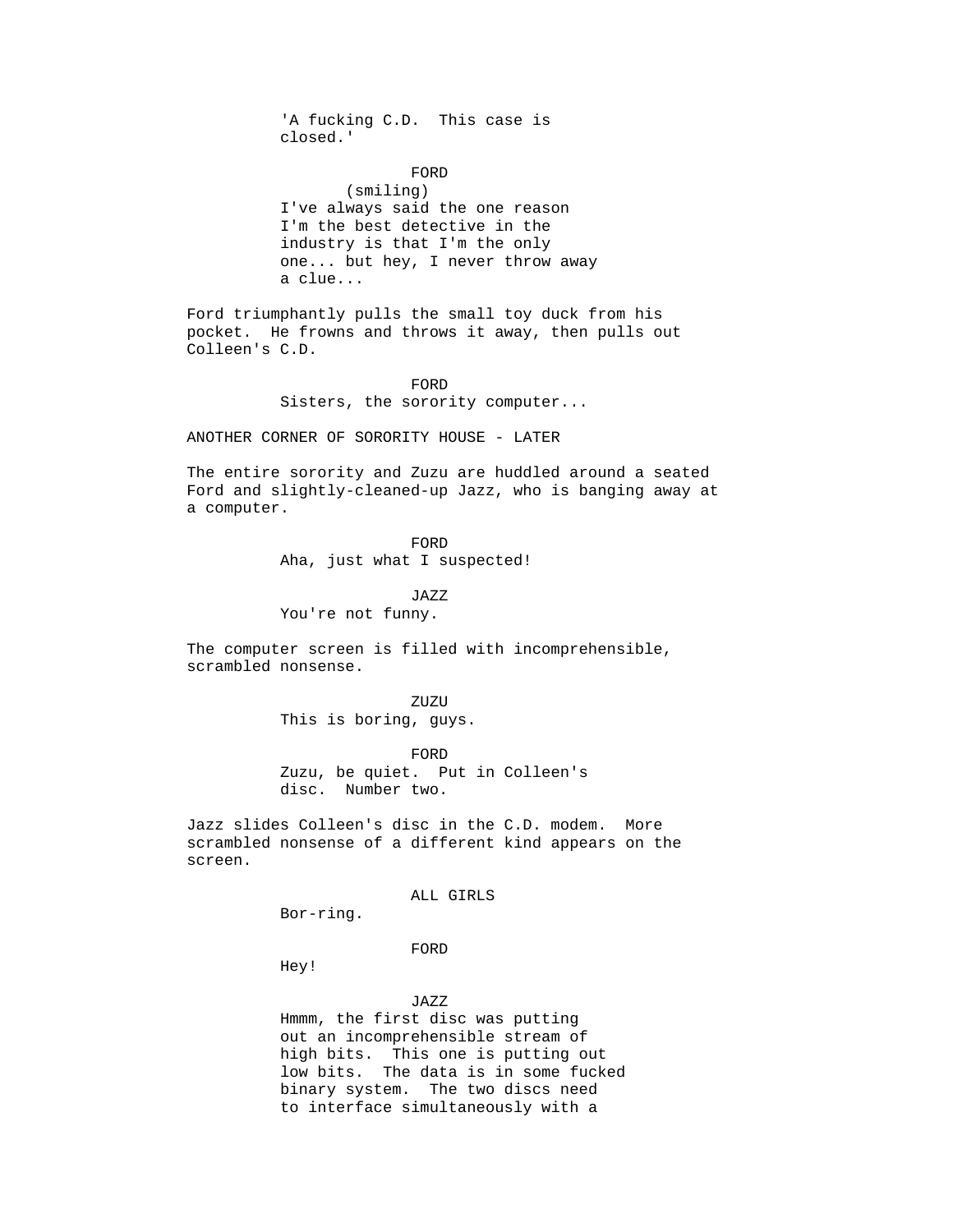third decryptor disc. Comprendo?

**FORD** 

 Su-ure. Two people hired me to find Zuzu in order to get hold of one of those discs and Colleen threw a tizz when we took hers. Obviously, all this binary disc shit is pretty mighty.

 (standing up) But it's not necessary. People are dead. One was a friend. The same people were involved in a scam to rip off Grendel Records. Bottom line's Julian Grendel is doing a little revenge number...

 SORORITY SISTER #1 You're making quite a jump...

 SORORITY SISTER #2 Do you have any proof?

 SORORITY SISTER #3 You can't just go up to Julian Grendel and say...

Ford cuts them off with a deadpan blink.

FORD

 Jazz, get to a hospital. Zuzu and I are going to feel things out with Mr. Grendel. If I don't call in an hour... hell, I don't know.

INT. JULIAN GRENDEL'S OFFICE - NIGHT

 Bizarrely-over-the-top-high-tech. Strange furniture - gold records -- the spooky portrait of Julian and his father. A nighttime cityscape sparkles through the windows. Awnings meant for sunlight jut out and block moonlight.

 Bathed by high-tech lighting, wearing a tuxedo, Julian Grendel is pounding a feverishly-modulated CLASSICAL TUNE on a piano.

 When the VIEWER TAKES IN the sight of a confused Ford and Zuzu standing off to the side, the latter blowing gum bubbles, it is REVEALED that Julian's piano is literally soundless. The piano has had all its chords ripped out. The classical piece existed only in Julian's brain and on the soundtrack. Julian's actual playing produces only a dull clicking sound.

**FORD** Uh, nice piano. Probably get a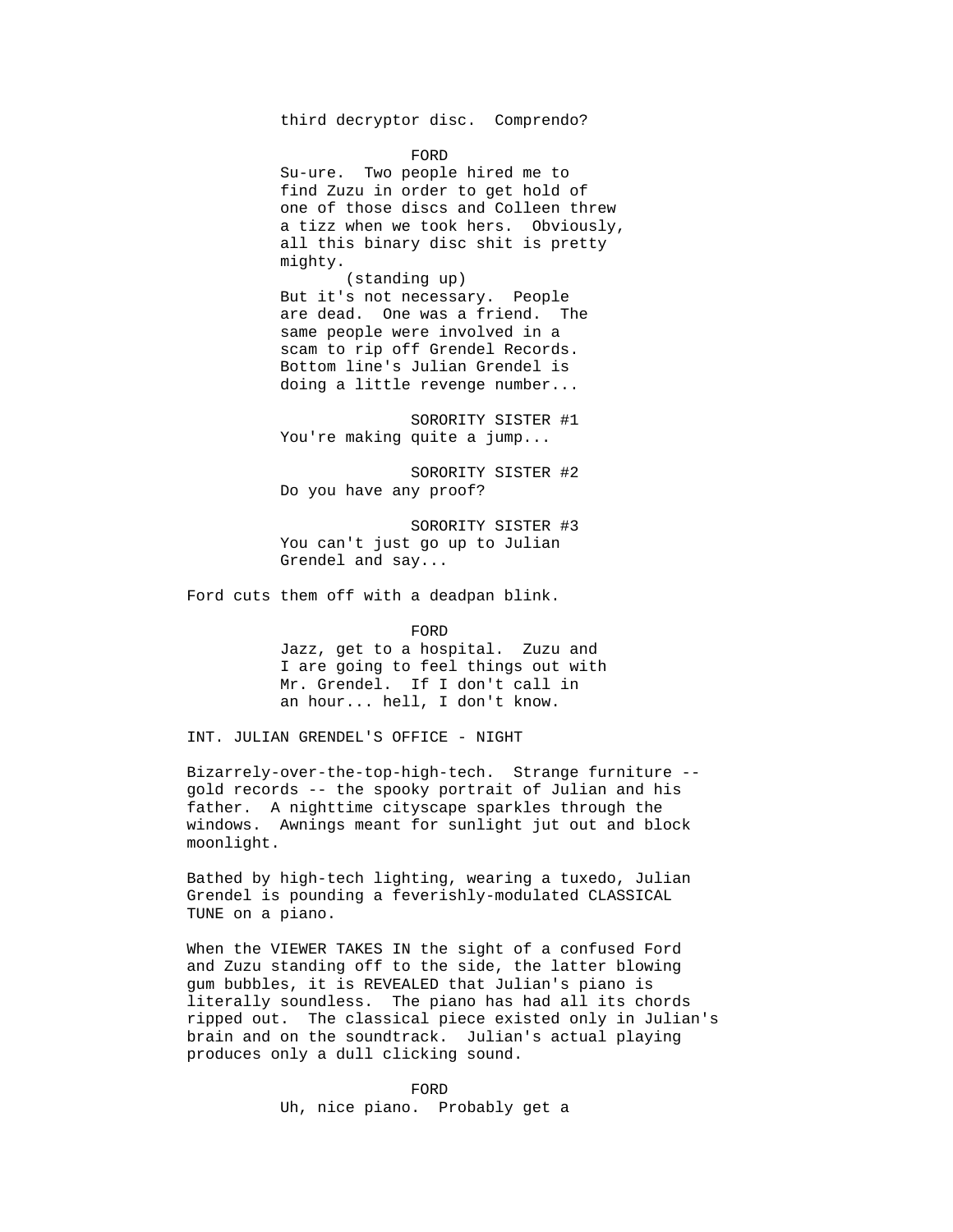lot of complaints from the neighbors -- heh... It's another time, Julian, another place. If I told you Bobby Vomit, Johnny Crunch, and Colleen Sutton were the ones you were complaining about, the ones who tried to rip you off, what would your reaction be?

### GRENDEL

 (wry) Shock.

**FORD** 

 And if I told you that you already knew all that shit, and that you had them killed, what would you do then?

GRENDEL

Golly, I'd probably faint.

 Suddenly, Smiley, smiling in another tie-dye shirt, non chalantly walks into the room carrying a couple shirts in cleaners bags in his black-gloved hands.

zuzu za zamani za zamani za zamani za zamani za zamani za zamani za zamani za zamani za zamani za zamani za za

Uh-oh.

 SMILEY Bro, they still can't get that spot out.

 Grendel downs Ford with a punch to the gut and tears the CDs from Ford's pocket. Smiley laughs and whimsically shakes his head.

zuzu za zamani za zamani za zamani za zamani za zamani za zamani za zamani za zamani za zamani za zamani za za Ford, you were right!

**FORD** 

Ye-ah.

 Julian picks up a remote control and zaps a STEREO. A dramatic CLASSICAL PIECE floats on. He then coolly pops open the drawers of three CD modems beneath a large computer screen. He plunks a disc in each...

> GRENDEL Actually you're a bit off in the motivation department... I mean, revenge is so... Bronson. (furious, coming to the third modem) Wait, where's the third C.D.? How could you come here without proof? It's a three piece set here! A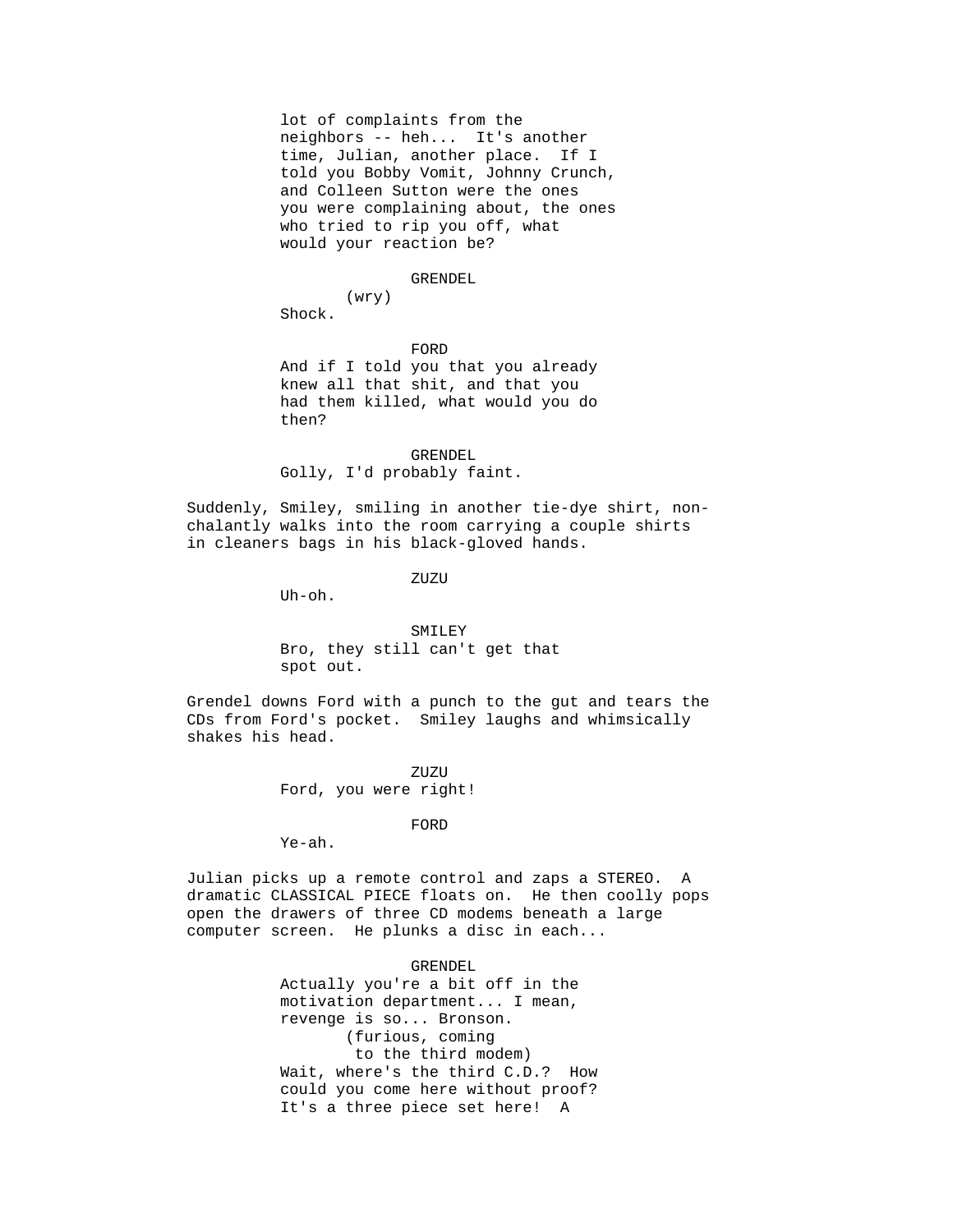computer disc from Colleen, Bobby's computer disc, and Johnny's computer disc. Together they make, oh fucking forget it!

# FORD

 Yeah, yeah, I know the third one unscrambles the high bits and the low bits. Shit, just start torturing me, man. I didn't even know Johnny had a disc and I can't deal with any 'Don't play games with me, Mr. Fairlane' bullshit.

### GRENDEL

 Don't play games... ugh. Did you say you don't have the third... ugh. (a beat of contemplation) I'm not going to torture you, Ford.

 The two Gunslingers enter and along with everyone else in the room, look to Zuzu who obliviously pops a bubblegum bubble.

#### GRENDEL

 Not her, Ford. I'm afraid sometimes a pussy is just a pussy, but a 1962 Fender Stratocaster with an original Humbucking Pick-ups, maple neck, strung upside down for a left-handed genius -- Jimi Hendrix, is something else entirely.

 The Punk Gunslinger lifts up Ford's beloved guitar out from under a couch in the office as Smiley bolts behind Ford and holds his arms behind his back.

**FORD** 

No! U-gh!

 PUNK GUNSLINGER Hey, that's the sound your koala bear made when we hung it.

 Grendel throws down the 2/3 and takes the guitar from the Punk. He gently places the guitar on the table and takes a comfy seated position on the couch. He flicks a switchblade and lowers it toward the guitar.

> GRENDEL It doesn't have to be like this?

**FORD** Oh God, please, don't!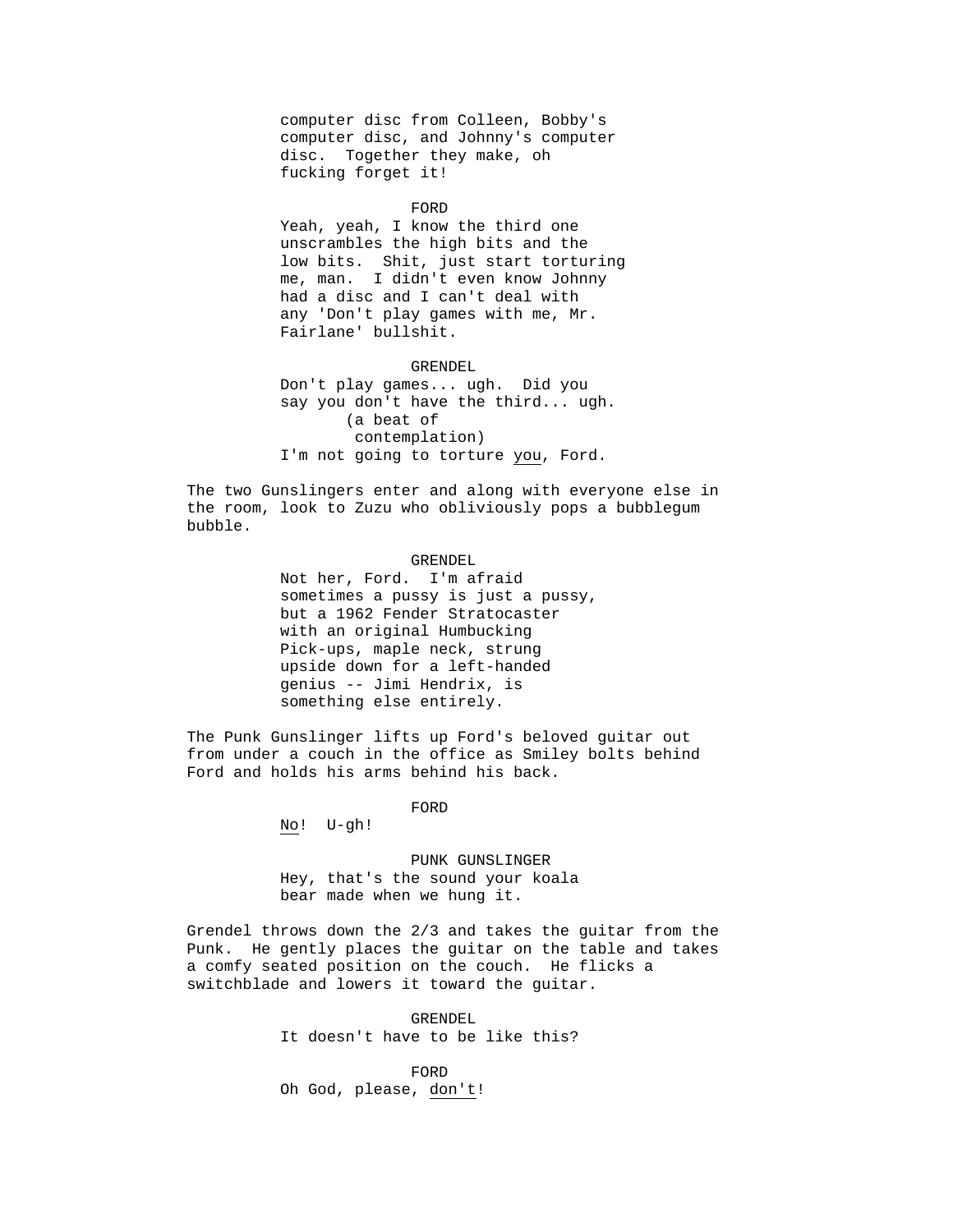Grendel fiendishly plucks a guitar string with the knife. Ford acts as if it was cutting off his tongue instead.

GRENDEL

 Don't you think this guitar would look a lot neater with Ford's name on it?

### GUNSLINGERS

Ooooooh, yeah.

 The Punk begins carving the letter F on the front of the guitar. Ford gets dizzy. Smiley has to slap him awake.

FORD

### Rape!

 The Punk Gunslinger removes a power drill from his coat pocket and hands the cord to the Heavy Metal Gunslinger who scampers to an outlet to plug it in. Julian takes the DRILL and turns it ON, GUNNING the power with wicked bliss.

# **FORD**

 Okay! Okay. You got me. Boy, you guys are tough. I have the third disc. Indeed. I. Do. Yes, sir. (smiling, a light bulb dimly lighting) Yeah you assholes, it's in a very safe place with instructions to have it sent directly to the police if I don't make a phone call by seven o'clock. So if you'll excuse us...

GRENDEL

 It's 7:30. You really should get a watch.

**FORD**  Ah, I didn't say seven P.M., now did I?

> Grendel laughs and lights up a cigarette. He motions for Smiley to let go of Ford. Ford proceeds to light up a cigarette also.

### GRENDEL

 Ford. Ford. Ford. It's too bad it had to end like this. We could have been friends. We're so much alike. We both know 'Rock-N-Roll' is all bullshit. That life is a disease and everyone's a victim. Hell, we even smoke the same brand of cigarettes.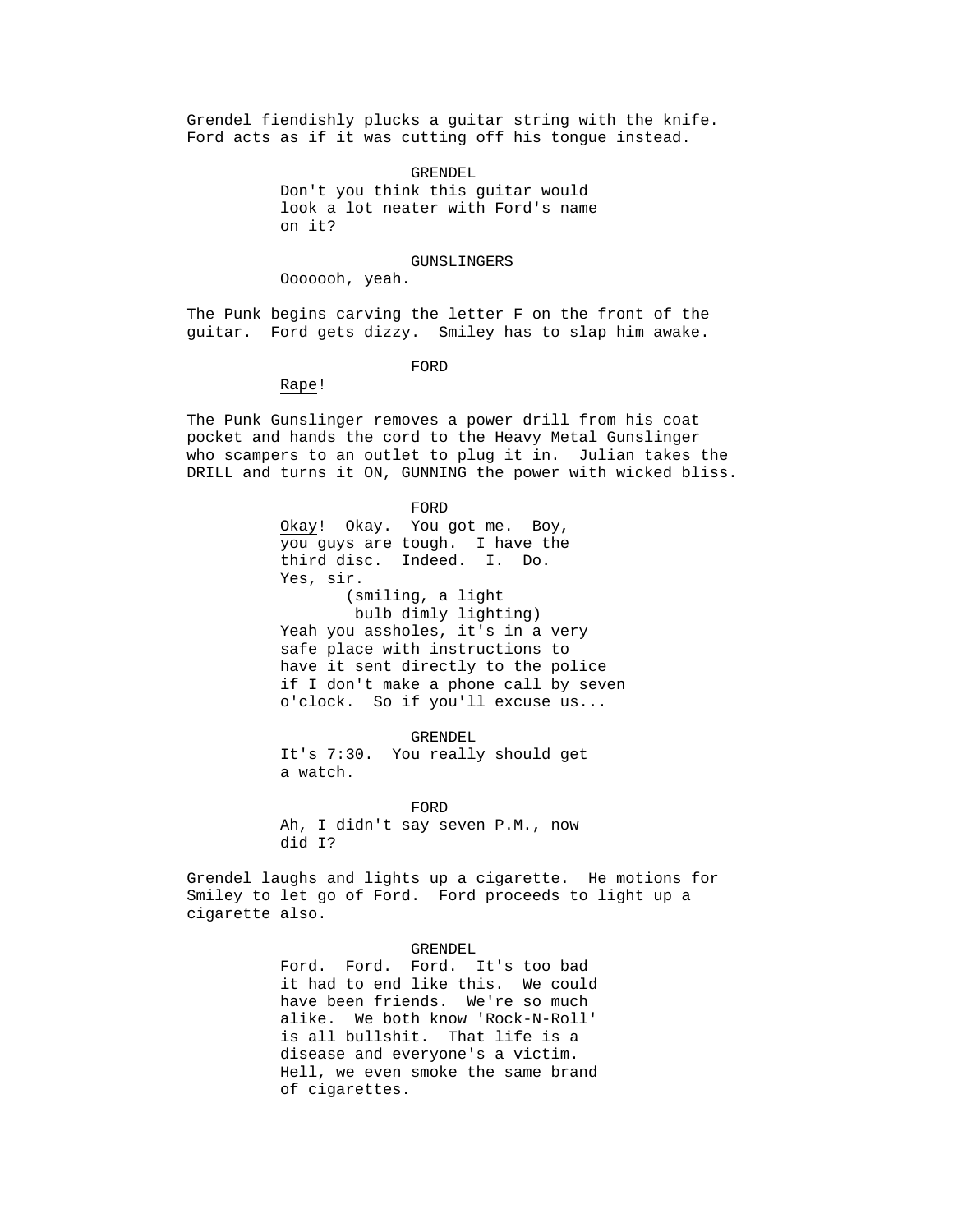Ford is spooked. He tosses his cigarette away.

FORD

 I just gave up smoking. A last drink?

#### GRENDEL

 I'm running a little late. You see, I'm having a party at THE Club to introduce the new lead singer for Black Vomit. Everyone in the industry will be there, including our friend, Don Cleveland.

#### FORD

What about Don?

## GRENDEL

 Before Black Vomit starts its set, Don will have his head blown off. The papers next week will reveal that he was partners with Bobby, Johnny, and Collie in 'the Grendel Records scam.' He killed them to pay off a debt to 'the mob' or something lame like that. And then the mob iced him. It's all more tasteful than it sounds.

 ZUZU (O.S.) I can't believe you guys hung a koala bear...

 Everyone turns in dismay to the batty girl. The Heavy Metal Gunslinger is working the bar.

zuzu za zamani za zamani za zamani za zamani za zamani za zamani za zamani za zamani za zamani za zamani za za That is. So. Graphic. I mean I'm still in shock here. You know I had a dream about a priest hanging a koala bear during my first communion...

# GRENDEL

 (reading lips) Is she saying what I think she's...

 FORD I'm afraid so, you want her?

> ZUZU But you know, that was just a dream. Doesn't really count.

> > FORD & GRENDEL

Shut up!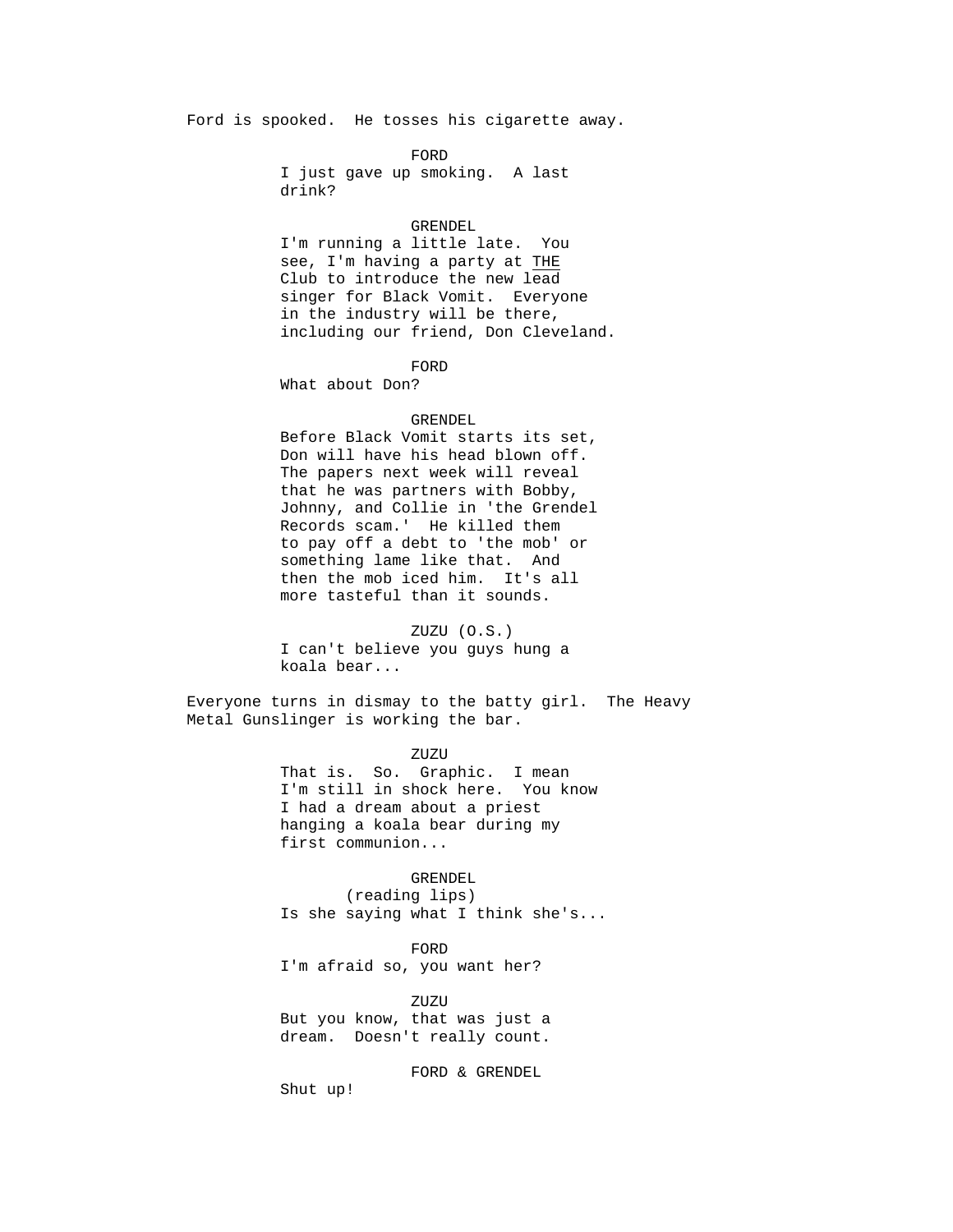The Metal Gunslinger brings Julian and Ford each a glass of vodka.

# **FORD**

 (raising his glass) Julian, you're evil incarnate. And you know, while I'm a little angry that you're going to kill me and all, I gotta salute your toughness. Life threw you lemons, and gall darnit, you made lemonade. Julian Grendel, guys like you don't grow on trees. Here's to you... (smashing the glass into Julian's head) sucking my dick.

 Grendel spins off, howling in pain. The Punk and Heavy Metal Gunslingers rush toward Ford but he dispatches both of them with swift punches. Smiley though grabs him from behind and holds his arms.

#### SMILEY

Take a free hit, bro. Come on...

GRENDEL

Sure...

 Grendel wipes off his face and steps toward Ford. He then stops and with all his might, backhands Zuzu across the face, sending her tumbling to the floor. He smiles and then gives her a kick in the ribs for good measure. Ford breaks from Smiley and rushes down to Zuzu.

> GRENDEL Kill them. Not quickly.

> > FORD

Are you okay?

zuzu za zamani za zamani za zamani za zamani za zamani za zamani za zamani za zamani za zamani za zamani za za

If you ask me that question one more...

 As Zuzu speaks, Ford reaches in her mouth and pulls out her gum with one hand. With the other hand, he removes one of her earrings.

FORD

When I say 'no,' run for the door.

 GRENDEL (pausing at doorway) Oh, wait. One sec. Open the window.

 The Heavy Metal Gunslinger pries open the window. Julian picks up Ford's guitar with two hands and heaves it over Ford and Zuzu's head and out the window.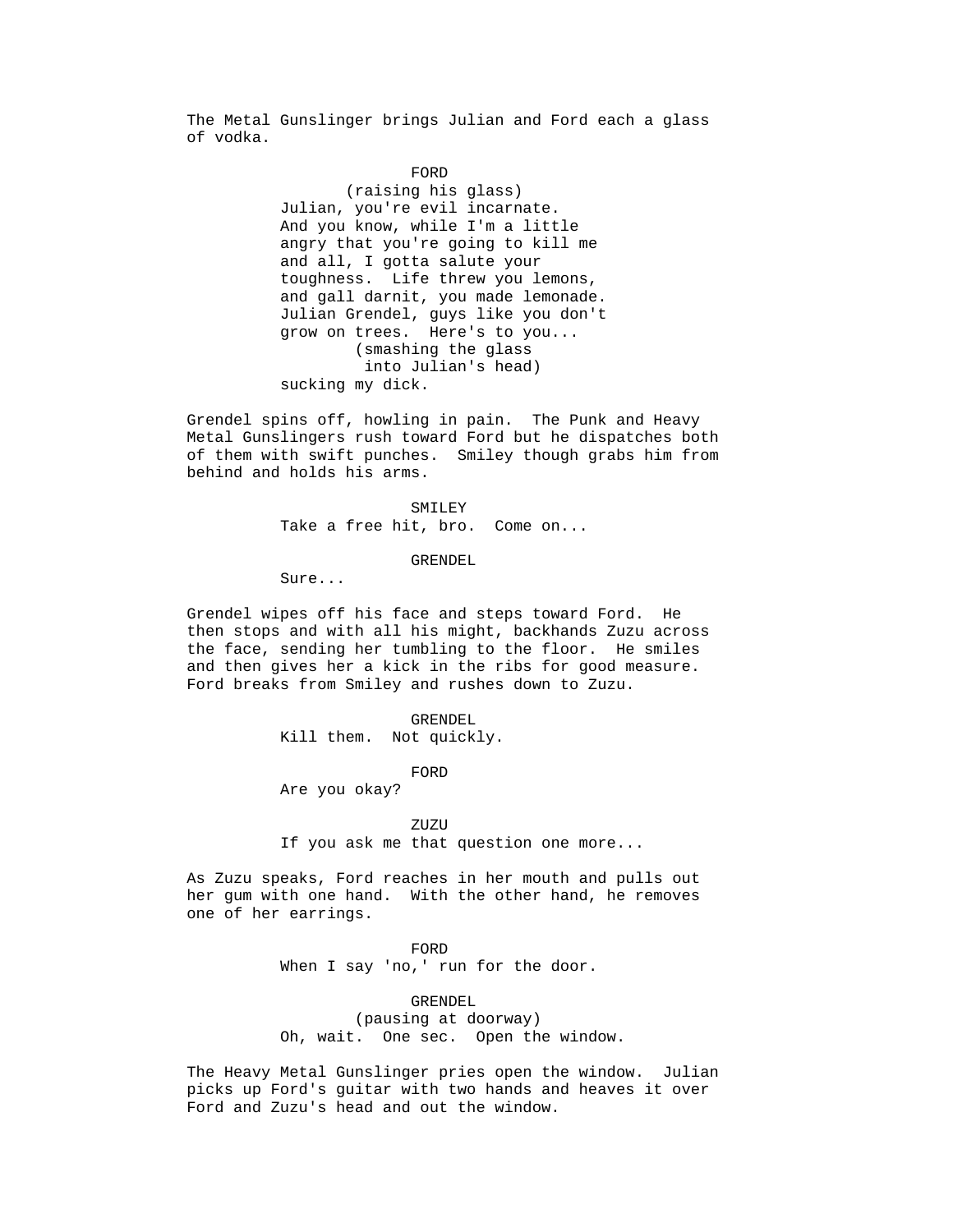FORD

Shit.

#### GRENDEL

Ciao.

 Grendel and the Punk Gunslinger make a brisk exit. The Heavy Metal Gunslinger draws his gun while Smiley smiles and cracks his knuckles.

For stands up and speaks whimsically...

# **FORD**

# Don't hurt me?

 Smiley punches Ford across the jaw -- snapping his head back. He then grabs him by the collar and thrusts him across the wall -- smack -- over the desk -- into the wall. Right next to a wall socket.

 Zuzu felinely kneels before the Heavy Metal Gunslinger, sneakily picking up the 2/3 C.D. from the floor.

> HEAVY METAL GUNSLINGER Now we're talking...

 Ford jams the earrings from his right hand into the chewed gum from his left hand and then shoves them into a wall socket.

**FORD** 

Now!

 Zuzu punches the Gunslinger in the groin -- the EARRINGS SPARK -- and the lights go out. The CLASSICAL MUSIC GRINDS TO A HALT and gives way to the sound of GRUNTS and PUNCHES.

INT. HALLWAY

Ford rounds a corner, holding a hand.

FORD

Move it!

 Ford pulls the hand around the corner. It belongs to the dazed Heavy Metal Gunslinger. Ford with a brutal yank, pulls him into his knee, doubling him up. Ford watches him drop to the floor as Zuzu rounds the corner holding her eye.

**ZUZU** Nice left you got there, jerk.

**FORD** Sorry, it was dark, now come on.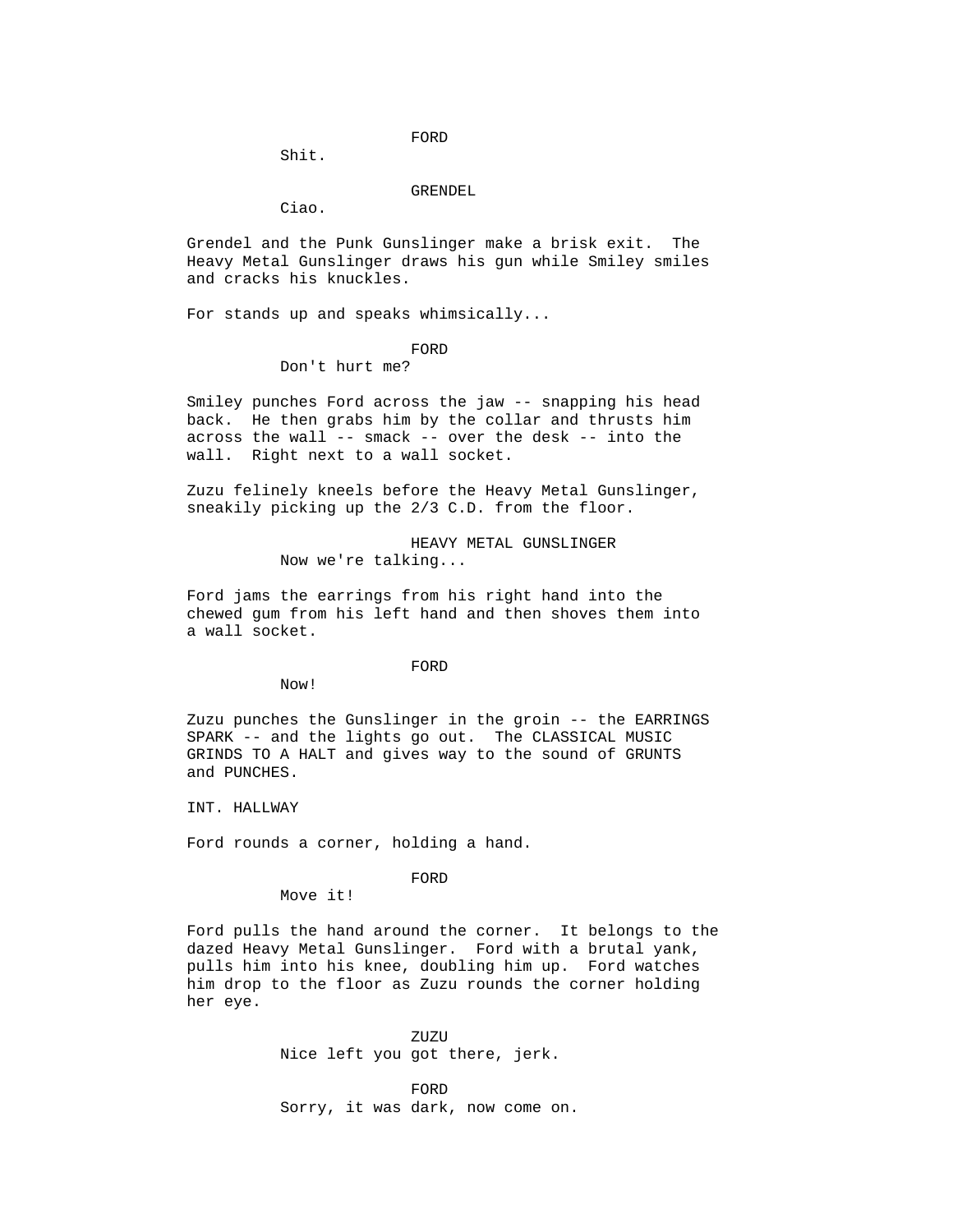ANOTHER CORRIDOR

 Ford and Zuzu race around another corridor. Zuzu sees a door -- "Roof Access" -- she opens it.

**ZUZU** 

This way...

FORD

No, wait...

 Smiley and the Heavy Metal Gunslinger chug around the corner. Ford follows Zuzu...

EXT. ROOF - NIGHT

 Ford and Zuzu stumble out of a door, smack into a giant 10-foot needle jutting into the night sky. Ford immediately wields back around and grabs for the roof access door, but it has closed. He tries to open it, but it has locked. A BULLET EXPLODES the lock.

zuzu za zamani za zamani za zamani za zamani za zamani za zamani za zamani za zamani za zamani za zamani za za Suck a dick, I left my purse...

**FORD**  As Clark Gable said to Ava Gardner in Mogambo: 'Fuck the purse, we're gonna die-e-e.'

zuzu za zamani za zamani za zamani za zamani za zamani za zamani za zamani za zamani za zamani za zamani za za Reality-reality-reality -- Outrageous building, huh?

FORD

Ye-ah.

VERY WIDE - CAPITAL RECORDS BUILDING

 A 14-story stack of records on Hollywood and Vine. Circular awnings ring each floor creating the illusion of a tower of discs.

EXT. CAPITOL ROOF

Smiley and the Metal Gunslinger plow onto the roof. Alone!

EXT. 14TH FLOOR LEDGE

 Ford and Zuzu are climbing down and around the side of the building.

 The ledge is about a foot wide -- the sheet metal awning juts down and out at a forty-five degree angle just under and out from the ledge.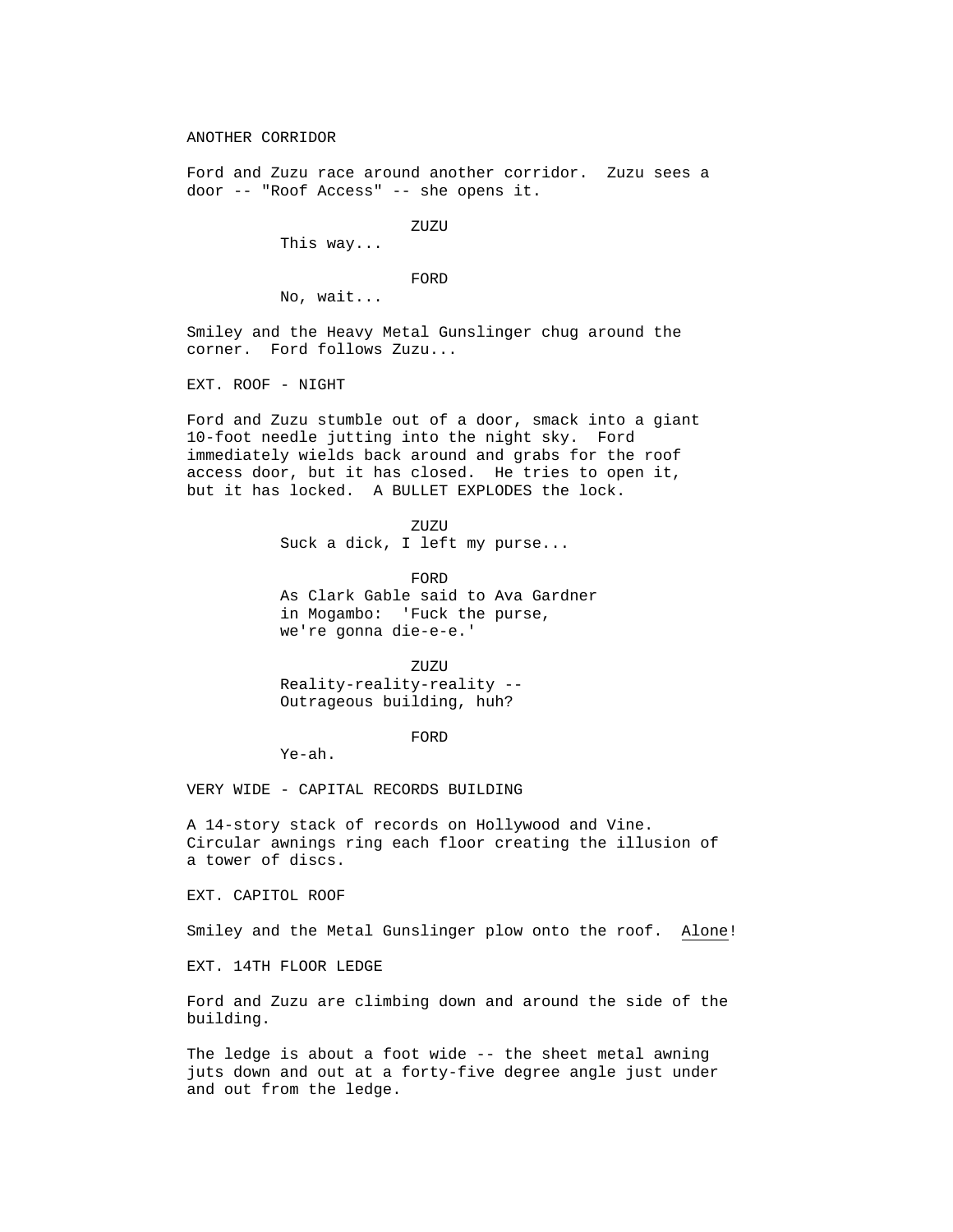FORD And you say I never take you anywhere.

> The two of them shimmy and sway along the edge until they reach a space in the awning. Ford starts to lower himself through the space to the next level, nine feet below.

## EXT. CAPITAL ROOF

 Smiley looks over the edge -- straight down. Between the cracks we can see Ford and Zuzu on their precarious journey.

# SMILEY

Let's rock.

 The Gunslinger gives him a "You've got to be kidding" look. Smiley keeps smiling. Nope. The Metal Gunslinger takes off his gunslinger coat and his Armani jacket.

# EXT. 12TH FLOOR AWNING

 Zuzu's feet dangle -- she hits the tiny ledge. Ford steadies her.

 Ford tries to open a window, but it's locked. He tries the next one -- they're all locked. Ford kicks the window. Bonk! -- the glass bounces, unaffected -- Whoa! -- Ford teeters from the hit -- falling -- Zuzu grabs him and pulls him back up.

**FORD** Pretty smooth, huh?

**ZUZU** 

 Smooth. I know this is dangerous and everything but it's kind of fun. Ever see "Batman," you know when Batman and Robin are climbing up the side of the building and somebody sticks their head outside the window and says... I forget what they said but it's pretty funny.

**FORD** 

Why have you come to my planet?

A BULLET ZINGS by! Zuzu shrieks -- they look up.

 Between the spaces, the Metal Gunslinger points the business end of a gun between the awnings from the 14th floor ledge.

## FORD

Around!

They move along the side of the building -- making for the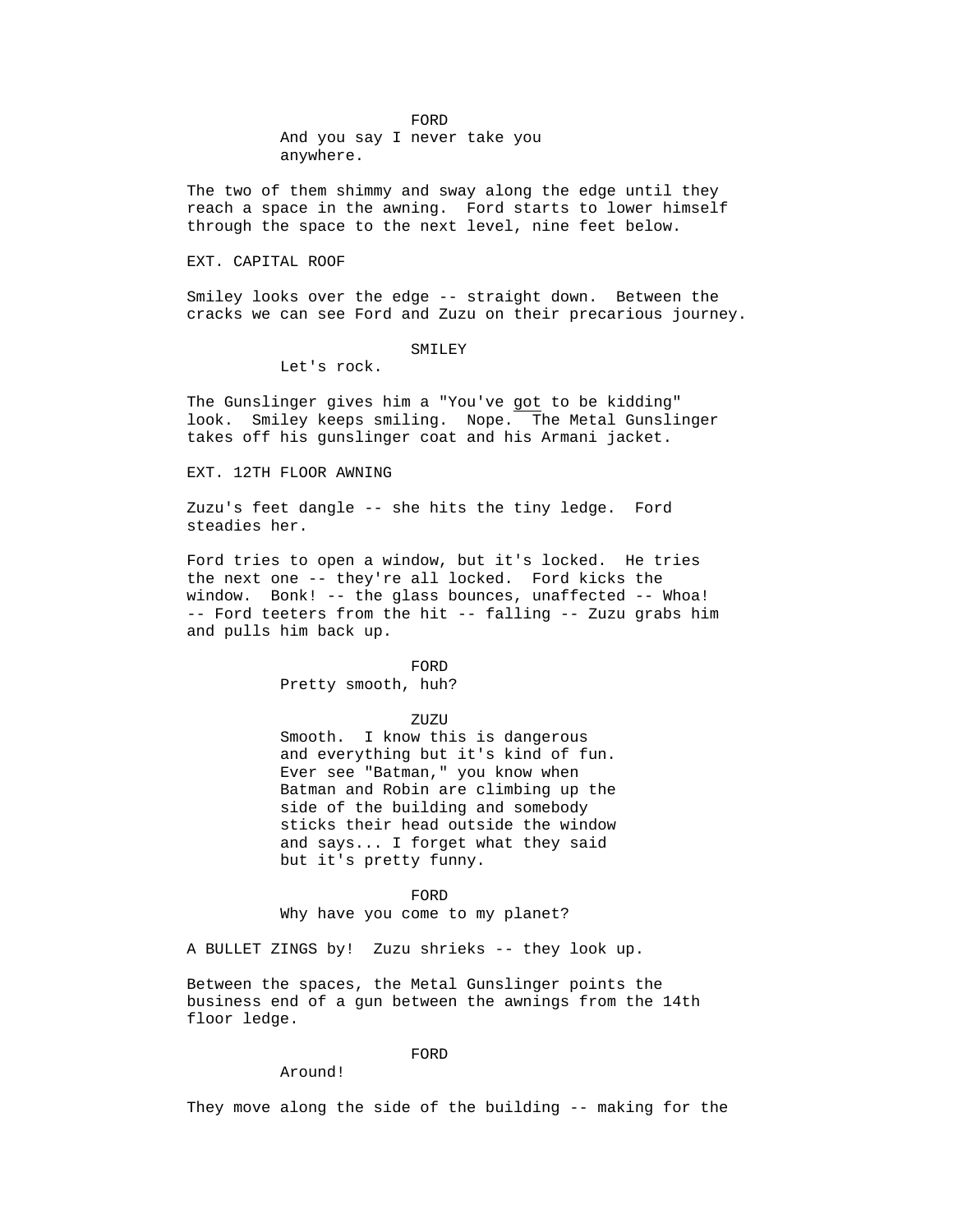next space in the awning.

DIFFERENT LEDGE - WITH SMILEY

Smiley hits the ledge and teeters. He steadies and moves on.

11TH FLOOR - FORD AND ZUZU

drop down -- start working their way through the next gap.

WIDE AND HIGH ON ALL THIS

 The SHOT SPINS AROUND the Capitol Building. Ford and Zuzu are zigging and zagging and dropping down. The Metal Gunslinger follows them from a few floors above -- going left and right. Smiley is concentrating on going straight down.

HEAVY METAL GUNSLINGER

 prepares to go down. Sticking his gun in his mouth, he slaps down on the rim of the next ledge...

NINTH FLOOR - RIGHT BETWEEN FORD AND ZUZU

### FORD/ZUZU

Wow.

 His gun still in his mouth, the Gunslinger swings and flaps his arms trying to get his equilibrium. Falling backward, he yelps out of the corner of his gun-clenching mouth.

HEAVY METAL GUNSLINGER

He-lp.

 Zuzu instinctively reaches out for him. And grabs the GUN. And the trigger.

 She innocently BLOWS the back of his head off. The corpse bounces off the awning...

zuzu za zamanje za zameni za zameni za zameni za zameni za zameni za zameni za zameni za zameni za zameni za z

Oops.

EXT. VINE - ATOP WONDER BREAD TOUR BUS - NIGHT

 On the roof of the Wonder Bread tour bus, a TOUR GUIDE is blabbing through a bullhorn to a bunch of seated tourists.

> TOUR GUIDE The building is a symbol for the music industry, a business where anything can happen and usually...

 The corpse of the Heavy Metal Gunslinger slams down before him with a crash that turns into a gaping hole on the bus.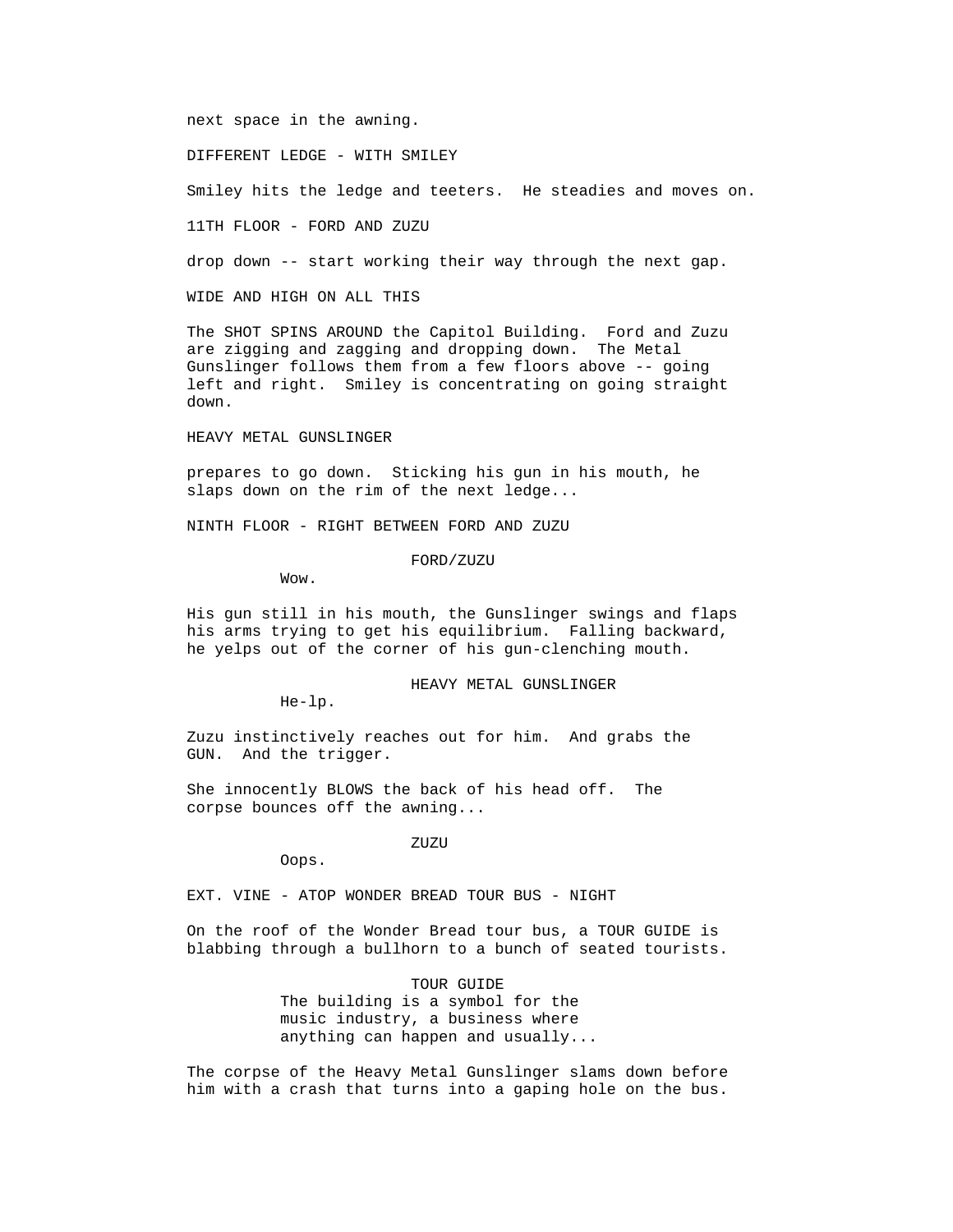... does.

BACK TO NINTH FLOOR

Zuzu flings the gun away from herself.

zuzu za zamanje za zameni za zameni za zameni za zameni za zameni za zameni za zameni za zameni za zameni za z

Ick.

 FORD I won't ask why you would want to help someone trying to kill you, but hey, good job. Shall we?

> Ford helps Zuzu drop her feet into the hap... and Smiley's hand juts up and grabs Zuzu's legs. Smiley is in midair pulling down on Zuzu. He must have jumped up to snatch them.

> > SMILEY

How's it going?

EIGHTH FLOOR

 Smiley and Zuzu fall down as one. Slap! -- Smiley hits the ledge -- let's go of Zuzu -- and she falls outward.

 Clang! -- Zuzu slams into the slanted metal awning -- her feet slide out from underneath her like a bad ice skater -- she reaches for the ledge -- misses -- but slap! She grabs onto the top edge of the awning.

 She lays there, at a forty-five degree angle, her feet sticking out into the atmosphere.

 And Smiley stands right above her grinning. Smiley rests a steadying hand on the wall -- sticks his foot out towards the top of the awning -- towards Zuzu's fingers.

zuzu za zamanje za zameni za zameni za zameni za zameni za zameni za zameni za zameni za zameni za zameni za z

Oh, Fo-ord!

 THUNK -- Ford drops from above and lands on the ledge behind Smiley. Smiley's gloved hands lunge out at Ford and grab his throat. Ford shoots his hands out and locks them on Smiley's neck.

 Zuzu hangs on for dear life as Ford and Smiley squeeze push-twist -- both almost dependant on the other to keep balance. Bored, Smiley decides to finish off Ford. He swings Ford's head out a bit, then in, smashing Ford's skull against the building.

 The force of the smash knocks them both off balance. They twist -- tip -- let go of each other -- and both fall -- CLANG! -- CLANG! -- onto the METAL awning right next to Zuzu -- Smiley in the middle. Each holding on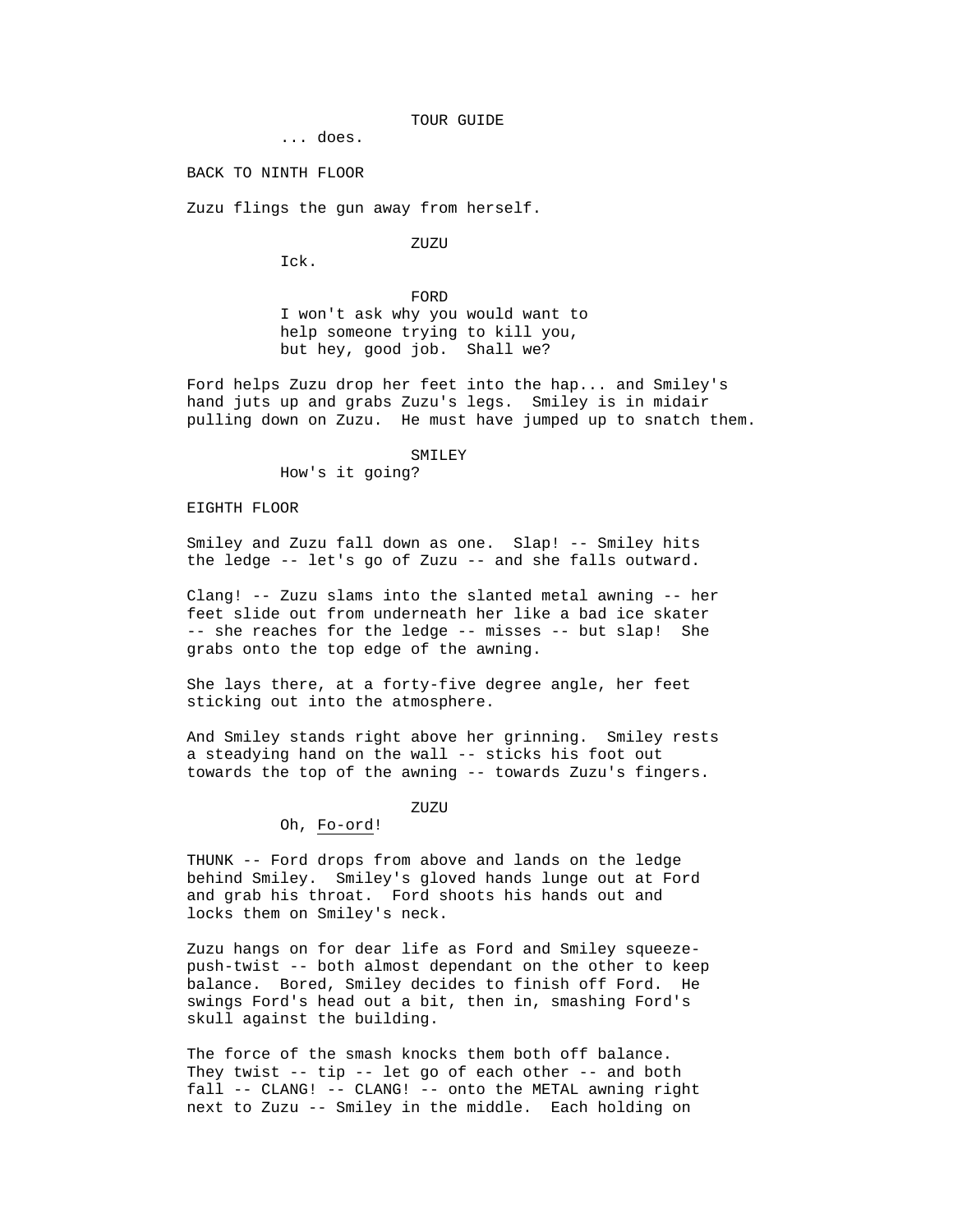with one hand to the CREAKING AWNING, they both start to wail punches on each other. Then kicking.

zuzu za zamanje za zameni za zameni za zameni za zameni za zameni za zameni za zameni za zameni za zameni za z

Fluck this.

 Zuzu gets into the act. With her nails. And Smiley's eyes. She rips away blindly at his face.

 Smiley yells. He loses his grip and starts to slide down -- until he grabs Ford's belt.

 Ford gleefully unloosens his belt and lets a desperate and descending Smiley yank it all the way out. Ford reaches out to the belt at the last second. He savors the sight of Smiley hanging on for dear life.

**FORD**  I want you to say that you're the biggest sissy in the whole wide world.

> SMILEY I'm. The. Biggest. Sissy. In. The. Wide. World.

FORD

Okay. 'B-y-e!

 Before Ford can let go of the belt, he catches sight of Smiley's glove ripping open revealing a Snoopy-in-a fighter-pilot-suit ring, just like his son's, The Kid. The "Snoopy and the Red Baron" SONG PLAYS a couple of beats. Ford looks to God.

 FORD Hey. God. You're an asshole.

> ZUZU Let go of the belt! What are you doing? You got mad at me for trying to save the other guy.

Smiley starts to pull himself back up as Ford contemplates.

**FORD** I can't kill this kid's father...

**ZUZU**  Who do you think you are, Ford? The tooth fairy. Kill! Kill! Kill!

> FORD This is fucking unbelievable. Zuzu, it's a long story, you see...

 Smiley suddenly lurches up to Ford's neck and starts strangling away. And that's when the awning bends -- it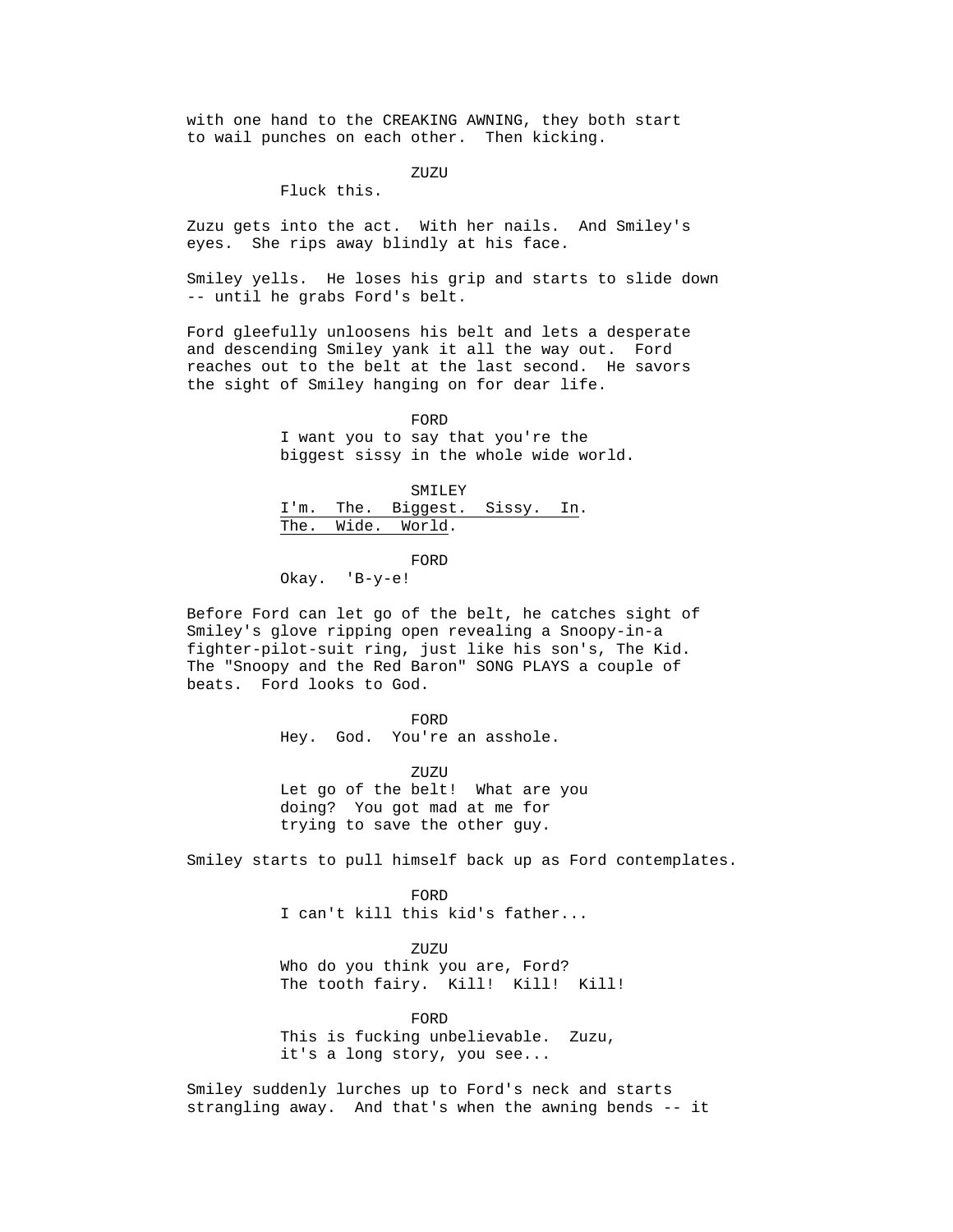wasn't built for this. The angle changes from forty-five to twenty-five as all three people slam down and bounce.

The Snoopy comes off in Ford's hand.

They all lose their grip. And free fall.

 In midair, Zuzu latches onto Ford's legs and Smiley latches onto Zuzu's legs. Ford's elbow crunches through the edge of the next metal awning. His encrusted elbow is the only thing that is keeping the dangling three-way chain of himself, Zuzu and Smiley from death. All three howl and scream in amusing syncopation.

 Ford looks to his left and stops screaming. Hanging from two good guitar strings, off a building thermometer, is the guitar. Ford loudly cheers and breaks into a rendition of "Purple Haze."

 FORD 'Excuse me, while I kiss the sky.' (loudly hums a 'Haze' riff) Whoooo! Oh, God, buddy, I'm sorry for calling you an asshole. You're number one, man! Hey, Zuzu, look I found my guitar.

> Ford looks down to Zuzu who is rightfully wailing her head off. Ford is slapped back into reality. Ford looks over to his guitar, back down to Zuzu, then up to God. He whines.

 FORD You're tearing me apart, here!

> Ford reaches over to his guitar and unhooks it from the thermometer with his free hand.

**FORD** 

Sorry, Jimi.

 Ford fiercely flings down his guitar. It blazes down into Smiley's face. Smiley lets go of Zuzu with a final howl.

 Ford and the viewer watch the guitar swirl and spin in the air before crunching to the ground.

Zuzu climbs up Ford's back and INTO the FRAME.

zuzu za zamanje za zameni za zameni za zameni za zameni za zameni za zameni za zameni za zameni za zameni za z Thanks. I know how much that thang meant to you.

> They semi-romantically kiss. Zuzu squeals in mock indignation.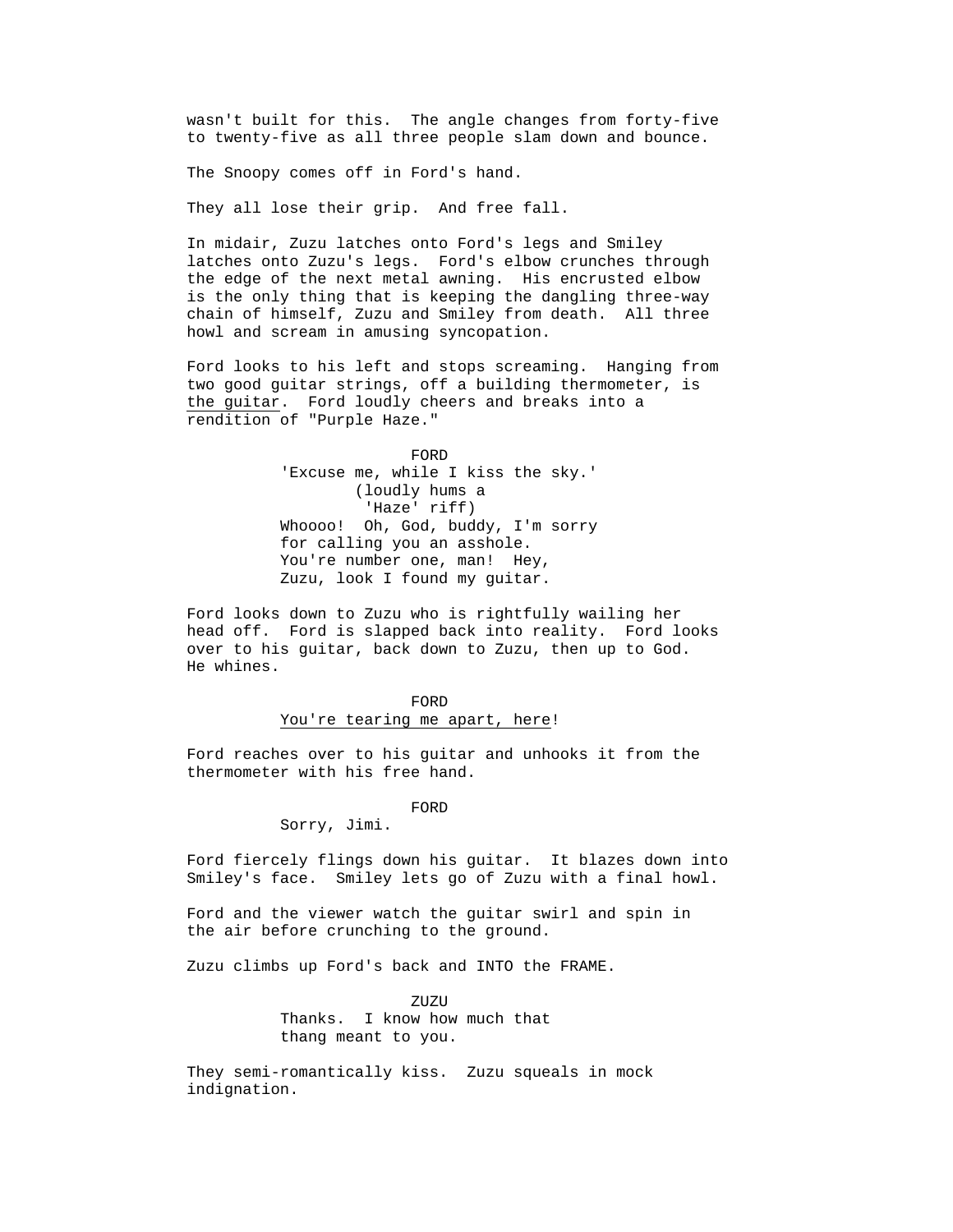**ZUZU** Hello, Mr. Tongue! What a perv.

> FORD (smiling) You wish. Come on, let's get outta here.

ENTRANCE TO CAPITAL RECORDS BUILDING - LATER

 placidly sits before the viewer. Suddenly, Ford and Zuzu, drop down from the TOP of the FRAME and land on their feet, their BACKS turned TO the CAMERA. They stand shellshocked and motionless for a moment, until Ford turns around and tries to catch his breath. Zuzu's body language says that she still thinks she's on a ledge.

An AMIABLE TOURIST COUPLE approach the devastated duo.

 AMIABLE MALE TOURIST Excuse me, could you give us directions to the Mann Chinese Theatre?

**FORD** Go back to Michigan, asswipe.

> AMIABLE MALE TOURIST But we're from Wisconsin...

 FORD What's the fucking difference?

The Tourists flee, flabbergasted. Ford goes to comfort Zuzu.

FORD

Are you okay?

 ZUZU (glaring) There's that question...

 Jazz rushes up to the surly pair, wearing an eyepatch and a forearm cast.

JAZZ

How'd it go?

 Ford and Zuzu give Jazz the look of death before contin uing down the sidewalk, their heads drearily looking down.

> FORD Your timing swallows the massive one. Grendel just tried to kill us, he's about to frame and kiss Don, and we can't do shit. Don't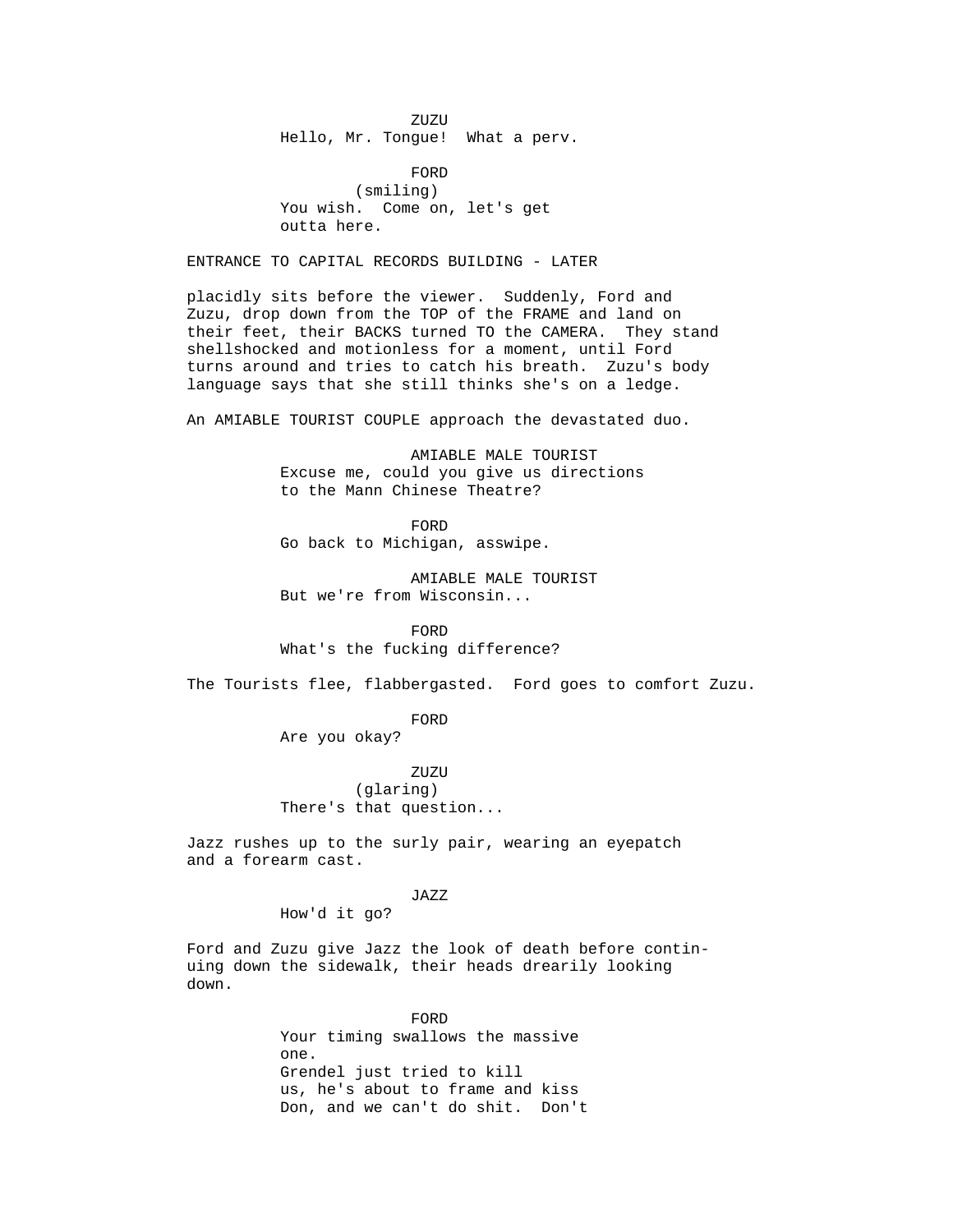even ask about those discs. Goddamn that Art Mooney with a star by his name! It's tied to Johnny's C.D., I know.

JAZZ

Johnny's C.D.?

zuzu za zamanje za zameni za zameni za zameni za zameni za zameni za zameni za zameni za zameni za zameni za z Maybe Art Mooney's the name of like a constellation...

> JAZZ And maybe the stars correlate with a map in the Thomas Guide... sounds pretty decaf, doesn't it?

 Jazz and Zuzu futiley look in the air as Ford moves for ward with his head still down. Ford suddenly stops and speaks with an increasingly beatific smile.

 FORD Ladies, life's not that complicated.

> The women race back to Ford as he falls to his knees and howls...

**FORD** 

Art, baby!

 The VIEWER'S VIEWPOINT WILDLY SWINGS AROUND and DOWN to see a star, a Hollywood Walk of Fame star. "Art Mooney" is printed just above a five inch record symbol.

The ladies kneel down to the brain-racing Ford.

 ZUZU Oh how sweet, your friend's got his own star.

 FORD ArtArtArtArtMooneyMooneyMooney Mooney.

 Ford frantically massages the star. He digs his nails into the little record symbol and POP! It flips off the star, revealing a five inch hole. A silvery rainbow sparkle comes from that inch. Ford sticks his finger in --

 And pulls out a compact disc (a red number three right on the disc). A Black Vomit one. The third CD. Exciting THEME MUSIC CRANKS on the SOUNDTRACK until...

INT. THE CLUB - NIGHT

A dazzling assortment of music industry-types bark and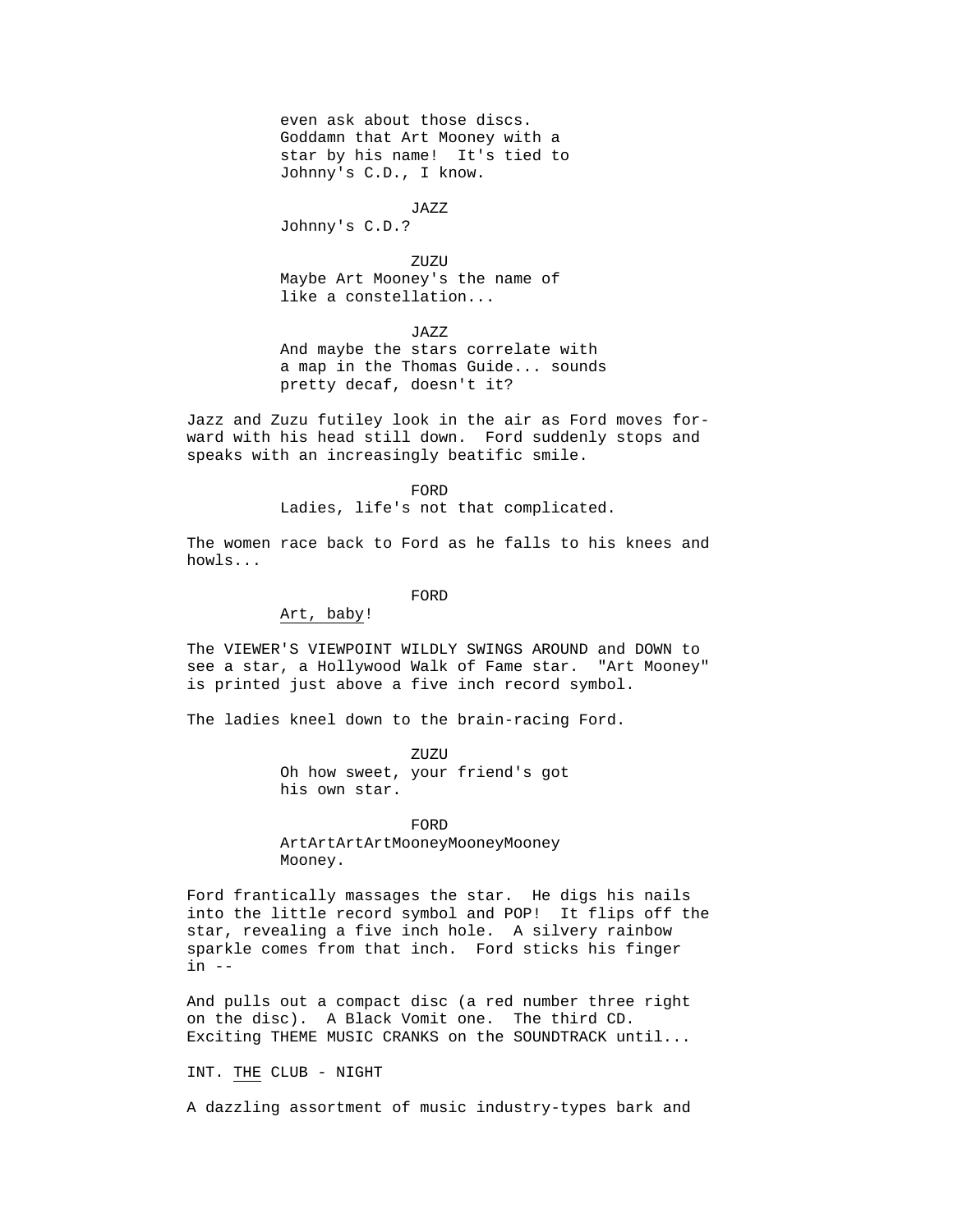laugh with each other in a decidedly unfrivolous manner. This isn't a typical club scene. Everyone here oozes importance.

 Julian Grendel works the crowd like Zeus, the CLASSICAL PIECE playing in his head and ON the SOUNDTRACK.

INT. JULIAN'S OFFICE - NIGHT

 The more MODERN THEME MUSIC TAKES OVER as Ford, Jazz, and Zuzu barge into the room and head to Grendel's computer.

INT. THE CLUB

 The CLASSICAL MUSIC of Julian's brain RETURNS as he kisses each one of the Ovaries.

INT. JULIAN'S OFFICE - NIGHT

 The MODERN MUSIC USURPS. Ford, Jazz, and Zuzu each raise up a remote control and fire. The three, filled, CD modem doors slides shut.

INT. THE CLUB

The short club owners, Jaime and Larry, converge on Julian.

 JAIME This is the best party ever thrown here...

 GRENDEL It's going to be a night to remember...

INT. GRENDEL'S OFFICE

 The trio deals with a barrage of facts and figures on the computer screen.

**FORD** What an interface!

 JAZZ Seems to be information about a factory in Vancouver.

 FORD Yeah, Colleen mentioned it. What do they make?

> JAZZ C.D.s. The music kind. From the Grendel label.

**FORD** Without Grendel knowing about it.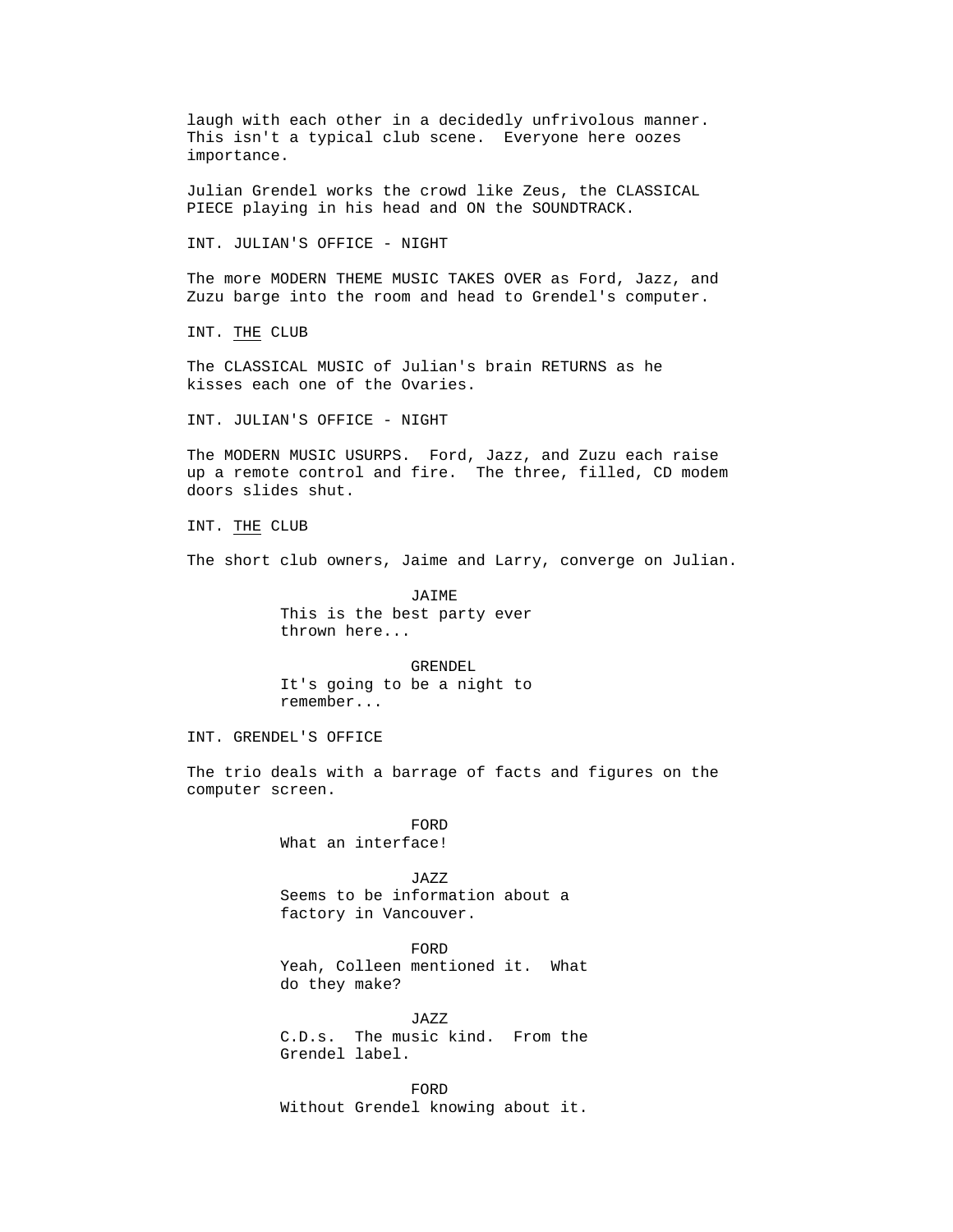B-I-N-G-O and Bingo was his name-O. Counterfeit C.D.s. Tape piracy has graduated to disc piracy, the sound quality's better, and so's the money. JAZZ But the funny thing is, take a look at these Swiss bank account numbers. We got Bobby, Johnny, Colleen... and Julian Grendel. INT. THE CLUB Grendel keeps moving to genially thwap Don Cleveland on the back. **DON**  I wish you could hear the buzz this party is making... GRENDEL I can feel it, man... Can I talk to you in private... Grendel ominously grabs Don's elbow with a chilling grin. INT. GRENDEL'S OFFICE The gang takes it all in. zuzu za zamanje za zameni za zameni za zameni za zameni za zameni za zameni za zameni za zameni za zameni za z Grendel was in charge of the ripping off of the company. JAZZ It started after Old Jack Grendel died, the others were just investors. FORD After their initial investment in the factory, Grendel didn't need them. Told them to fuck off. They tried to get these C.D.s together in order to have proof of Grendel's involvement, so they could keep him in line. Now's the fun part... JAZZ I can't believe I lost an eye for a bunch of phony C.D.s They race to the door. Zuzu gets there first. zuzu za zamanje za zameni za zameni za zameni za zameni za zameni za zameni za zameni za zameni za zameni za z Oh God, the door's locked. We're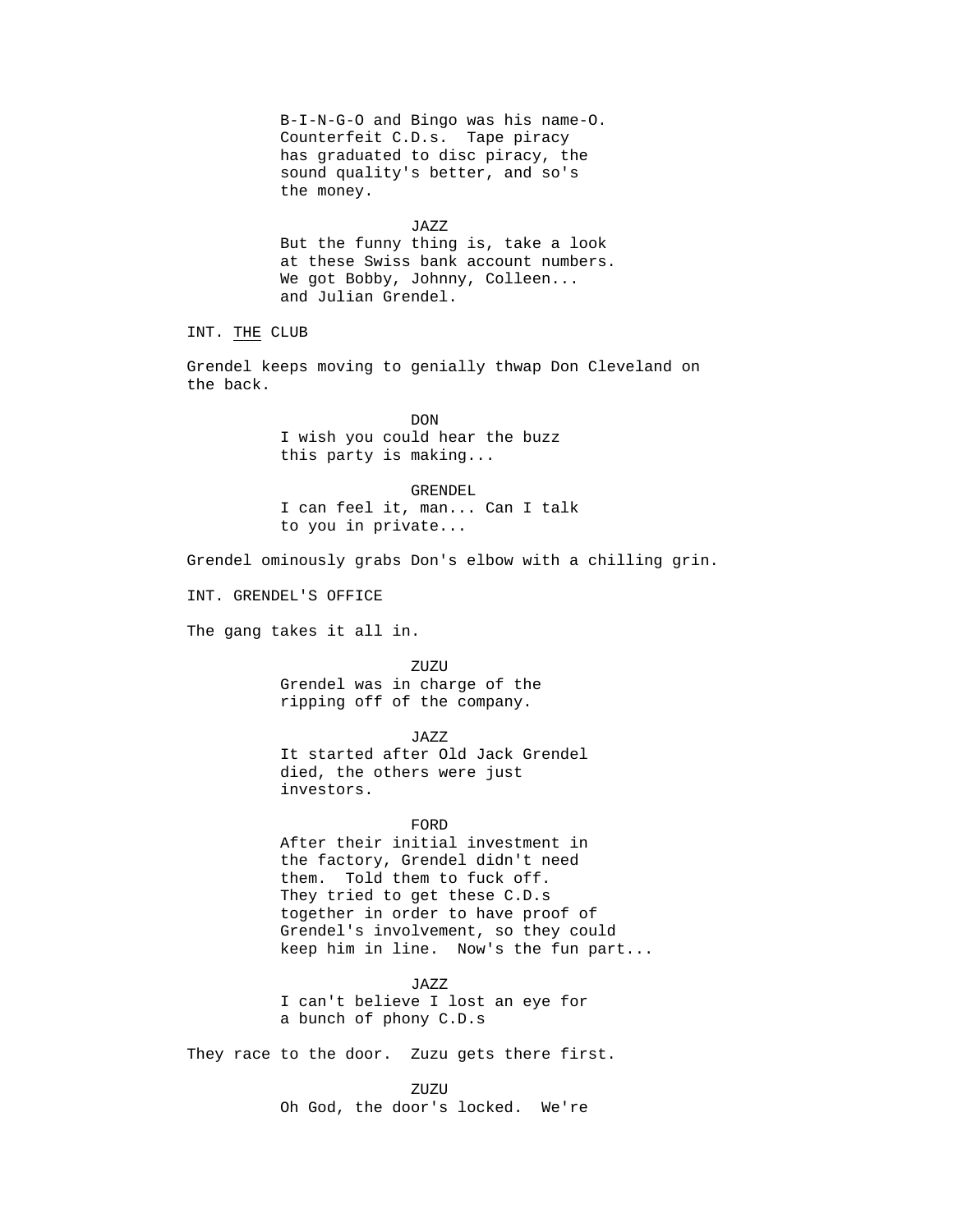going to have to crawl down!

FORD AND ZUZU

No!

**ZUZU**  (gleefully opening the door) Psyche.

EXT. ALLEY BEHIND CLUB - NIGHT

 Grendel, Don, and the Punk Gunslinger stand tensely together.

> GRENDEL What can I say, Don, it's business. (to Punk Gunslinger) Dump the body in, let's say, Chinatown.

 Julian oozes back into the club. The Punk Gunslinger raises his silencer-gun to Don's chest... just as Jazz's Volkswagen storms into the alley. The big bashes the Punk sending him flying over the car and crashing on the ground.

Ford, Jazz, and Zuzu giddily bop out of the car.

 FORD Hey, Don, how's the high blood pressure.

 DON Could somebody tell me what's going on? Like slo-owly...

**ZUZU**  You-see-it-all-starts-with-this factory-in-Vancouver-and there's these-C.D.s...

 FORD I'll mail you a letter, come on!

> Ford, Zuzu, and Don go into the club. A grinningly cock sure Jazz walks around to the crumpled Punk Gunslinger, who achingly tries to crawl toward his gun.

> > JAZZ Let's see, you threw me through a plate glass window and I hit you with my Volkswagen. I think we're in for a fair fight.

The Gunslinger springs up and punches Jazz in the gut.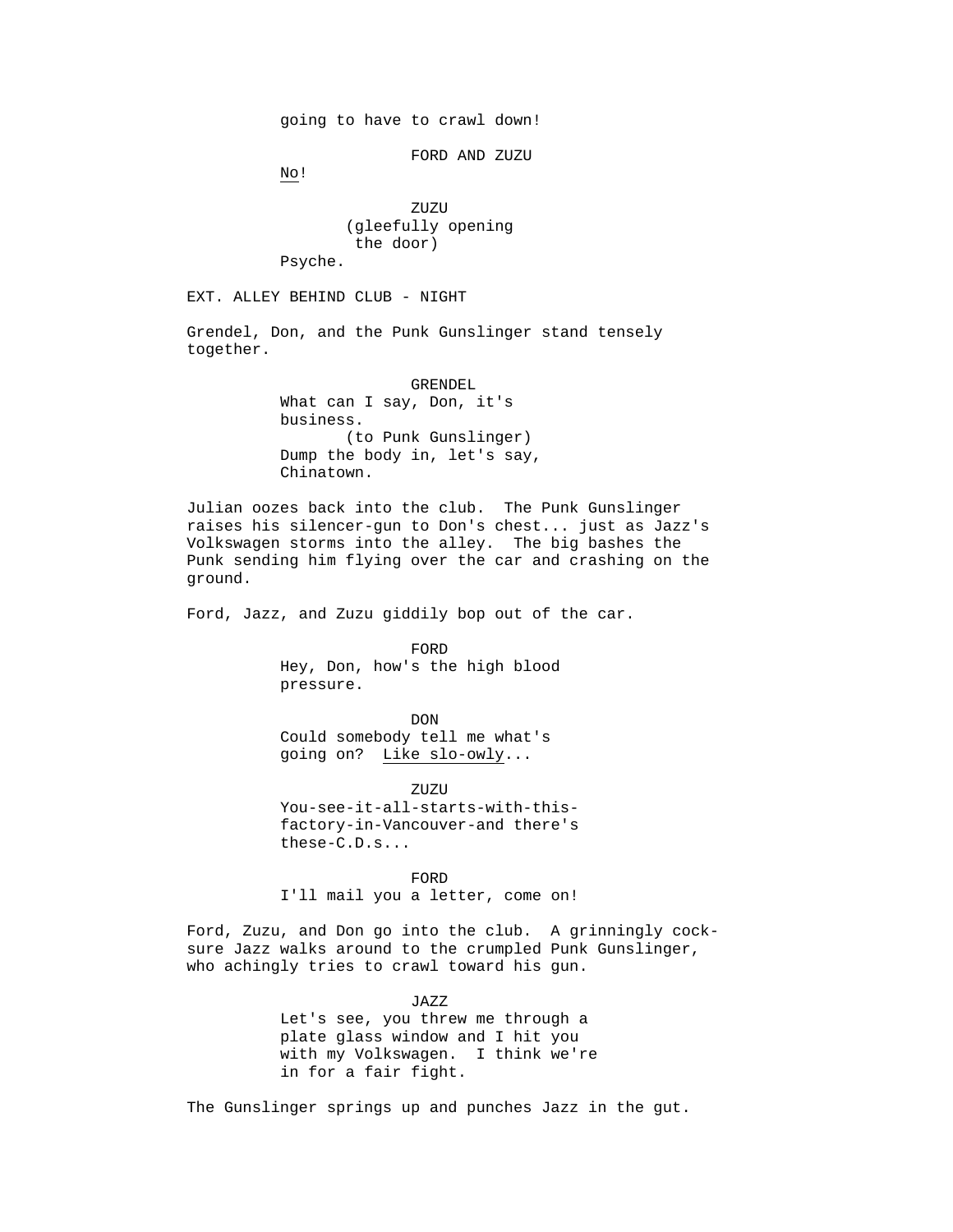She gasps.

#### JAZZ

Maybe not...

INT. CLUB - STAGE

 Holding a radio mike, Grendel is in the throes of grandiosity.

### GRENDEL

 They make jokes about the music industry. They say it's cutthroat, they say it's cynical, well we know the truth! There's a lot of love in this room tonight, but, but...

 A flash of reflected light hits Grendel's face causing him to wince. He wiggles his head and continues...

### GRENDEL

 But I've talked long enough. Now, the moment you've been waiting for. I'd like you to meet the new singer for Black Vomit... Kyle Troy!

 Kyle Troy, the untalented prettyboy from the studio comes out, wearing a heavy metal-style wig, to the bullshit applause of the crowd. He is accompanied by a security guard.

 Grendel puts down the radio mike to applaud Kyle. The flashing of reflected light hits Grendel a little more fiercely. Annoyed, he looks offstage to its source.

GRENDEL'S POV - OFFSTAGE

 Ford Fairlane stands offstage waving the compact disc in the light and smiling.

CLOSEUP - FORD

exaggeratedly mouths...

**FORD**  Read. My. Lips. You're. Going. Down.

ANOTHER ANGLE

 Grendel's face drops and then switches back to a wide counterfeit grin, Grendel shuffles away from Kyle and the flashbulbs. He steps over the radio mike he placed down on the stage. A nubile hand reaches over the stage and grabs it.

EXT. ALLEY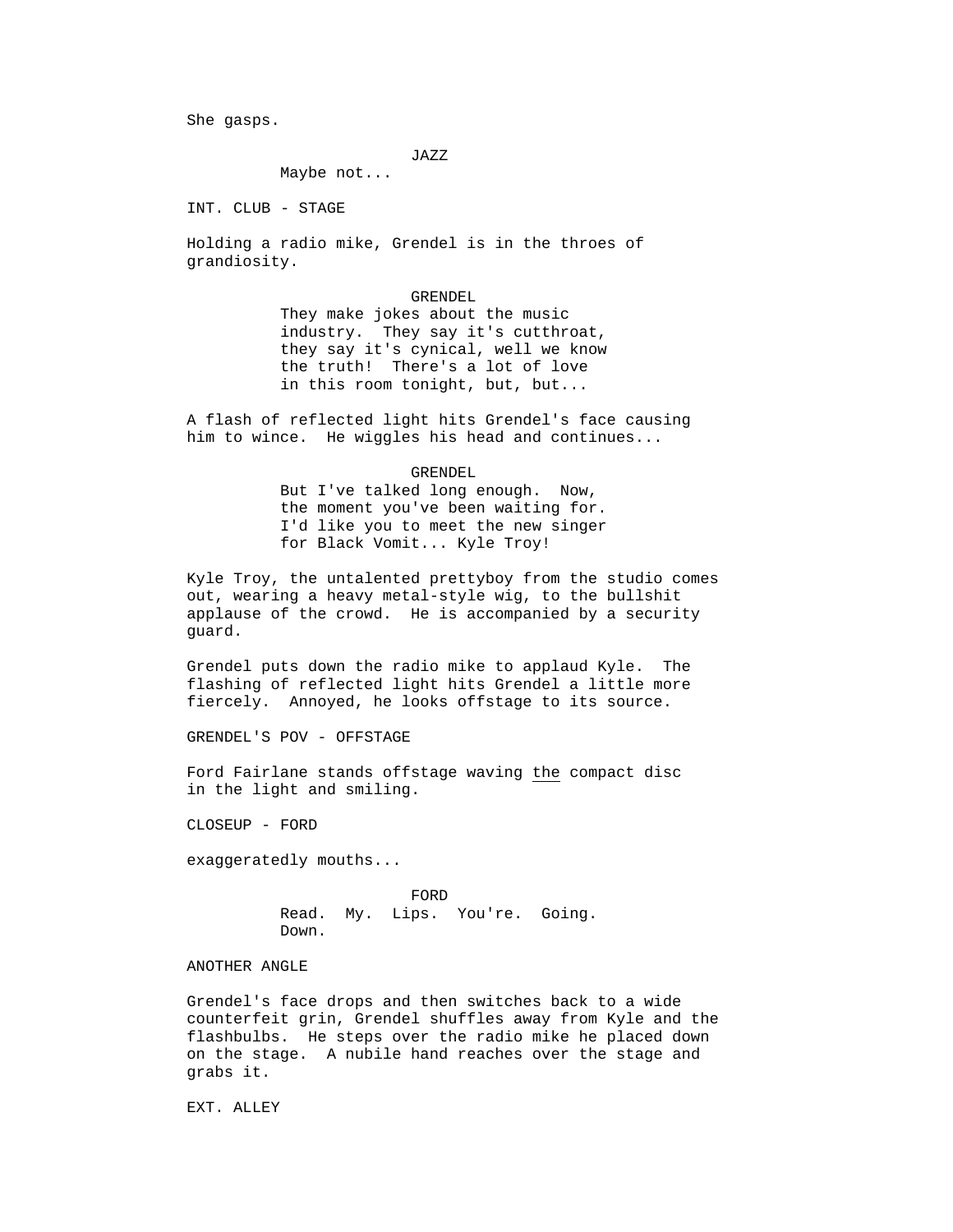Jazz and the Punk Gunslinger crash into the Volkswagen, shoving, grappling, and kicking. They crunch down onto the ground.

 The Gunslinger dives toward his gun. But a foot steps on it. Jazz and the Punk look up to see a quite dapper Sam the Ex-Sleaze.

SAM SAM I used to be just like you, abusing women to hide my emotional insecurities. I realize now that a little insecurity is good for a man.

> JAZZ Sam the Sleazebag to the rescue!

 A dazed Punk Gunslinger leaps up and swings his fist at Sam, who catches it with one hand.

SAM SAM

 You're ten seconds away from the most embarrassing moment of your life.

 Sam and the Punk engage in a violent howling, wrestling match. The Punk nails Sam with a kidney punch and then bolts toward his gun. Jazz stands before him holding it nervously. She lifts up her eyepatch to get better aim.

JAZZ

 Please say you won't move! I don't want to shoot you, actually I wouldn't mind, but please, say you won't move.

 PUNK GUNSLINGER (charging toward her) Die, whore!

 JAZZ I guess that's a no...

 Jazz EMPTIES the GUN into his chest, sending him to the ground. Sam wearily rises up.

 JAZZ Come on, Sam, vodka milkshakes are on me.

INT. BACKSTAGE

 Grendel hungrily bolts into the backstage area, mock-worried.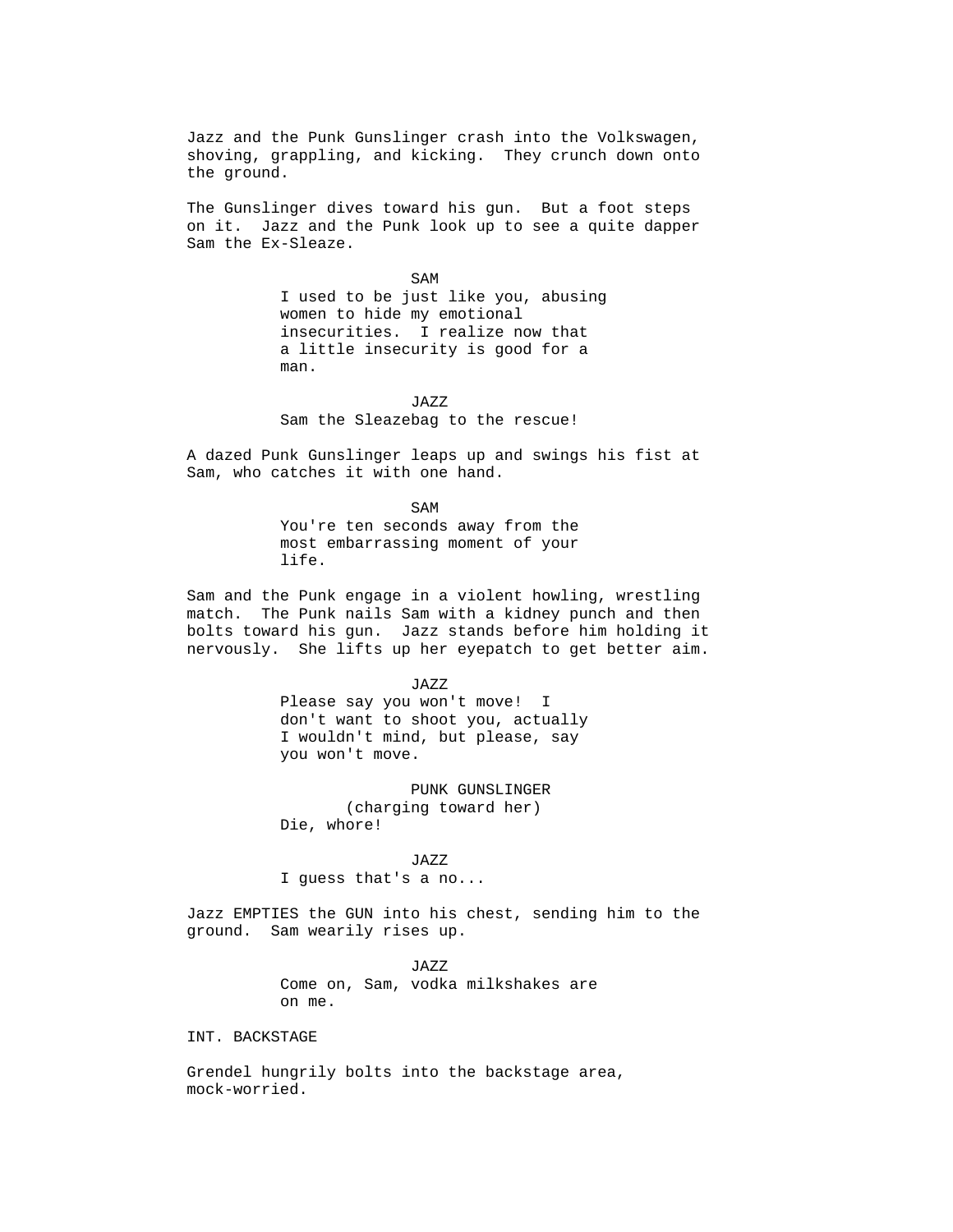# FORD

You'd said something about proof...

# GRENDEL Oh please, Ford, I'll do any --

 Grendel humbly approaches Ford but then levels a karate style kick into Ford's ribs. He snatches the CD from Ford and splits it apart in the three pieces.

 He savagely begins eating the CD pieces, bloodily cutting his lips.

Ford pulls five more CD's from his pocket.

 FORD And may I suggest for dessert, the five copies I made...

GRENDEL

Fuck me...

# **FORD**  Maybe later, but first I want like to know why you'd steal from your own company...

GRENDEL

 When I was young, I read Billboard and I could not believe how much Grendel Records and how little of it my idiot father Old Jack Grendel got.

# FORD

 Yeah, it's pretty amazing how much cash you gotta give to the actual artists who create the music. Those ingrates really take a bite. But seriously, when Pops died, you got Vomit, Crunch, and Sutton to help finance a C.D. Cleans operation. You got greedy and they tried to get the three discs together to threaten you, but...

#### GRENDEL

 What is this, are you holding a microphone behind my head?

 Holding the radio mike, Zuzu scampers up behind Grendel with giddy self-consciousness at the adventure at hand. As Grendel launches into a tirade, Zuzu holds up the mike just behind him. She reacts to his words with over the-top facial expressions.

## GRENDEL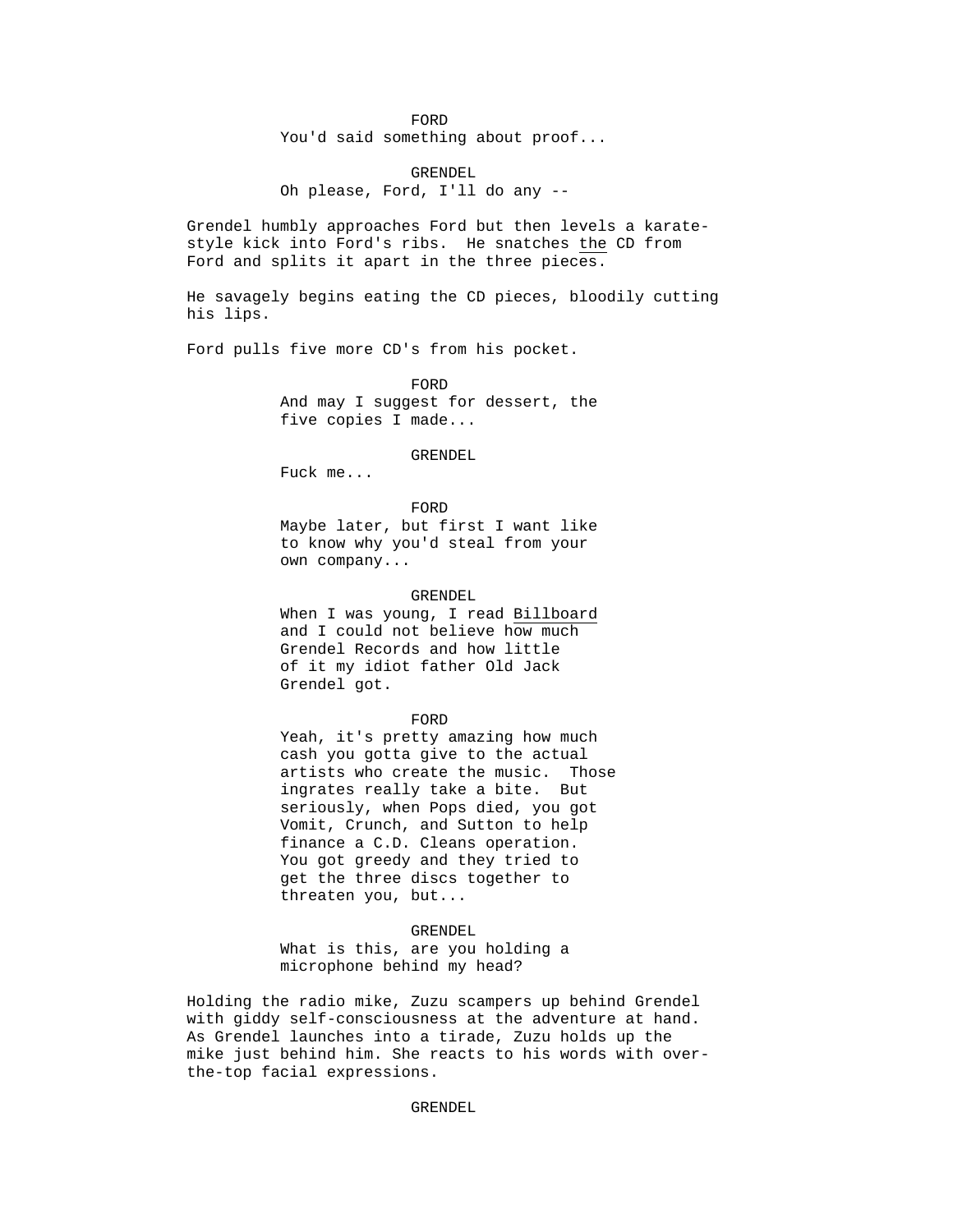I should kill more music people! When I was sixteen, I wrote an opera, the greatest piece of music ever created in the 20th Century outside the Dirty Dancing soundtrack. It was called 'Paco the Shoeshine Boy.' When I showed it to my father, he said it 'wasn't happening.' That 'no playlists worth his while would touch it'!

# CLUB

 The crowd rumbles into silence to listen in shock to Grendel's words coming over the loudspeaker.

> GRENDEL (V.O.) Let's face it, making money is the only art form open to innovation. Whoever says they're in the business because they like music is a lying pathetic piece of shit or total idiot like Kyle Troy...

# STAGE

A tear streams down Kyle's face.

OFFSTAGE

 Grendel continues to dig his own grave with Zuzu having a ball in the b.g., exploiting his deafness with commentary.

**ZUZU**  Is this guy flucked up or what? I think he's going to blow!

# GRENDEL

 The day my father turned down 'Paco' I dedicated my life to taking over this fucking industry and making it so disgusting, so sleazy, and so corrupt that it would have to self-destruct! I even pissed in the punchbowl tonight...

# CLUB

 A line of industry types by the punch bowl, simultan eously spit outward.

 An amused eyepatchless Jazz, Sam in tow, passes them on their way to the bar. Seeing Jazz, the bartender pulls out a fountain glass in order to make a vodka milkshake.

## BACKSTAGE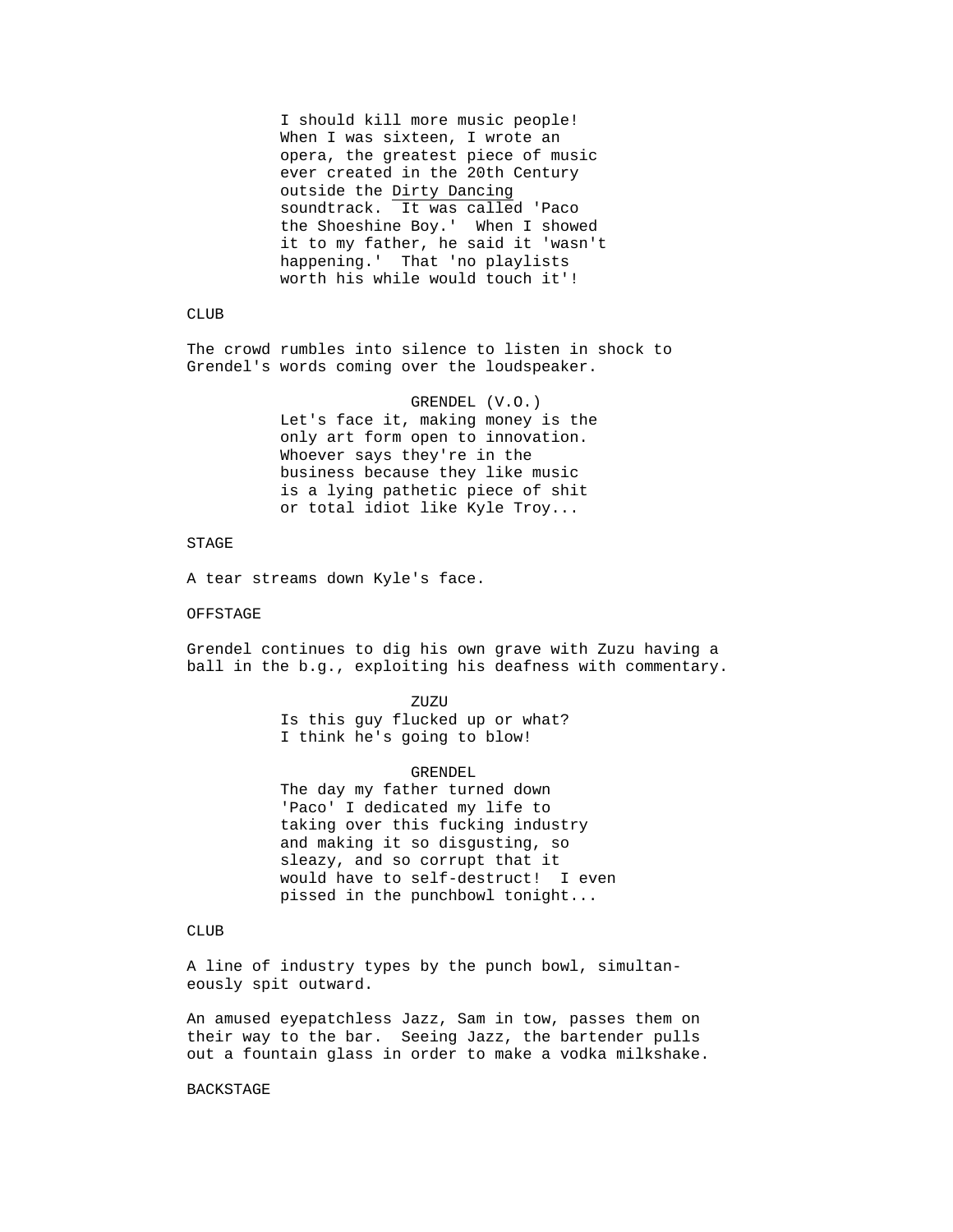Ford is actually concerned about the frothing Grendel.

FORD

 Man, Julian, that accident took away more than your hearing.

GRENDEL

 Accident? Accident! You naive pussball, when I realized my life of music could only be a life of music industry. I cut my fucking ears off so I'd only hear my music. Here, look.

 Grendel pulls off his plastic ears and holds them out to Ford.

> ZUZU Hoh graphic! I'm going to dream of ears for a year! Ugh!

 FORD Just be thankful he wasn't dissatisfied with his sex life.

The Zuzu-directed comment causes Grendel to wield around.

 GRENDEL You little bitch...

**ZUZU**  (guilelessly into the mike) 'Feelings, whoa oh, feelings...'

> Grendel loses it. The inner CLASSICAL MUSIC in his head comes ON the SOUNDTRACK playing ten times faster than normal.

 Zuzu, with a squeal, runs off to the stage. Grendel pursues...

STAGE

 Zuzu and Grendel run out in view of everyone. Grendel looks out at the dead silent tableau of people who were cheering him only moments before.

The crowd starts to boo...

 Ford walks out onstage, having a hard time keeping down a grin. Grendel suddenly yanks a gun from the security guard and points it at Ford, who stops smiling. Kyle Troy faints.

BAR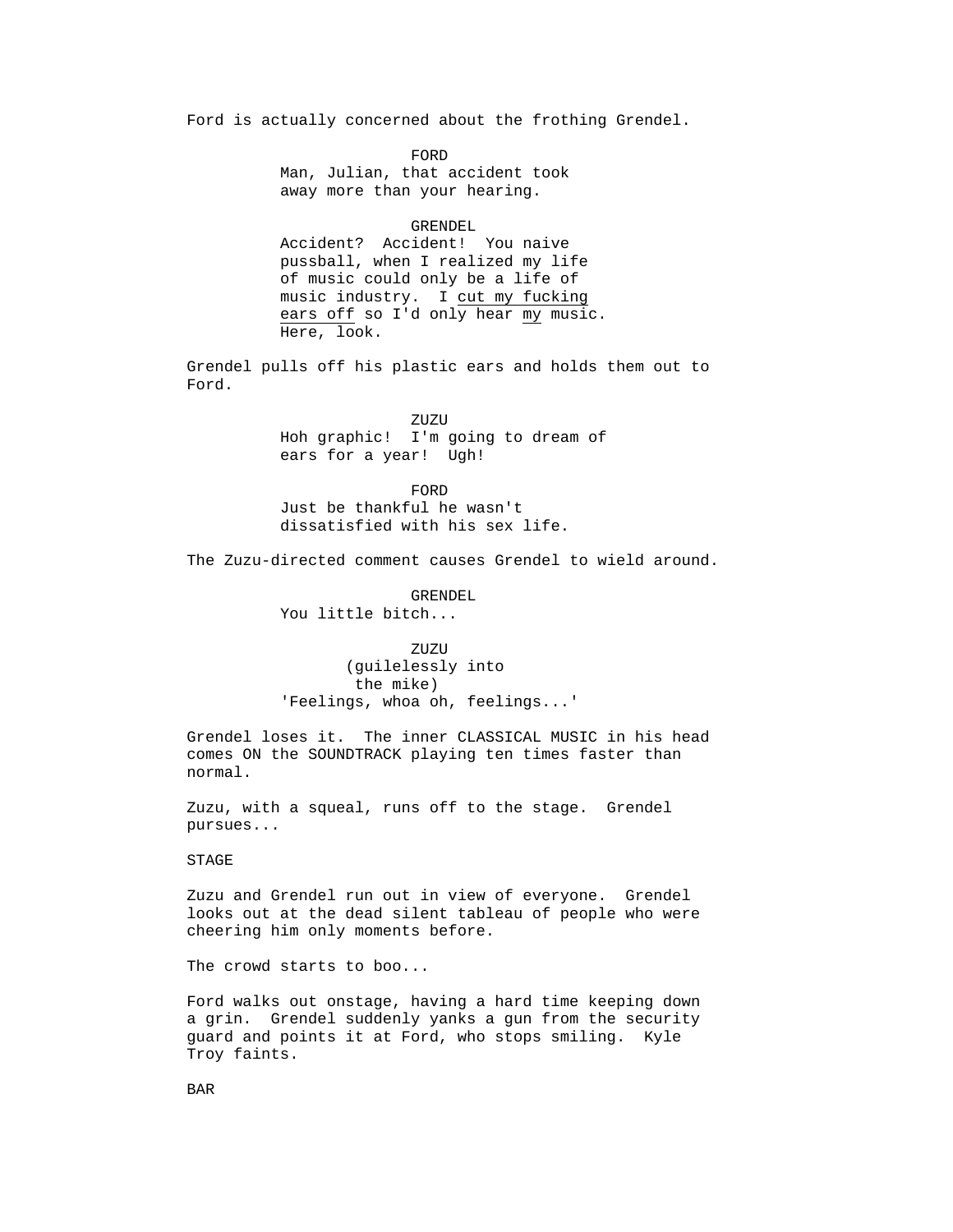The bartender puts a last blast of vodka atop the shake and is right about to light it on fire, but Sam grabs and throws...

SAM SAM

Jazz!

Jazz catches it and she throws the shake up to the stage.

JAZZ

Ford!

 Ford grabs the shake and flings the contents into Grendel, who gets off a SHOT with his GUN. Ford dives behind an amp as Julian lets another SHOT FLY. Ford pulls from his pockets matchbooks from a multitude of L.A. clubs. He lights a handful of them on fire as Grendel moves in for the kill.

GRENDEL

I'm still the king!

**FORD** 

 (popping up) Julian, you're fired.

 Ford flings his homemade fireball into Grendel's vodka doused tux. He explodes in flames, staggering around the stage.

CROWD

Jaime and Larry watch in bemused detachment.

 JAIME Is this for real, Larry?

 LARRY No way, Jaime. He's wearing this gooey stuff on his body that the flames can't affect. Bobby Vomit opened his act this way.

# STAGE

 The flaming Grendel stumbles to an electronic keyboard set and begins playing a warped piano solo. The KEY- BOARDS spark and churn amid the flames before grandly EXPLODING along with Julian Grendel. The sprinkler system blasts on.

CROWD

A deadpan Larry turns to a jaw-dropped Jaime.

 LARRY Now that... I have no idea...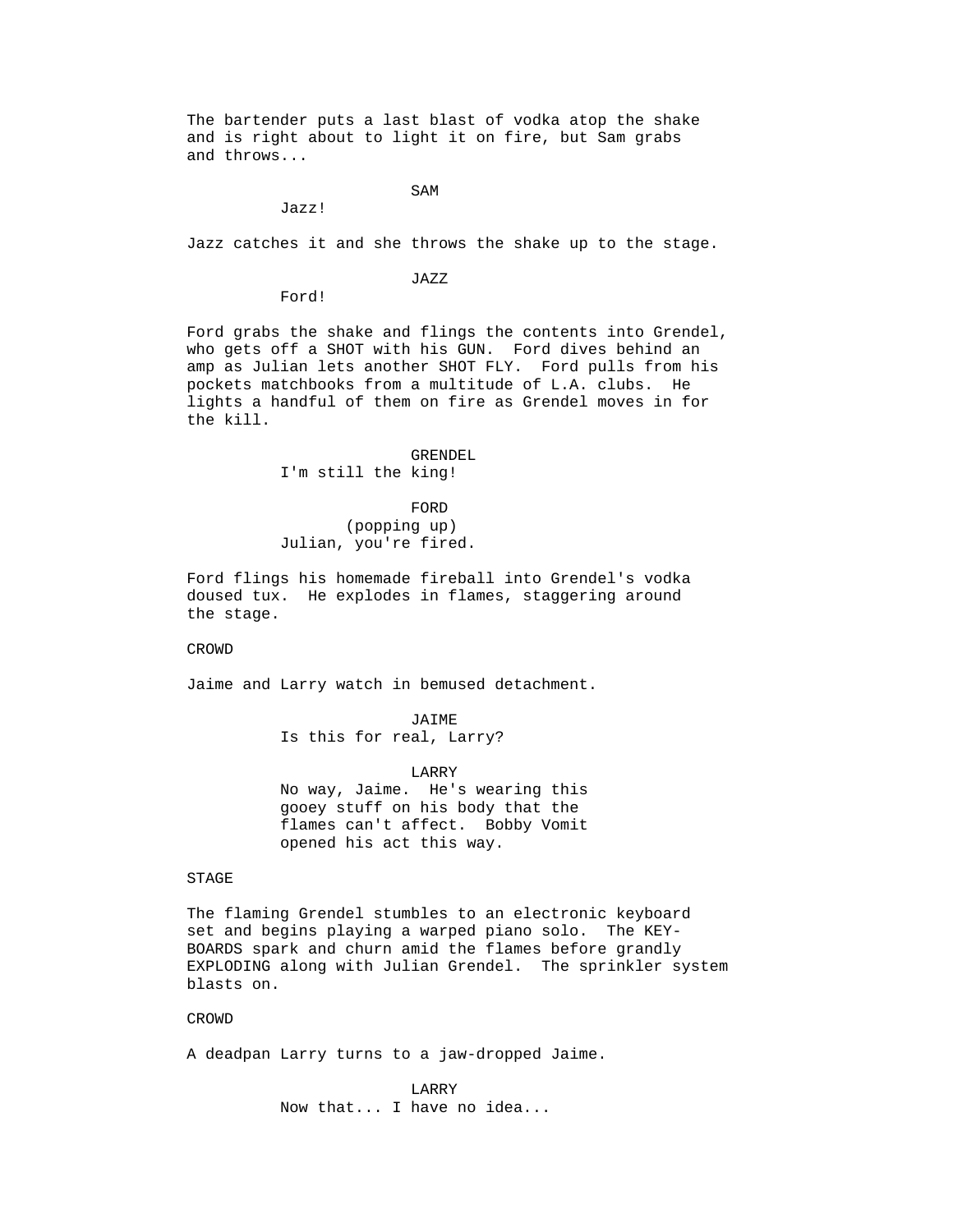Ford bounds off the stage. He is oblivious to the sprinkler system-induced rain. Don greets him...

 DON Thanks for the promotion, man.

**FORD** 

No prob...

 Jazz romantically moves through the makeshift rain. Ford strides to her when Zuzu sprouts up holding hands with a beefy rock.

**ZUZU**  Look who I found. It's Damion Flemm! He's taking me on tour to Japan!

Ford laughs, almost fatherly, then asks the question.

 FORD So, Zuzu. Are you okay?

**ZUZU** Yeah, Ford. I'm okay.

Zuzu tenderly kisses him.

 Seeing this, Jazz glumly droops her head and turns around heading back out the club entrance. She passes an enter ing Lt. Amos and detective. Lt. Amos is wearing the infamous white John Travolta Saturday Night Fever ensemble, with gold chains.

The sprinkler system has gone off.

 LT. AMOS You do realize that tonight is disco appreciation night at the Coconut Teazer...

 DETECTIVE I'm sorry, sir, but we got a report that Fairlane and the psychokiller-groupie are here.

 LT. AMOS There they are! Hey!

 Ford and Zuzu turn to Amos with "Oh brother" expressions. They walk toward him with smiling faces.

> LT. AMOS I should've known you two were in this together...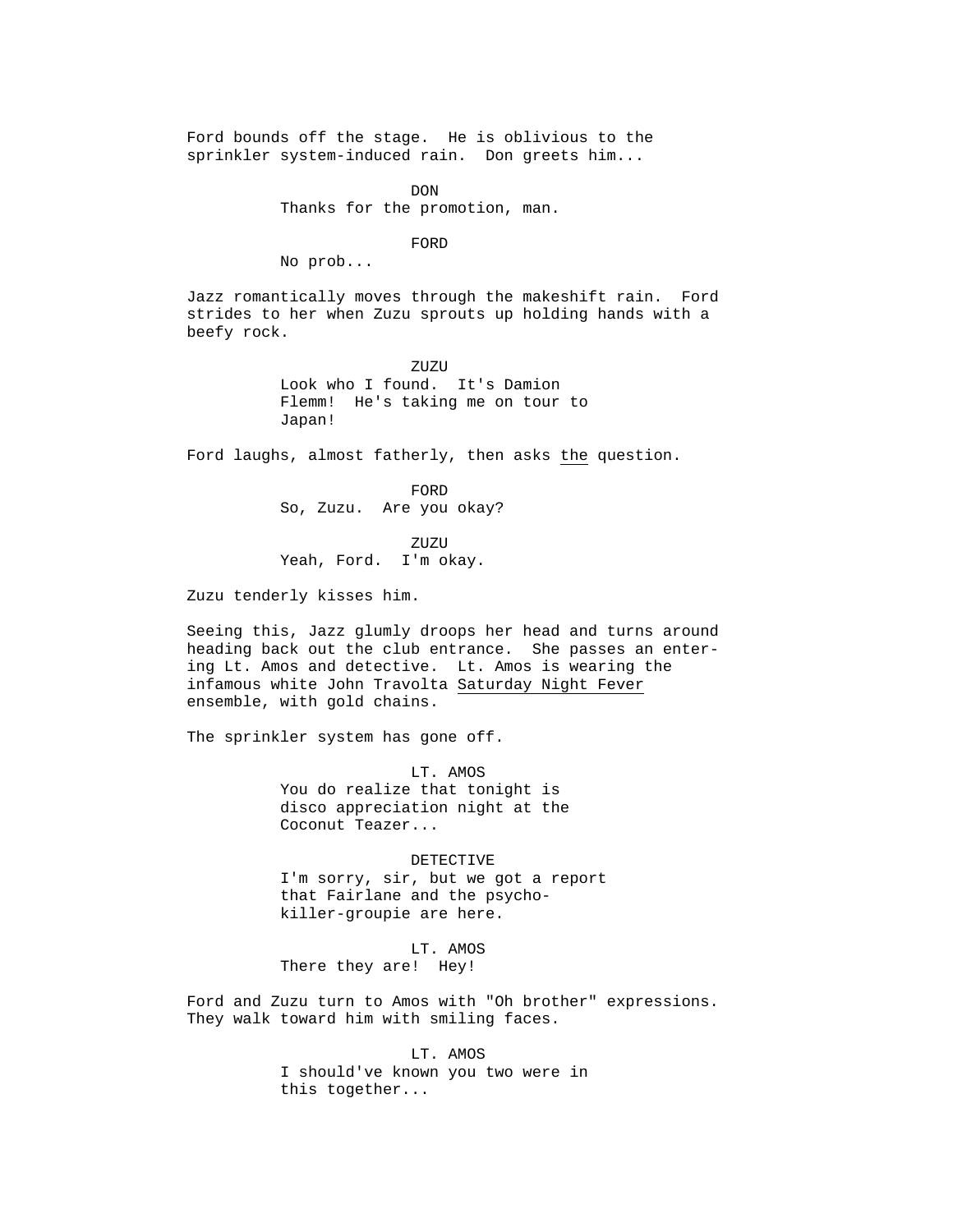Zuzu drops to her knees.

 LT. AMOS Sorry, sexual favors won't help...

 Zuzu slams Amos in the groin, sending him to his knees. Ford shoves the CDs in his pocket.

# **FORD**

Happy listening...

 Ford looks for Jazz all around him with a confused expres sion. The Ovaries approach, two of them have their arms wrapped around Sam the ex-sleazebag.

SAM SAM I've learned my lesson, Ford. Thanks.

> OVARY TWO Isn't he the best? Why don't you come out with us?

**FORD**  Can't. Have you seen my assistant, Jazz?

> OVARY ONE She took off. Said something about you being a real asshole.

Ford glumly droops his head and shuffles away...

EXT. CORNER OF FORD'S STREET - LATER IN NIGHT

 An RTD BUS RUMBLES to the corner of Ford's street. The sad Detective shuffles off the bus to the tune of the SADDEST SONG in film history.

 As Ford walks toward his house, he passes his debris, still splayed out on the street from the night before; mangled gold records, smoldered speakers, his red hotline now burntline phone, and then there's that funky sliding arm-and-gun apparatus with a gun attached. Ford picks it up, sliding the gun back and forth with a rueful smile.

 Ford's house is looking gloomy, dark, and missing a lot of pieces. Ford walks through the intact, but dis embodied, front door.

INT. FORD'S HOUSE

 Head still drooping, Ford closes the door behind him. A CLICK causes him to look up. Sitting atop a battered piece of couch, blood stains neatly blended into his tie dye shirt, is Smiley holding a gun. Cheerful as always.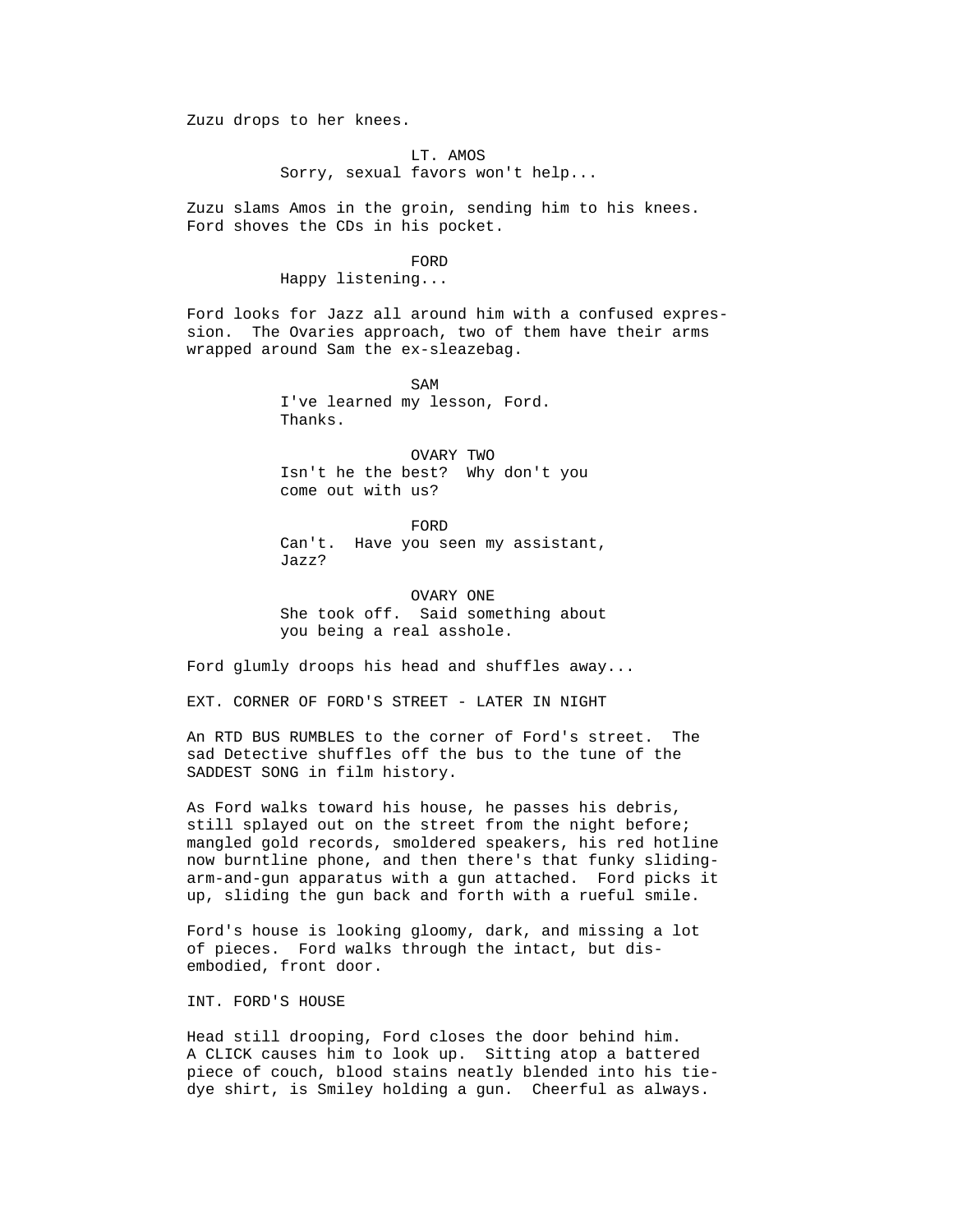# SMILEY

How's it going?

# **FORD**

 You gotta be kidding! This is unfuckingbelievable! I have to start the evening crawling down Capital Records, I shoulda chose suicide then, but oh no, the night was young! Next up, my guitar! The second most important thing I own and now it's toothpicks for the homeless on Hollywood Boulevard! Then, then, after I burned up your brother, Jazz... I should say as a fucking footnote I've usually treated women like shit -- used corsages, the wet spot, you know giving out Domino's Pizza's phone number and saying it's mine... Tonight was different. I felt respect. I felt love. Then Jazz left me... and now I get to die!

SMILEY

The point?

**FORD** Let me go out like a man.

> SMILEY (tossing away his gun) Anyway you want it, asshole.

 Ford super-swiftly raises his arm and Ta-daah! The gun slides smoothly down his arm into his hand. Smiley, for the first time in our story, stops smiling. Ford FIRES a cute hole in his forehead, sending him crashing into a wall that was barely standing to begin with. It crumbles down...

**FORD**  (to his arm) Thanks for working. (to Smiley) Thanks for being a hu-uge bonehead. 'Let me go out like a man' -- Ha!

EXT. FORD'S HOUSE

 Ford emerges from the more disembodied than ever front door. The Kid stands before him, on the front lawn.

> THE KID So, did you find my dad?

**FORD**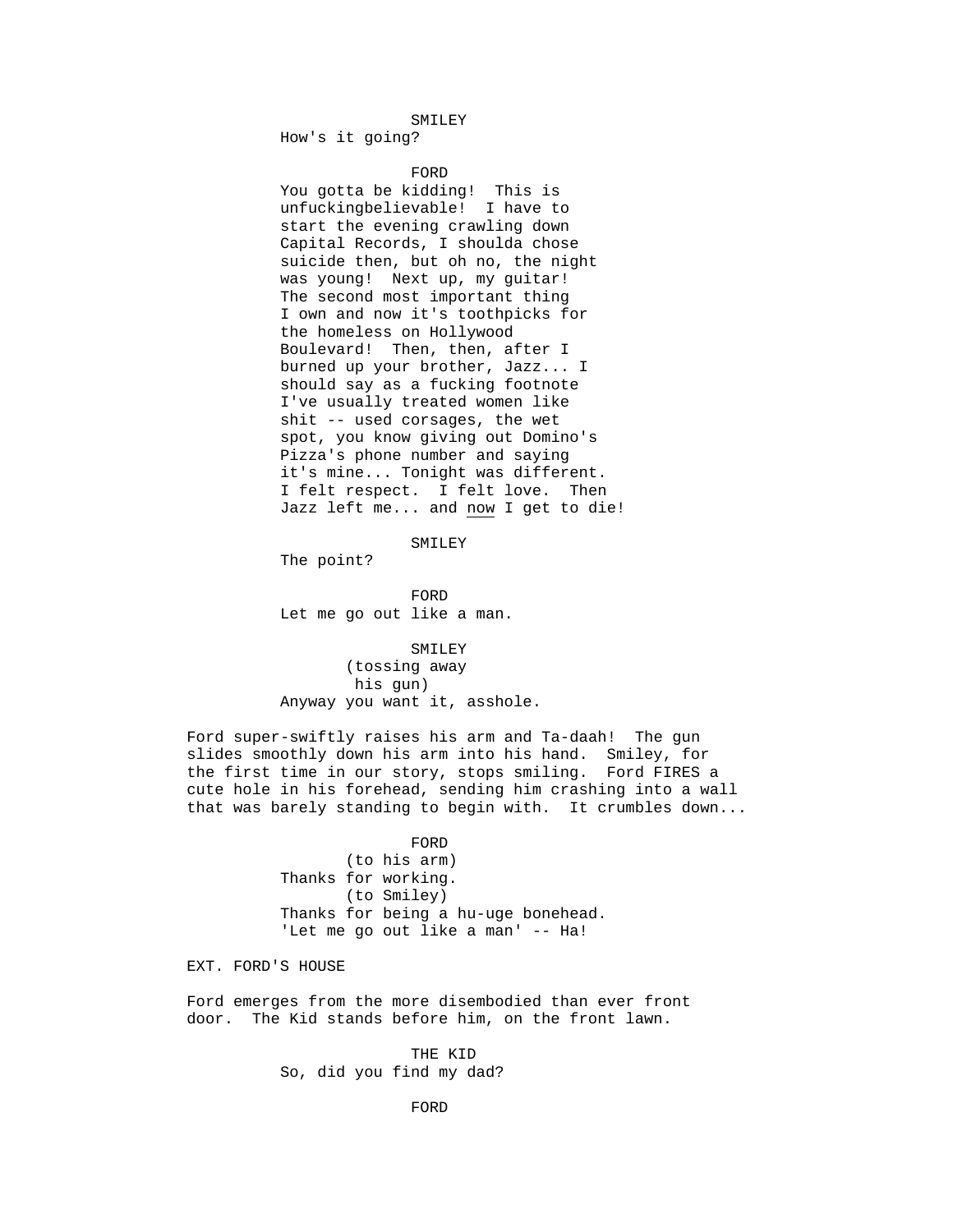Well, I got some good news and some bad news.

THE KID

Yeah, go on...

 FORD Good news is that yeah, I found him. The bad news is...

> Ford raises his hand. He is wearing the Snoopy the Fighter Pilot ring.

**FORD** 

It's me.

 THE KID What kind of sentimental bullshit is this?

FORD

 Hey, I love you, too, you little jerk. Jesus, guy tries to make a commitment and he's gotta eat shit.

 THE KID Who's my real father, man?

**FORD** 

 He, he, lives in South America... he's doing that anthropologistarcheologist-dentist kind of thing ... he's real busy.

 The Kid starts to sob. Ford reaches out and grabs his hand. Their Snoopy rings touch.

 The two tough guys walk down the street together, holding hands. The viewer's VIEWPOINT HANGS BACK, allowing them some privacy.

> FORD (V.O.) I need someone to help me with my case load, you interested? This whole father/son thing, if you're not into it, I mean, it's okay. You know what I'm saying?

 THE KID (V.O.) Shut the heck up... Pop.

 Suddenly Jazz's VOLKSWAGEN SCREECHES before the pair. The viewer's VIEWPOINT QUICKLY GOES TO the action as Jazz jettisons from her car, holding out some keys...

 JAZZ I just can't deal with all this